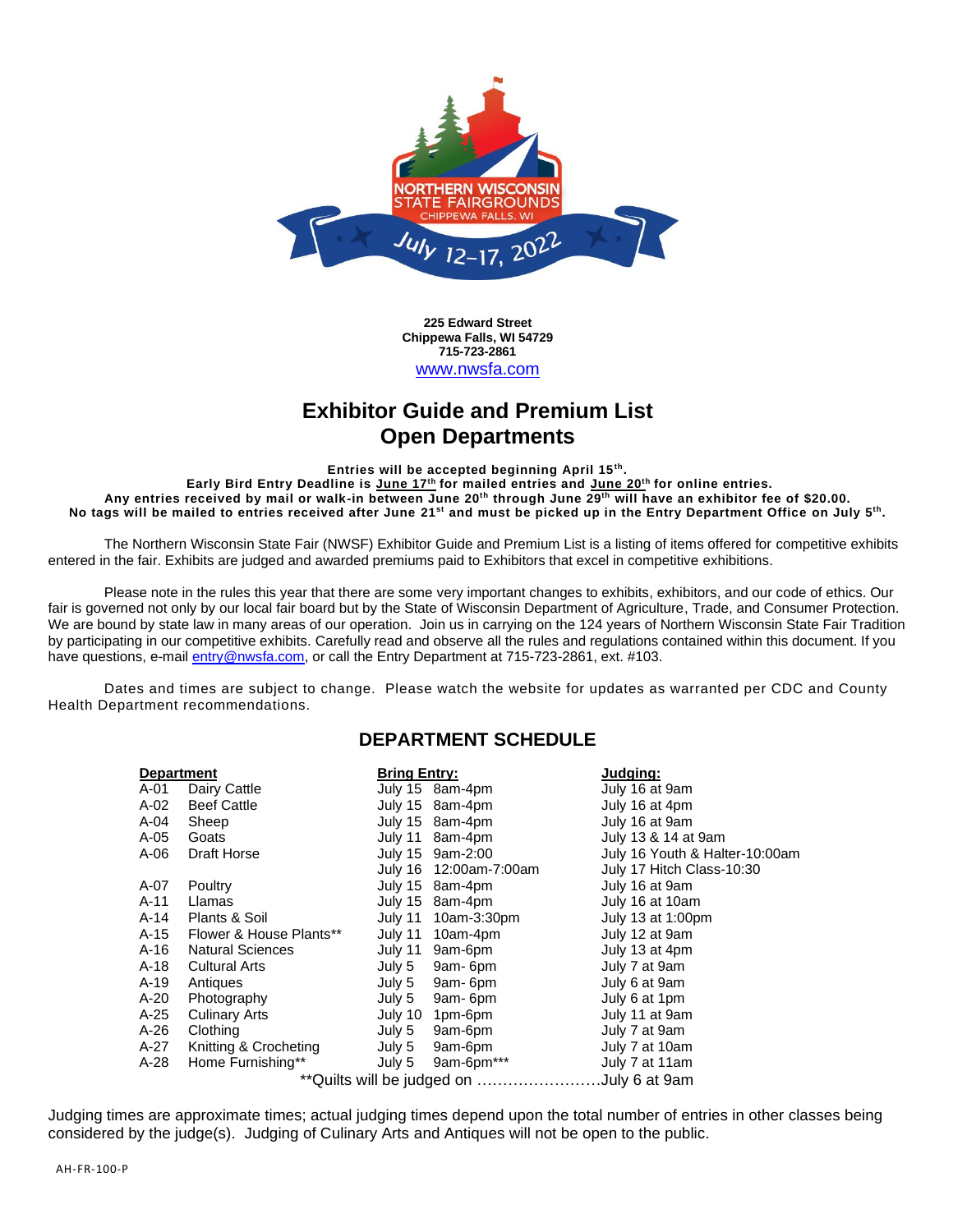# **ENTRY INFORMATION**

### **1. See entry deadlines on page one of this document.**

- a. Online entry is preferred.
- b. A Northern Wisconsin State Fair exhibit entry registration is either \$15 or \$20 per person. The date it is submitted is related to price. All paid entries receive a complimentary weeklong NWSF wristband.
- c. Exhibitors will receive one (1) NWSF gate admission armband (\$25.00 value) which will allow entry to the grounds for the entire 6-day fair. Additional discounted gate admission armbands may be purchased at the time of completing the entry form for \$20.00 each. **Maximum of 4 discounted tickets per exhibitor.**
- d. Mailed entries to: NWSF Entry Department, 225 Edward Street, Chippewa Falls, WI 54729.
- e. Make checks out to NWSF. If sending entries for more than one person, they may be mailed in the same envelope with one check for the total amount. We accept Mastercard and VISA. Please do not mail cash.
- f. Premium books may be picked up at the fair office at no cost. Books will be mailed by request for a \$5.00 fee to cover cost of postage and printing.
- g. There will be a \$35.00 charge for any checks returned for insufficient funds.
- h. Entries will not be processed without payment of Exhibitor Fee and/or pen fees at the time of entry.
- i. Open Class Livestock Exhibitors must send pen fees for their animals as stated on entry form. Exhibitor will not be allowed to participate and/or premiums will not be paid until all fees are paid.
- 2. The entries of all articles, animals and exhibits must be made in the Entry Department office before they are placed on the fairgrounds. Entry tags will be given, listing the department, class, and lot. These tags must be attached to the article exhibited as specified by the department. The claim ticket is to be retained by the exhibitor, to be presented to the department superintendent for the release of exhibits at the close of the fair. All Open Class exhibits, except animals shall be removed on Monday, July18th, between 9am and 6pm.
- 3. Absolutely no additions or changes in entries will be permitted after July 5th. It is the exhibitor's responsibility to ensure tags are accurate prior to this date.
- 4. Exhibits entered in the incorrect classes may be judged, a ribbon may be awarded but will not be recorded on the judge's sheet and will not receive a premium.
- 5. The NWSF reserves the right to reject any entries.
- 6. Items or animals that will be shown at any other Wisconsin fair that receives state aid must be declared at the time of entry. No animal or item may receive premiums more than one time in a calendar year.
- 7. Refunds: Any cancellation of entries must be made no later than five days prior to the opening of the fair. No refunds will be made after that date.
- 8. Exhibitors must deliver their articles, with entry tags properly attached to the appropriate department. The Department Superintendent will direct exhibit placement and exhibitors must claim property at the close of the fair. Exhibits left after the fair will be held for one month. Items not picked up will be disposed of.

# **REMOVAL OF EXHIBITS**:

All exhibits, except for animal exhibits **must** be picked up in the exhibit buildings on **Monday, July 18, 2022** between 9am and 6pm. If ribbons are awarded, pick up your premium check in the Entry Department Office during those same hours. Ribbons will also be available in the office for those who received stickers on their exhibits. No local checks will be mailed. Local is defined as zip code of 54729.

# **PARKING & ENTRY TO GROUNDS**

- 1. Main Gate opens to the public at 9:00am.
- 2. NWSF gate admission tickets or weekly gate admission passes are required to enter the grounds. No admission to the grounds for anyone without a ticket or pass.
- 3. Daily or weekly parking passes may be purchased at the gate or fairgrounds office.
	- PARKING PASSES do not guarantee a parking space. All exhibitors, vendors and guests with parking passes will be required to park in general parking areas.
	- There will be no on-site trailer parking for A01-A05 and A-11. After unloading animals, trailers will be taken to an external designated parking lot off the grounds.
	- **ABSOLUTLY NO VEHICLE PARKING WILL BE ALLOWED BEHIND OR NEXT TO THE BARNS BEGINNING SUNDAY OF FAIR WEEK. This is a fire lane and must be clear at all times.**
	- Unauthorized vehicles in RESTRICTED and/or HANDICAPPED PARKING AREAS will be towed at owner's expense.
	- RESTRICTED PARKING AREAS are for emergency and/or authorized administration only.
	- Vehicles parked overnight without authorization may be towed at owner's expense.
	- FREE PARKING is available outside fairgrounds next to the cemetery and at the Chippewa Hockey Arena (shuttle service available, see website for hours). Please be respectful of our neighbor's properties. Do not park on the cemetery lanes.
	- Observe One-Way Traffic through fairgrounds for safe management of traffic. Follow instructions of parking lot attendants.
	- Drive slowly while driving through the grounds.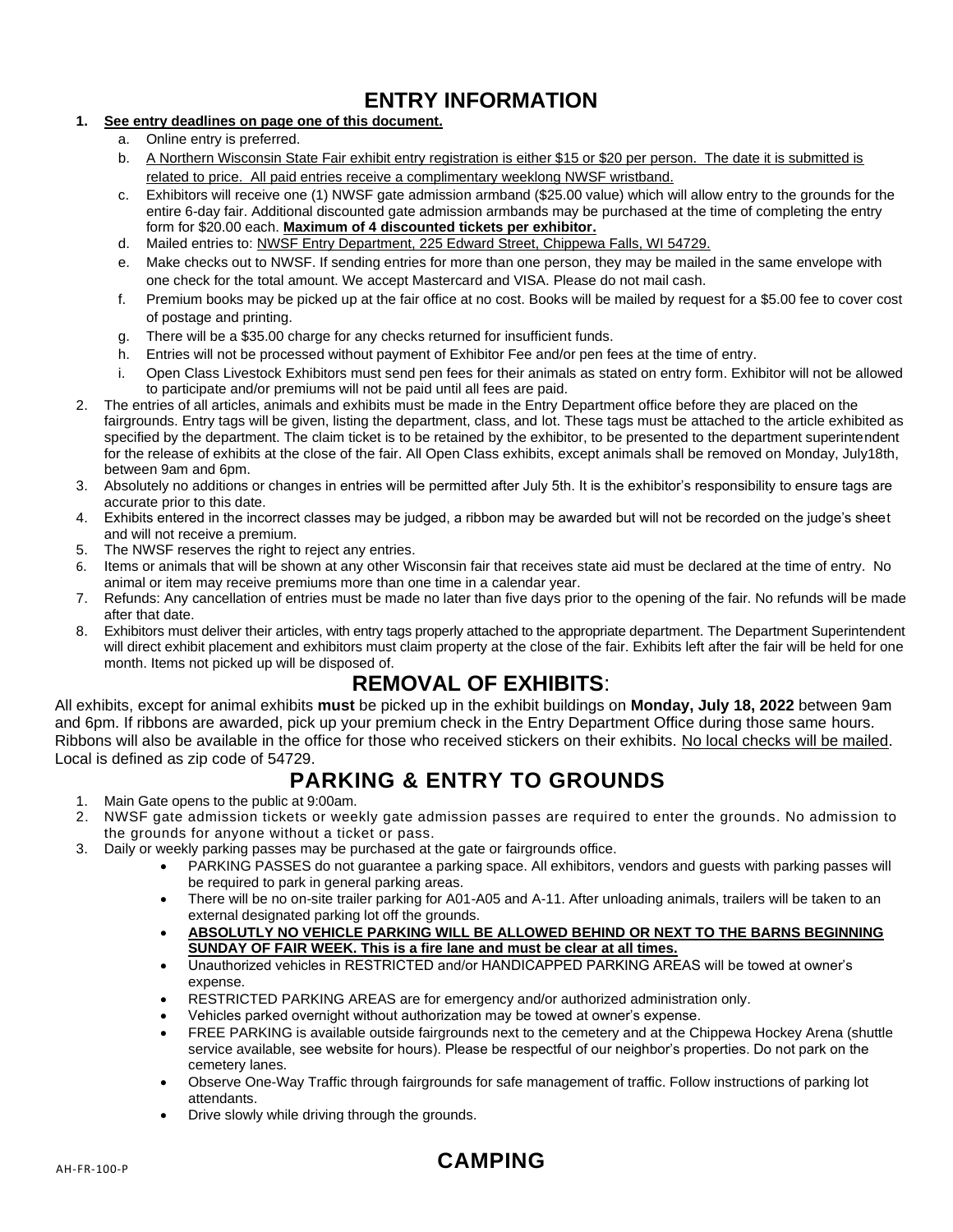Sleeping in the barns is strictly prohibited by local fire codes. **CAMPING** is by assignment only. We will accept camping reservations on a first come first serve basis beginning **no earlier than April 15 at 9:00am**.

- Payment must accompany registration request. Payment will be refunded if campground is full.
- **Only camping requests from Livestock Exhibitors will be honored due to limited space.**
- Campers must complete a **SPECIAL EVENTS CAMPING REGISTRATION FORM** (available on our website or in the office) to be assigned a camping location. A camping permit will be issued and must be displayed on camper.
- Confirmation will be sent by e-mail after reservations are received.
- Rates: See FAIR EVENT CAMPING RESERVATION FORM.
- No generators or campfires.
- Water hook-up is not guaranteed. Campers may hook-up to water if available with approval of NWSF grounds supervisor.
- Water hoses and picnic tables are not provided.
- No overnight lodging or camping of minors without adult supervision.
- Campers are responsible for cleaning their campground area. Failure to clean up your area will result in forfeiture of camping privileges in the future.
- Camping is not allowed in unauthorized areas of the fairgrounds.

## **JUDGING**

- 1. When there are less than three exhibits entered in a lot, the exhibit(s) will be moved to a Miscellaneous/AOB Lot at the time of judaina.
- 2. The judge may recommend no first or second premium be awarded if exhibit is not worthy of that placing.
- 3. Judges will not award premiums to exhibits not worthy.
- 4. The decision of the judges will be final.
- 5. Judging reports shall be evidence for payment of premiums. Premiums are paid ONLY as listed on the signed judges' awards sheets and/or cards of record and NOT from ribbons attached to the exhibit or from newspaper reports of premium listing. The judges' reports are the only official records of correct awards.
- 6. No animal or article shall compete for more than one premium (except as part of a herd, collection, or special premium).
- 7. Only first prize winners are eligible to compete for champions.
- 8. No judge can make an addition or an alteration in an award book; neither can he/she act as judge in any case where he/she may be an exhibitor.
- 9. No exhibitor will be allowed more than one exhibit in any lot number, except in animal divisions where there is a limit of two (2) per lot number.

# **EXHIBITS/BUILDINGS/GROUNDS**

- 1. The general supervision of grounds and the entire exhibition is vested in the Executive Director of the NWSF.
- 2. The Superintendents of each department will oversee exhibits and employees/volunteers in their respective departments. Superintendents will be responsible for all activities in their departments to present the best possible show and experience for exhibitors and guests. Superintendents are responsible for assuring all state, county and local rules and regulations are upheld.
- 3. Exhibitors having space awarded them or any others will not be allowed to change exhibits to another position without first having obtained consent of the superintendent of the department, under penalty of a forfeiture of premiums.
- 4. Electrical appliances other than fans are not permitted in the barns. Only outdoor rated extension cords, in good condition can be used in barns**. ABSOLUTLY NO FOOD OR BEVERAGES are allowed in the barns**.
- 5. By participating and exhibiting at the NWSF you authorize the use of pictures, audio and video production for advertising and marketing needs of the NWSF, our sponsors and media.

# **PREMIUMS**

- 1. All premiums will be paid in full except that the NWSF reserves the right to make deductions from premiums because of early removal of exhibit from the grounds, fraud or fees owed.
- 2. August 20<sup>th</sup> is the deadline for reporting any error in premium check or check not having been received by the exhibitor. After that date, no changes will be made, or checks issued.
- 3. Premium checks will be honored for 90 days after issuance. Checks not cashed within 90 days will not be re-issued.

# **FAIR REGULATIONS/CODE OF ETHICS**

- 1. All non-animal exhibits, except for antiques, must be produced by the exhibitor.
- 2. Misrepresentation of an item's origin constitutes fraud, and the exhibitor shall forfeit all awards.
- 3. Should a premium be found to have been obtained by false evidence or misrepresentation, or a violation of any of the foregoing rules, the money will be withheld by the NWSF.
- **4. Removal of exhibits prior to the release time and date will result in loss of premium unless permission is given by the**

Any exhibits, including equipment (ex: tack, show box, pails, feed, etc.) being removed from the barns, buildings, and fair grounds prior to the scheduled release will forfeit all privileges and premiums and be subject to such penalty as the Fair Board may order. Failure to comply may result in awards and premium forfeiture, and or dismissal from the fairground or being barred from competition immediately in the department in which the violation has occurred and/or from three departments entered. All barn decorations MUST stay in place until 4:00pm Sunday.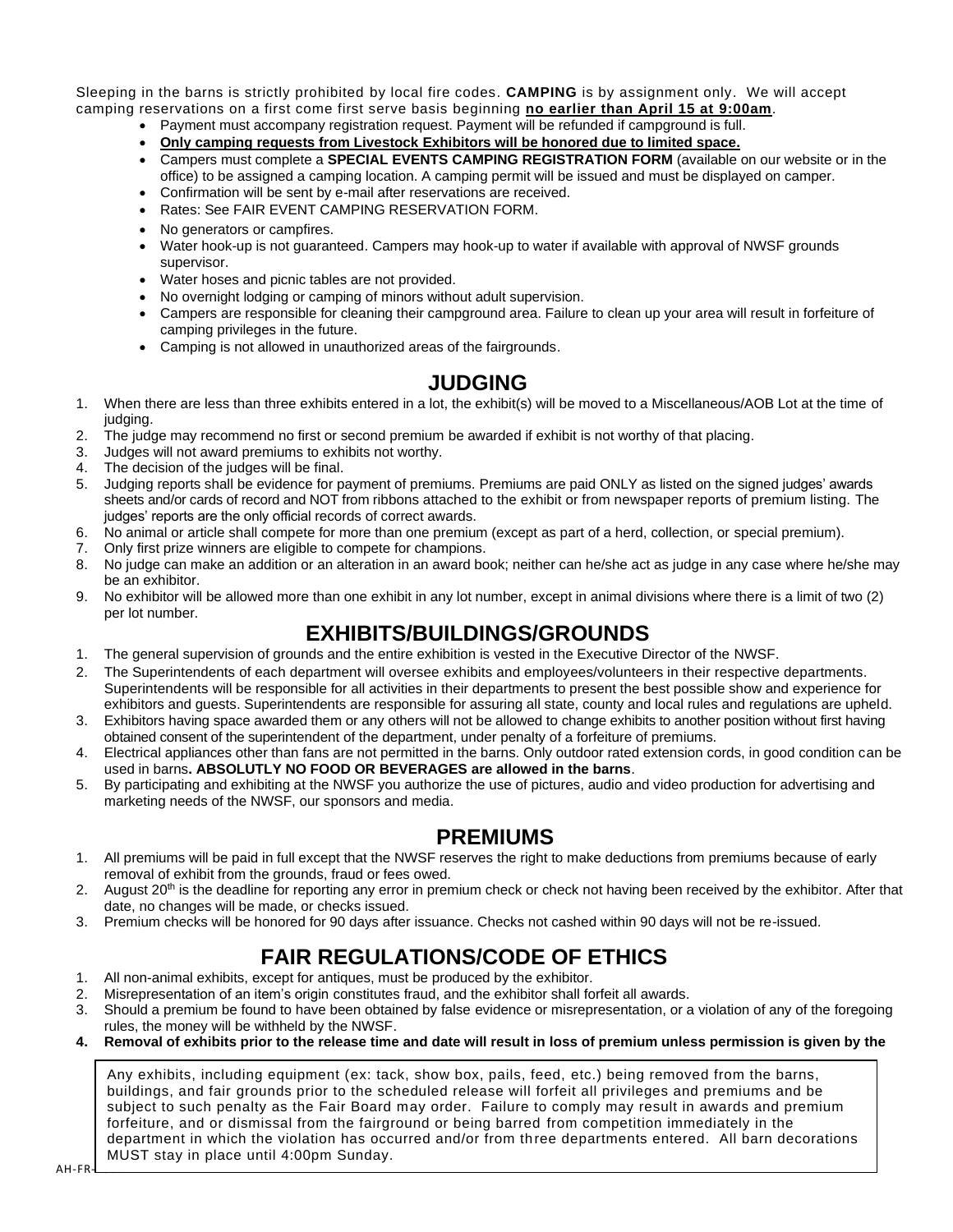### **fair board.**

- 5. Exhibitors of animals at livestock shows shall always conduct themselves with honesty and good sportsmanship.
- 6. Conduct in this competitive environment shall always reflect the highest standards of honor and integrity to promote the advancement of education in agriculture.
- 7. This applies to all exhibitors who compete in structured classes of competition.
- 8. This code applies to all livestock and general exhibits offered in any event at the Northern Wisconsin State Fair.
- 9. All judges, fair and livestock show management, or other show officials shall be treated with courtesy, cooperation, and respect 10. No person shall direct abusive or threatening conduct toward judges or show or fair officials.
- 11. All livestock exhibitors are expected to care for and groom their animals while at the Northern Wisconsin State Fair.
- **12. All exhibitors are required to declare if their exhibits will be shown in another state premium paid fair in this calendar year. State aid may not be used to award more than one premium to any exhibitor in any department.**

### **NATIONAL CODE OF SHOW RING ETHICS**

Adoption The Northern Wisconsin State Fair Board has adopted the following IAFE (International Association of Fairs and Expositions) NATIONAL CODE OF SHOW RING ETHIC RULES, and as supplemented where deemed necessary by the Fair Board, which shall be applied to all exhibitors of the Northern Wisconsin State Fair:

CODE OF SHOW RING ETHICS Exhibitors of animals at livestock shows shall at all times deport themselves with honesty and good sportsmanship. Their conduct in this competitive environment shall always reflect the highest standards of honor and dignity to promote the advancement of agricultural education. This code applies to junior as well as open class exhibitors who compete in structured classes of competition. This code applies to all livestock offered in any event at a livestock show. In addition to the "IAFE Code of Show Ring Ethics," fairs and livestock shows may have rules and regulations which they impose on the local, county, state, provincial and national levels.

All youth leaders working with junior exhibitors are under an affirmative responsibility to do more than avoid improper conduct or questionable acts. Their moral values must be so certain and positive that those younger and more pliable will be influenced by their fine example. Owners, exhibitors, fitters, trainers and a bsolutely responsible persons who violate the code of ethics will forfeit premiums, awards and auction proceeds and shall be prohibited from future exhibition in accordance with the rules adopted by the respective fairs and livestock shows. Exhibitors who violate this code of ethics demean the integrity of all livestock exhibitors and should be prohibited from competition at all livestock shows in the United States and Canada.

The following is a list of guidelines for all exhibitors and all livestock in com petitive events:

1) All exhibitors must present, upon request of fair and livestock show officials, proof of ownership, length of ownership, and age of all animals entered. Misrepresentation of ownership, age, or any facts relating thereto is prohibited.

2) Owners, exhibitors, fitters, trainers, or responsible persons shall provide animal health certificates from licensed veterinarians upon request by fair or livestock show officials.

3) Junior exhibitors are expected to care for and groom their animals while at fairs or livestock shows.

4) Animals shall be presented to show events where they will enter the food chain free of violative drug residues. The act of entering an animal in a livestock show is the giving of consent by the owner, exhibitor, fitter, trainer and/or absolutely responsible person for show management to obtain any specimens of urine, saliva, blood, or other substances from the animal to be used in testing. Animals not entered in an event which culminates with the animal entering the food chain shall not be administered drugs other than in accordance with applicable federal, state and provincial statutes, regulations and rules. Livestock shall not be exhibited if the d rugs administered in accordance with federal, state and provincial statutes, regulations and rules affect the animal's performance or appearance at the event. If the laboratory report on the analysis of saliva, urine, blood, or other sample taken from livestock indicates the presence of forbidden drugs or medication, this shall be prima facie evidence such substance has been administered to the animal either internally or externally. It is presumed that the sample of urine, saliva, blood, or other substance tested by the laboratory, to which it is sent, is the one taken from the animal in question, its integrity is preserved and all procedures of said collection and preservation, transfer to the laboratory and analysis of the sample are correct and accurate and the report received from the laboratory pertains to the sample taken from the animal in question and correctly reflects the condition of the animal at the time the sample was taken, with the burden on the owner, exhibitor, fitter, trainer, or absolutely responsible person to prove otherwise. At any time after an animal arrives on the fair or livestock show premises, all treatments involving the use of drugs and/or medications for the sole purpose of protecting the health of the animal shall be administe red by a licensed veterinarian.

<sub>AH-FR-1</sub>(jrritant, counterirritant, or similar substance) which could affect the animals performance or alter its natural 5) Any surgical procedure or injection of any foreign substance or drug or the external application of any substance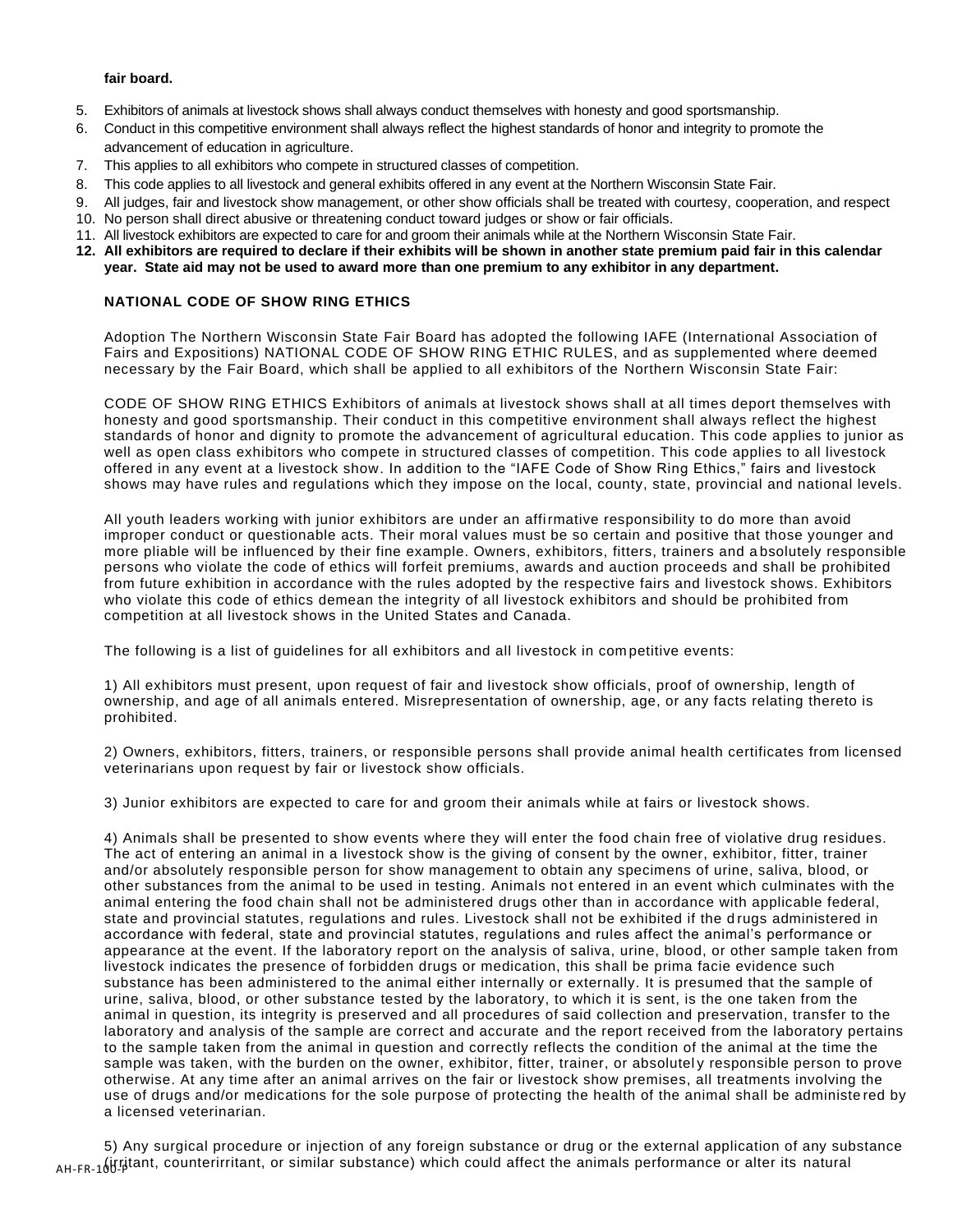contour, confirmation, or appearance, except external applications of substances to the hoofs or horns of animals which affect appearance only and except for surgical procedures performed by a duly licensed veterinarian for the sole purpose of protecting the health of the animal, is prohibited.

6) The use of showing and/or handling practices or devices such as striking animals to cause swelling, using electrical contrivance, or other similar practices are not acceptable and are prohibited. There is a zero tolerance of mistreatment of animals and exhibitor will be result in loss of premiums and a ban from future showing at the NWSF.

7) Direct criticism or interference with the judge, fair or livestock show management, other exhibitors, breed representatives, or show officials before, during, or after the competitive event is prohibited. In the furtherance of their official duty, all judges, fair and livestock show management, or other show officials shall be treated with courtesy, cooperation and respect and no person shall direct abusive or threatening conduct toward them.

8) No owner, exhibitor, fitter, trainer, or absolutely responsible person shall conspire with another person or persons to intentionally violate this code of ethics or knowingly contribute or cooperate with another person or persons either by affirmative action or inaction to violate this code of ethics. Violation of this rule shall subject such individual to disciplinary action.

9) The application of this code of ethics provides for absolute responsibility for an animal's condition by an owner, exhibitor, fitter, trainer, or participant whether or not he or she was actually instrumental in or had actual knowledge of the treatment of the animal in contravention of this code of ethics.

10) The act of entering an animal is the giving of consent by the owner, exhibitor, fitter, trainer, or absolutely responsible person to have disciplinary action taken by the fair or livestock show for violation of this Code of Show Ring Ethics and any other rules of competition of the fair or livestock show without recourse against the fair or livestock show. The act of entering an animal is the giving of consent that any proceedings or disciplinary action taken by the fair or livestock show may be published with the name of the violator or violators in any publication of the International Association of Fairs and Expositions, including Fairs and Expos and any special notices to members.

11) The act of entering of an animal in a fair or livestock show is the giving of verification by the owner, exhibitor, fitter, trainer, or absolutely responsible person that he or she has read the IAFE Code of Show Ring Ethics and understands the consequences of and penalties provided for actions prohibited by the code. It is further a consent that any action which contravenes these rules and is also in violation of federal, state, or provincial statutes , regulations, or rules may be released to appropriate law enforcement authorities

### **LIABILITY INFORMATION**

Northern Wisconsin State Fair Association, Inc. and Northern Wisconsin Fairgrounds, Inc. and all their respective officers, directors, and employees (collectively, "NWSFA") shall not be held responsible for any loss, damage, theft, or injury or deaths by disease or from any other cause of any character to any property while any such property is on the Fairgrounds. NWSFA hereby assumes no responsibility for any accident, injury or mishap which may befall you, your property, or members of the fair-going public.

NWSFA will not be responsible for losses or the security and protection of property and merchandise belonging to license holders, entry tag coupons, reserve seats and fair admission ticket holders anywhere on the Fairgrounds. NWSFA will provide general grounds security during the week the Fair is open; however, licensed holders and exhibitors shall take their own adequate steps to avoid theft or damage to their property. Any loss or damage should be reported to the Chippewa Falls Police Departm ent and the NWSFA administration office.

Licensees and exhibitors shall waive any claims against NWSFA for liability arising out of any damage done to their concession, exhibit, products, or property from any cause. The risk of loss occasioned by all the operations, installations, acts, errors and omissions of the licensee or the employees and agents of the licensee on the Fairgrounds shall be that of the lice nsee, not NWSFA. Licensees shall not seek contribution, damages, or indemnification from NWSFA for any such loss.

Licensees and exhibitors shall assume all liability for injury to persons, including death, and for damage to property arisin g from accidents or other causes incident to movement, set-up, tear-down and operation of their exhibit and/or concession on the Fairgrounds. Licensees and exhibitors shall release NWSFA from any liability, including, but not limited to, liability for l icensee's employees and to its workers' compensation insurance carrier for injuries sustained by licensee's employees in the course and scope of their employment occurring on the Fairgrounds.

Licensees and exhibitors shall indemnify and hold harmless NWSFA, with counsel acceptable to NWSFA, from all damages, claims, costs, liabilities, obligations, fines, penalties, and expenses, including but not limited to, attorneys' fees, accountants' fees and court costs, arising out of the actions, errors, omissions, movement, set-up, tear-down and operation of the Licensee's and exhibitor's exhibit, concession, support equipment, and/or provision of service(s) on the Fairgrounds.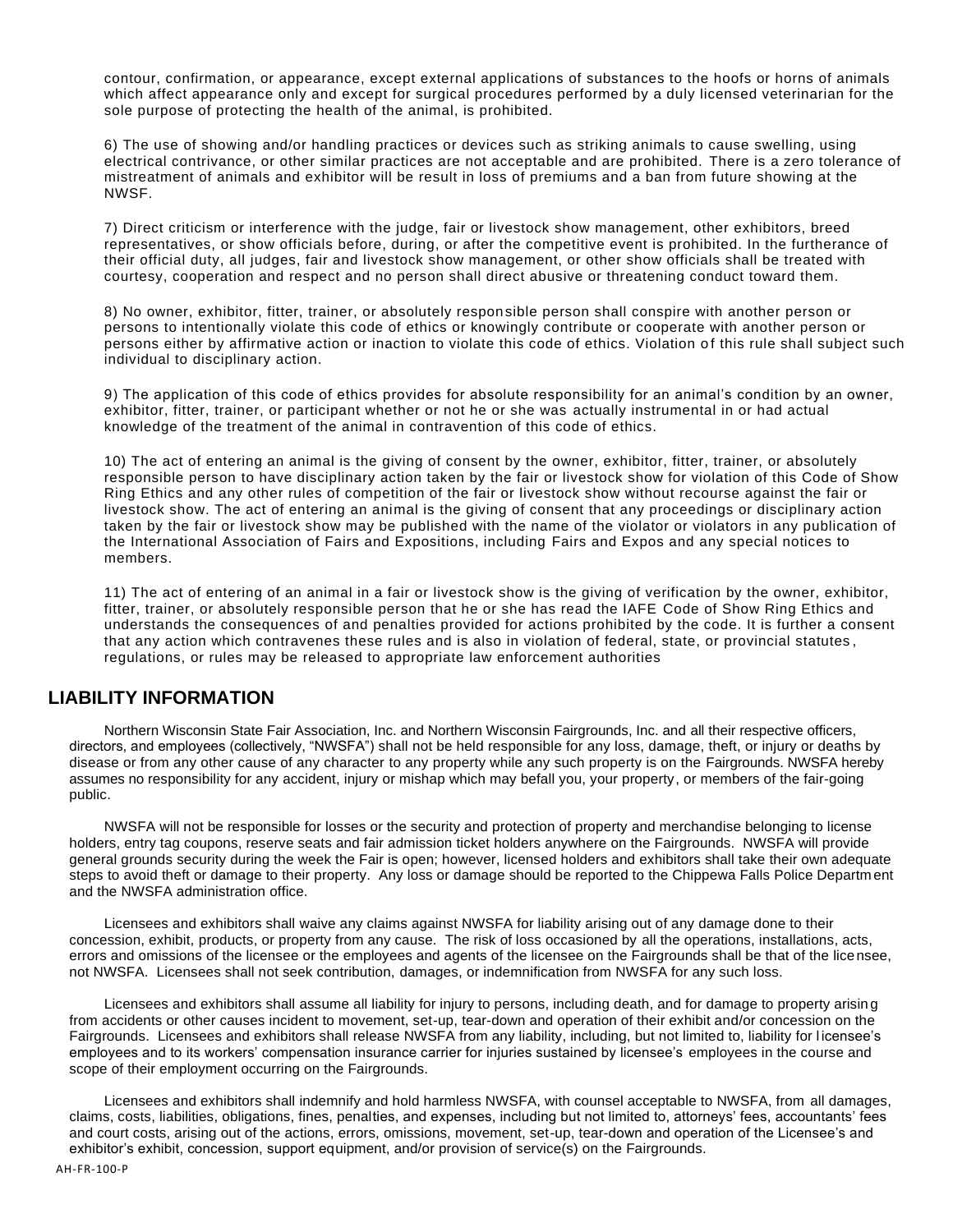If licensees, exhibitors, or others interested in any property to be located on the Fairgrounds desire protection against any loss, damage, or injury from fire or from any other cause, they must make their arrangements and pay for such insurance. NWSFA does not provide insurance coverage for the benefit of any licensee or exhibitor.

### **LIVESTOCK**

- 1. **PREMISE ID REGISTRATION: If you are entering animals (Departments A-01-A-11), your premise identification must be provided on your entry form. For more information you may contact: WI DATCP at 608-224-4872 or go to the DATCP website: [http://datcp.wi.gov/Animals/Premises\\_Registration/index.aspx](http://datcp.wi.gov/Animals/Premises_Registration/index.aspx) or the WI Livestock Identification Consortium at [http://www.wiid.org](http://www.wiid.org/) . A premise ID must be provided before animals can be unloaded and exhibited. Sheep and goats must fill out Animal Identification Form with complete scrapie number and/or registration number. Please read the Animal Health Regulations and the ATCP 160 rules at the end of this document or on our website, www.nwsfa.com.**
- 2. Exhibitors of livestock will be responsible for when their stock will be judged. Stock must be in the show ring shortly after being called. Any person failing to comply with this order will be ruled out of competition.
- 3. Exhibitors of livestock are required to display over each stall or pen occupied by their stock, a printed placard containing the name, breed, and age, with registry of the animal exhibited.
- 4. Each animal shall be exhibited to the entire satisfaction of the judge. No person shall be permitted in the ring while the stock is being judged except the judge, the superintendent, and the necessary attendants.
- 5. Cattle, horses, mules can enter the ring only under halter and in charge of a groom, sheep, and swine only in charge of an attendant. Livestock will not be permitted to run at large at any time.
- 6. All ribbons or cards shall be attached by the judge before the animals leave the enclosure.
- 7. Persons exhibiting purebred animals will be required to furnish name and register numbers of the animals to be exhibited and pedigree to the superintendent in charge when the animal is checked in.
- 8. Satisfactory evidence supported by affidavit or otherwise, must be furnished to the Superintendent that breeding animals four years old and up, must have produced a living offspring within the last two years which must be considered in judging breeding qualities. No award will be made where there is unsoundness in breeding animals if there is any question as to its transmissibility.
- 9. Exhibitors showing livestock must be at least 8 years old.
- 10. Any animal that appears to have an illness or injury must be checked by a veterinarian at the exhibitor's expense before the animal will be allowed to be unloaded or participate.
- 11. The NWSF will take every precaution in its power for the safe preservation of stock and articles on exhibit after its arrival and arrangement on the fairgrounds. Exhibitors are requested to pay attention to their article or animal on exhibition and at the close of the fair, take charge of the same. The NWSF will not be held responsible for any damage or accident that may occur. Exhibitors will be held responsible for any damage or accident which may be caused by their entries. NWSF will not in any way be responsible for non-animal articles left after 6pm on Monday following the final day of the fair.
- 12. All stock sold at the fair during fair week shall be reported to the Superintendent in charge, giving name of owner and purchaser. Superintendent shall report all sales to the Entry Department.

The NWSF has adopted certain precautionary measures designed to meet the unusual animal health problems which arise whenever large numbers of animals from different sources are assembled for exhibition. All exhibitors must comply with the provi sions set forth below.

- Health records should be delivered to the Entry Department or the Superintendent of livestock before animals are unloaded at fairgrounds. All animals exhibited should be identified by registration name and numbers or by ear tag number All interstate health certificates accompanying any exhibition animal that originate outside of Wisconsin must be provided to fair personnel to be inspected and kept on file with the fair organizer.
- Exhibitors must provide and use only their own utensils and water buckets when caring for livestock.
- Animals must be transported in clean and disinfected cars trailers and trucks to and from the fair.
- Animals should not be unloaded or left in a stockyard during transit.
- Vaccination for shipping fever of dairy and beef animals is recommended.

### **DEPARTMENT A-01 DAIRY**

### Competition Open to Wisconsin Residents Only

**Schedule: [Click Here for Online Entry](https://www.blueribbonfair.com/BRFairProd/BlueRibbonStart.aspx?ID=1949)**

Date to bring Animals Friday, July 15 8am-4pm Barn Area Judging Date/Time Saturday, July 16 9am Animal Release Date Sunday July 17 after 4pm

AH-FR-100-P NOTE: There will be no on-site livestock trailer parking. An offsite parking location is available to exhibitors.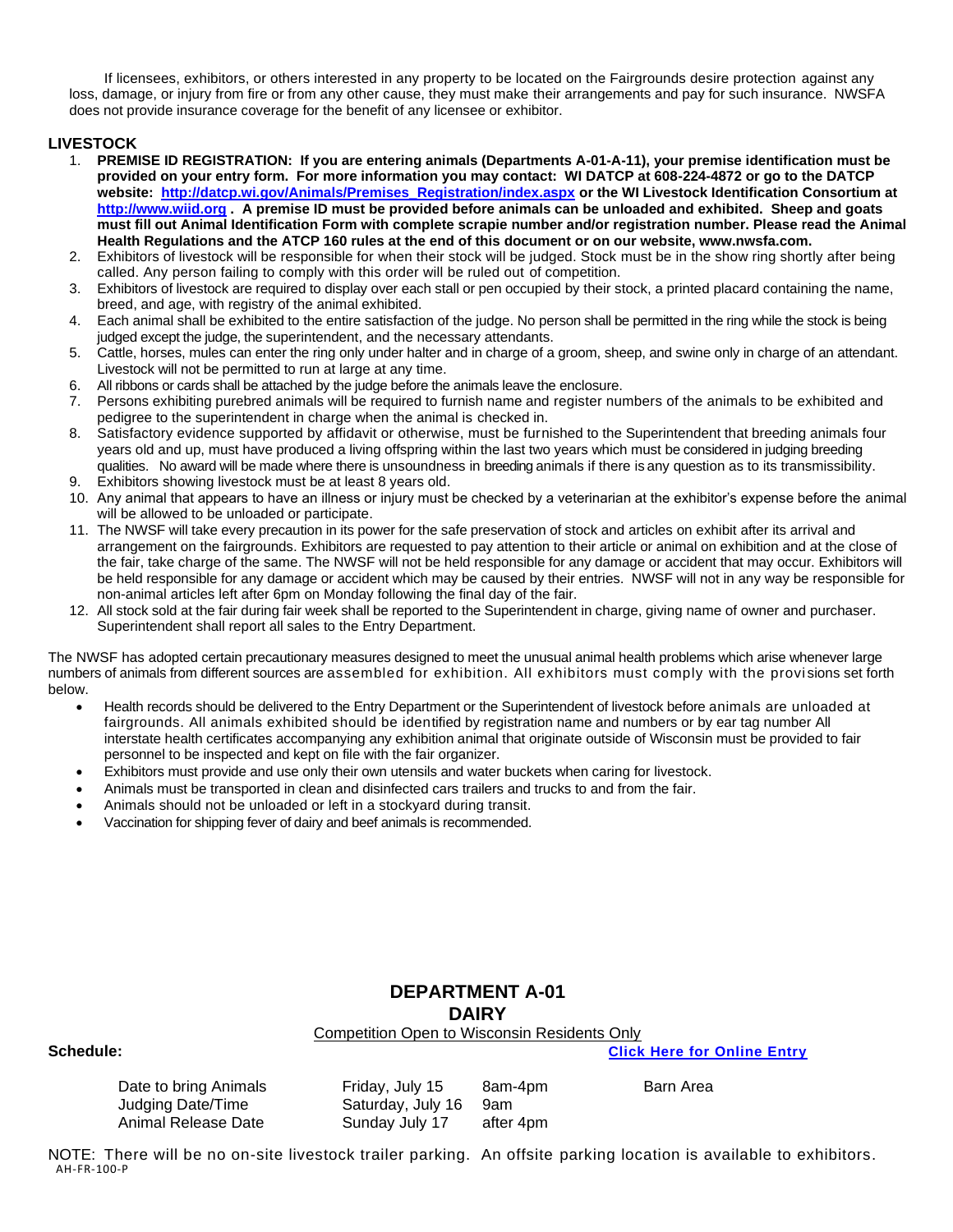### ABSOLUTELY NO PARKING OF TRUCKS, AUTOS OR TRAILERS IS ALLOWED BEHIND OR NEXT TO THE BARNS AT ANY TIME.

All Entries will be judged by certified specialty judges using the single judge system. When there are less than three exhibits entered in a lot, the exhibit(s) will be moved to a Miscellaneous/AOB Lot at the time of judging.

Please see complete DATCP Animal Health Regulations for Fairs on our website or at the end of this book or on the website: [www.nwsfa.com](http://www.northernwistatefair.com/)

### **ATCP 160.08 Class definitions; individual classes.**

- **(1)** DAIRY CATTLE.
	- **(a)** A **spring calf** is one born on or after March 1 of the exhibit year.
	- **(b)** A **winter calf** is one whose date of birth is between December 1 of the year preceding the exhibit year and February 28 or 29 of the exhibit year.
	- **(c)** A **fall calf** is one whose date of birth is between September 1 and November 30 of the year preceding the exhibit year.
	- **(d)** A **summer yearling** is one whose date of birth is between June 1 and August 31 of the year preceding the exhibit year.
	- **(e)** A **spring yearling** is one whose date of birth is between March 1 and May 31 of the year preceding the exhibit year.
	- **(f)** A **winter yearling** is one whose date of birth is between December 1 of the second year preceding the exhibit year and February 28 or 29 of the year preceding the exhibit year.
	- **(g)** A **fall yearling** is one whose date of birth is between September 1 and November 30 of the second year preceding the exhibit year.
	- **(h)** A **2-year-old** is one born between September 1 of the third year preceding the exhibit year and August 31 of the second year preceding the exhibit year. A 2-year-old includes a yearling that has freshened.
	- **(i)** A **3-year-old** is one whose date of birth is between September 1 of the fourth year preceding the exhibit year and August 31 of the third year preceding the exhibit year.
	- **(j)** A **4-year-old** is one whose date of birth is between September 1 of the fifth year preceding the exhibit year and August 31 of the fourth year preceding the exhibit year.
	- **(k)** A **5-year-old** is one born on or before September 1, 2017
	- **(l)** A **Dry Cow**-3 years old and over-Born on or before August 31, 2019
	- **(m)** A **Club Herd** shall consist of four animals of either sex in any one breed. They must be owned by at least two different exhibitors. Breeds shall be judged separately and not against each other. Each breed may compete for five ribbon places with no premiums being awarded.

### **ATCP 160.09 Class definitions; group classes.**

- **(1)** DAIRY AND BEEF CATTLE.
	- **(a)** A dairy junior get of sire shall consist of 3 animals which are the offspring of the same bull. All these animals shall be under 2 years of age, and not more than one may be a bull. A beef junior get of sire shall consist of 3 animals which are the offspring of the same bull and are animals in the junior calf, senior calf, and/or the summer yearling, bull and heifer classes, with both sexes to [be] represented.
	- **(b)** A dairy and beef senior get of sire shall consist of 3 animals which are the offspring of one sire. All these animals shall be 2 years of age or over. In either a dairy or beef breed get of sire, the name of the sire shall be designated by the exhibitor. The animals need not be owned by a single exhibitor.
	- **(c)** A produce of dam shall consist of 2 animals of any age or sex which are the produce of one cow.
	- **(d)** A group of 3 best female cattle shall consist of 3 animals of any age which were bred and are owned by the exhibitor.

Bovine animals with ringworm, mange or scab will be removed from the fair or exhibition premises, unless the veterinarian in charge finds they are incapable of transmitting disease.

### **General Rules:**

- 1. Exhibitors of livestock must inform themselves when their stock will be judged. Stock must be in the show ring promptly after being called. Any person failing to comply with order will be ruled out from competing.
- 2. Entries must specify with full pedigree and post office address, the name, age, sex and breed or description with full pedigree and registered number. This information must be provided to the Department Superintendent upon check-in.
- 3. Cattle entered must be owned by the individuals or firms exhibiting them, but the get or progeny of animals may not be owned by the individuals or firms exhibiting them, qualifying without ownership.
- 4. All purebred animals in Department to be entitled to compete shall show certificate of registry in the government recognized Stud, Herd and Flock Books of their respective breeds.
- 5. A charge of \$2.00 per head will be made in this department. Cows with suckling calf count as one. This fee along with

AH-FR-100-P completed Exhibitor Entry Form must be received at the NWSF Entry Department prior to the entry deadline. No exhibits will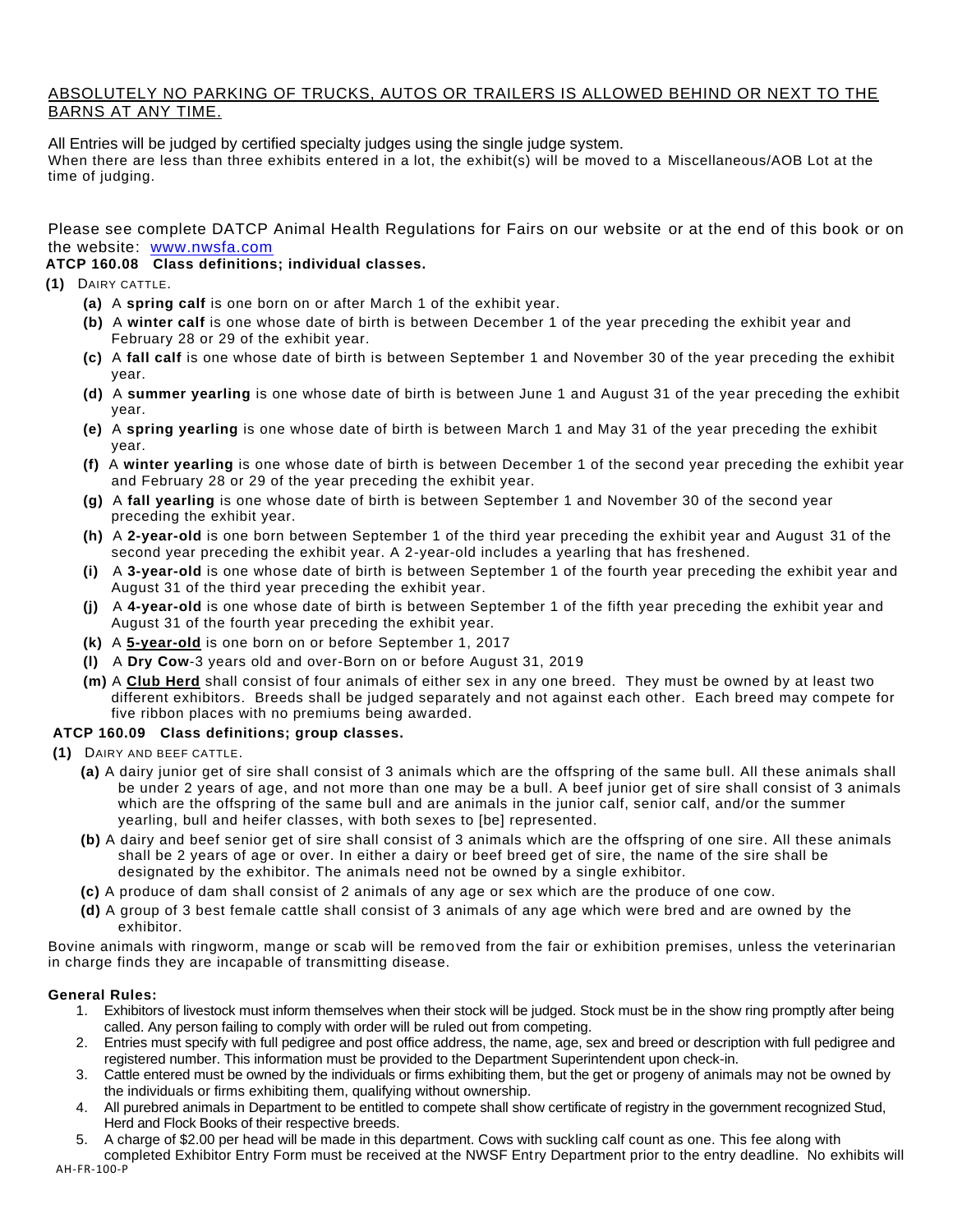be entered until all fees are paid.

- 6. Purchase of bales of wood shavings may be made at time of entry on entry form or on-line. These must be preordered and will be available for pick-up during the fair.
- 7. All blue-ribbon exhibitors from Junior Fair may show in open class for ribbon only.
- 8. Exhibitors of livestock are required to display over each stall or pen occupied by their stock, a printed placard containing the name, breed, and age, with registry of the animal exhibited.
- **9.** By participating in the Northern Wisconsin State Fair, you are agreeing to follow the Code of Ethics set forth by the NWSFA Board. Mistreatment of any animal will not be tolerated. Any exhibitor or person found mistreating animals during the exhibition will be dismissed from the fairgrounds with loss of premiums**.**

**Class A: Holstein**

**Class B: Jersey**

**Class C: Guernsey**

**Class D: Brown Swiss**

**Class E: Ayrshire**

### **Class F: Any Other Breed**

|    | Lot Description                     | <b>Premiums</b> | 1 <sup>st</sup> | 2 <sub>nd</sub> | 3 <sup>rd</sup> | 4 <sup>th</sup> | 5 <sup>th</sup> | 6 <sup>th</sup>                                      |
|----|-------------------------------------|-----------------|-----------------|-----------------|-----------------|-----------------|-----------------|------------------------------------------------------|
| 1. | Cow, 2-3 years old                  |                 | 25.00           | 20.00           | 14.00           | 12.00           | 10.00           | 8.00                                                 |
| 2. | Cow, 3-4 years old                  |                 | 25.00           | 20.00           | 14.00           | 12.00           | 10.00           | 8.00                                                 |
| 3. | Cow, 4-5 years old                  |                 | 25.00           | 20.00           | 14.00           | 12.00           | 10.00           | 8.00                                                 |
| 4. | Cow, over 5 years old               |                 | 25.00           | 20.00           | 14.00           | 12.00           | 10.00           | 8.00                                                 |
| 5. | Dry Cow, 3 years and over           |                 | 25.00           | 20.00           | 14.00           | 12.00           | 10.00           | 8.00                                                 |
| 6. | Champion Cow, 2 years and over      |                 | <b>RIBBON</b>   |                 |                 |                 |                 |                                                      |
| 7. | Reserve Champion Cow                |                 | <b>RIBBON</b>   |                 |                 |                 |                 |                                                      |
| 8. | Bull calf, spring                   |                 | 10.00           | 8.00            | 5.00            | 3.00            |                 |                                                      |
| 9. | Bull calf, winter                   |                 | 10.00           | 8.00            | 5.00            | 3.00            |                 |                                                      |
|    | 10. Bull calf, fall                 |                 | 10.00           | 8.00            | 5.00            | 3.00            |                 |                                                      |
|    | 11. Junior Champion Bull            |                 | <b>RIBBON</b>   |                 |                 |                 |                 |                                                      |
|    | 12. Reserve Junior Champion Bull    |                 | <b>RIBBON</b>   |                 |                 |                 |                 |                                                      |
|    | 13. Heifer calf, spring             |                 | 20.00           | 18.00           | 10.00           | 8.00            | 6.00            | 4.00                                                 |
|    | 14. Heifer calf, winter             |                 | 20.00           | 18.00           | 10.00           | 8.00            | 6.00            | 4.00                                                 |
|    | 15. Heifer calf, fall               |                 | 20.00           | 18.00           | 10.00           | 8.00            | 6.00            | 4.00                                                 |
|    | 16. Heifer calf, summer yearling    |                 | 22.00           | 20.00           | 10.00           | 8.00            | 6.00            | 4.00                                                 |
|    | 17. Heifer calf, spring yearling    |                 | 22.00           | 20.00           | 10.00           | 8.00            | 6.00            | 4.00                                                 |
|    | 18. Heifer calf, winter yearling    |                 | 22.00           | 20.00           | 10.00           | 8.00            | 6.00            | 4.00                                                 |
|    | 19. Heifer calf, fall yearling      |                 | 22.00           | 20.00           | 10.00           | 8.00            | 6.00            | 4.00                                                 |
|    | 20. Champion Heifer, under 2 years  |                 | <b>RIBBON</b>   |                 |                 |                 |                 |                                                      |
|    | 21. Reserve Champion Heifer         |                 | <b>RIBBON</b>   |                 |                 |                 |                 |                                                      |
|    | 22. Grand Champion Female           |                 | <b>ROSETTE</b>  |                 |                 |                 |                 |                                                      |
|    | 23. Reserve Grand Champion Female   |                 | <b>ROSETTE</b>  |                 |                 |                 |                 |                                                      |
|    | 24. Junior Get of Sire              |                 | 20.00           | 18.00           | 10.00           | 8.00            |                 |                                                      |
|    | 25. Dam and Offspring               |                 | 20.00           | 18.00           | 10.00           | 8.00            |                 |                                                      |
|    | 26. 3 Best Females of any age       |                 | 20.00           | 18.00           | 10.00           | 8.00            |                 |                                                      |
|    | 27. Produce of dam, 2 any age/sex   |                 | 20.00           | 18.00           | 10.00           | 8.00            |                 |                                                      |
|    | 28. Supreme Champion Female-overall |                 | <b>ROSETTE</b>  |                 |                 |                 |                 |                                                      |
|    | 29. Grand Champion Guernsey Female  |                 |                 |                 |                 |                 |                 | Special Award in Memory of Raleigh & Florence Ewings |

### **DEPARTMENT A-02 BEEF CATTLE**

### **Schedule: [Click Here for Online Entry](https://www.blueribbonfair.com/BRFairProd/BlueRibbonStart.aspx?ID=1949)**

Judging Date/Time Saturday, July 16 4pm Animal Release Date Sunday, July 17 After 4pm

Date to Bring Animals **Friday, July 15** 8am-4pm Barn Area

NOTE: There will be no on-site livestock trailer parking. An offsite parking location is available to exhibitors .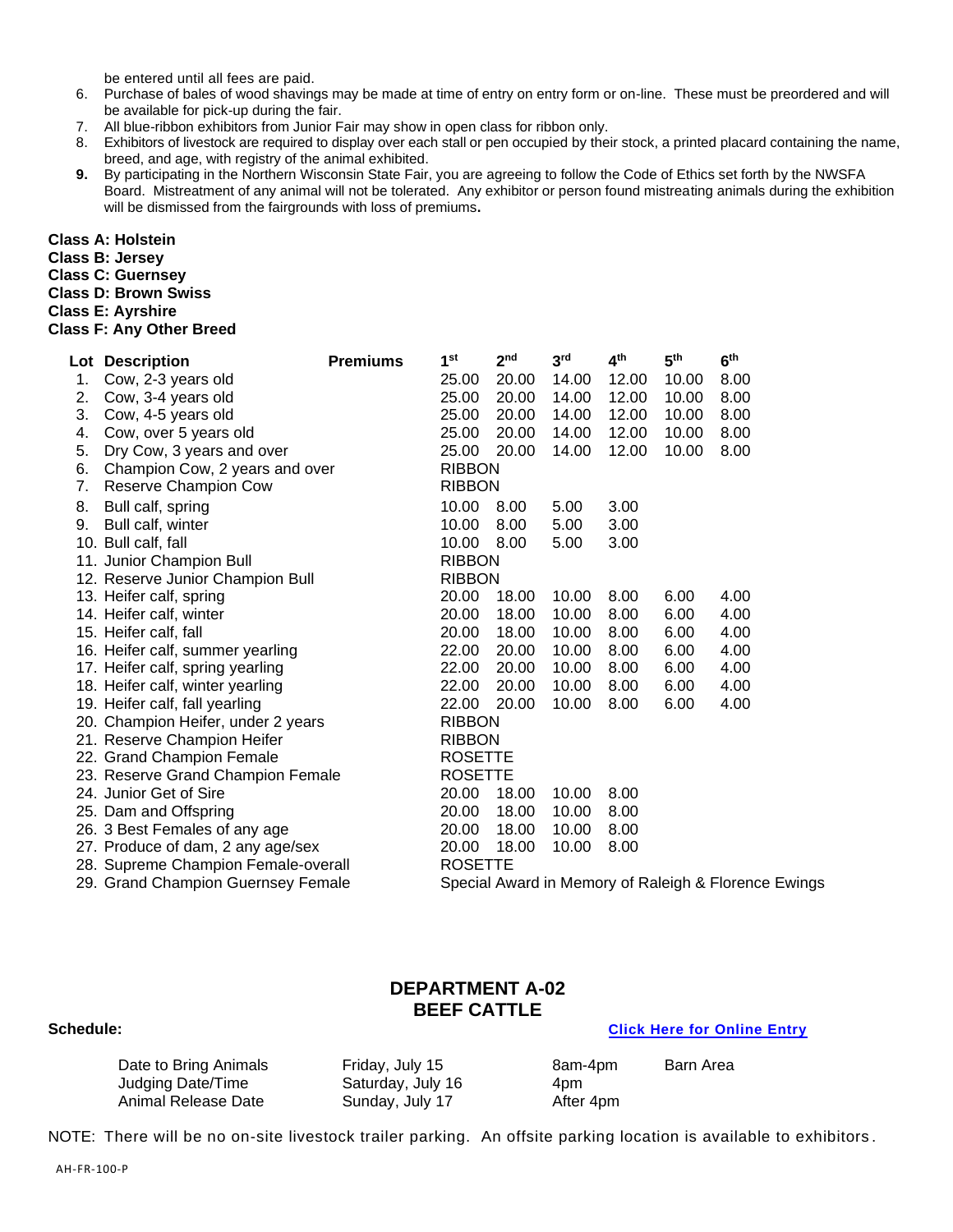### ABSOLUTELY NO PARKING OF TRUCKS, AUTOS OR TRAILERS IS ALLOWED BEHIND OR NEXT TO THE BARNS AT ANY TIME.

All Entries will be judged by certified specialty judges using the single judge system. When there are less than three exhibits entered in a lot, the exhibit(s) will be moved to a Miscellaneous/AOB Lot at the time of judging.

### **Rules Governing Exhibits**

- 1. All animals must comply with the Health rules set forth on our website, [www.nwsfa.com.](http://www.nwsfa.com/)
- 2. PREMISE ID REGISTRATION: If you are entering animals in this department, you must provide us with your premise identification on your entry form. For more information you may contact: WI DATCP at 608-224-4872 or go to the DATCP website: [http://datcp.wi.gov/Animals/Premises\\_Registration/index.aspx](http://datcp.wi.gov/Animals/Premises_Registration/index.aspx) or the WI Livestock Identification Consortium at [http://www.wiid.org](http://www.wiid.org/) . A premise ID must be provided before animals can be unloaded and exhibited.
- 3. Exhibitors of livestock must inform themselves when their stock will be judged. Stock must be in the show ring promptly after being called. Any person failing to comply with order will be ruled out from competing.
- 4. Entries must specify with full pedigree and post office address, the name, age, sex and breed or description with full pedigree and registered number. No animal may be entered in the name of any other person than the legal owner or owners, and should any prove to be otherwise entered, premiums awarded them will be forfeited to the Association.
- 5. Cattle entered must be owned by the individuals or firms exhibiting them, but the get, or progeny of animals may not be owned by the individuals or firms exhibiting them, qualifying without ownership.
- 6. All purebred animals in Department to be entitled to compete shall show certificate of registry in the government recognized Stud, Herd and Flock Books of their respective breeds.
- 7. If there are eight or more animals in a breed not listed, a show may be formed for that breed.
- 8. A charge of \$2.00 per head will be made in this department. Cows with suckling calf to count as one. This fee along with completed Exhibitor Entry Form must be received at the NWSF Entry Department Office prior to the entry deadline. No exhibits will be entered until all fees are paid.
- 9. Purchase of bales of wood shavings may be made at time of entry on entry form or on-line. These must be preordered and will be available for pick-up during the fair.
- 10. Exhibitors of livestock are required to display over each stall or pen occupied by their stock, a printed placard containing the name, breed, and age, with registry of the animal exhibited.
- 11. By participating in the Northern Wisconsin State Fair, you are agreeing to follow the Code of Ethics set forth by the NWSFA Board. Mistreatment of any animal will not be tolerated. Any exhibitor or person found mistreating animals during the exhibition will be dismissed from the fairgrounds with loss of premiums.

ATCP-Please refer to full ATCP general requirements and definitions on our website, [www.nwsfa.com](http://www.nwsfa.com/) or at the end of this document.

### **ATCP 160.08 Class definitions; individual classes.**

BEEF CATTLE.

**(a)** A junior calf is one born on or after January 1 of the exhibit year. The calf shall be at least 4 months old at the time of exhibit.

**(b)** A senior calf is one whose date of birth is between September 1 and December 31 of the year preceding the exhibit year.

**(c)** A summer yearling is one whose date of birth is between May 1 and August 31 of the year preceding the exhibit year.

**(d)** A junior yearling is one whose date of birth is between January 1 and April 30 of the year preceding the exhibit year. **(e)** A senior yearling is one whose date of birth is between September 1 and December 31 of the second year preceding

the exhibit year. **(f)** A 2-year-old or older cow is one born before September 1 of the second year preceding the exhibit year and which has

### calved during the past year. **ATCP 160.09 Class definitions; group classes.**

**(1)** DAIRY AND BEEF CATTLE.

**(a)** A dairy junior get of sire shall consist of 3 animals which are the offspring of the same bull. All these animals shall be under 2 years of age, and not more than one may be a bull. A beef junior get of sire shall consist of 3 animals which are the offspring of the same bull and are animals in the junior calf, senior calf, and/or the summer yearling, bull and heifer classes, with both sexes to [be] represented.

**(b)** A dairy and beef senior get of sire shall consist of 3 animals which are the offspring of on e sire. All these animals shall be 2 years of age or over. In either a dairy or beef breed get of sire, the name of the sire shall be designated by the exhibitor. The animals need not be owned by a single exhibitor.

**(c)** A produce of dam shall consist of 2 animals of any age or sex which are the produce of one cow.

**(d)** A group of 3 best female cattle shall consist of 3 animals of any age which were bred and are owned by the exhibitor.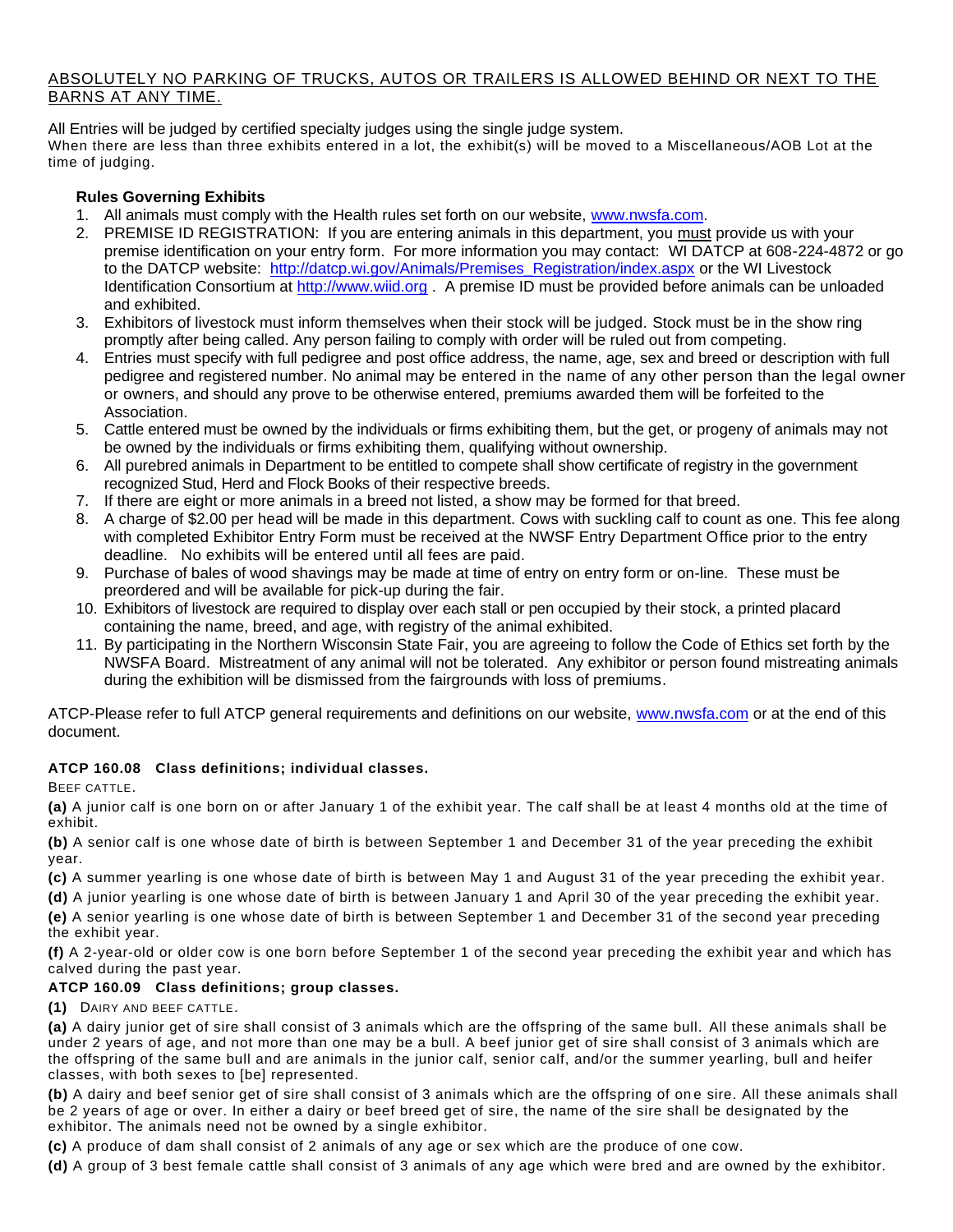**Class A: Registered Purebred Angus**

**Class B: Registered Purebred Hereford**

**Class C: Registered Purebred Shorthorn**

**Class D: Registered Purebred Simmental**

**Class E: Registered Purebred Miniature Breeds**

**Class F: Any other Registered Breed Class G: Commercial**

|    | Lot Description                      | <b>Premiums</b> | 1 <sup>st</sup> | 2 <sub>nd</sub> | 3 <sup>rd</sup> | 4 <sup>th</sup> |
|----|--------------------------------------|-----------------|-----------------|-----------------|-----------------|-----------------|
| 1. | Bull calf, junior                    |                 | 11.00           | 9.00            | 7.00            | 5.00            |
| 2. | Bull calf, senior                    |                 | 11.00           | 9.00            | 7.00            | 5.00            |
| 3. | Bull, summer yearling                |                 | 12.00           | 10.00           | 8.00            | 6.00            |
| 4. | Bull, junior yearling                |                 | 12.00           | 10.00           | 8.00            | 6.00            |
| 5. | Bull, senior yearling                |                 | 14.00           | 12.00           | 10.00           | 8.00            |
|    | Champion Bull, any age               |                 | <b>RIBBON</b>   |                 |                 |                 |
|    | <b>Reserve Champion Bull</b>         |                 | <b>RIBBON</b>   |                 |                 |                 |
| 8. | Heifer calf, junior                  |                 | 11.00           | 9.00            | 7.00            | 5.00            |
| 9. | Heifer calf, senior                  |                 | 11.00           | 9.00            | 7.00            | 5.00            |
|    | 10. Heifer, summer yearling          |                 | 14.00           | 12.00           | 10.00           | 8.00            |
|    | 11. Heifer, junior yearling          |                 | 14.00           | 12.00           | 10.00           | 8.00            |
|    | 12. Heifer, senior yearling          |                 | 14.00           | 12.00           | 10.00           | 8.00            |
|    | 13. Cow, over 2 years old            |                 | 12.00           | 10.00           | 8.00            | 6.00            |
|    | 14. Cow and offspring                |                 | 12.00           | 10.00           | 8.00            | 6.00            |
|    | Champion Female, any age             |                 | <b>RIBBON</b>   |                 |                 |                 |
|    | <b>Reserve Champion Female</b>       |                 | <b>RIBBON</b>   |                 |                 |                 |
|    | 17. Junior get of sire               |                 | 12.00           | 10.00           | 8.00            | 6.00            |
|    | 18. Senior get of sire               |                 | 12.00           | 10.00           | 8.00            | 6.00            |
|    | 19. Breeders herd                    |                 | 12.00           | 10.00           | 8.00            | 6.00            |
|    | 20. Pair of calves-1 bull/1 heifer   |                 | 12.00           | 10.00           | 8.00            | 6.00            |
|    | Supreme Champion, Female-all classes |                 | <b>ROSETTE</b>  |                 |                 |                 |

Trophies and Awards:

Supreme Champion Beef Bull by **Hidden Paradise Ranch** Beef Showmanship (follows beef show)-**Dan & Lori Lyons**

A traveling trophy will be awarded to:

Supreme Champion Beef Female by **Fieldstone Farm** Supreme Campion Cow and Calf Pair **by Zimmerman Farms**

### **Market Class H**

| Lot Description Premiums | 1st | 2 <sub>nd</sub> | <b>2</b> rd | $\mathbf{A}^{\text{th}}$ |      |
|--------------------------|-----|-----------------|-------------|--------------------------|------|
| 1. Feeder Calf           |     |                 |             | 11.00 9.00 7.00 5.00     |      |
| 2. Summer Yearling       |     |                 |             | 12.00 10.00 8.00 6.00    |      |
| 3. Junior Yearling       |     |                 |             | 12.00 10.00 8.00         | 6.00 |

### **DEPARTMENT A-04 SHEEP**

| Date to bring Animals |  |
|-----------------------|--|
| Judging Date/Time     |  |
| Animal Release Date   |  |

Saturday, July 16th Sunday. July 17th

**Solick Here for Online Entry**<br> **Sheep Tent/Barn**<br> **Sheep Tent/Barn** 8am-4pm Sheep Tent/Barn 9am After 4pm

AH-FR-100-P **Due to space limitations this year, there is a limit of 25 animals per Premise ID#.**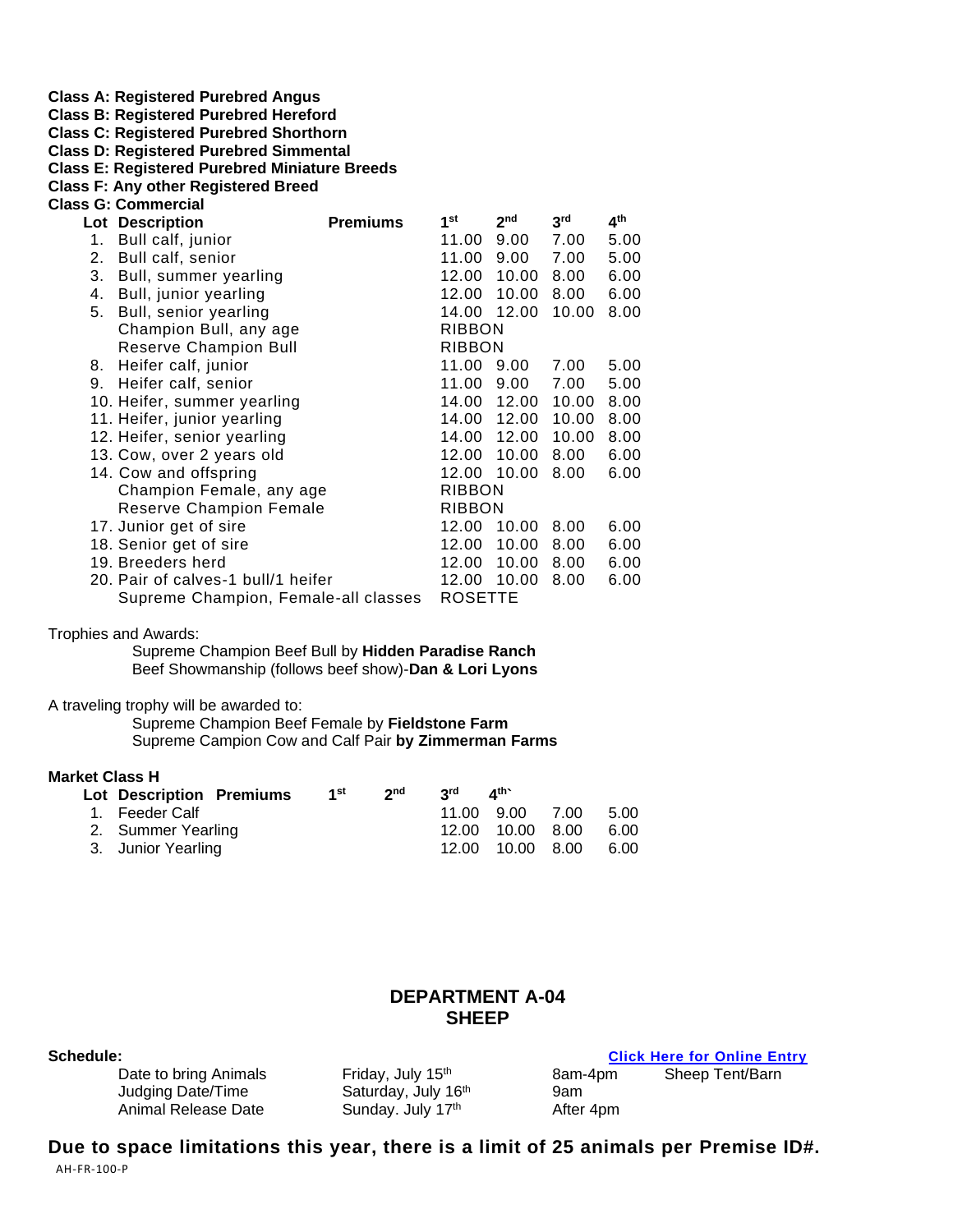ATCP-Please refer to full ATCP general requirements and definitions on our website, [www.nwsfa.com](http://www.nwsfa.com/) or at the end of this document.

NOTE: There will be no on-site livestock trailer parking. An offsite location is being made available to exhibitors. ABSOLUTELY NO PARKING OF TRUCKS, AUTOS OR TRAILERS IS ALLOWED BEHIND OR NEXT TO THE BARNS AT ANY TIME.

All entries will be judged by certified specialty judges using the single judge system.

When there are less than three exhibits entered in a lot, the exhibit(s) will be moved to a Miscellaneous/AOB Lot at the time of judging.

- 1. All animals must comply with the health rules.
- 2. PREMISE ID REGISTRATION: If you are entering animals in this department, you must provide us with your premise identification on your entry form. For more information you may contact: WI DATCP at 608-224-4872 or go to the DATCP website: [http://datcp.wi.gov/Animals/Premises\\_Registration/index.aspx](http://datcp.wi.gov/Animals/Premises_Registration/index.aspx) or the WI Livestock Identification Consortium at [http://www.wiid.org](http://www.wiid.org/) . A premise ID must be provided before animals can be unloaded and exhibited. Forms available on-line or in the office)
- 3. A Scrapies Identification Form listing each animal entered must be completed and returned to the entry department prior to check in time. These forms are available online or contact the entry department (715-723-2861) for assistance.
- 4. Exhibitors of livestock must inform themselves when their stock will be judged. Stock must be in the show ring promptly after being called. Any person failing to comply with order will be ruled out from competing.
- 5. Entries must specify with full pedigree and post office address, the name, age, sex and breed or description and registry number. No animals shall be entered in the name of any other person than the legal owner or owners, and should any prove to be otherwi se entered, premiums awarded them will be for feited to the society. No pedigree required with exhibits of wethers.
- 6. Any artificial coloring or oiling of any breed of sheep will bar the showing and will be discriminated against by the judge.
- 7. Registered wool breeds including Columbias, Corriedales, Rambouillets and Targhees shall be shown with two inches of wool or less. All meat breeds shall have been completely shorn not more than 2 months nor less than 2 weeks prior to show date.
- 8. Breeding animals will not be eligible to exhibit in Market Class.
- 9. A charge of \$2.00 per animal in this department. This fee is to be included with entry fee and submitted by the entry deadline. No exhibits will be entered until all fees are paid.
- 10. Any other breed with 10 head or more for a minimum of 2 consecutive years will be added as a breed class.
- 11. Purchase of bales of wood shavings may be made at time of entry on entry form or on-line. These must be preordered and will be available for pick-up during the fair.
- 12. Exhibitors of livestock are required to display over each stall or pen occupied by their stock, a printed placard containing the name, breed, and age, with registry of the animal exhibited.
- 13. By participating in the Northern Wisconsin State Fair, you are agreeing to follow the Code of Ethics set forth by the NWSFA Board. Mistreatment of any animal will not be tolerated. Any exhibitor or person found mistreating animals during the exhibition will be dismissed from the fairgrounds with loss of premiums.

### **ATCP 160.08 Class definitions; individual classes.**

- **5)** SHEEP.
- **(a)** A spring lamb is one born on or after February 16 of the exhibit year.
- **(b)** A fall lamb is one born between September 1 and December 31 of the year preceding the exhibit year.

**(c)** A winter lamb is one born between January 1 and February 15 of the exhibit year.

**(d)** A yearling ram or ewe is one born outside the date of birth limitations in pars. [\(a\)](https://docs.legis.wisconsin.gov/document/administrativecode/ATCP%20160.08(5)(a)) through [\(c\).](https://docs.legis.wisconsin.gov/document/administrativecode/ATCP%20160.08(5)(c)) The age of yearlings may be subject to verification by a veterinarian's examination whose findings shall be final.

### **Class definitions; group classes** SHEEP.

**(a)** A get-of-sire shall consist of 4 lambs or yearlings, or both, of either sex, from one sire, which were bred and are owned by the exhibitor.

**(b)** An exhibitor's flock shall consist of one yearling or ram lamb, 2 yearling ewes and 2 ewe lambs which are owned by the exhibitor.

**(c)** A junior division pair of lambs may include a spring or fall ram and spring or fall ewe lamb owned by the exhibitor.

**(d)** A junior division flock shall be comprised of 3 sheep consisting of a yearling or lamb ram, a ewe lamb, and a yearling ewe, all of which are owned by the exhibitor.

<u>Class կ<sub>Ն</sub> Wether Style</u> **Class A: Suffolk Class B: Hampshire Class C: Dorset Class D: Shropshire Class E: Southdown Class F: Other Breed, Meat Type Registered Class G: Any Other Breed, Wool Type Registered**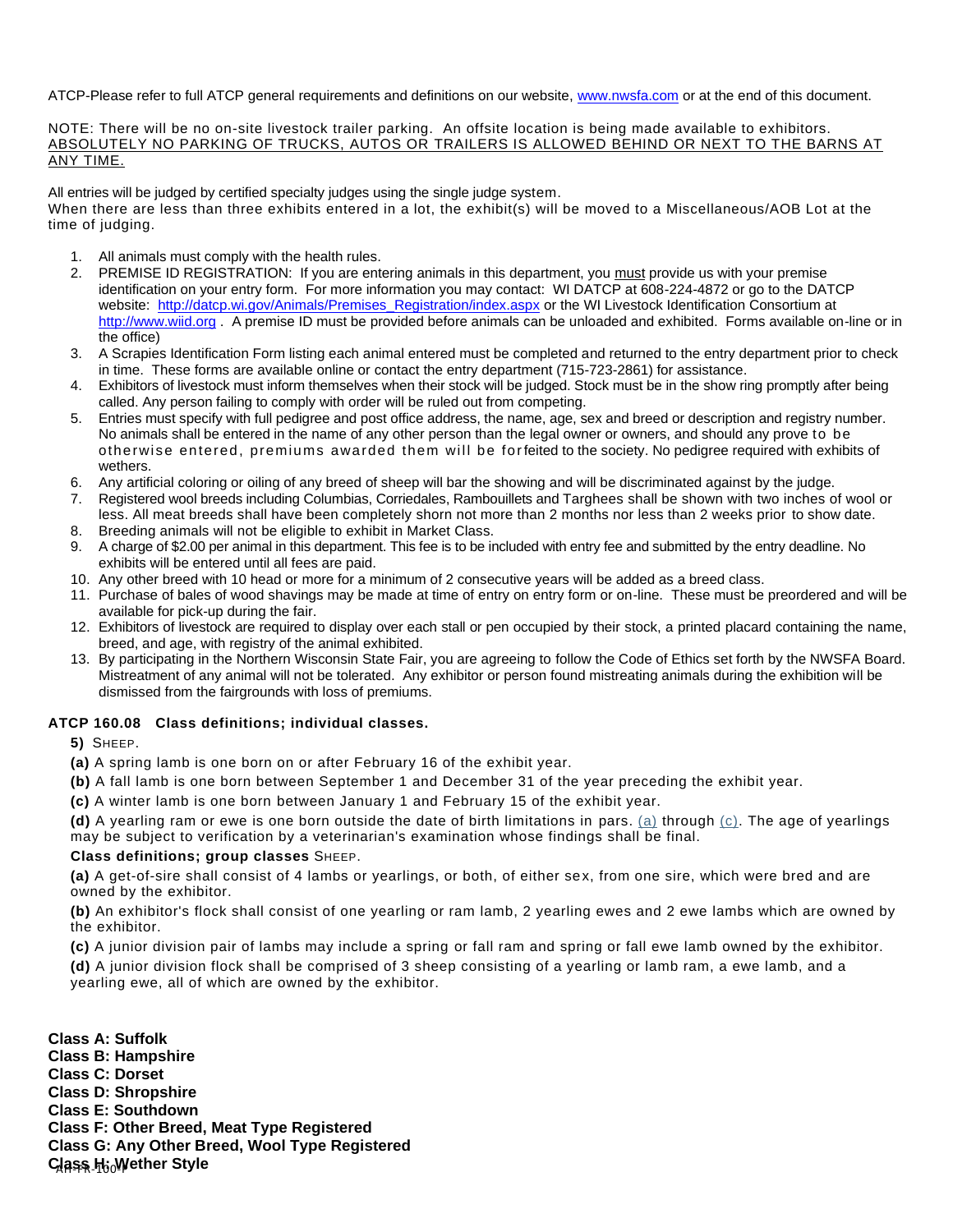| Lot | <b>Description</b>              | <b>Premiums</b> | 1 <sup>st</sup> | 2 <sub>nd</sub> | 3 <sup>rd</sup> | 4 <sup>th</sup>                    |
|-----|---------------------------------|-----------------|-----------------|-----------------|-----------------|------------------------------------|
| 1.  | January Ram Lamb                |                 | 6.00            | 5.00            | 4.00            | 3.00                               |
| 2.  | February Ram Lamb               |                 | 6.00            | 5.00            | 4.00            | 3.00                               |
| 3.  | March Ram Lamb                  |                 | 6.00            | 5.00            | 4.00            | 3.00                               |
| 4.  | Fall Ram Lamb                   |                 | 6.00            | 5.00            | 4.00            | 3.00                               |
| 5.  | Pen of 2 Ram Lambs              |                 | 6.00            | 5.00            | 4.00            | 3.00                               |
| 6.  | <b>Yearling Ram</b>             |                 | 6.00            | 5.00            | 4.00            | 3.00                               |
|     | Champion Ram, any age           |                 | <b>RIBBON</b>   |                 |                 |                                    |
|     | Reserve Champion Ram            |                 | <b>RIBBON</b>   |                 |                 |                                    |
| 9.  | January Ewe Lamb                |                 | 6.00            | 5.00            | 4.00            | 3.00                               |
| 10. | February Ewe Lamb               |                 | 6.00            | 5.00            | 4.00            | 3.00                               |
| 11. | March Ewe Lamb                  |                 | 6.00            | 5.00            | 4.00            | 3.00                               |
| 12. | <b>Fall Ewe Lamb</b>            |                 | 6.00            | 5.00            | 4.00            | 3.00                               |
| 13. | Pen of 2 Ewe Lambs              |                 | 6.00            | 5.00            | 4.00            | 3.00                               |
| 14. | <b>Yearling Ewe</b>             |                 | 6.00            | 5.00            | 4.00            | 3.00                               |
| 15. | Pen of 2 Yearling Ewes          |                 | 6.00            | 5.00            | 4.00            | 3.00                               |
| 16. | <b>Mature Ewe</b>               |                 | 6.00            | 5.00            | 4.00            | 3.00                               |
|     | Champion Ewe, any age           |                 | <b>RIBBON</b>   |                 |                 |                                    |
|     | Reserve Champion Ewe            |                 | <b>RIBBON</b>   |                 |                 |                                    |
| 19. | Get of Sire                     |                 | 6.00            | 5.00            | 4.00            | 3.00                               |
| 20. | <b>Exhibitors Flock</b>         |                 | 6.00            | 5.00            | 4.00            | 3.00                               |
|     | <b>Class I: Commercial Ewes</b> |                 |                 |                 |                 |                                    |
| Lot | <b>Description</b>              | <b>Premiums</b> | 1 <sup>st</sup> | 2 <sub>nd</sub> | 3 <sup>rd</sup> | 4 <sup>th</sup>                    |
| 1.  | January Ewe Lamb                |                 | 6.00            | 5.00            | 4.00            | 3.00                               |
| 2.  | February Ewe Lamb               |                 | 6.00            | 5.00            | 4.00            | 3.00                               |
| 3.  | March Ewe Lamb                  |                 | 6.00            | 5.00            | 4.00            | 3.00                               |
| 4.  | Fall Ewe Lamb                   |                 | 6.00            | 5.00            | 4.00            | 3.00                               |
| 5.  | Pen of 2 Ewe Lambs              |                 | 6.00            | 5.00            | 4.00            | 3.00                               |
| 6.  | <b>Yearling Ewe</b>             |                 | 6.00            | 5.00            | 4.00            | 3.00                               |
| 7.  | Pen of 2 Yearling Ewes          |                 | 6.00            | 5.00            | 4.00            | 3.00                               |
| 8.  | Mature Ewe                      |                 | 6.00            | 5.00            | 4.00            | 3.00                               |
|     | Champion Ewe, any age           |                 | <b>RIBBON</b>   |                 |                 |                                    |
|     | Reserve Champion Ewe            |                 | <b>RIBBON</b>   |                 |                 |                                    |
| 11. | Get of Sire                     |                 | 6.00            | 5.00            | 4.00            | 3.00                               |
| 12. | <b>Exhibitors Flock</b>         |                 | 6.00            | 5.00            | 4.00            | 3.00                               |
|     | <b>Class J: Market Class</b>    |                 |                 |                 |                 |                                    |
| Lot | <b>Description</b>              | <b>Premiums</b> | 1 <sup>st</sup> | 2 <sup>nd</sup> | 3 <sup>rd</sup> | 4 <sup>th</sup>                    |
| 1.  | Light (90 pounds or less)       |                 | 6.00            | 5.00            | 4.00            | 3.00                               |
| 2.  | Medium (91-120 pounds           |                 | 6.00            | 5.00            | 4.00            | 3.00                               |
| 3.  | Heavy (121 pounds and up)       |                 | 6.00            | 5.00            | 4.00            | 3.00                               |
|     | Supreme Champion Ram, overall   |                 |                 | <b>ROSETTE</b>  |                 |                                    |
|     | Supreme Champion Ewe, overall   |                 |                 | <b>ROSETTE</b>  |                 |                                    |
|     | Supreme Market Animal, overall  |                 |                 |                 | <b>ROSETTE</b>  |                                    |
|     | <b>Best Wisconsin Flock</b>     |                 |                 |                 |                 | The Wisconsin Suffolk Sheep        |
|     |                                 |                 |                 |                 |                 | traveling trophy for the highest p |
|     |                                 |                 |                 |                 |                 |                                    |

**Association** sponsors a lacing Wisconsin Flock. (Qualifying individuals must be paid members in the WSSA.)

### **DEPARTMENT A-05 GOATS**

### **Schedule: [Click Here for Online Entry](https://www.blueribbonfair.com/BRFairProd/BlueRibbonStart.aspx?ID=1949)**

Date to bring Animals Tuesday, July 12 8:00am-2:00pm Goat Tent<br>
Judging date-Premium Show Wednesday, July 13 9am Goat Tent Judging date-Premium Show Wednesday, July 13 9am Goat Tent<br>
Judging date-Non-Premium Show Thursday, July 14 9am Goat Tent Judging date-Non-Premium Show Thursday, July 14 9am<br>Animal Release Date Thursday, July 14 After Thursday, July 14 After 5pm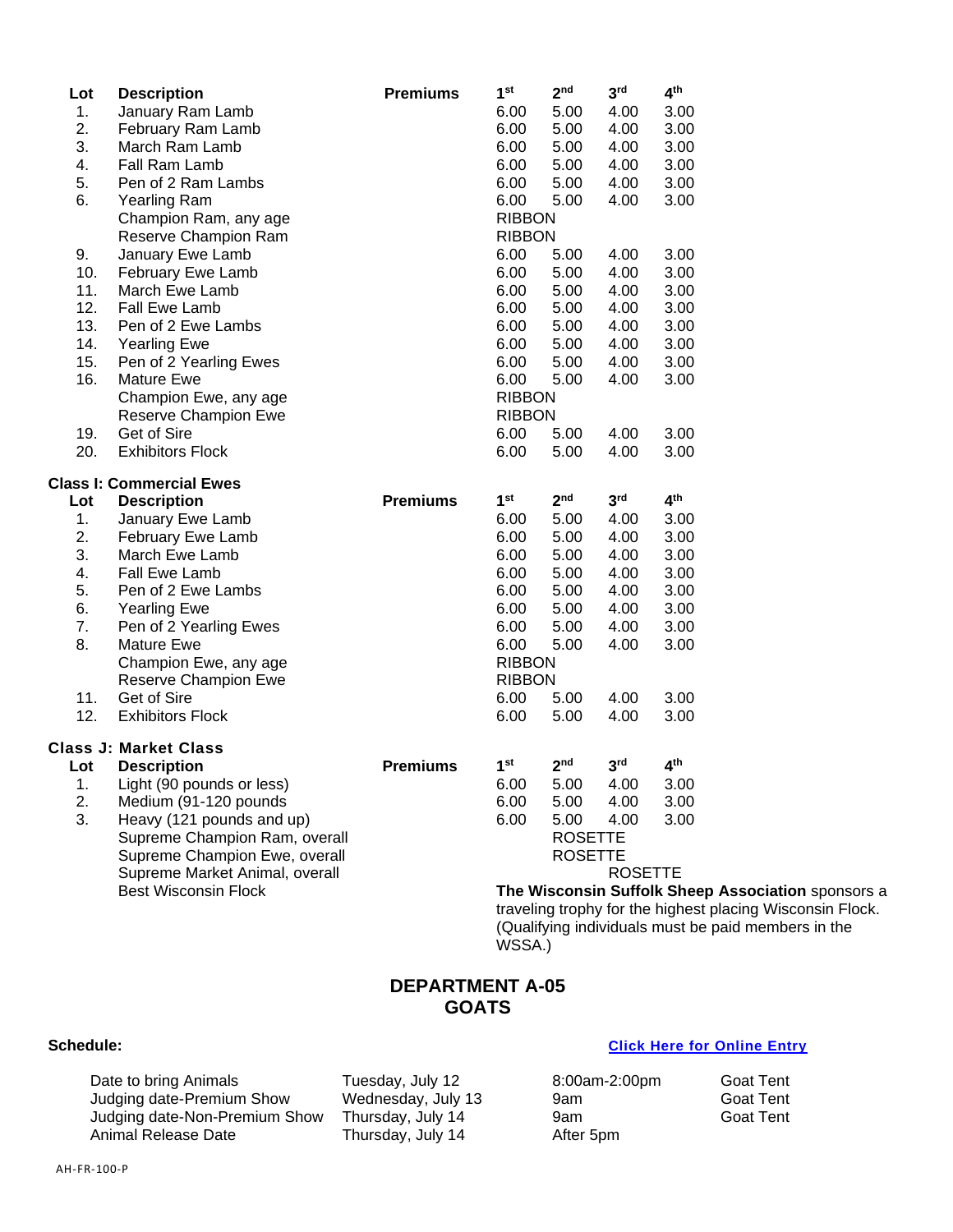Animal Release after 5:00pm Thursday. Order of release will be determined by distance traveled and under the direction of the department supervisor.

Entry Fee: ADGA Sanctioned Show (Premium Show) July  $13<sup>th</sup>$ : \$8.00 per animal plus exhibitor's ticket ADGA Sanctioned Show (No Premiums) July 14<sup>th</sup>:

Animals entered in this Sanctioned Show will be required to show both days. Failure to show both days will result in loss of premiums and points.

Dry wood shavings bales are available for purchase on your entry form or online. These bales must be preordered and paid for through the entry department.

NOTE: There will be no on-site livestock trailer parking. An offsite location is being made available to exhibitors. ABSOLUTELY NO PARKING OF TRUCKS, AUTOS OR TRAILERS IS ALLOWED BEHIND OR NEXT TO THE BARNS AT ANY TIME.

PREMISE ID REGISTRATION: If you are entering animals in this department, you must provide us with your premise identification on your entry form. For more information you may contact: WI DATCP at 608-224-4872 or go to the DATCP website: [http://datcp.wi.gov/Animals/Premises\\_Registration/index.aspx](http://datcp.wi.gov/Animals/Premises_Registration/index.aspx) or the WI Livestock Identification Consortium a[t http://www.wiid.org](http://www.wiid.org/) . A premise ID must be provided before animals can be unloaded and exhibited.

Sheep and goat exhibitors must fill out Animal Identification Form with complete scrapie/registration/tattoo number. (Forms available online or in the office)

ATCP-Please refer to full ATCP general requirements and definitions on our website, [www.nwsfa.com](http://www.nwsfa.com/) or at the end of this document.

- 1. By participating in the Northern Wisconsin State Fair, you are agreeing to follow the Code of Ethics set forth by the NWSFA Board. Mistreatment of any animal will not be tolerated. Any exhibitor or person found mistreating animals during the exhibition will be dismissed from the fairgrounds with loss of premiums.
- 2. These shows are sanctioned by the American Dairy Goat Association and their rules shall govern. Only ADGA, AGS and CGS registered, recorded, or applied for animals may be shown in an official ADGA show.
- 3. The Junior and Senior Shows are separately sanctioned.
- 4. These shows are sanctioned by ADGA for the following breeds: Alpine, LaMancha, Nubian, Sables, Recorded Grade, Nigerian Dwarf, Oberhasli, and Saanen, Toggenburg. Group classes will follow breed classes (Wednesday show only)
- 5. The Dairy Goat Superintendent may, under severe hardships, allow possible late entries.
- 6. The original registration or recordation certificate is required for all animals six months of age or older. The original registration, recordation certificate or duplicate application stamped by the registry office is required for all animals under 6 months of age. These must be shown to the show secretary prior to the start of the show. No copies of the registration, recordation certificate or stamped duplicate applications, telegrams or phone calls will be accepted in lieu of the original documents.
- 7. All goats of any age must be free of open skin wounds and abrasions. This includes cuts, punctures, and open horn scabs. There cannot be any animals unloaded onto the grounds that have abscesses of varying stages of progression, and previous sites must be dry, scab free with hair regrowing. There will be no exceptions to this.
- 8. Proof of ownership shall be the ADGA ID# on the registration or recordation certificate or on the stamped duplicate application. Persons showing animals, whose registration/recordation certificates have signed transfers that have not been processed by the ADGA office, must show those animals as agent for the owner shown on ADGA records. All names listed under one ID number constitute only ONE membership and ONLY ONE exhibitor.
- 9. The base date for determining the age of the animal is the opening day of the fair.
- 10. Animals with full natural horns (not disbudded or dehorned) may not be shown in an official ADGA show.
- 11. No more than 2 premiums paid per exhibitor per lot in lots 1-13. Only 1 premium will be paid per exhibitor in lots 14-26.
- 12. Show order is subject to change to make show run more efficiently.

**Class A: Alpine Class B: LaMancha**

13. Exhibitors of livestock are required to display over each stall or pen occupied by their stock, a printed placard containing the name, breed, and age, with registry of the animal exhibited.

### **ADGA Sanctioned Show, Wednesday, July 13th. Premiums will be paid as listed**

|                   | <b>Class C: Nigerian</b><br><b>Class D: Nubian</b><br>Class E: Oberhasli<br>Class F: Saanen<br><b>Class G: Sable</b><br><b>Class H: Toggenburg</b><br>Class I: Recorded Grade |                 |      |                 |                 |                 |
|-------------------|-------------------------------------------------------------------------------------------------------------------------------------------------------------------------------|-----------------|------|-----------------|-----------------|-----------------|
| Lot               | <b>Description</b>                                                                                                                                                            | <b>Premiums</b> | 1st  | 2 <sub>nd</sub> | 3 <sub>rd</sub> | 4 <sup>th</sup> |
| 1.                | Junior Doe Kid (April 1 <sup>st</sup> or later)                                                                                                                               |                 | 6.00 | 5.00            | 4.00            | 3.00            |
| 2.                | Intermediate Doe Kid (March)                                                                                                                                                  |                 | 6.00 | 5.00            | 4.00            | 3.00            |
| 3.<br>AH-FR-100-P | Sr. Doe Kid (January-February)                                                                                                                                                |                 | 6.00 | 5.00            | 4.00            | 3.00            |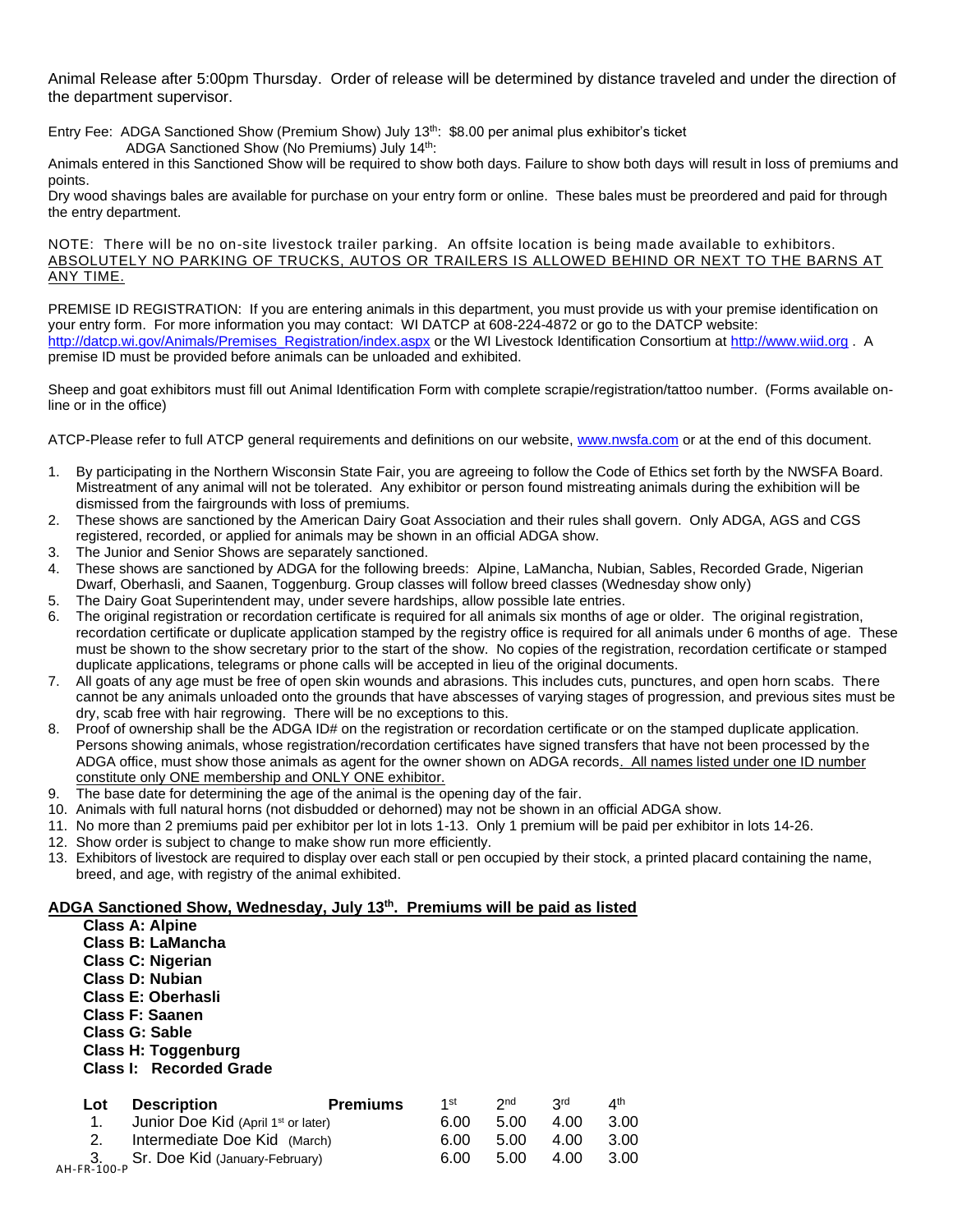| 4.  | Jr. Yearling Doe (July-December previous year)                                                            | 6.00          | 5.00 | 4.00 | 3.00                                                            |
|-----|-----------------------------------------------------------------------------------------------------------|---------------|------|------|-----------------------------------------------------------------|
| 5.  | Sr. Yearling Doe (under 2/not fresh)                                                                      | 6.00          | 5.00 | 4.00 | 3.00                                                            |
|     | <b>Grand Champion Junior Doe</b>                                                                          | Ribbon        |      |      |                                                                 |
|     | Reserve Grand Champion Junior Doe                                                                         | Ribbon        |      |      |                                                                 |
|     | Best Junior Doe in Show                                                                                   | Ribbon        |      |      |                                                                 |
| 9.  | Milker under 2 years                                                                                      | 6.00          | 5.00 | 4.00 | 3.00                                                            |
| 10. | Milker 2 years and under 3 years                                                                          | 6.00          | 5.00 | 4.00 | 3.00                                                            |
| 11. | Milker 3 years and under 4 years                                                                          | 6.00          | 5.00 | 4.00 | 3.00                                                            |
| 12. | Milker 4 years and under 5 years                                                                          | 6.00          | 5.00 | 4.00 | 3.00                                                            |
| 13. | Milker 5 years and older                                                                                  | 6.00          | 5.00 | 4.00 | 3.00                                                            |
| 14. | <b>Champion Challenge</b>                                                                                 | 6.00          | 5.00 | 4.00 | 3.00                                                            |
|     | <b>Grand Champion Senior Doe</b>                                                                          | Ribbon        |      |      |                                                                 |
|     | Reserve Grand Champion Senior Doe                                                                         | Ribbon        |      |      |                                                                 |
|     | Best Senior Doe in Show                                                                                   | Ribbon        |      |      |                                                                 |
|     | <b>Best Udder of Breed</b>                                                                                | Ribbon        |      |      |                                                                 |
|     | Best Udder in Show                                                                                        | Ribbon        |      |      |                                                                 |
| 20. | Exhibitors Herd (1 Doe under 1 year, 1 yearling Doe & 1 Doe 2 years or older all owned by same exhibitor) |               |      |      |                                                                 |
|     |                                                                                                           | 6.00          | 5.00 | 4.00 | 3.00                                                            |
| 21. | Three Best Females (3 animals, any age bred and owned by exhibitor)                                       |               |      |      |                                                                 |
|     |                                                                                                           | 6.00          | 5.00 | 4.00 | 3.00                                                            |
| 22. | Junior Get of Sire (3 Does under 2 years, never fresh, out of same sire)                                  |               |      |      |                                                                 |
|     |                                                                                                           | 6.00          | 5.00 | 4.00 | 3.00                                                            |
|     |                                                                                                           |               |      |      |                                                                 |
| 23. | Senior Get of Sire (3 Does that have freshened and are out of the same sire.)                             |               |      |      |                                                                 |
|     |                                                                                                           | 6.00          | 5.00 | 4.00 | 3.00                                                            |
| 24. | Produce of Dam (2 Does any age out of same Dam)                                                           |               |      |      |                                                                 |
|     |                                                                                                           | 6.00          | 5.00 | 4.00 | 3.00                                                            |
| 25. | Dam and Daughter                                                                                          | 6.00          | 5.00 | 4.00 | 3.00                                                            |
| 26. | Dairy Herd (3 Does in milk, owned by same exhibitor)                                                      |               |      |      |                                                                 |
|     |                                                                                                           | 6.00          | 5.00 | 4.00 | 3.00                                                            |
|     |                                                                                                           |               |      |      |                                                                 |
|     | ADGA Sanctioned Show Thursday July 14th: No premiums paid in this show.<br><b>Class J: Alpine</b>         |               |      |      |                                                                 |
|     | <b>Class K: LaMancha</b>                                                                                  |               |      |      |                                                                 |
|     |                                                                                                           |               |      |      |                                                                 |
|     | <b>Class L: Nigerian</b><br><b>Class M: Nubian</b>                                                        |               |      |      |                                                                 |
|     |                                                                                                           |               |      |      |                                                                 |
|     | <b>Class N: Oberhasli</b>                                                                                 |               |      |      |                                                                 |
|     | <b>Class O Saanen</b>                                                                                     |               |      |      |                                                                 |
|     | <b>Class P: Sable</b>                                                                                     |               |      |      |                                                                 |
|     | <b>Class Q: Toggenburg</b>                                                                                |               |      |      |                                                                 |
|     | <b>Class R: Recorded Grade</b>                                                                            |               |      |      |                                                                 |
| Lot | <b>Description</b>                                                                                        |               |      |      |                                                                 |
| 1.  | Junior Doe Kid (April 1 <sup>st</sup> or later)                                                           |               |      |      |                                                                 |
| 2.  | Intermediate Doe Kid (March)                                                                              |               |      |      |                                                                 |
| 3.  | Sr. Doe Kid (January-February)                                                                            |               |      |      |                                                                 |
| 4.  | Jr. Yearling Doe (July-Dec. of previous year)                                                             |               |      |      |                                                                 |
| 5.  | Sr. Yearling Doe (under 2/not fresh)                                                                      |               |      |      |                                                                 |
|     | <b>Grand Champion Junior Doe</b>                                                                          | <b>Ribbon</b> |      |      |                                                                 |
|     | Reserve Grand Champion Junior Doe                                                                         | Ribbon        |      |      |                                                                 |
|     | Best Junior Doe in Show                                                                                   | Ribbon        |      |      |                                                                 |
| 9.  | Milker under 2 years                                                                                      |               |      |      |                                                                 |
| 10. | Milker 2 years and under 3 years                                                                          |               |      |      |                                                                 |
| 11. | Milker 3 years and under 4 years                                                                          |               |      |      |                                                                 |
| 12. | Milker 4 years and under 5 years                                                                          |               |      |      |                                                                 |
| 13. | Milker 5 years and older                                                                                  |               |      |      |                                                                 |
| 14. | <b>Champion Challenge</b>                                                                                 |               |      |      |                                                                 |
|     | <b>Grand Champion Senior Doe</b>                                                                          | Ribbon        |      |      |                                                                 |
|     | Reserve Grand Champion Senior Doe                                                                         | Ribbon        |      |      |                                                                 |
|     | Best Senior Doe in Show                                                                                   | Ribbon        |      |      |                                                                 |
|     | <b>Best Doe in Show</b>                                                                                   |               |      |      | Award Sponsor: Twin Top Dairy, in Memory of Clem & Berth Goettl |
|     |                                                                                                           |               |      |      |                                                                 |

# **DEPARTMENT A-06 DRAFT HORSES**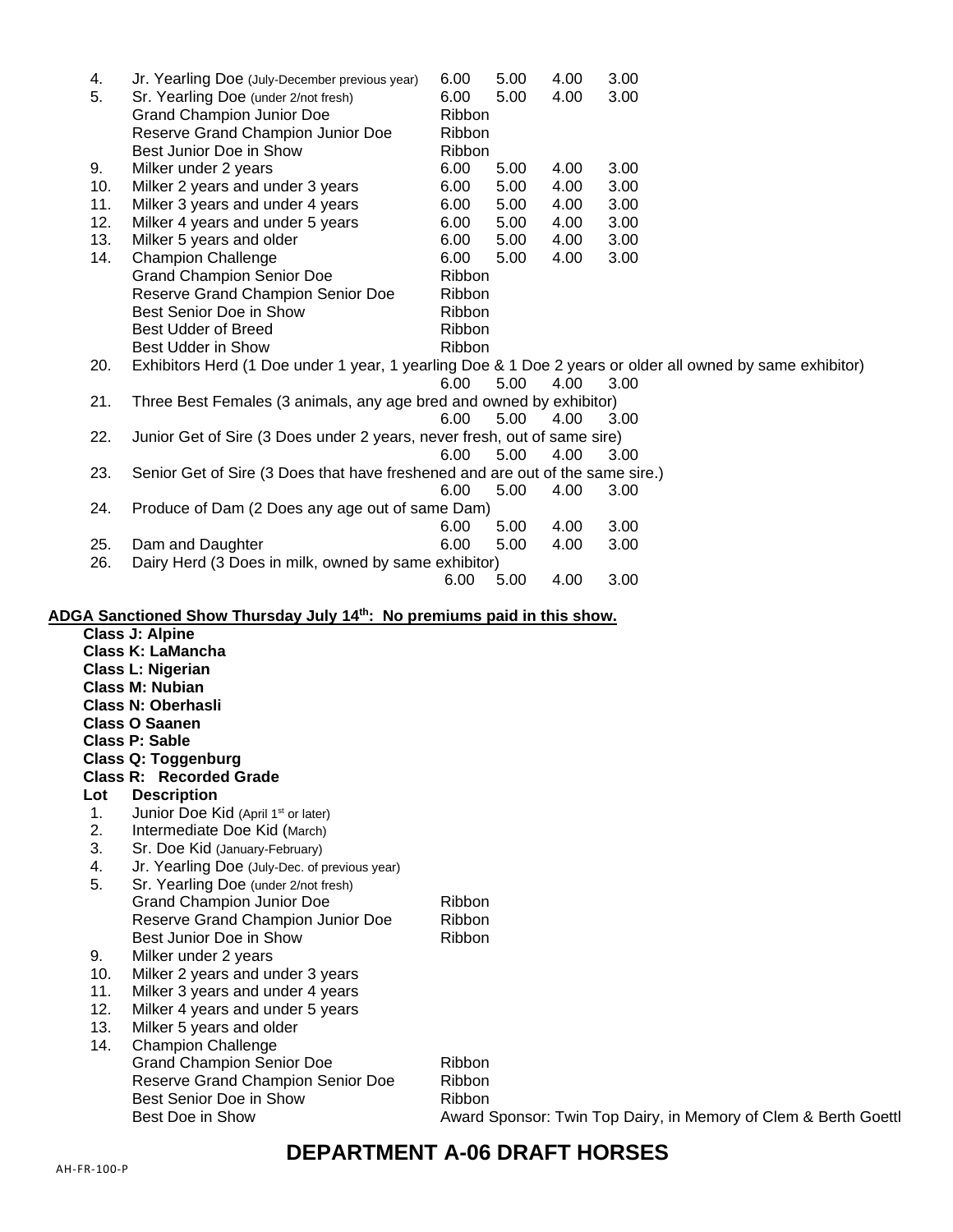### **Schedule: [Click Here for Online Entry](https://www.blueribbonfair.com/BRFairProd/BlueRibbonStart.aspx?ID=1949)**

| Date to bring Animals | Friday, July 15 <sup>th</sup> between 9:00am-2:00pm or |                 |  |  |  |
|-----------------------|--------------------------------------------------------|-----------------|--|--|--|
|                       | Saturday, July 16th Midnight-7:00am**                  | Horse Barn      |  |  |  |
| Judging Date/Time     | Saturday, July 16th Youth & Halter & Fun Show          | 11:00am         |  |  |  |
|                       | Sunday, July 17th Hitch Class                          | $10:30$ am      |  |  |  |
| Animal Release Date   | Sunday, July 17th                                      | After 4:00pm*** |  |  |  |

\*\*If anticipated arrival is between midnight and 7:00am please contact Superintendent prior to Friday for instructions on entering the grounds. (Tammy: 715-651-7837, email, [belgians12@yahoo.com,](mailto:belgians12@yahoo.com) or Joe: 715-864-2428, [JLBohlinger@yahoo.com\)](mailto:JLBohlinger@yahoo.com)

\*\*\*Animal Release after 4:00 on Sunday. Order of release will be determined by distance traveled and under the direction of the department supervisors.

Participants will use the East (Rural) gate and check in at the Arena upon arrival. Use State Street to North St. (next to the cemetery) to enter the grounds. **Traffic is a major consideration when determining arrival times for livestock. Please adhere to the above arrival times for the safety of your animals and our visitors.**

### **ATCP-Please refer to full ATCP general requirements and definitions on our website, [www.nwsfa.com](http://www.nwsfa.com/) or at the end of this document.**

Rules Governing this Exhibit:

- 1. Fees:
	- a. An entry fee of \$25.00 is required in this department.
	- b. Tie stall fee of \$5.00 per animal or \$15.00 per animal if you request a box stall. There is a limited number of box stalls available. They will be assigned as entries are received.
	- c. Compete Draft Horse Show Entry Form (available from the entry office upon request)
	- d. If you did not request the tickets and permits to be mailed, they will be available at the East Gate Volunteer Check-
- 2. Entry should be made under farm name.
- 3. Exhibitors will receive one season pass for each animal registered. Maximum of 6 season passes per farm.
- 4. All animals must be the legal property of the exhibitor as of July 1<sup>st</sup>.
- 5. No more than two prizes shall be awarded any exhibitor under any one lot number.
- 6. All youth under the age of 18 must be accompanied by an adult in all Hitch Classes. Youth must be at least 8 years old as of January 1<sup>st</sup> of the show year to participate in this department.
- 7. **Any exhibitor who camps in a tack trailer or camper must make a camping reservation.** Obtain a camping permit from NWSF by filling out a special events camping form available on our website or request one from the office. These are issued on a first come, first serve basis and space is limited. Camping fees will be charged at the rate of \$35 per night. Contact the entry department for more information.
- 8. Shavings are available for purchase. Requests must be made at time of entry. Indicate on your entry form how many bales you wish to purchase. They will be available for you upon check-in.
- 9. General Health rules apply. Horses found to be infected with a contagious or infectious disease may be ordered to be removed from the fairgrounds at any time during the progress of the fair.
- 10. PREMISE ID REGISTRATION: All exhibits in this department must have a Wisconsin Premise Identification Number listed on the entry form. For more information you may contact: WI DATCP at 608-224-4872 or go to the DATCP website: [http://datcp.wi.gov/Animals/Premises\\_Registration/index.aspx](http://datcp.wi.gov/Animals/Premises_Registration/index.aspx) or the WI Livestock Identification Consortium a[t http://www.wiid.org](http://www.wiid.org/)  A Premise ID must be provided before animals can be unloaded and exhibited.
- 11. A copy of records showing a negative Coggins must be provided for each animal used in the show. These will be collected by the superintendent and kept on file in the office. Please only provide papers for horses used in this exhibit. Horses will not be unloaded until this information is provided.
- 12. Exhibitors of livestock are required to display over each stall or pen occupied by their stock, a printed placard containing the name, breed, and age, with registry of the animal exhibited.
- 13. By participating in the Northern Wisconsin State Fair, you are agreeing to follow the Code of Ethics set forth by the NWSFA Board. Mistreatment of any animal will not be tolerated. Any exhibitor or person found mistreating animals during the exhibition will be dismissed from the fairgrounds with loss of premiums.

### ABSOLUTELY NO PARKING OF TRUCKS, AUTOS OR TRAILERS IS ALLOWED BEHIND OR NEXT TO THE BARNS AT ANY TIME. This is a fire lane and must be kept clear for emergency vehicles. Vehicles will be towed at owner's expense.

Show Order will be posted by the Horse Barn and Arena.

### **Class A: Youth Class**

| Lot | <b>Description</b>       | <b>Premiums</b> | 1st   | 2 <sub>nd</sub> | <b>Rud</b> | ⊿th   |
|-----|--------------------------|-----------------|-------|-----------------|------------|-------|
|     | 1. Showmanship-age 8-13  |                 | 12.00 | 10.00           | 8.00       | 6.00  |
|     | 2. Showmanship-age 14-19 |                 | 12.00 | 10.00           | 8.00       | 6.00  |
|     | $3, 3, 6$ Cart-age 8-13  |                 | 25.00 | 20.00           | 15.00      | 10.00 |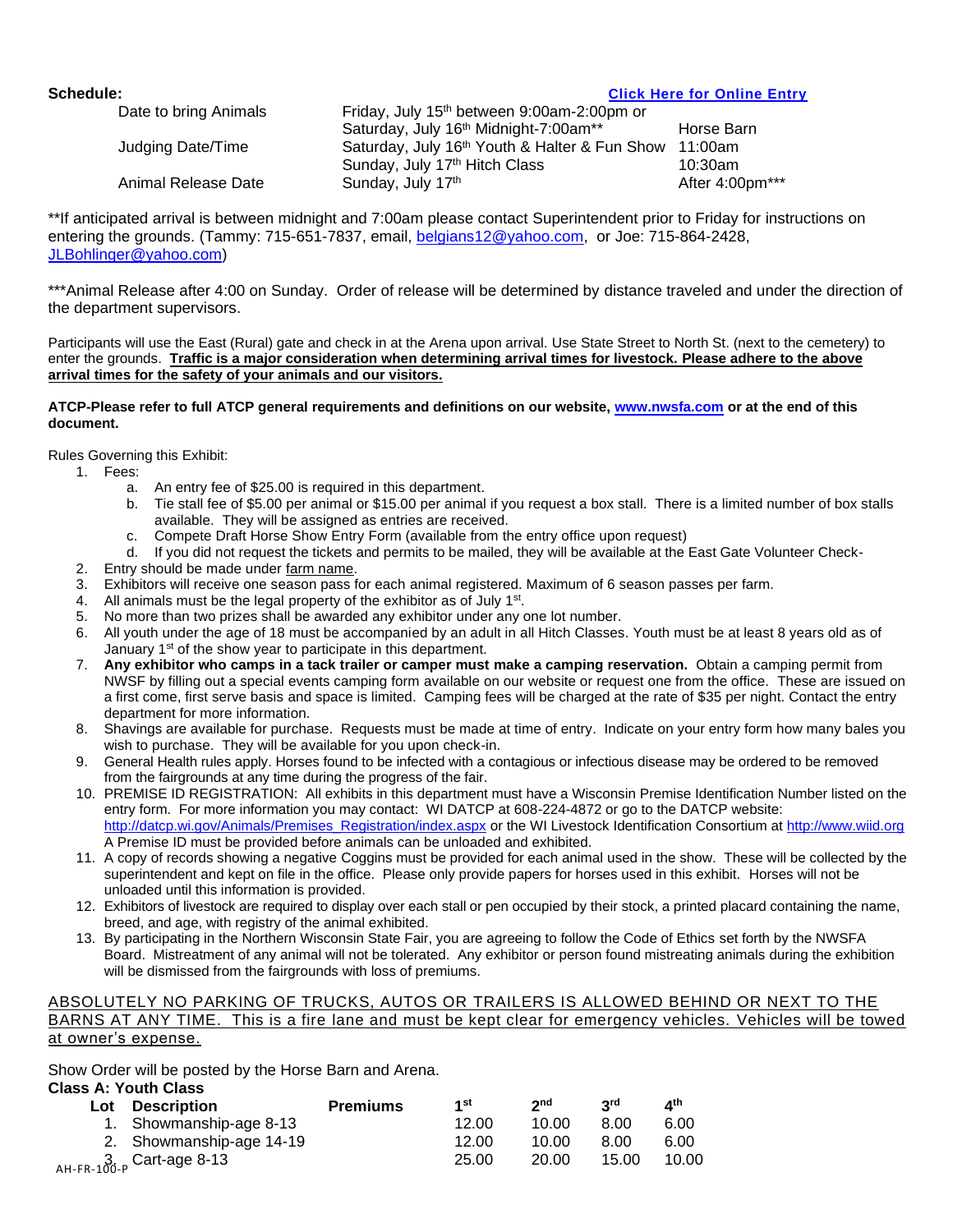| 4.                          | Cart-age 14-19                                         | 25.00           | 20.00           | 15.00           | 10.00           |  |
|-----------------------------|--------------------------------------------------------|-----------------|-----------------|-----------------|-----------------|--|
| 5.                          | Team-age 8-13                                          | 30.00           | 25.00           | 20.00           | 15.00           |  |
| 6.                          | Team-ages 14-19                                        | 30.00           | 25.00           | 20.00           | 15.00           |  |
|                             |                                                        |                 |                 |                 |                 |  |
|                             | Class B: Halter-Breeders Class (All Breeds)            |                 |                 |                 |                 |  |
| Lot                         | <b>Premiums</b><br><b>Description</b>                  | 1 <sup>st</sup> | 2 <sub>nd</sub> | 3 <sup>rd</sup> | 4 <sup>th</sup> |  |
| 1.                          | <b>Stallion</b>                                        | 25.00           | 22.00           | 19.00           | 16.00           |  |
| 2.                          | Geldings                                               | 25.00           | 22.00           | 19.00           | 16.00           |  |
| 3.                          | Mares 3 & over                                         | 25.00           | 22.00           | 19.00           | 16.00           |  |
| 4.                          | Mares 1 & under 3                                      | 25.00           | 22.00           | 19.00           | 16.00           |  |
|                             | 5. Filly Foals                                         | 16.00           | 14.00           | 12.00           | 10.00           |  |
| 6.                          | Mare and Foal                                          | 16.00           | 14.00           | 12.00           | 8.00            |  |
|                             | (2 animals any age, either sex, by same mare)          |                 |                 |                 |                 |  |
|                             | 7. Produce of Dam                                      | 16.00           | 14.00           | 12.00           | 8.00            |  |
|                             | (2 animals any age, either sex, by same stallion))     |                 |                 |                 |                 |  |
| 8.                          | Get of Sire                                            | 16.00           | 14.00           | 12.00           | 8.00            |  |
|                             | (2 horses, any sex out of the same stallion)           |                 |                 |                 |                 |  |
|                             |                                                        |                 |                 |                 |                 |  |
| <b>Class C-Hitches</b>      |                                                        | 1 <sup>st</sup> | 2 <sub>nd</sub> | 3 <sup>rd</sup> | 4 <sup>th</sup> |  |
| Lot                         | <b>Premiums</b><br><b>Description</b>                  |                 |                 |                 |                 |  |
| 1.                          | Eight Horse Hitch                                      | 175.00          | 150.00          | 125.00          | 100.00          |  |
| 2.                          | Six Horse Hitch                                        | 150.00          | 125.00          | 100.00          | 75.00           |  |
| 3.                          | Four Horse Hitch                                       | 100.00          | 85.00           | 70.00           | 55.00           |  |
| 4.                          | Unicorn Hitch                                          | 80.00           | 70.00           | 60.00           | 50.00           |  |
| 5.                          | <b>Team Hitch</b>                                      | 65.00           | 60.00           | 55.00           | 50.00           |  |
|                             | At least one horse must be changed from Lot 6          |                 |                 |                 |                 |  |
|                             | 6. Ladies Team Hitch                                   | 65.00           | 60.00           | 55.00           | 50.00           |  |
|                             | At least one horse must be changed from Lot 5          |                 |                 |                 |                 |  |
|                             | 7. Single Cart (Men)                                   |                 |                 |                 |                 |  |
|                             | This horse cannot be in lot 8*                         | 45.00           | 40.00           | 35.00           | 30.00           |  |
| 8.                          | Single Cart (Ladies)                                   |                 |                 |                 |                 |  |
|                             | This horse cannot be used in lot 7*                    | 45.00           | 40.00           | 35.00           | 30.00           |  |
| 9.                          | Mare Cart Class                                        | 45.00           | 40.00           | 35.00           | 30.00           |  |
|                             | 10. Mare Team Class                                    | 45.00           | 40.00           | 35.00           | 30.00           |  |
|                             | 11. Mare Tandem                                        | 45.00           | 40.00           | 35.00           | 30.00           |  |
|                             |                                                        |                 |                 |                 |                 |  |
| <b>Class D: Light Draft</b> |                                                        | 1 <sup>st</sup> | 2 <sub>nd</sub> | 3 <sup>rd</sup> | 4 <sup>th</sup> |  |
|                             | <b>Premiums</b><br><b>Lot Description</b>              |                 |                 |                 |                 |  |
|                             | 1. Four Horse Hitch                                    | 100.00          | 85.00           | 70.00           | 55.00           |  |
|                             | 2. Unicorn Hitch                                       | 80.00           | 75.00           | 70.00           | 65.00           |  |
|                             | 3. Team Hitch                                          | 65.00           | 60.00           | 55.00           | 50.00           |  |
|                             | 4. Single Cart (Men) Horse cannot be used in Lot 5*    | 45.00           | 40.00           | 35.00           | 30.00           |  |
|                             | 5. Single Cart (Ladies) Horse cannot be used in Lot 4* | 45.00           | 40.00           | 35.00           | 30.00           |  |

Presentation Awards: 1 award in each lot-\$25.00 Award per lot. All exhibitors will be included in the presentation awards.

1. Best Dressed Driver-Men's Cart

2. Best Dressed Driver-Woman's Cart

3. Best Decorated Stall & Barn Display (1-4 horses)

- 4. Best Decorated Stall & Barn Display (5 or more horses)
- 5. Best Shod

### **DEPARTMENT A-07 POULTRY**

<sub>AH-FR-100</sub>.Judging Date/Time Saturday, July 16 Date to bring animals Friday, July 15<sup>th</sup> 9am- 4pm Poultry Barn<br>
4 Judging Date/Time Saturday, July 16<sup>th</sup> 9am Poultry Barn

**Schedule: [Click Here for Online Entry](https://www.blueribbonfair.com/BRFairProd/BlueRibbonStart.aspx?ID=1949)**

| 9am-4pm | Poultry Barn |
|---------|--------------|
| 9am     | Poultry Barn |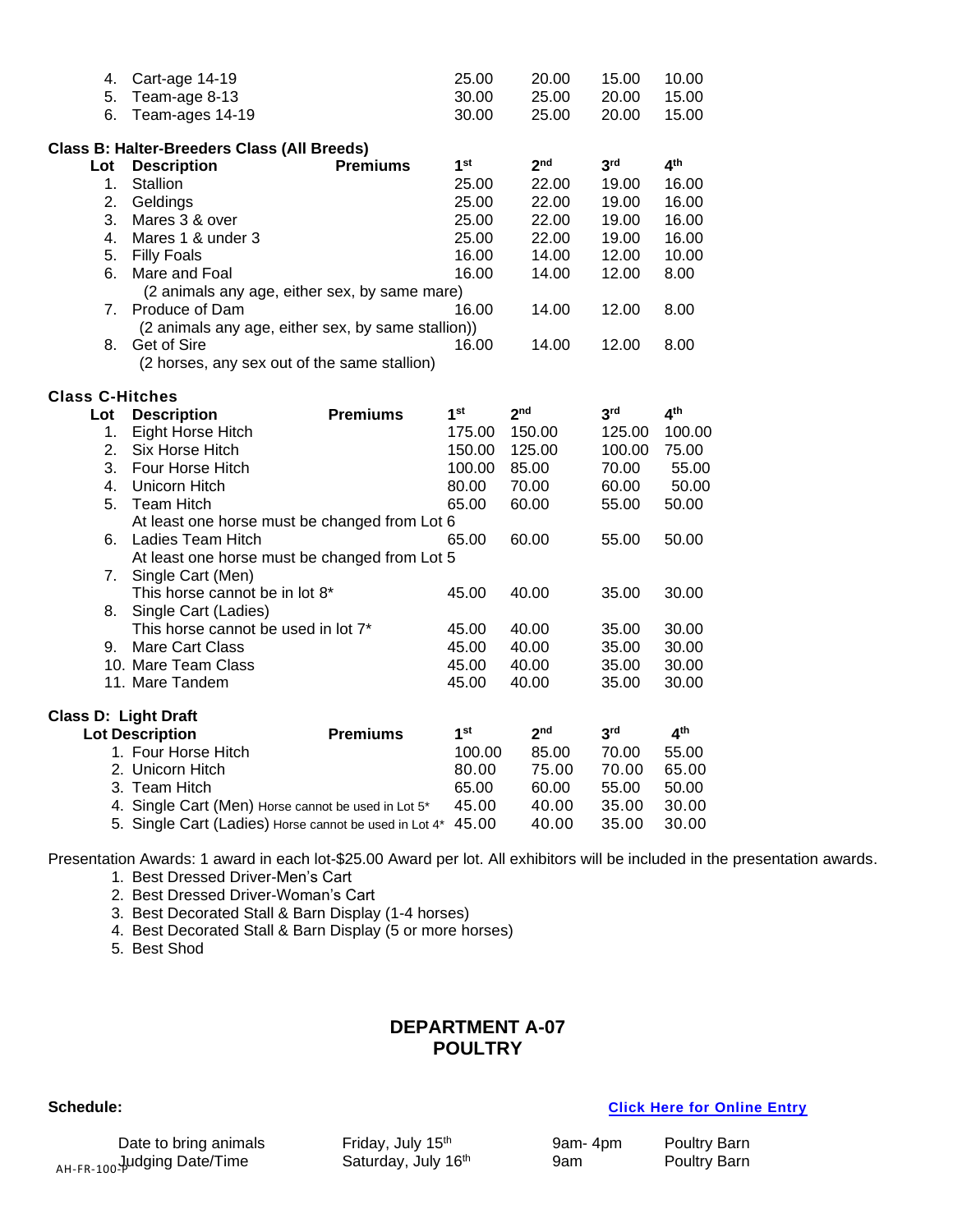Animal Release Date Sunday, July 17<sup>th</sup>

After 4pm

ATCP-Please refer to full ATCP general requirements and definitions on our website, [www.nwsfa.com](http://www.nwsfa.com/) or at the end of this document. When there are less than three exhibits entered in a lot, the exhibit(s) will be moved to a Miscellaneous/AOB Lot at the time of judging.

Additional requirements governing exhibits:

- 1. All birds must be entered in the name of the owner.
- 2. More than one bird per lot may be entered, however no more than 2 premiums per lot will be paid to an exhibitor.
- 3. General health regulations will apply in this department. NPIP certificate stating that birds originate from a US pullorumtyphoid clean flock OR DATCP certificate stating they are from a Wisconsin Tested or Associate Flock. See Health requirements at the back of this document for further requirements.
- 4. PREMISE ID REGISTRATION: Exhibitors in this department must provide a Premise Identification Number on your entry form. For more information you may contact: WI DATCP at 608-224-4872 or go to the DATCP website: [http://datcp.wi.gov/Animals/Premises\\_Registration/index.aspx](http://datcp.wi.gov/Animals/Premises_Registration/index.aspx) or the WI Livestock Identification Consortium at [http://www.wiid.org](http://www.wiid.org/) . A Premise ID must be provided before animals can be unloaded and exhibited. All poultry exhibitors must also sign a DATCP Poultry Certification. (forms available on-line or in the office)
- 5. All chickens, guineas and turkeys must be blood tested for Pullorum and the certification must be included with entry
- 6. Breed and variety must be listed on the entry form.
- 7. A fee of \$1.00 per bird must be included with entry.
- 8. Plastic must be put down on tables under poultry cages.
- 9. Exhibitors of livestock are required to display over each stall or pen occupied by their stock, a printed placard containing the name, breed, and age, with registry of the animal exhibited.

### **ABSOLUTELY NO PARKING BEHIND OR NEXT TO THE BARNS IS ALLOWED AT ANY TIME.**

### **STANDARD CHICKENS**

- **Class A: AMERICAN**
	- A-1: Plymouth Rock
	- A-2: Wyandottes
	- A-3: Rhode Island Reds
	- A-4: Any Other American Class

### **Class B: ASIATIC**

- B-1: Brahmas
- B-2: Cochins
- B-3: Any Other Asiatic Class

### **Class C: ENGLISH**

- C-1: Orpingtons
- C-2: Australorps
- C-3: Any Other English

### **Class D: MEDITERRANEAN**

- D-1: Leghorns
- D-2: Any Other Mediterranean Class

### **Class E: CONTINENTAL**

- E-1: Polish
- E-2: Any Other Continental Class
- **Class F: ANY OTHER STANDARD BREED**
	- F-1: All Other Standard Breeds

### **BANTAM CHICKENS**

### **Class G: GAME**

- G-1: Moderns
- G-2: Old English

### **Class H: SINGLE COMB CLEAN LEGGED**

- H-1: Leghorns
- H-2: Plymouth Rocks
- H-3: Orpingtons
- H-4: Any Other Single Comb Clean Legged

### **Class I: ROSE COMB CLEAN LEGGED**

- I-1: Rosecombs
- I-2: Sebrights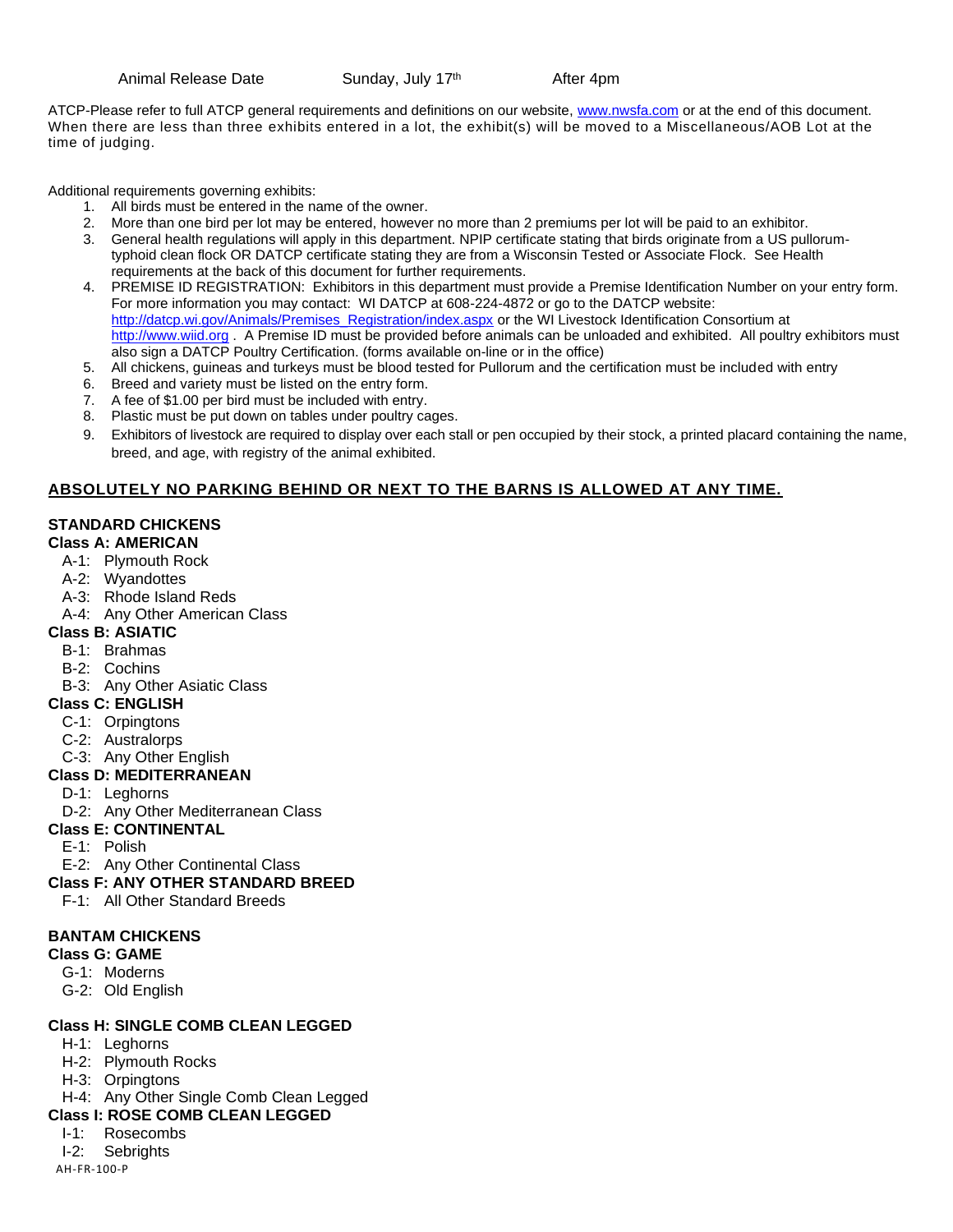| l-3: | Wyandottes |
|------|------------|
|------|------------|

I-4: Any Other Rose Comb Clean Legged

### **Class J: ALL OTHER COMB CLEAN LEGGED**

- J-1: Ameraucanas
- J-2: Polish
- J-3: Any Other All Other Comb Clean Legged

### **Class K: FEATHER LEGGED**

- K-1: Silkies
- K-2: Cochins
- K-3: Any Other Feather Legged

### **Class L: Ducks-Heavy**

- L-1: Pekins
- L-2: Rouens
- L-3: Muscovy
- L-4: Any Other Heavy

### **Class M: Ducks-Medium**

- M-1: Buffs
- M-2 Cayugas
- M-3: Any Other Medium

### **Class N: Ducks-Light**

- N-1: Runners
- N-2: Any Other Light

### **Class O: BANTAM**

- O-1: Calls
- O-2: East Indies
- O-3 Mallards

| Lot                     | <b>Description</b>          |         | <b>Premiums</b> | 1 <sup>st</sup> | 2 <sub>nd</sub> | 3 <sup>rd</sup> | 4 <sup>th</sup> |
|-------------------------|-----------------------------|---------|-----------------|-----------------|-----------------|-----------------|-----------------|
| 1.                      | Cock                        |         |                 | 2.00            | 1.75            | 1.50            | 1.25            |
| 2.                      | Hen                         |         |                 | 2.00            | 1.75            | 1.50            | 1.25            |
| 3.                      | Cockerel                    |         |                 | 2.00            | 1.75            | 1.50            | 1.25            |
| 4.                      | Pullet                      |         |                 | 2.00            | 1.75            | 1.50            | 1.25            |
| 5.                      | Drake, Old                  |         |                 | 2.00            | 1.75            | 1.50            | 1.25            |
| 6.                      | Duck, Old                   |         |                 | 2.00            | 1.75            | 1.50            | 1.25            |
| 7.                      | Drake, Young                |         |                 | 2.00            | 1.75            | 1.50            | 1.25            |
| 8.                      | Duck, Young                 |         |                 | 2.00            | 1.75            | 1.50            | 1.25            |
| Class Q: Geese          |                             |         |                 |                 |                 |                 |                 |
| $P-1:$                  | Heavy                       |         |                 |                 |                 |                 |                 |
| $P-2:$                  | Medium                      |         |                 |                 |                 |                 |                 |
| $P-3:$<br>Light         |                             |         |                 |                 |                 |                 |                 |
| Lot                     | <b>Description</b>          |         | <b>Premiums</b> | 1 <sup>st</sup> | 2 <sub>nd</sub> | 3 <sup>rd</sup> | 4 <sup>th</sup> |
| 9.                      | Old Gander                  |         |                 | 2.00            | 1.75            | 1.50            | 1.25            |
| 10.                     | Old Goose                   |         |                 | 2.00            | 1.75            | 1.50            | 1.25            |
| 11.                     | Young Gander                |         |                 | 2.00            | 1.75            | 1.50            | 1.25            |
| 12.                     | <b>Young Goose</b>          |         |                 | 2.00            | 1.75            | 1.50            | 1.25            |
| <b>Class R: Turkeys</b> |                             |         |                 |                 |                 |                 |                 |
| Q-1 All Breeds          |                             |         |                 |                 |                 |                 |                 |
| Lot                     | <b>Description</b>          |         | <b>Premiums</b> | 1 <sup>st</sup> | 2 <sub>nd</sub> | 3 <sup>rd</sup> | 4 <sup>th</sup> |
| 13.                     | Tom                         |         |                 | 2.00            | 1.75            | 1.50            | 1.25            |
| 14.                     | Hen                         |         |                 | 2.00            | 1.75            | 1.50            | 1.25            |
|                         | <b>Class S: Guinea Fowl</b> |         |                 |                 |                 |                 |                 |
| R-1 All Breeds          |                             |         |                 |                 |                 |                 |                 |
| Lot                     | <b>Description</b>          |         | <b>Premiums</b> | 1 <sup>st</sup> | 2 <sub>nd</sub> | 3 <sup>rd</sup> | 4 <sup>th</sup> |
| 15.                     | Cock                        |         |                 | 2.00            | 1.75            | 1.50            | 1.25            |
| 16.                     | Hen                         |         |                 | 2.00            | 1.75            | 1.50            | 1.25            |
|                         | <b>Champion Standard</b>    | Rosette |                 |                 |                 |                 |                 |

AH-FR-100-P Reserve Champion Standard Rosette Champion Waterfowl Rosette Reserve Champion Waterfowl Rosette Champion Bantam Rosette Reserve Champion Bantam Rosette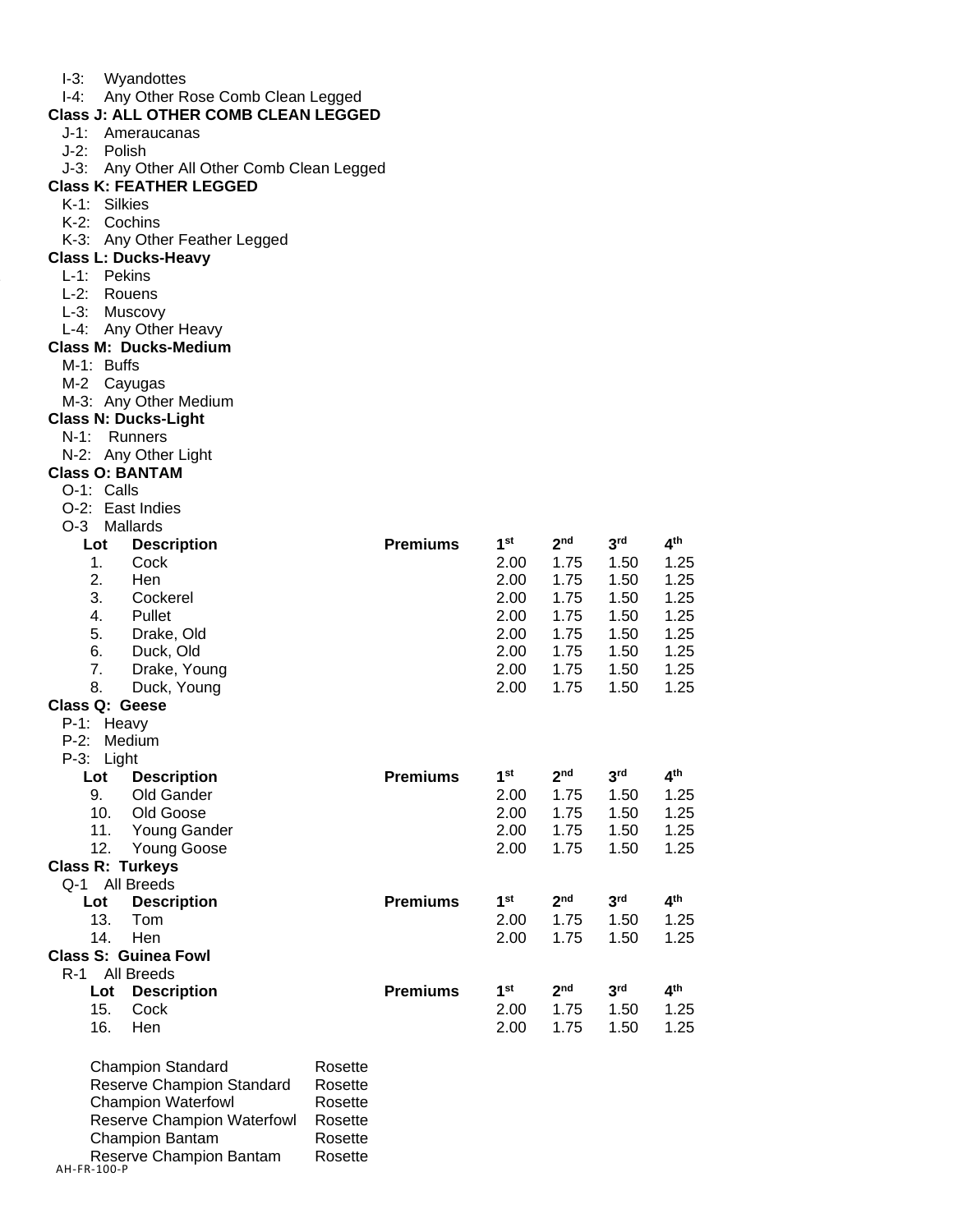### **DEPARTMENT A-11 LLAMAS**

### **Schedule: [Click Here for Online Entry](https://www.blueribbonfair.com/BRFairProd/BlueRibbonStart.aspx?ID=1949)**

| Date to bring Animals    | Friday, July 15 <sup>th</sup> | 9am-4pm                 | Llama Tent |
|--------------------------|-------------------------------|-------------------------|------------|
| Judging Date/Time        | Saturday, July 16th           | 10am                    | Llama Tent |
| Animal Release Date/Time | Sunday, July 17th             | After 4pm <sup>**</sup> |            |

\*\*Animal Release after 4:00 on Sunday. Order of release will be determined by distance traveled and under the direction of the department supervisor.

When there are less than three exhibits entered in a lot, the exhibit(s) will be moved to a Miscellaneou s/AOB Lot at the time of judging.

### **ATCP-Please refer to full ATCP general requirements and definitions on our website, [www.nwsfa.com](http://www.nwsfa.com/) or at the end of this document.**

### **Additional rules governing this exhibit:**

- 1. All Exhibitors enter at their own risk<br>2. The judge reserves the right to excu
- 2. The judge reserves the right to excuse a Llama and/or Exhibitor from the show that is behaving in a disruptive manner.
- 3. There is a \$1.50 per animal pen fee.
- 4. PREMISE ID REGISTRATION: Exhibitors must provide us with a Premise Identification Number on your entry form. For more information you may contact: WI DATCP at 608-224-4872 or go to the DATCP website: [http://datcp.wi.gov/Animals/Premises\\_Registration/index.aspx](http://datcp.wi.gov/Animals/Premises_Registration/index.aspx) or the WI Livestock Identification Consortium a[t http://www.wiid.org](http://www.wiid.org/) . A Premise ID must be provided before animals can be unloaded and exhibited.
- 5. Each exhibitor shall provide their own feed and bedding and is responsible for their Llamas. \*\*Bales of dry wood shavings are available for purchase on the entry form. This bedding will be available upon check-in.
- 6. The age of the Llamas for show classes will be determined by the show date.
- 7. All Llamas must stay on the fairgrounds until the designated release time.
- 8. All Llamas must be registered with the International Llama Registry.
- 9. Entries must be made to the fair by the deadline for premium payout. Late entries may be eligible for placing but no premium.
- 10. De-worm llamas seven (7) days prior to show.
- 11. Each exhibitor/handler must have an exhibitor ticket to show.
- 12. One animal per exhibitor per class in halter classes, except group classes.
- 13. Llamas may not be moved from one halter class to another after entry deadline, except at the discretion of the judge.
- 14. Purchase of bales of wood shavings may be made at time of entry on entry form or on-line. These must be preordered and will be available for pick-up during the fair.
- 15. Exhibitors of livestock are required to display over each stall or pen occupied by their stock, a printed placard containing the name, breed, and age, with registry of the animal exhibited.

### ABSOLUTELY NO PARKING BEHIND OR NEXT TO THE BARNS IS ALLOWED AT ANY TIME. There will be no on-site livestock trailer parking. An offsite location is being made available to exhi bitors.

|                     | <b>Class A: Showmanship</b>          |                 |       |                 |                 |                 |  |
|---------------------|--------------------------------------|-----------------|-------|-----------------|-----------------|-----------------|--|
| Lot                 | <b>Description</b>                   | <b>Premiums</b> | 1st   | 2 <sub>nd</sub> | 3 <sup>rd</sup> | 4 <sup>th</sup> |  |
| 1.                  | Showmanship, 13 & under              |                 | 16.00 | 14.00           | 12.00           | 10.00           |  |
| 2.                  | Showmanship, 14 -18                  |                 | 16.00 | 14.00           | 12.00           | 10.00           |  |
| 3.                  | Showmanship, Adult                   |                 | 16.00 | 14.00           | 12.00           | 10.00           |  |
| Class B: Suri Wool  |                                      |                 |       |                 |                 |                 |  |
|                     | <b>Class C: Light to Medium Wool</b> |                 |       |                 |                 |                 |  |
| Class D: Heavy Wool |                                      |                 |       |                 |                 |                 |  |
|                     |                                      |                 |       |                 |                 |                 |  |
|                     |                                      |                 |       |                 |                 |                 |  |
| Lot                 | <b>Description</b>                   | <b>Premiums</b> | 1st   | 2 <sub>nd</sub> | 3 <sup>rd</sup> | 4 <sup>th</sup> |  |
| 1.                  | Male Juvenile $5 - 12$ months        |                 | 16.00 | 14.00           | 12.00           | 10.00           |  |
| 2.                  | Male Yearling $13 - 24$ months       |                 | 16.00 | 14.00           | 12.00           | 10.00           |  |
| 3.                  | Male Two-Year-Old 25 - 36 months     |                 | 16.00 | 14.00           | 12.00           | 10.00           |  |
| 4.                  | Male Adult over 36 months            |                 | 16.00 | 14.00           | 12.00           | 10.00           |  |
| 5.                  | Female Juvenile 5 - 12 months        |                 | 16.00 | 14.00           | 12.00           | 10.00           |  |
| 6.                  | Female Yearling 13 - 24 months       |                 | 16.00 | 14.00           | 12.00           | 10.00           |  |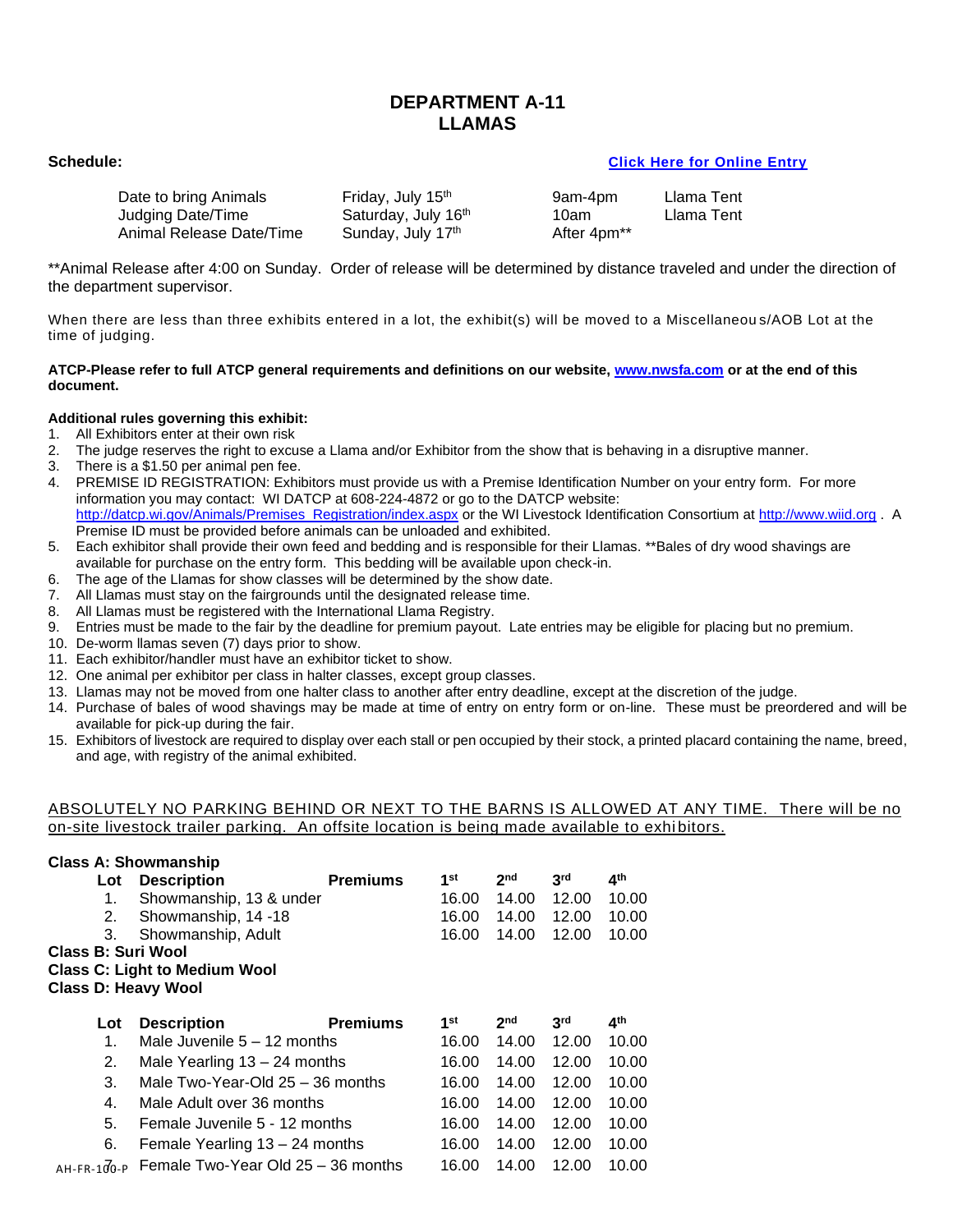|                         | 8.        | Female Adult over 36 months<br>Champion Male<br><b>Champion Female</b><br>Reserve Male<br>Reserve Female |                 | 16.00<br><b>Ribbon</b><br><b>Ribbon</b><br><b>Ribbon</b><br><b>Ribbon</b> | 14.00           | 12.00           | 10.00           |
|-------------------------|-----------|----------------------------------------------------------------------------------------------------------|-----------------|---------------------------------------------------------------------------|-----------------|-----------------|-----------------|
| <b>Class E: Gelding</b> |           |                                                                                                          |                 |                                                                           |                 |                 |                 |
|                         | Lot       | <b>Description</b>                                                                                       | <b>Premiums</b> | 1 <sup>st</sup>                                                           | 2 <sub>nd</sub> | 3 <sup>rd</sup> | 4 <sup>th</sup> |
|                         | 1.        | Gelding 5-24 months                                                                                      |                 | 16.00                                                                     | 14.00           | 12.00           | 10.00           |
|                         | 2.        | Gelding over 24 months                                                                                   |                 | 16.00                                                                     | 14.00           | 12.00           | 10.00           |
|                         |           | <b>Class F: Group Classes</b>                                                                            |                 |                                                                           |                 |                 |                 |
|                         | Lot<br>1. | <b>Description</b><br>Get of Sire-three offspring (either sex) Same Sire                                 | <b>Premiums</b> | 1 <sup>st</sup>                                                           | 2 <sub>nd</sub> | 3 <sup>rd</sup> | ⊿ <sup>th</sup> |
|                         |           |                                                                                                          |                 | 16.00                                                                     | 14.00           | 12.00           | 10.00           |
|                         | 2.        | Produce of Dam-two offspring (either sex) Same Dam                                                       |                 |                                                                           |                 |                 |                 |
|                         |           |                                                                                                          |                 | 16.00                                                                     | 14.00           | 12.00           | 10.00           |
|                         |           | <b>Class G: Performance Classes</b>                                                                      |                 |                                                                           |                 |                 |                 |
|                         | Lot       | <b>Description</b>                                                                                       | <b>Premiums</b> | 1 <sup>st</sup>                                                           | 2 <sub>nd</sub> | 3 <sup>rd</sup> | 4 <sup>th</sup> |
|                         | 1.        | Obstacle course 13 years and under                                                                       |                 | 16.00                                                                     | 14.00           | 12.00           | 10.00           |
|                         | 2.        | Obstacle course 14-18 years                                                                              |                 | 16.00                                                                     | 14.00           | 12.00           | 10.00           |
|                         | 3.        | Obstacle course-Adult                                                                                    |                 | 16.00                                                                     | 14.00           | 12.00           | 10.00           |
|                         | 4.        | Costume all ages                                                                                         |                 | 16.00                                                                     | 14.00           | 12.00           | 10.00           |

### **DEPARTMENT A-14 PLANTS AND SOIL SCIENCE**

### **[Click Here for Online Entry](https://www.blueribbonfair.com/BRFairProd/BlueRibbonStart.aspx?ID=1949)**

| Schedule:              |                               |             |                           |
|------------------------|-------------------------------|-------------|---------------------------|
| Date to bring exhibits | Monday, July 11 <sup>th</sup> | 10am-3:30pm | Science and Tech Building |
| Judging Date/Time      | Wednesday, July 13th          | 1:00pm      | Science and Tech Building |
| Exhibit removal        | Monday, July 18th             | 9am-6pm     | Science and Tech Building |

### **Note change of building for this department.**

When there are less than three exhibits entered in a lot, the exhibit(s) will be moved to a Miscellaneous/AOB Lot at the time of judging.

Rules governing this exhibit:

- 1. Because of the early date of this fair, some exhibits may not have made enough growth to make a fair showing. No awards will be given to exhibits of this kind.
- 2. Lots with less than 3 entries may be moved to a miscellaneous/any other lot.
- 3. Produce and plant materials is to be grown by exhibitor. No purchased items.
- 4. All entries must be labeled with the name(s) of the variety.
- 5. The lot descriptions indicate the number of specimens needed for the exhibit and other display information.
- 6. All threshed and sheaf grain will be subject to germination test.
- 7. All threshed samples of grains or grasses germinating 70% or less will be retained by NWSF and no award will be given.
- 8. All exhibits in Classes A-C should be in a non-decorative container or on a non-decorative plate appropriate to the size of the product.
- 9. All corn must be at mature stage. These may be from last year's crop. Immature exhibits will be disqualified at the judge's discretion.
- 10. Hybrid corn will be judged on the following points: Germination, Disease, Maturity, Uniformity, and General Quality.
- 11. All sheave and bundles shall be shown in cured stage. Green (uncured) exhibits will be disqualified. Sheaves will be retained by the fair upon the close of the fair.
- 12. Grains may be dyed with food grade food dye after judging.
- 13. All sheaves of grain shall be 2 ½ inches in diameter at upper band

14. All bundle grasses, hay and forage crops shall be 4 inches in diameter at lower band.<br>AH-FR-100-P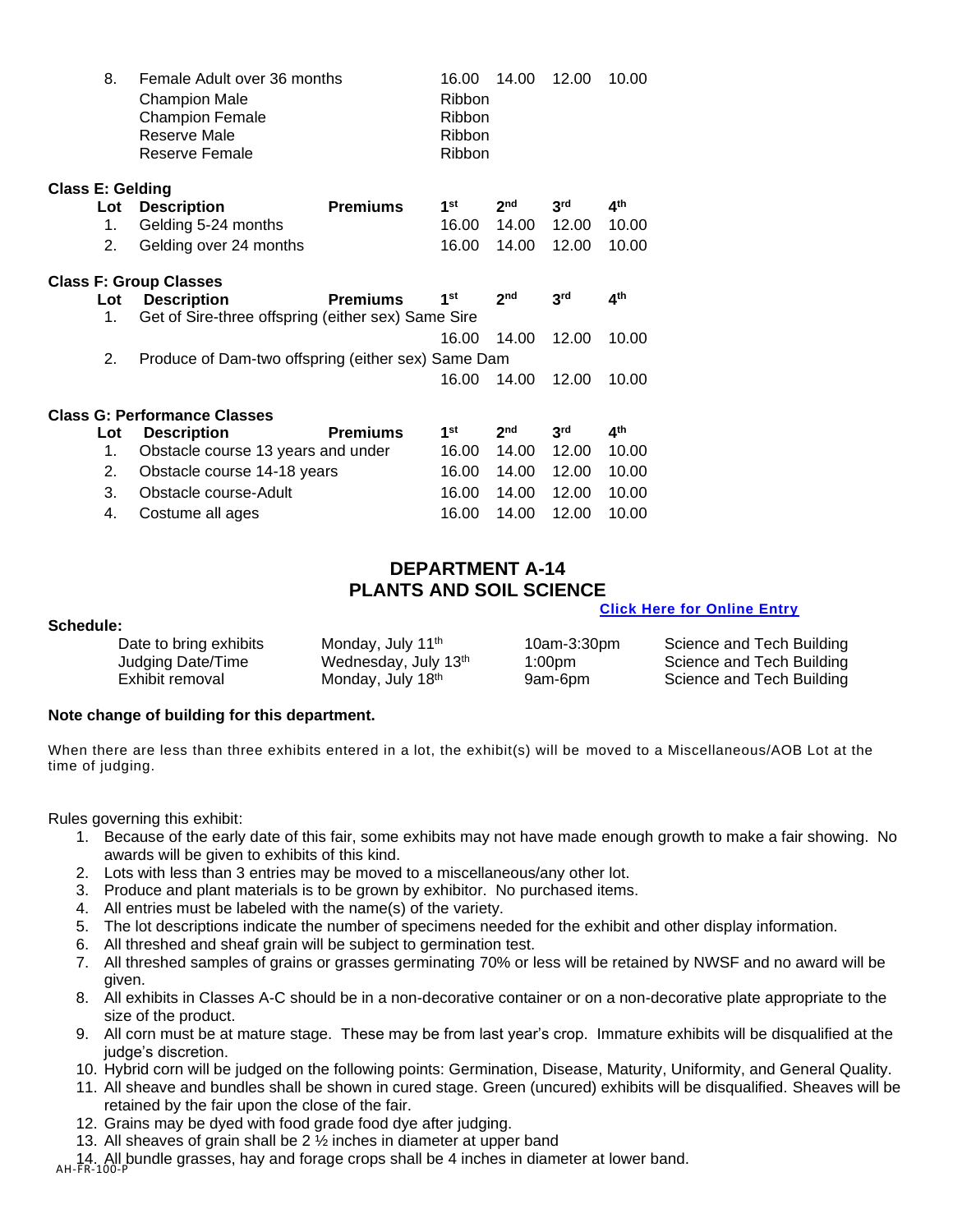15. Use a plate size appropriate to the specimens shown.

### **Class A: Vegetables**

### **Lot Description Premiums 2.00 1.75 1.50 1.25** 1. Asparagus, 3 stems

- 2. Beans, Wax, 15-cut beans from stalk, do not pull. Leave 1/2 inch of stem
- 3. Beans, Green, 15- cut beans from stalk, do not pull. Leave 1/2 inch of stem
- 4. Beets, Pickling, 4 (with 1" top)
- 5. Broccoli, 1 head
- 6. Carrots, Any variety, 6
- 7. Cucumbers, Slicing, 3 (6 or more inches)
- 8. Cucumbers, Dill, 3 (3 to 4 inches)
- 9. Cucumbers, Pickling, 6
- 10. Leaf Lettuce, 1 plant-in vase of water
- 11. Head Lettuce, 1 head
- 12. Onions, White, 4
- 13. Onions, Yellow, 4
- 14. Onions, Red, 4
- 15. Peas, Edible pods, 10
- 16. Peas, Snow, 10
- 17. Peppers, Green, 3
- 18. Peppers, Any other named variety, 3
- 19. Potatoes, Norland, 6
- 20. Potatoes, Red Pontiac, 6
- 21. Potatoes, Any other named variety, 6
- 22. Radishes, Red, bunch of 4 (with 1" top)
- 23. Radishes, White, bunch of 4 (with 1" top)
- 24. Rhubarb, 6-trim top to 1 inch of leaf, clean root end (Stalk should be pulled, not cut)
- 25. Squash, Summer zucchini, 2
- 26. Squash, Summer, any other
- 27. Sweet Corn, Early, 3 ears (husked)
- 28. Swiss Chard, 2 plants (unpotted)
- 29. Tomatoes, Cherry, 5
- 30. Tomatoes, Green 4 (with stem)
- 31. Tomatoes, Red, 3 (with stem)
- 32. Other Vegetable/Miscellaneous

### **Class B: Fruits**

### **Lot Description Premiums 2.00 1.75 1.50 1.25**

- 33. Apples, Delicious, 5-with stem and a couple of leaves. (Cut stem from tree, do not pull)
- 34. Apples, Haralson, 5- with stem and a couple of leaves. (Cut stem from tree, do not pull)
- 35. Apples, McIntosh, 5- with stem and a couple of leaves. (Cut stem from tree, do not pull)
- 36. Apples, Oldenberg (Duchess), 5- with stem and a couple of leaves. (Cut stem from tree, do not pull)
- 37. Apples, Gala, 5- with stem and a couple of leaves. (Cut stem from tree, do not pull)
- 38. Apples, Any other standard variety, 5- with stem and a couple of leaves. (Cut stem from tree, do not pull)
- 39. Crab Apples, Whitney, 10
- 40. Crab Apples, Any other variety, 10
- 41. Grapes, 4 bunches
- 42. Plums, 10
- 43. Raspberries, 1 pint
- 44. Strawberries, 1 pint
- 45. Other fruit not listed/Miscellaneous

### **Class C: Herbs**

All herbs are to be in a clean jar of water, sized for the exhibit. Add sand, pebbles, marbles, etc. to add weight to make more stable as necessary

**Lot Description Premiums 2.00 1.75 1.50 1.25** 46. Basil, 3 stems 47. Chive¸6 stems 48. Cilantro, 3 stems 49. Dill¸1 head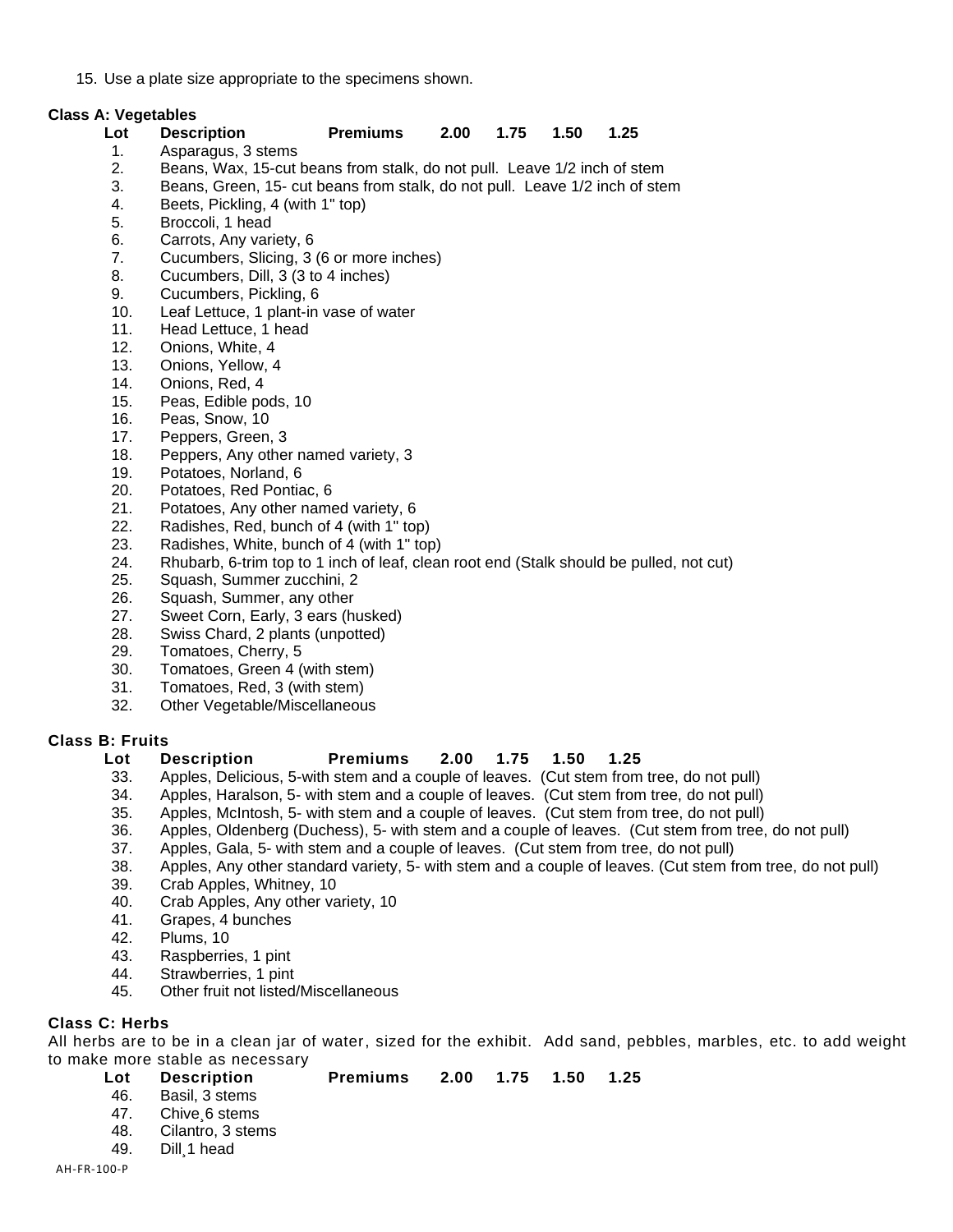- 50. Mint, 3 stems
- 51. Oregano, 3 stems
- 52. Parsley, 3 stems
- 53. Rosemary, 3 stems
- 54. Sage¸3 stems
- 55. Thyme, 3 stems
- 56. Any Other Herb not listed¸ (identify variety) 3 stems/Miscellaneous

### **Class D: Field Crops**

### **Lot Description Premiums 2.00 1.75 1.50 1.25**

- 57. Soybeans¸1-previous year crop, put in a one gallon zip-lock style bag, leaving 1" headspace
- 58. Hybrid Corn, 10 cobs-previous year crop
- 59. Flint Corn, 10 cobs-previous year crop
- 60. Alfalfa, current year, 1 bundle, tied tightly
- 61. Timothy, current year, 1 bundle, tied tightly,
- 62. Yellow Dent Corn, 6 stalks (no roots) bundled in 3 places-current year
- 63. Sweet Corn, 6 stalks, (no roots) bundled in 3 places-current year
- 64. Any other Field Crop/Miscellaneous

| Best of Show-Vegetables   | <b>RIBBON</b> |
|---------------------------|---------------|
| <b>Best of Show-Fruit</b> | <b>RIBBON</b> |
| Best of Show-Herbs        | <b>RIBBON</b> |
| Best of Show-Field Crops  | <b>RIBBON</b> |
|                           |               |

### **DEPARTMENT A-15 FLOWER AND HOUSEPLANTS**

### **Schedule: [Click Here for Online Entry](https://www.blueribbonfair.com/BRFairProd/BlueRibbonStart.aspx?ID=1949)**

| Date to bring exhibits | Monday, July 11 <sup>th</sup> |         | 10am-6pm Science & Technology Building |
|------------------------|-------------------------------|---------|----------------------------------------|
| Judging Date/Time      | Tuesday, July 12th            | 9am     |                                        |
| Exhibit Removal        | Monday, July 18th             | 9am-6pm |                                        |

**R**ules governing this exhibit: (See General Open Class rules for entry information.)

- 1. The lot descriptions indicate the number of stems, sprays or spikes needed for the exhibit and other display information.
- 2. Natural foliage should remain on stems, unless otherwise indicated. Cut flowers should not be displayed with foliage immersed in water. Remove foliage below water line. No additional foliage is allowed.
- 3. Cut flowers should be shown in clear containers of appropriate size. Decorative vases are not allowed.
- 4. Hosta leaves are measured in square inches (LxW) from tip to base, omitting the stem portion. See www.americanhostasociety.org for more information.
- 5. Hybrid Tea roses are exhibited as one single bloom, on stem, without side buds, with natural foliage.
- 6. Plant material for horticulture entries must be grown by the exhibitor except for Class D & E, Floral Design where plant material can be gathered from nature. In all other classes, flowers must be garden grown but not necessarily by the designer/exhibitor. **Commercially grown plant materials and potted plants are not allowed**.
- 7. Artificial or artificially dyed plants are not allowed.
- 8. Potted plants must have been in the exhibitor's possession for at least ninety (90) days.
- 9. Patio plantings (planters) must have been in the exhibitor's possession for at least six (6) weeks. Primary consideration is given to cultural perfection in judging combination plantings, and secondary consideration is given to effectiveness, color harmony and suitability of container.
- 10. All plants should be free from insects, disease and injury. Any exhibit with such will be disqualified and removed from the exhibition area.
- 11. Use of artificial leaf enhancements (leaf shine) is not allowed.
- 12. Plants from the Wisconsin Endangered Species list are prohibited.
- 13. Decorative ribbons should not be used in floral designs except Lot 112 and 120, Front Door Hanger.
- 14. If a US Flag is used in any floral design, proper flag etiquette must be used.
- 15. Floral designs can use fresh and/or dried plant materials including weathered wood.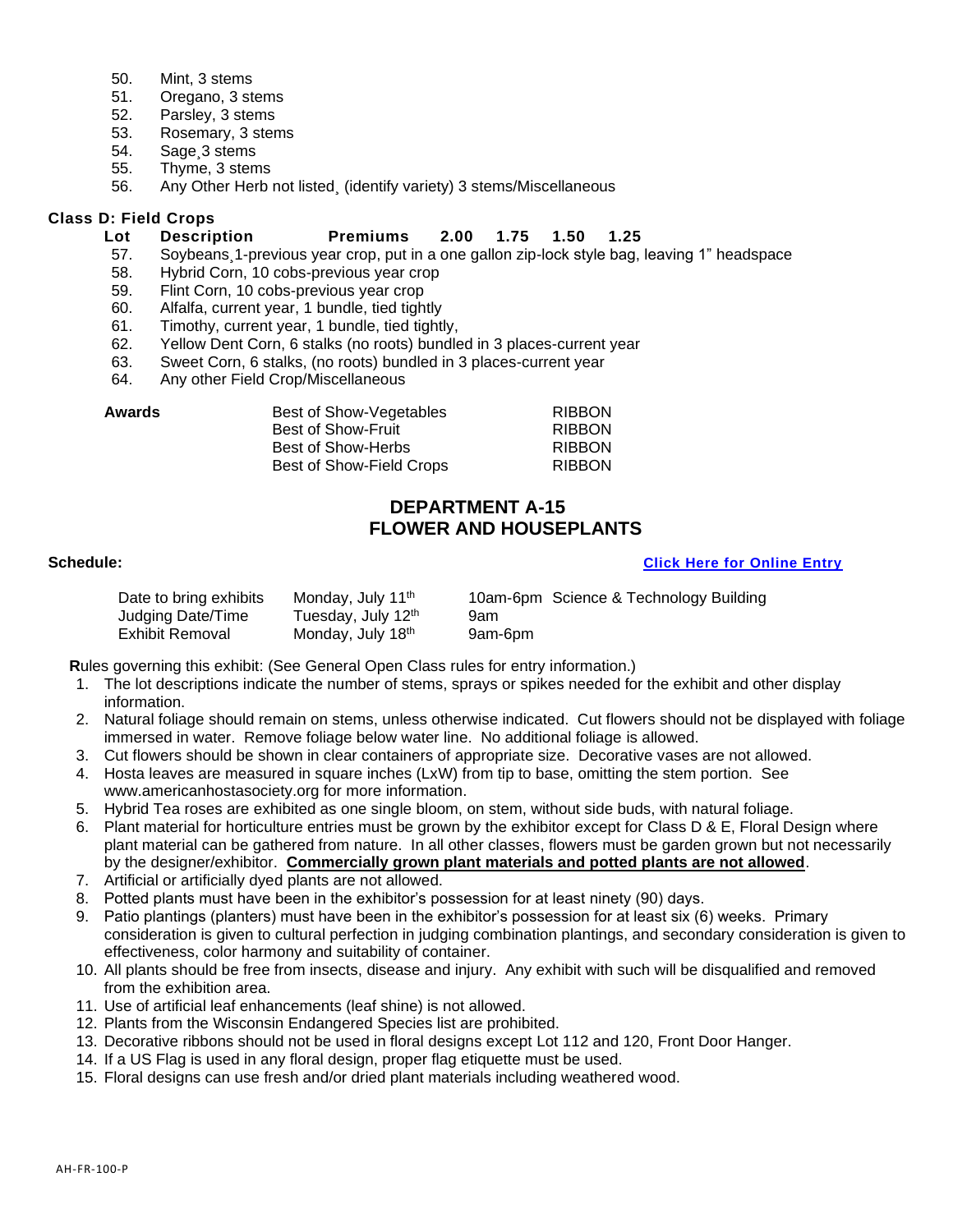### **Class A: Annuals**

|    |                                                         | <b>Premiums</b> |      |      |      |      |
|----|---------------------------------------------------------|-----------------|------|------|------|------|
|    | <b>Lot Description</b>                                  |                 | 2.00 | 1.75 | 1.50 | 1.25 |
|    | 1. Ageratum, 3                                          |                 |      |      |      |      |
|    | 2. Aster, 3                                             |                 |      |      |      |      |
|    | 3. Bachelor Button, blue, 5                             |                 |      |      |      |      |
| 4. | Bachelor Button, any other, 5                           |                 |      |      |      |      |
|    | 5. Calendula, 3                                         |                 |      |      |      |      |
| 6. | Calibrachoa, 1 (million bells/super bells)              |                 |      |      |      |      |
|    | 7. Celosia, 1 (plume type)                              |                 |      |      |      |      |
| 8. | Celosia, 1 (crested type)                               |                 |      |      |      |      |
|    | 9. Cosmos, 3                                            |                 |      |      |      |      |
|    | 10. Geranium, Single Red, 1                             |                 |      |      |      |      |
|    | 11. Geranium, Double Red, 1                             |                 |      |      |      |      |
|    | 12. Geranium, Single Pink, 1                            |                 |      |      |      |      |
|    | 13. Geranium, Double Pink, 1                            |                 |      |      |      |      |
|    | 14. Geranium, Single or Double Bi-color, 1              |                 |      |      |      |      |
|    | 15. Geranium, Single, Any other color, 1                |                 |      |      |      |      |
|    | 16. Geranium, Double Any other color                    |                 |      |      |      |      |
|    | 17. Marigold, mini, (less than 1" in size) 3            |                 |      |      |      |      |
|    | 18. Marigold, single, (1-3" in size) 3                  |                 |      |      |      |      |
|    | 19. Marigold, double, (1-3" in size) 3                  |                 |      |      |      |      |
|    | 20. Marigold (larger than 3" in size) 3                 |                 |      |      |      |      |
|    | 21. Nasturtium, 3 (no foliage)                          |                 |      |      |      |      |
|    | 22. Nicotiana, 1                                        |                 |      |      |      |      |
|    | 23. Petunias, Single Pink, 1                            |                 |      |      |      |      |
|    | 24. Petunias, Single Red, 1                             |                 |      |      |      |      |
|    | 25. Petunias, Single White, 1                           |                 |      |      |      |      |
|    | 26. Petunia, Single Bicolor, 1                          |                 |      |      |      |      |
|    | 27. Petunia, Single, Any other color, 1                 |                 |      |      |      |      |
|    | 28. Petunia, Double, 1                                  |                 |      |      |      |      |
|    | 29. Salvia (Salvia splendens) 1                         |                 |      |      |      |      |
|    | 30. Snapdragon, 1                                       |                 |      |      |      |      |
|    | 31. Sweet Pea, 3                                        |                 |      |      |      |      |
|    | 32. Verbena, Red or Pink, 1                             |                 |      |      |      |      |
|    | 33. Verbena, Any other color, 1                         |                 |      |      |      |      |
|    | 34. Viola/Pansy, (Viola x wittrockiana), 3 (no foliage) |                 |      |      |      |      |
|    |                                                         |                 |      |      |      |      |
|    | 35. Viola-Johnny Jump Up (Viola tricolor), 1            |                 |      |      |      |      |
|    | 36. Zinnia, 3 (larger than 3" in size)                  |                 |      |      |      |      |
|    | 37. Zinnia, 3 (less than 3" size)                       |                 |      |      |      |      |
|    | 38. Any other annual not listed above, 1/Miscellaneous  |                 |      |      |      |      |
|    | Class B: Perennials, Biennials, Bulbs and Tubers        |                 |      |      |      |      |
|    | Lot Description                                         | <b>Premiums</b> | 2.00 | 1.75 | 1.50 | 1.25 |
|    | 39. Astilbe, 1                                          |                 |      |      |      |      |
|    | 40. Calla lily, 1 (no foliage)                          |                 |      |      |      |      |
|    | 41. Coreopsis, Double, 3                                |                 |      |      |      |      |
|    | 42. Coreopsis, Single, 3                                |                 |      |      |      |      |
|    | 43. Dahlia, 1                                           |                 |      |      |      |      |
|    |                                                         |                 |      |      |      |      |
|    | 44. Daisy, Shasta Double, 1                             |                 |      |      |      |      |
|    | 45. Daisy, Shasta Single, 1                             |                 |      |      |      |      |
|    | 46. Delphinium, 1                                       |                 |      |      |      |      |
|    | 47. Dianthus, 1                                         |                 |      |      |      |      |
|    | 48. Echinacea (coneflower), Purple, 1                   |                 |      |      |      |      |
|    | 49. Echinacea (coneflower), Any other color, 1          |                 |      |      |      |      |
|    | 50. Gaillardia, 1                                       |                 |      |      |      |      |
|    | 51. Gladiolus, 1                                        |                 |      |      |      |      |
|    | 52. Gypsophilia (Baby's Breath), 1                      |                 |      |      |      |      |
|    | 53. Hemerocallis (Daylily), Yellow, 1                   |                 |      |      |      |      |
|    | 54. Hemerocallis (Daylily), Any other color, 1          |                 |      |      |      |      |
|    | 55. Hemerocallis (Daylily), Stella de Oro, 1            |                 |      |      |      |      |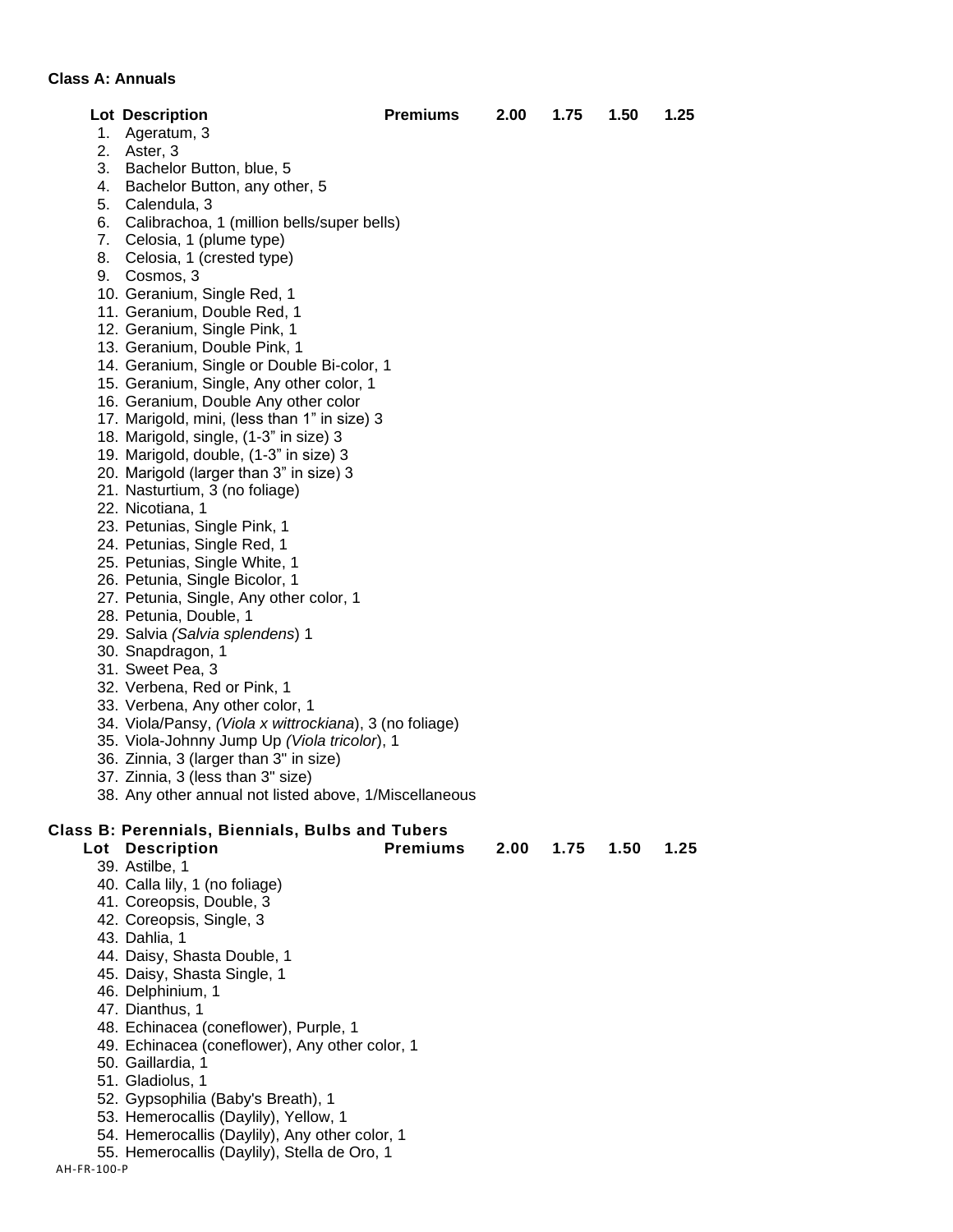- 56. Heuchera (Coral Bells) Leaf Only
- 57. Hosta, Green, (leaf), Miniature Species & Cultivars (less than 6 square inches), 1
- 58. Hosta, Green, (leaf), Small Species & Cultivars (6 to less than 30 square inches), 1
- 59. Hosta, Green (leaf), Medium Species & Cultivars (30 to less than 64 square inches), 1
- 60. Hosta, Green(leaf), Large Species & Cultivars, (64 to less than 120 square inches), 1
- 61. Hosta, Green (leaf), Giant-Leaved Species & Cultivars (greater than 120 square inches), 1
- 62. Hosta, Variegated, (leaf), Miniature Species & Cultivars (less than 6 square inches), 1
- 63. Hosta, Variegated, (leaf), Small Species & Cultivars (6 to less than 30 square inches), 1
- 64. Hosta, Variegated (leaf), Medium Species & Cultivars (30 to less than 64 square inches), 1
- 65. Hosta, Variegated (leaf), Large Species & Cultivars, (64 to less than 120 square inches), 1
- 66. Hosta, Variegated (leaf), Giant-Leaved Species & Cultivars (greater than 120 square inches), 1
- 67. Hydrangea, 1
- 68. Lilium, Asiatic, up facing, 1
- 69. Lilium, Asiatic, outfacing, 1
- 70. Lilium, Asiatic, pendent/downfacing, 1
- 71. Lilium, Oriental, 1
- 72. Lilium, Species (including Tiger Lily), 1
- 73. Lilium, Any species or hybrid not listed above, 1
- 74. Monarda, 1
- 75. Perovskia, 1 (Russian sage)
- 76. Phlox, 1
- 77. Rose, Miniature & Climbing Miniature 1
- 78. Rose, Hybrid Tea & Climbing Hybrid Tea, 1
- 79. Rose, Floribunda & Climbing Floribunda, 1
- 80. Rose, Grandiflora & Climbing Grandiflora, 1
- 81. Rose, Shrub, 1
- 82. Rose, any other species or hybrid not listed above, 1
- 83. Rudbeckia, Black Eyed Susan, 1
- 84. Rudbeckia, Double, 1
- 85. Salvia, Garden Sage, 1
- 86. Scabiosa, 1
- 87. Yarrow, 1
- 88. Any other perennial not listed/Miscellaneous

### **Class C: Indoor Potted Plants**

| Lot Description                                 | Premiums 2.00 1.75 1.50 1.25 |  |  |
|-------------------------------------------------|------------------------------|--|--|
| 89. African Violet, Blue tones-must be in bloom |                              |  |  |

- 90. African Violet, White- must be in bloom
- 91. African Violet, Red tones- must be in bloom
- 92. African Violet, Bicolor- must be in bloom
- 93. Cacti
- 94. Rhipsalidopsis gaertnera, Easter Cactus
- 95. Schlumbergera bridgesii, Christmas Cactus
- 96. Schlumbergera truncate, Thanksgiving Cactus
- 97. Fern, Any variety
- 98. Ivy, Any variety
- 99. Philodendron
- 100. Sedum & Succulents
- 101. Foliage Plant, Any other
- 102. Flowering Plant, Any other
- 103. Trailing Plant, Any other
- 104. Container Garden, Single variety
- 105. Container Garden, Multi varieties
- 106. Hanging Planter, Foliage
- 107. Hanging Planter, Blooming
- 108. Dish Garden, minimum of 3 species or varieties (one container)
- 109. Terrarium, minimum of 3 species or varieties in a clear glass container
- 110. Any other indoor potted plant/Miscellaneous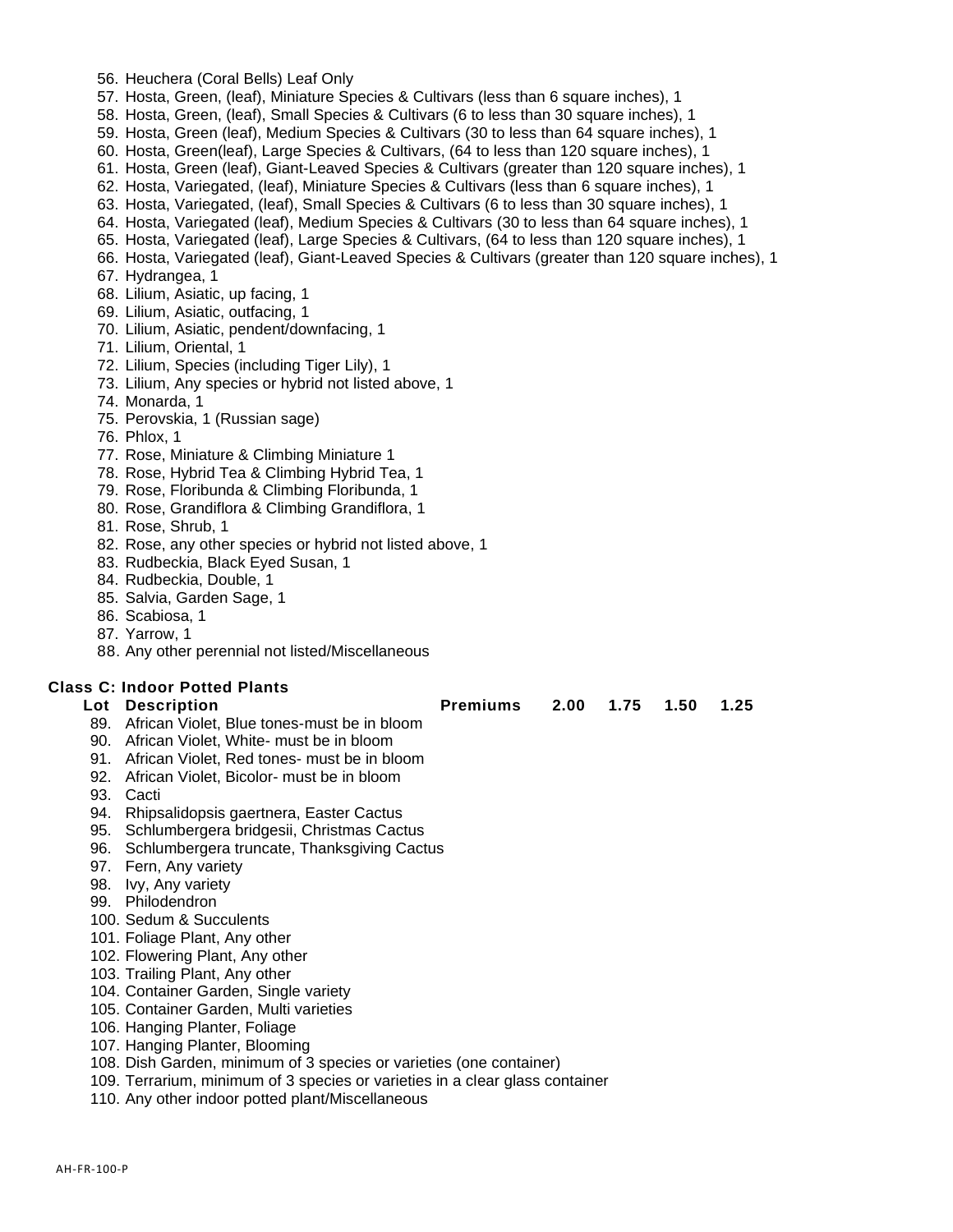### **Class D: Outdoor Potted Plants**

### **Lot Description Premiums 2.00 1.75 1.50 1.25**

- 111. Begonia, Tuberous
- 112. Begonia, Any other
- 113. Coleus
- 114. Geranium
- 115. Foliage Plant, Any other (label with botanical name and variety)
- 116. Flowering Plant, Any other (label with botanical name and variety)
- 117. Trailing Plant, Any other (label with botanical name and variety)
- 118. Container Garden, Single variety
- 119. Container Garden, Multi varieties
- 120. Hanging Planter, Foliage
- 121. Hanging Planter, Blooming
- 122. Any other outdoor potted plant/Miscellaneous

### **Class E: Floral Design**

### **Lot Description Premiums 2.00 1.75 1.50 1.25**

- 123. "Little Things": Create a miniature garden (hint: pay attention to scale and do not over accessorize).
- 124. "A Garden Medley": Create a design using any combination of vegetables, herbs and flowers.
- 125. "Going Wild": Create a design with plants and materials found in nature
- 126. "A Walk Through the Garden": Create a design using a full assortment of your garden favorites;
- 127. "Welcome To Our Home": Create a design to be hung on the front door; a wreath, swag or hanging design for any season or holiday.
- 128. Window Box, maximum size 20"X10"
- 129. Any other floral design/Miscellaneous

### **Awards**

Best of Show-Annuals **RIBBON** Best of Show- Perennials **RIBBON** Best of Show- Potted Plants **RIBBON** Best of Show- Floral Design **RIBBON** 

### **DEPARTMENT A-16 NATURAL SCIENCES**

### **Schedule: [Click Here for Online Entry](https://www.blueribbonfair.com/BRFairProd/BlueRibbonStart.aspx?ID=1949)**

| Date to bring Exhibits | Monday, July 11 <sup>th</sup> | 9am-6pm | Science & Technology Building |
|------------------------|-------------------------------|---------|-------------------------------|
| Judging Date/Time      | Wednesday, July 13th          | 4pm     | Science & Technology Building |
| Exhibit Removal        | Monday, July 18th             | 9am-6pm | Science & Technology Building |

See general exhibitor rules for fair rules. Note rules for specific classes in this department as noted in the following information

### **Class A: Bees & Honey**

Bee exhibits must be product of bees owned and worked by the exhibitor.

- **Lot Description Premium: \$2.50 2.25 2.00 1.75**
	- 1. Cut honeycomb, round or square1lb, in clear plastic box
	- 2. Extracted honey, 1 lb. clear glass jar.
	- 3. Beekeeping equipment, collection of 3 pieces

### **Class B: Maple Syrup**

All exhibits must have been produced by exhibitor.

- **Lot Description Premium: \$2.50 2.25 2.00 1.75**
- 1. Maple syrup, clear pint jar
- 2. Maple syrup candy, 3 pieces
- 3. Collection of 3 items related to maple syrup

# **Class C: Wine**

**Guidelines for this exhibit:** 

<sub>AH-</sub><sub>FR-1</sub>&xhibitor must be 21 years of age or older.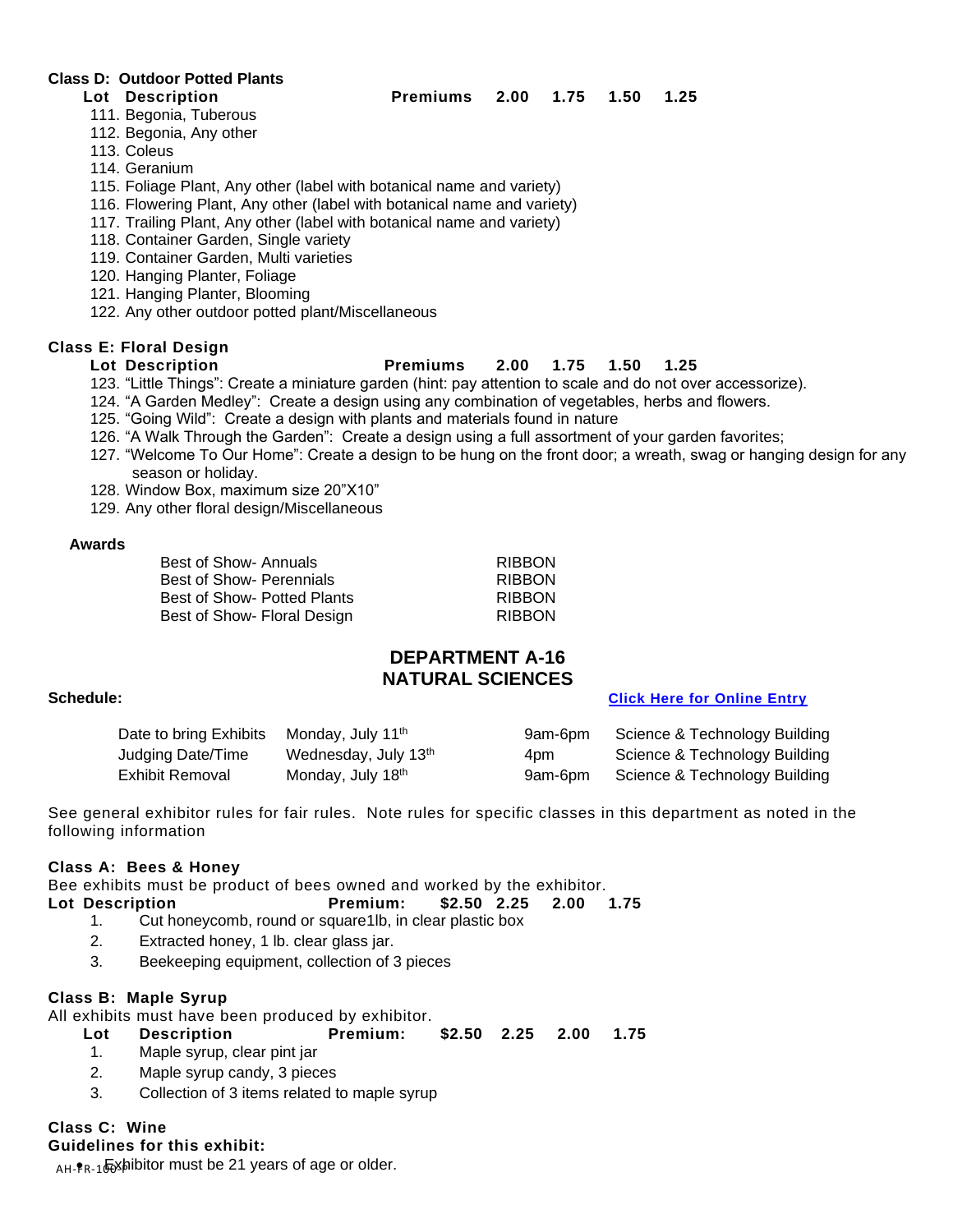- Wine must be bottled in clear wine bottle with cork, screw, or crown cap.
- No labels on bottles please.
- You will be asked to fill out a short form upon delivery of your wine with the following information:
	- o Description of contents. Note variety of grape, berry etc.
	- o Date (month and year) fermentation was begun.
	- o Raw fruit or mix used
- All exhibits must be delivered to the Science & Technology Building on Monday, July 11th, between 9am and 6pm.
- Bottles may be picked up on Monday July 18<sup>th</sup> between 9am-6pm. Unclaimed bottles will be recycled.
- Bottles will be chilled and opened for judging.
- Only one entry per lot per exhibitor.

### **Lot Description Premiums \$3.00 2.75 2.50 2.00**

- 1. Grape Wine-Red
- 2. Grape Wine-White
- 3. Fruit Wine- (Tree fruits, apple, peach, pear, etc.)
- 4. Berry Wine (Strawberry, Blueberry. Raspberry, Blackberry, Cranberry)
- 5. Mixed Wine (2 or more fruits, berries etc. blended)
- 6. Other Wine (mead, dandelion, rhubarb, any not already listed)

### **Class D: Ale/Beer**

### **Guidelines for this exhibit:**

- 1. All exhibits must be delivered to the Science & Technology Building on Monday, July 11<sup>th</sup>, between 9am and 6pm.
- 2. All exhibits will be placed in cooler for judging.
- 3. Bottles may be picked up on Monday, July 18<sup>th</sup> between 9am and 6pm. Any unclaimed bottles will be recycled.
- 4. Submit a minimum of 24 ounces for each lot entered.
- 5. Only one entry per lot per exhibitor.
- 6. All exhibitors in this class must be 21 years of age or older
- 7. Beer may be made from malt, hops, grains, fruit/ vegetable/juice, or any other product commonly used in brewing beer

### **Lot Description Premium: \$3.00 2.75 2.50 2.25**

- 1. Light Lager (Pilsner, Helles, etc.)
- 2. Dark Lager (Schwarzbier, Dunkel Bock, etc.)
- 3. Amber Ale (Amber, Red Ale, etc.)
- 4. Light Ale (Pale Ale, Cream Ale, IPA, etc.)
- 5. Dark Ale (Stout, Porter, etc.)
- 6. Amber Lager (Oktoberfest, Vienna, Red Lager, etc.)
- 7. Wheat/Rye
- 8. Specialty Beer (Fruit, Smoked, Sour, etc.)

### **Awards**

Best of Show- Wine **RIBBON** Best of Show- Ale/Beer RIBBON

### **DEPARTMENT A-18 CULTURAL ARTS**

### **Schedule: [Click Here for Online Entry](https://www.blueribbonfair.com/BRFairProd/BlueRibbonStart.aspx?ID=1949)**

Date to bring Exhibits Tuesday, July 6th 9am-6pm Expo Hall A Judging Date/Time Thursday, July 7th 9am Expo Hall A Exhibit Removal Monday July 18 th 9am-6pm Expo Hall A

### **Rules governing this exhibit**:

- 1. Entry tag must be affixed on upper right-hand corner of exhibit.
- 2. All exhibits must be product of the exhibitor and have been complete within the last 3 years.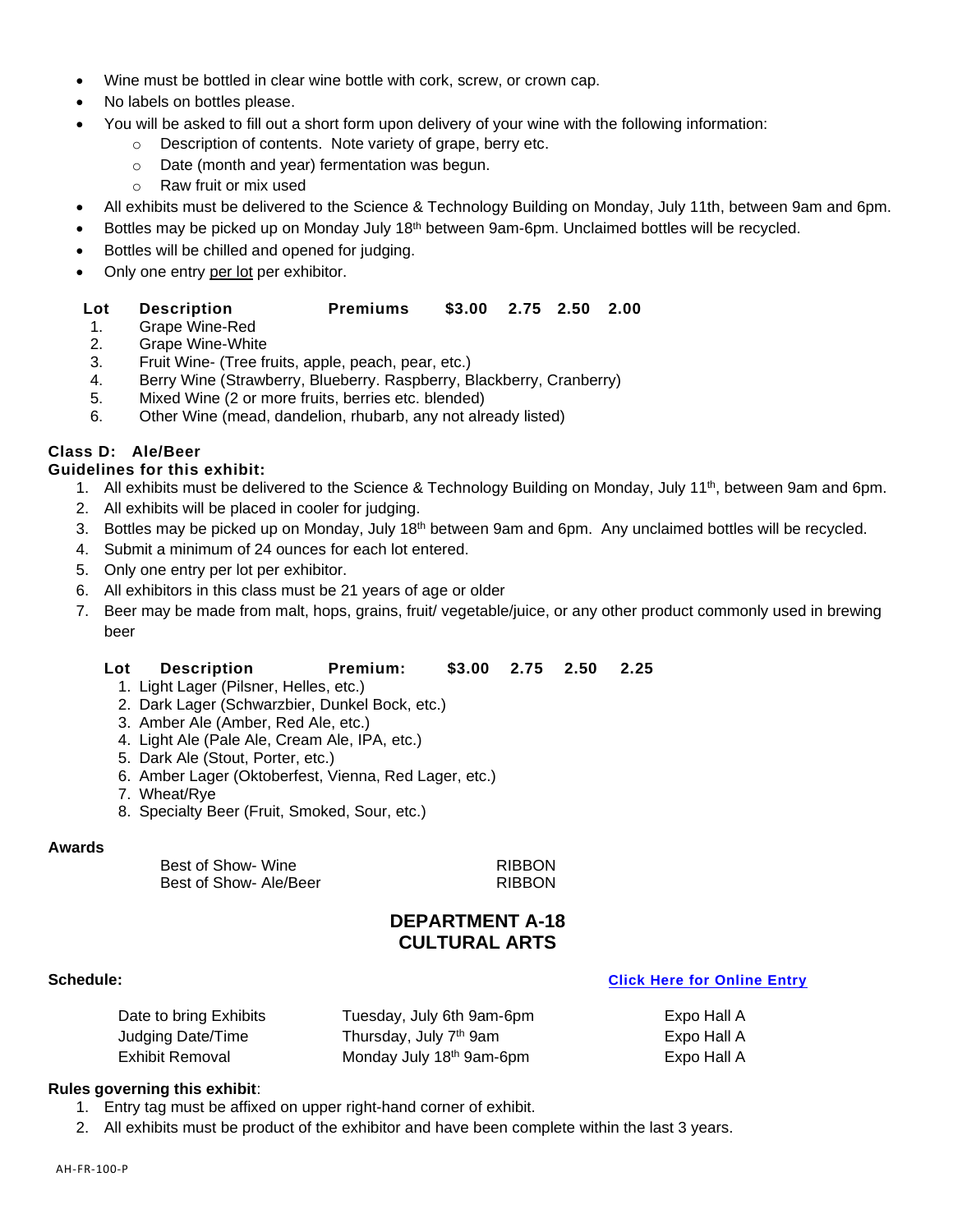- 3. Signatures on artwork must be covered prior to judging. Afterward, superintendents will remove covering for exhibition.
- 4. All artwork must be ready to be hung as appropriate to the piece.
- 5. Oil and tempera paintings must be suitably framed.
- 6. Watercolors and pastels must be framed with glass.
- 7. All graphics and drawings must be matted and ready to hang.
- 8. Size not to exceed 30"x36" in all classes.
- 9. For Classes A-E (media type) choose appropriate Lot numbers 1-13 (subject type) to enter.
- 10. For Classes F-H (media type) choose appropriate Lot number 14-24 (subject type) to enter.

### **Class A: Oil Painting**

**Class B: Watercolor and/or Tempera Painting**

**Class C: Acrylic Painting**

**Class D: Crayon and/or Pastel Painting Class E: Mixed Media and/or Media not listed**

| Lot | <b>Description</b>                                              | <b>Premiums</b> | 2.00 | 1.75 | 1.50 | 1.25 |
|-----|-----------------------------------------------------------------|-----------------|------|------|------|------|
| 1.  | Abstract                                                        |                 |      |      |      |      |
|     | 2. Portrait                                                     |                 |      |      |      |      |
|     | 3. Portrait (2 or more people)                                  |                 |      |      |      |      |
|     | 4. Landscape                                                    |                 |      |      |      |      |
|     | 5. Buildings                                                    |                 |      |      |      |      |
|     | 6. Scenic                                                       |                 |      |      |      |      |
|     | 7. Still Life                                                   |                 |      |      |      |      |
|     | 8. Seascape                                                     |                 |      |      |      |      |
|     | 9. Animal(s)                                                    |                 |      |      |      |      |
|     | 10. Bird $(s)$                                                  |                 |      |      |      |      |
|     | 11. Floral                                                      |                 |      |      |      |      |
|     | 12. Any subject not listed                                      |                 |      |      |      |      |
|     | 13. Textile painting                                            |                 |      |      |      |      |
|     | 14. Painting not on canvas                                      |                 |      |      |      |      |
|     | 15. Miscellaneous Painting/not listed                           |                 |      |      |      |      |
|     | Class F: Pencil, Charcoal, Pen and/or Ink Drawing               |                 |      |      |      |      |
|     | <b>Lot Description</b>                                          | <b>Premiums</b> | 2.00 | 1.75 | 1.50 | 1.25 |
|     | 16. Portrait                                                    |                 |      |      |      |      |
|     | 17. Landscape                                                   |                 |      |      |      |      |
|     | 18. Buildings                                                   |                 |      |      |      |      |
|     | 19. Still Life                                                  |                 |      |      |      |      |
|     | 20. Seascape                                                    |                 |      |      |      |      |
|     | 21. Animal(s)                                                   |                 |      |      |      |      |
|     | 22. Any subject not listed/Miscellaneous                        |                 |      |      |      |      |
|     | <b>Class G: Ceramics</b>                                        |                 |      |      |      |      |
|     | <b>Lot Description</b>                                          | <b>Premiums</b> | 2.00 | 1.75 | 1.50 | 1.25 |
|     | 23. Free formed                                                 |                 |      |      |      |      |
|     | 24. Wheel thrown                                                |                 |      |      |      |      |
|     | 25. Molded                                                      |                 |      |      |      |      |
|     | 26. Glazed                                                      |                 |      |      |      |      |
|     | 27. Dry brushed                                                 |                 |      |      |      |      |
|     | 28. Any other ceramic or pottery not listed above/Miscellaneous |                 |      |      |      |      |
|     |                                                                 |                 |      |      |      |      |
|     | Class H: Woodcraft                                              |                 |      |      |      |      |
|     | <b>Lot Description</b>                                          | <b>Premiums</b> | 2.00 | 1.75 | 1.50 | 1.25 |
|     | 29. Scrollwork                                                  |                 |      |      |      |      |
|     | 30. Article made on Lathe                                       |                 |      |      |      |      |
|     | 31. Wood Burning                                                |                 |      |      |      |      |
|     | 32. Woodcarving                                                 |                 |      |      |      |      |
|     | 33. Any other woodcraft not listed /Miscellaneous               |                 |      |      |      |      |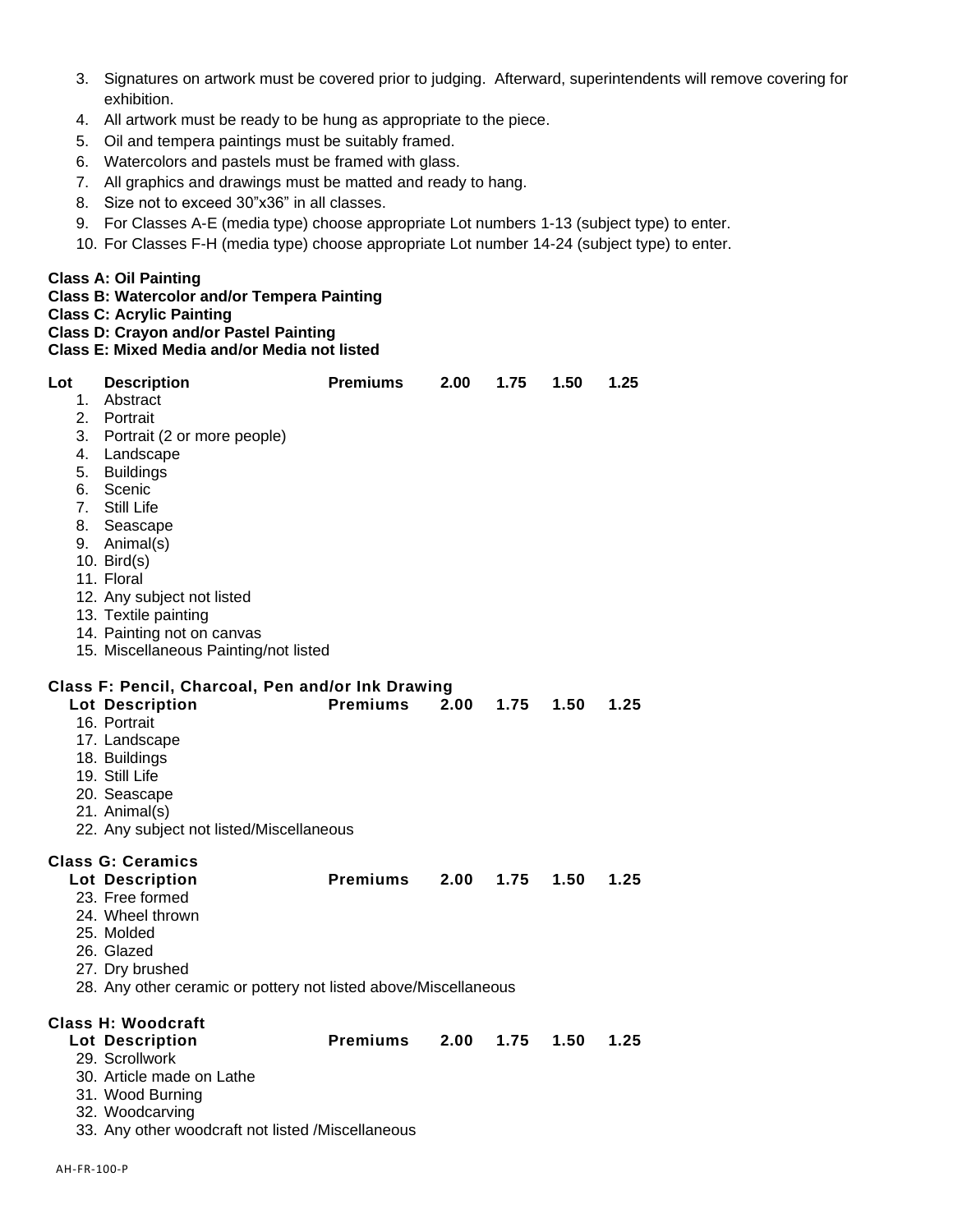| Class I: Paper craft                                                                                                                                                                                                                                                                                                                                                                                                                                                                                                            |                 |      |      |      |                                                                                                                                                          |
|---------------------------------------------------------------------------------------------------------------------------------------------------------------------------------------------------------------------------------------------------------------------------------------------------------------------------------------------------------------------------------------------------------------------------------------------------------------------------------------------------------------------------------|-----------------|------|------|------|----------------------------------------------------------------------------------------------------------------------------------------------------------|
| <b>Lot Description</b><br>34. Scrapbook, Album/non-digital<br>35. Scrapbook, single page/non-digital<br>36. Stamp Art Greeting Card<br>37. Envelope for greeting card<br>38. Stamp Art-other than greeting card<br>39. Stenciling<br>40. Decoupage<br>41. Any other paper craft not listed/Miscellaneous                                                                                                                                                                                                                        | <b>Premiums</b> | 2.00 | 1.75 | 1.50 | 1.25                                                                                                                                                     |
| <b>Class J: Jewelry</b><br><b>Lot Description</b><br>42. Earrings<br>43. Necklace or Choker<br>44. Any other jewelry not listed/Miscellaneous                                                                                                                                                                                                                                                                                                                                                                                   | <b>Premiums</b> | 2.00 | 1.75 | 1.50 | 1.25                                                                                                                                                     |
| <b>Class K: Outdoor Gear</b><br>Lot Description<br>45. Leathercraft for outdoor use<br>46. Handmade fishing gear<br>47. Handmade hunting gear<br>48. Handmade camping gear<br>49. Canvas item<br>50. Any other outdoor gear not listed/Miscellaneous                                                                                                                                                                                                                                                                            | <b>Premiums</b> | 2.00 | 1.75 | 1.50 | 1.25                                                                                                                                                     |
| <b>Class L: Miscellaneous Crafts</b><br><b>Lot Description</b><br>51. Stained Glass<br>52. Soap making<br>53. Sculpture, Any media<br>54. Basketry<br>55. Art from Recycled Materials<br>56. Mason Jar Art/Craft<br>57. Miniature Room Model/Dollhouse Room-decorated<br>58. Doll and/or toy making<br>59. Leatherwork-not for outdoor use<br>60. Wire Art-not jewelry<br>61. Wine Bottle Art<br>62. Wine Cork Art<br>responsible for setting up and removing the exhibit<br>64. Any other craft not listed above/Miscellaneous | <b>Premiums</b> | 2.00 | 1.75 | 1.50 | 1.25<br>63. Yard Art . All exhibits must be constructed by the exhibitor. There are no size limits in this class, however, keep in mind that you will be |

### **Awards**

| Best of Show- Class A-E | <b>RIBBON</b>    |
|-------------------------|------------------|
| Best of Show- Class F-I | <b>RIBBON</b>    |
| Best of Show- Class K-L | <b>RIBBON</b>    |
| Best of Show- Class J-N | <b>RIBBON</b>    |
| Sweepstakes             | ROSETTE+ \$15.00 |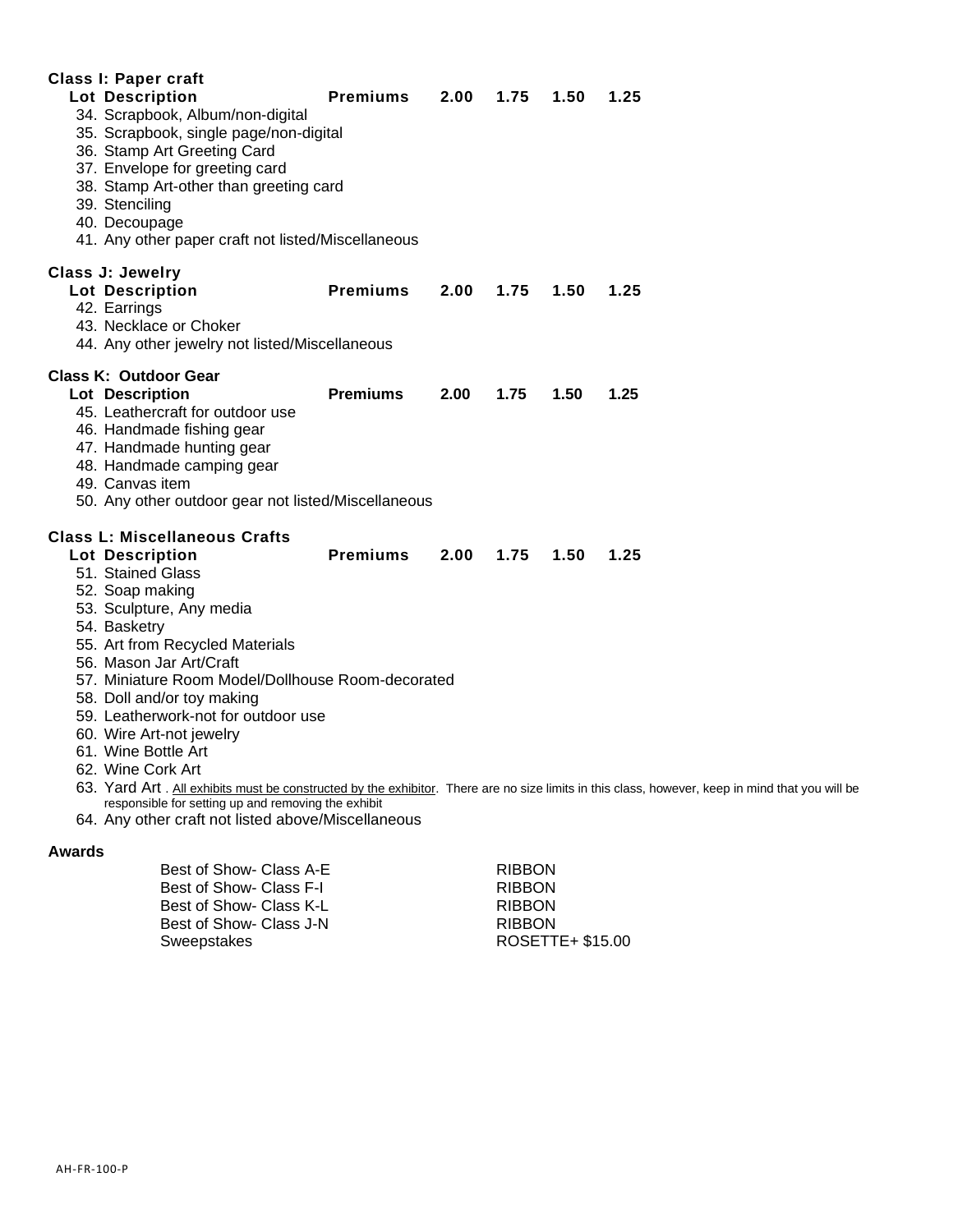### **DEPARTMENT A-19 ANTIQUES**

Date to bring Exhibits Tuesday, July 5<sup>th</sup> 9am-6pm Judging Date/Time **Wednesday, July 6th<sup>th</sup>-9am** Expo Hall A<sup>\*\*</sup><br>Exhibit Removal **Monday, July 18<sup>th</sup> 9am-6pm** Expo Hall A Exhibit Removal \*\*Judging will be closed to the public due to space limitations.

### **Schedule: [Click Here for Online Entry](https://www.blueribbonfair.com/BRFairProd/BlueRibbonStart.aspx?ID=1949)**

Expo Hall A Expo Hall A

### **Rules governing this exhibit: LIMIT OF 50 ITEMS PER EXHIBITOR**

When there are less than three exhibits entered in a lot, the exhibit(s) will be moved to a Miscellaneous/AOB Lot at the time of judging.

- 1. Items must be at least fifty (50) years old. (Made or produced earlier than 1972)
- 2. Items should be clean.
- 3. Item should be complete-not broken or missing pieces.
- 4. Affix tags to items before delivery
- 5. A brief explanation of interesting facts pertaining to the exhibit on a 3x5 card may be included.
- 6. Articles of a collection, display or group cannot be entered separately for individual premiums.
- 7. A collection shall be limited to 3 pieces.
- 8. No large items will be accepted and no furniture due to space limitations.
- 9. No article or work previously exhibited at this fair will be accepted for a period of three years.
- 10. Every precaution will be taken to ensure the safety of exhibits; however, the NWSF will not be responsible for loss or damage to exhibits.

### **Judging Criteria**

Design and general appearance Beauty Color Value in point of interest Quality Material **Technique** Condition

### **Class A: Glass**

- 1. Basket
- 2. Basket-wedding basket with metal holder to be included
- 3. Blown Glass
- 4. Bottle-Cream
- 5. Bottle-Medicine
- 6. Bottle-Milk (not "Milk glass")
- 7. Bottle-Any other
- 8. Bowl Clear-Not etched
- 9. Bowl-Colored
- 10. Butter Dish
- 11. Candy Dish
- 12. Carnival Glass Bowl
- 13. Carnival Glass, any other
- 14. Cobalt Item
- 15. Commemorative item (glass) (with date on it)
- 16. Cranberry Item
- 17. Cream and Sugar Set
- 18. Cruet<br>19. Custa
- **Custard Glass Item**
- 20. Cut glass Item
- 21. Depression Bowl
- 22. Depression plate, (less than 10")
- 23. Depression Plate, (more than 10")
- 24. Depression Glass, any other
- 25. Etched Item
- 26. Gilded Item-gold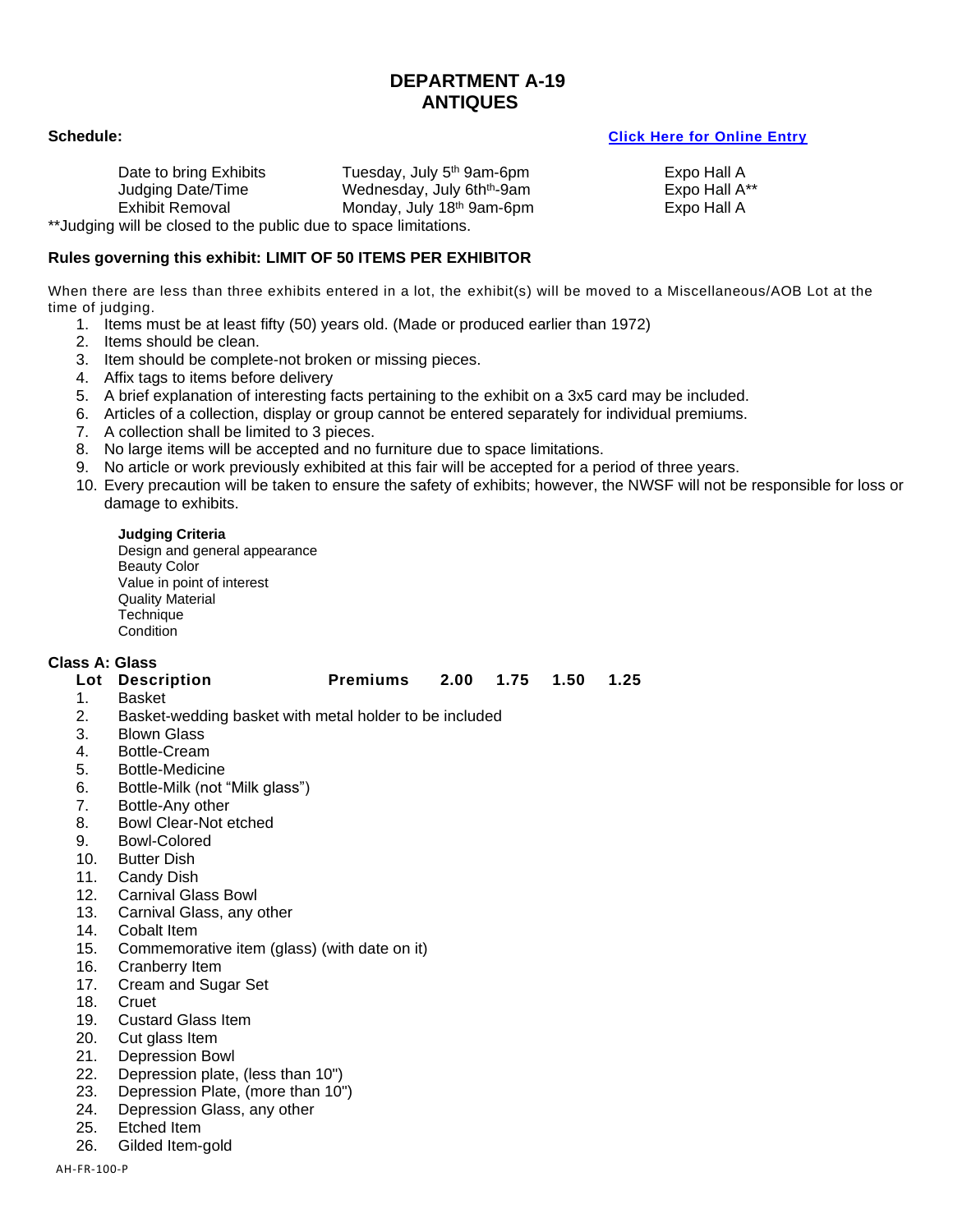- 27. Hobnail Item
- 28. Milk Glass
- 29. Pickle Dish
- 30. Pitcher
- 31. Plate, Clear or Colored
- 32. Pressed Glass item
- 33. Ruby Glass
- 34. Salt and Pepper Set
- 35. Shaving mug
- 36. Silvered Item-silver overlay
- 37. Souvenir or Advertising Item
- 38. Toothpick Holder
- 39. Tumblers (1-3 pieces)
- 40. Vase
- 41. Vaseline Glass
- 42. Any other colored glass item not listed
- 43. Any other clear glass item not listed

### **Class B: Ceramic, China, Porcelain**

# **Lot Description Premiums 2.00 1.75 1.50 1.25**

- 44. Bisque Item
- 45. China Plate (less than 8")
- 46. China Plate (more than 8")
- 47. Commemorative Item-with dates
- 48. Cookie Jar
- 49. Cream and sugar
- 50. Cup and Saucer
- 51. Flow Blue Ware
- 52. Gilded Item
- 53. Hand painted item
- 54. Pickle Dish
- 55. Platter or Tray
- 56. Salt and Pepper
- 57. Shaving Mug (with or without brush)
- 58. Souvenir or Advertising Item
- 59. Stein
- 60. Teapot
- 61. Toothpick holder
- 62. Vase
- 63. Vegetable bowl uncovered
- 64. Water pitcher and basin
- 65. Ceramic and/or China Item, any other not listed
- 66. Ceramic and/or China Collection, any other not listed

### **Class C: Stoneware, Pottery, Crockery**

### **Lot Description Premiums 2.00 1.75 1.50 1.25** 67. Art Pottery (i.e., McCoy, Redwing, Rookwood, Roseville or Weller) 68. Cookie Jar 69. Crock 70. Jug 71. Crockery Bowl 72. Fiesta Ware (up to 3 pieces) 73. Souvenir or Advertising Item 74. Stein

- 75. Any other Stoneware
- 76. Any other Crockery
- **Class D: Children's Items**

- 
- 77. Book, Children's
- 78. Car, Truck or Tractor 79. Cast Iron Toy
- 80. Child's Chair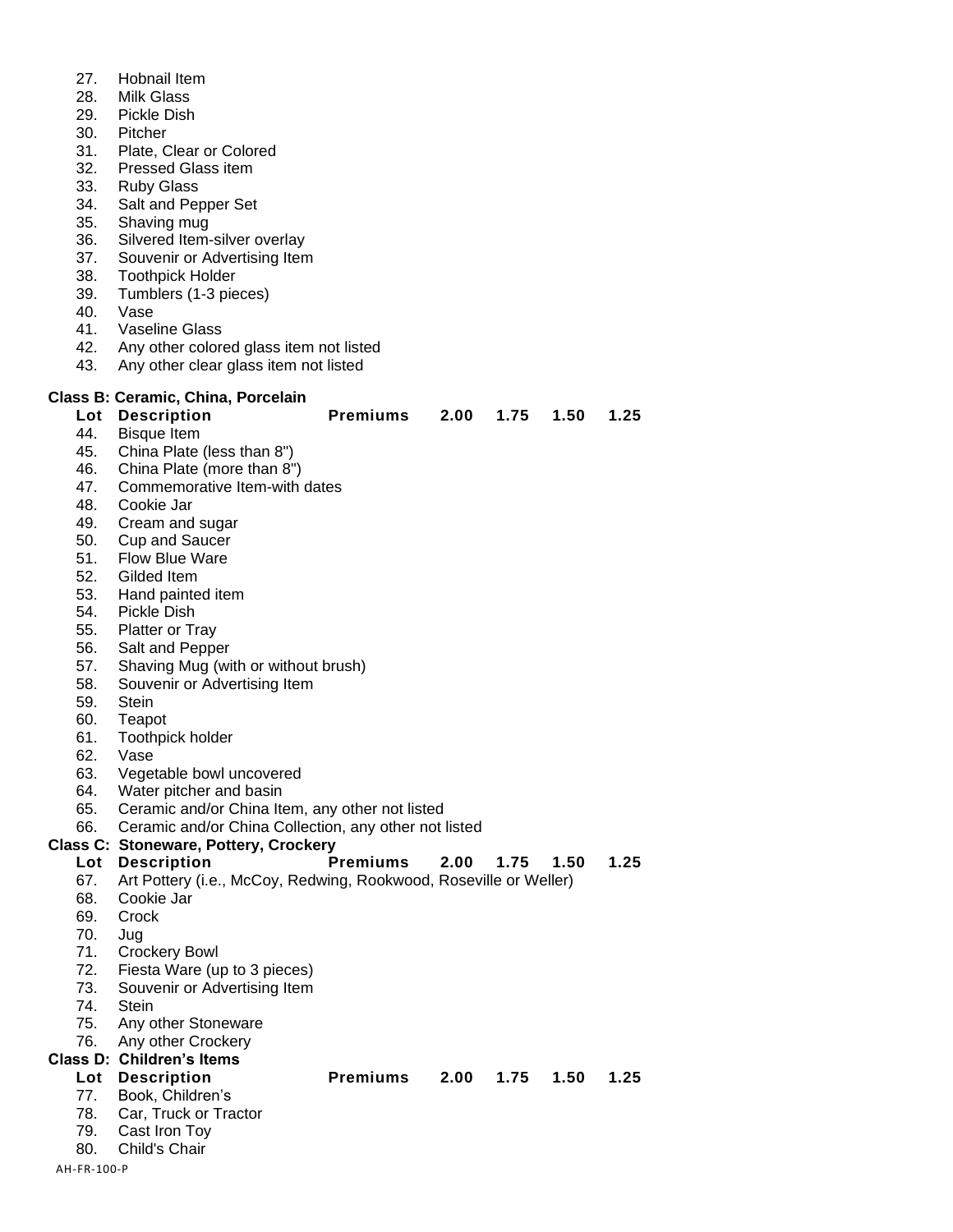| 81.            | Dishes, Child's plate, cup or bowl                                                            |                 |      |               |      |      |  |
|----------------|-----------------------------------------------------------------------------------------------|-----------------|------|---------------|------|------|--|
| 82.            | Doll                                                                                          |                 |      |               |      |      |  |
| 83.            | Doll Furniture & Accessories                                                                  |                 |      |               |      |      |  |
| 84.            | Lunch Box/Pail                                                                                |                 |      |               |      |      |  |
| 85.            | Tea set-child's miniature play                                                                |                 |      |               |      |      |  |
| 86.            | Toy with wheels (Not Trucks, cars, tractors)                                                  |                 |      |               |      |      |  |
| 87.            | Any other type of toy not listed                                                              |                 |      |               |      |      |  |
|                | <b>Class E: Home/Kitchen</b>                                                                  |                 |      |               |      |      |  |
|                | Lot Description                                                                               | <b>Premiums</b> | 2.00 | 1.75          | 1.50 | 1.25 |  |
| 88.            | Butter churn                                                                                  |                 |      |               |      |      |  |
| 89.            | Candlestick/ Candle Holder(s)                                                                 |                 |      |               |      |      |  |
| 90.            | Cast Iron Kitchen Item                                                                        |                 |      |               |      |      |  |
| 91.            | <b>Coffee Grinder</b>                                                                         |                 |      |               |      |      |  |
| 92.            | Clock                                                                                         |                 |      |               |      |      |  |
| 93.            | <b>Cookie Cutters</b>                                                                         |                 |      |               |      |      |  |
| 94.            | Lamp, Complete, Oil (remove oil please)                                                       |                 |      |               |      |      |  |
| 95.            | Lamp, Complete, electric                                                                      |                 |      |               |      |      |  |
| 96.            | Lamp Base, Ceramic, oil (remove oil please)                                                   |                 |      |               |      |      |  |
| 97.            | Lamp base, Ceramic, electric                                                                  |                 |      |               |      |      |  |
| 98.            | Paperweight                                                                                   |                 |      |               |      |      |  |
| 99.            | Pot, pan, coffee pot or teapot, not cast iron                                                 |                 |      |               |      |      |  |
|                |                                                                                               |                 |      |               |      |      |  |
|                | 100. Silver serving pieces-tea set, sugar, creamer, platter, etc.                             |                 |      |               |      |      |  |
|                | 101. Silver Flatware-eating/serving utensils, "silverware"<br>102. Wooden Butter Mold         |                 |      |               |      |      |  |
|                |                                                                                               |                 |      |               |      |      |  |
|                | 103. Wooden Kitchen Item                                                                      |                 |      |               |      |      |  |
|                | 104. Any Other Kitchen Item not listed                                                        |                 |      |               |      |      |  |
|                | <b>Class F: Clothing, Home, Linens, Dressing Accessories</b>                                  |                 |      |               |      |      |  |
|                | Lot Description                                                                               | <b>Premiums</b> | 2.00 | $1.75$ $1.50$ |      | 1.25 |  |
|                | 105. Clothing                                                                                 |                 |      |               |      |      |  |
|                | 106. Clothing Accessories (shoes, hat, gloves, etc.)                                          |                 |      |               |      |      |  |
|                | 107. Doily                                                                                    |                 |      |               |      |      |  |
|                | 108. Linens for kitchen or dining-tablecloth, table runner, tablecloth, napkin set, dishcloth |                 |      |               |      |      |  |
|                | 109. Linens for bedroom-sheets, pillowcases, blanket, throws, sheets                          |                 |      |               |      |      |  |
|                | 110. Jewelry                                                                                  |                 |      |               |      |      |  |
|                | 111. Needlework-sampler, needlecraft (not kitchen or bedroom linens in Lot #106, #107)        |                 |      |               |      |      |  |
|                | 112. Vanity Item or set                                                                       |                 |      |               |      |      |  |
|                | 113. Buttons, Collection, fancy (no more than 36)                                             |                 |      |               |      |      |  |
|                | 114. Perfume Bottle                                                                           |                 |      |               |      |      |  |
|                | 115. Any other clothing, linen or dressing item not listed                                    |                 |      |               |      |      |  |
|                | <b>Class G: Paper Items</b>                                                                   |                 |      |               |      |      |  |
|                | Lot Description                                                                               | <b>Premiums</b> | 2.00 | 1.75          | 1.50 | 1.25 |  |
|                | 116. Artwork-painting, watercolor, drawing-no paint by number                                 |                 |      |               |      |      |  |
|                | 117. Book, not children's                                                                     |                 |      |               |      |      |  |
|                | 118. Certificate (diploma, wedding, etc.)                                                     |                 |      |               |      |      |  |
|                | 119. Comic Book                                                                               |                 |      |               |      |      |  |
|                | 120. Paper Fan                                                                                |                 |      |               |      |      |  |
|                | 121. Photo Album                                                                              |                 |      |               |      |      |  |
|                | 122. Photograph/Picture                                                                       |                 |      |               |      |      |  |
|                | 123. Poster or Print                                                                          |                 |      |               |      |      |  |
|                | 124. Post Cards and/or Greeting Cards                                                         |                 |      |               |      |      |  |
|                | 125. Souvenir or Advertising Item                                                             |                 |      |               |      |      |  |
|                | 126. Any other paper item not listed                                                          |                 |      |               |      |      |  |
| Class H: Metal |                                                                                               |                 |      |               |      |      |  |
|                | Lot Description                                                                               | Premiums        | 2.00 | $1.75$ $1.50$ |      | 1.25 |  |
|                | 127. Brass Item                                                                               |                 |      |               |      |      |  |
|                | 128. Cast Iron Outdoor Item                                                                   |                 |      |               |      |      |  |
|                | 129. Cast Iron not listed in other classes                                                    |                 |      |               |      |      |  |
|                | 130. Copper Item                                                                              |                 |      |               |      |      |  |
|                | 131. Pewter Item                                                                              |                 |      |               |      |      |  |
|                | 132. Silver, Ornamented-Not kitchen item                                                      |                 |      |               |      |      |  |
|                | 133. Souvenir or Advertising Item                                                             |                 |      |               |      |      |  |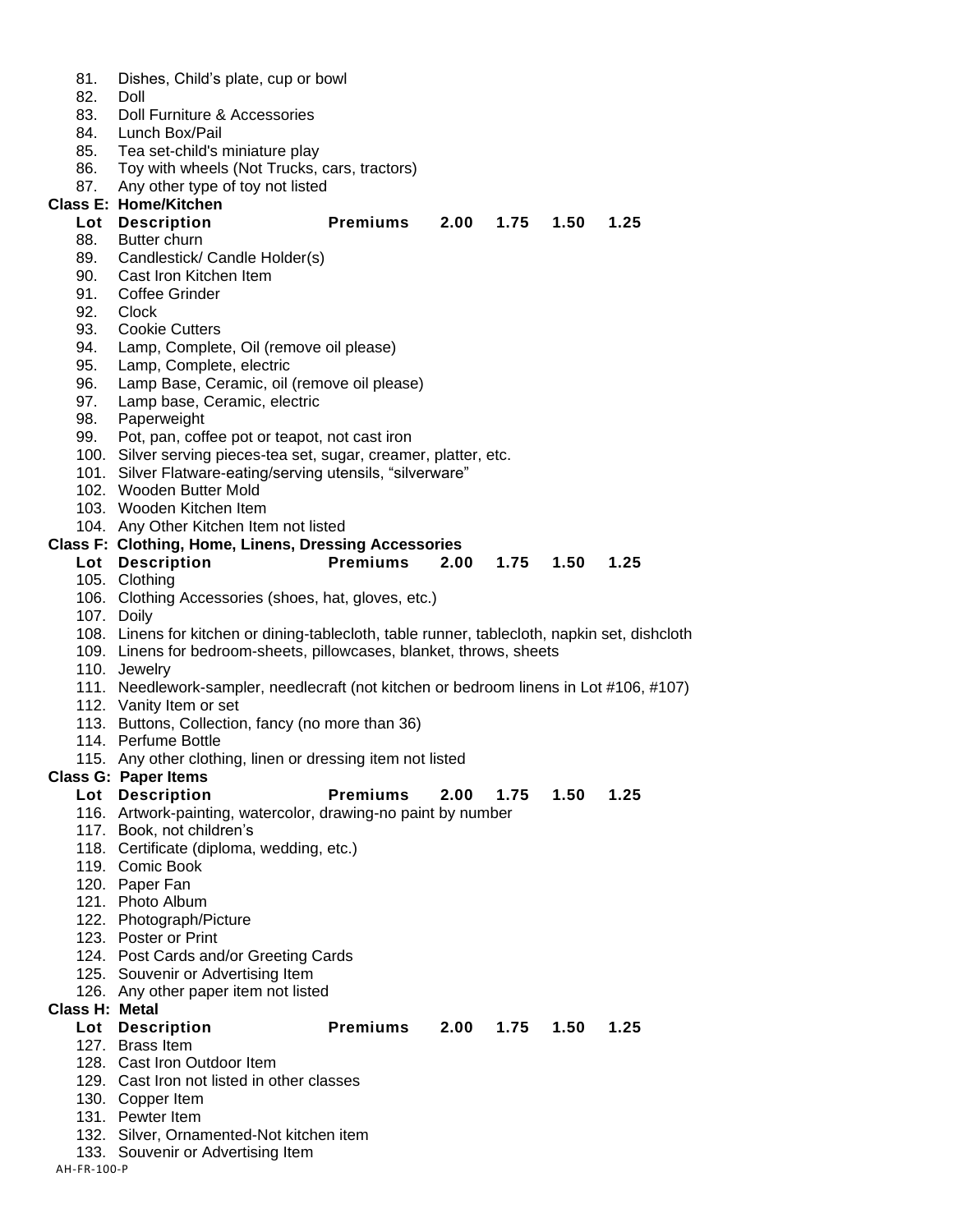- 134. Tin Item
- 135. Any other metal not listed or described

### **Class I: Miscellaneous-NOT glass or ceramic**

| Lot | <b>Description</b>                   | <b>Premiums</b> | 2.00 1.75 | 1.50 | 1.25 |
|-----|--------------------------------------|-----------------|-----------|------|------|
|     | 136. Bank                            |                 |           |      |      |
|     | 137. Basket-woven-natural material   |                 |           |      |      |
|     | 138. Commemorative Item              |                 |           |      |      |
|     | 139. Ethnic Item                     |                 |           |      |      |
|     | 140. Fan-electric                    |                 |           |      |      |
|     | 141. Farm item-small                 |                 |           |      |      |
|     | 142. Figurine, Animal                |                 |           |      |      |
|     | 143. Figurine, People                |                 |           |      |      |
|     | 144. Hand Sewing Tools               |                 |           |      |      |
|     | $A \cap B$ is a subset of $A \cap B$ |                 |           |      |      |

- 145. Logging item
- 146. Military Item
- 147. Musical Instrument
- 148. Railroad item
- 149. Sewing machine
- 150. Souvenir or Advertising Item-not already listed
- 151. Sports Equipment
- 152. Tool, hand
- 153. Any antique, any other not listed
- 154. Any antique collection, any other not listed

### **Awards**

| Best of Show-Class A | <b>RIBBON</b>     |
|----------------------|-------------------|
| Best of Show Class B | <b>RIBBON</b>     |
| Best of Show Class C | <b>RIBBON</b>     |
| Best of Show Class D | <b>RIBBON</b>     |
| Best of Show-Class E | <b>RIBBON</b>     |
| Best of Show Class F | <b>RIBBON</b>     |
| Best of Show Class G | <b>RIBBON</b>     |
| Best of Show Class H | <b>RIBBON</b>     |
| Best of Show-Class I | <b>RIBBON</b>     |
| Sweepstakes          | ROSETTE + \$15.00 |
|                      |                   |

### **DEPARTMENT A-20 PHOTOGRAPHY**

### **Schedule: [Click Here for Online Entry](https://www.blueribbonfair.com/BRFairProd/BlueRibbonStart.aspx?ID=1949)**

| Date to bring Exhibits | Tuesday, July 5 <sup>th</sup> | 9am-6pm | Expo Hall A |  |
|------------------------|-------------------------------|---------|-------------|--|
| Judging Date/Time      | Wednesday, July 6th           | 1:00pm  | Expo Hall A |  |
| Exhibit Removal        | Monday, July 18th             | 9am-6pm | Expo Hall A |  |
|                        |                               |         |             |  |

Rules governing this exhibit:

- 1. See General Open Class rules for general entry information.
- 2. A person who derives their main source of income from the sale of their photos may not enter this category.
- **3. Photos must be 5x7". Any larger or smaller will be disqualified**
- **4. Photos must be mounted securely on a piece of tag board (Black, white, or complimentary color) 7"x 9". (This prevents curling of photos) No frames allowed.**
- **5. "Photo Collection" photo size 5x7" should be mounted on tagboard no larger than 9" X 21".**
- 6. Limit of 15 photo entries per exhibitor
- 7. No photocopies.
- 8. No dates on photos.
- 9. Digital Enhancement allowed in Class C only. Digital enhancement includes color enhancement, color correction, filtering, highlighting, and placing text on the photo
- 10. Attach entry tag to upper right corner of front of photo.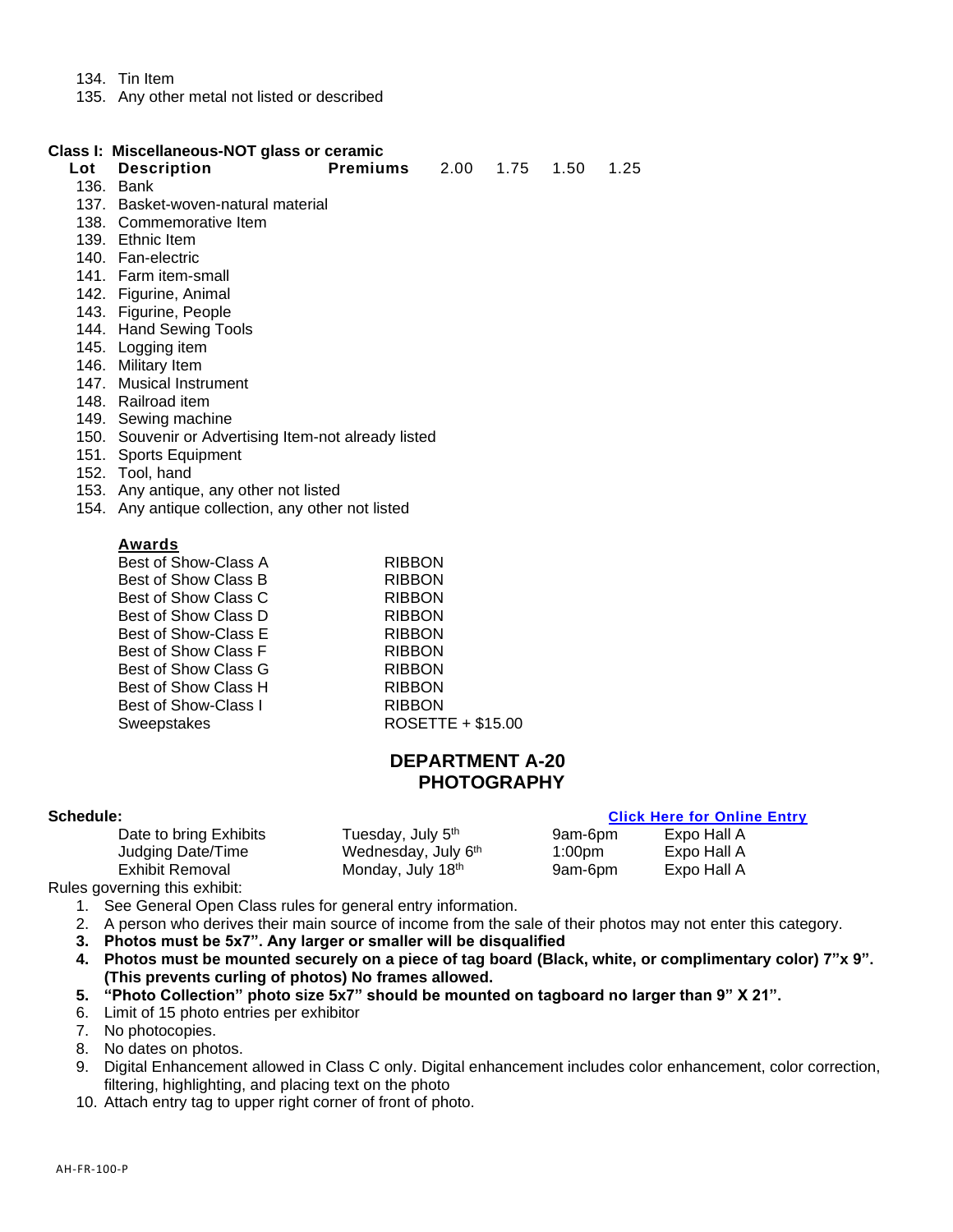### **Class A: Black & White photography-keep in mind the use of contrasts and shadows to give the photos a realistic and beautiful look.**

### **Lot Description Premiums 2.00 1.75 1.50 1.25**

- 1. Action-capturing a decisive moment in an event
- 2. Animal(s), domestic, pets
- 3. Architectural- structures, houses, or buildings from different angles to create pleasing attractive photos
- 4. Barn-photo in which a barn is the primary subject
- 5. Bird (s)
- 6. Candid photo-picture of completely natural state of subjects without prior preparation
- 7. Chippewa County event or attraction
- 8. Drone photography
- 9. Flag(s)
- 10. Floral-natural environment, not still life
- 11. Food-still life arrangement of food
- 12. Industrial
- 13. Insect
- 14. Landscape- man-made or natural
- 15. Macro Photography-photo shot of a tiny subject at close range to showcase details of the subject matter
- 16. Newborn photo-with or without family members
- 17. NWSF Fair photo
- 18. Rain
- 19. Shadows
- 20. Silhouette-person or people or animal(s)-
- 21. Still Life-inanimate subject matter, typically a small group of objects. Lighting and framing are important aspects of still life photography composition.
- 22. Storm
- 23. Wildlife-animals in their natural habitat
- 24. Collection of 3 of same person(s)
- 25. Collection of 3 of same subject, (no people)
- 26. Any other subject not listed

### **Class B: Color Photography**

- 1. Action-capturing a decisive moment in an event
- 2. Animal(s), domestic
- 3. Architectural- structures, houses or buildings from different angles to create pleasing attractive photos
- 4. Baby
- 5. Barn-photo in which a barn is the primary subject
- 6. Bird (s)
- 7. Candid photo-picture of completely natural state of subjects without prior preparation
- 8. Chippewa County event or attraction
- 9. Colors of Spring
- 10. Drone photography
- 11. Fall Colors
- 12. Family photo-either candid or posed-photo that reflects the atmosphere and mood and relationship between those in the photo
- 13. Flag (s)
- 14. Floral-in natural environment-not still life arrangement
- 15. Food-still life arrangement of food
- 16. Industrial
- 17. Insect
- 18. Macro Photography-photo shot of a tiny subject at close range to showcase details of the subject matter
- 19. NWSF Fair photo
- 20. Rain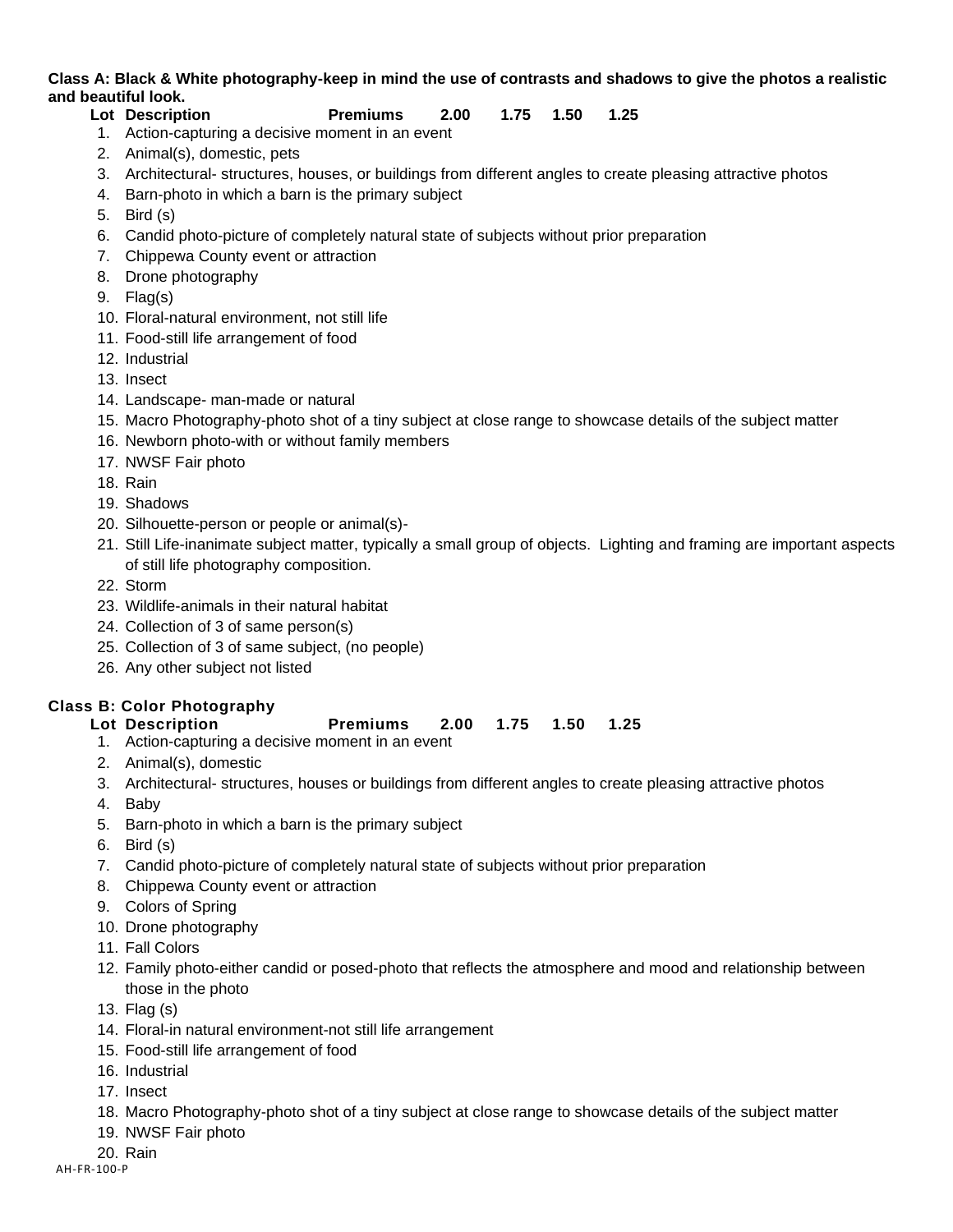- 21. Reflections
- 22. Rust
- 23. Shadows
- 24. Silhouette-people or animals
- 25. Snow
- 26. Still Life-inanimate subject matter, typically a small group of objects. Lighting and framing are important aspects of still life photography composition.
- 27. Storm
- 28. Sunrise or Sunset
- 29. Wildlife-animals in their natural habitat
- 30. Collection of 3 of same person(s)
- 31. Collection of 3 of same subject, (no people)
- 32. Any other subject not listed

### **Class C: Digitally Enhanced Photos Black and White or Color-photos that have been altered by use of filters, added effects, highlighting, color enhancement, color correction,, text added to photo, etc.**

- 1. Action-capturing a decisive moment in an event
- 2. Animal(s), domestic
- 3. Architectural- structures, houses, or buildings from different angles to create pleasing attractive photos
- 4. Baby
- 5. Barn-photo in which a barn is the primary subject
- 6. Bird (s)
- 7. Candid photo-picture of completely natural state of subjects without prior preparation
- 8. Chippewa County event or attraction
- 9. Colors of Spring
- 10. Drone photography
- 11. Fall Colors
- 12. Family photo-either candid or posed-photo that reflects the atmosphere and mood and relationship between those in the photo
- 13. Flag (s)
- 14. Floral-in natural environment-not still life arrangement
- 15. Food-still life arrangement of food
- 16. Industrial
- 17. Insect
- 18. Macro Photography-photo shot of a tiny subject at close range to showcase details of the subject matter
- 19. NWSF Fair photo
- 20. Rain
- 21. Reflections
- 22. Rust
- 23. Shadows
- 24. Silhouette-people or animals
- 25. Snow
- 26. Still Life-inanimate subject matter, typically a small group of objects. Lighting and framing are important aspects of still life photography composition.
- 27. Storm
- 28. Sunrise or Sunset
- 29. Wildlife-animals in their natural habitat
- 30. Collection of 3 of same person(s)
- 31. Collection of 3 of same subject, (no people)
- 32. Any other subject not listed

### **Awards**

| Best of Show- Class A                     | <b>RIBBON</b> |
|-------------------------------------------|---------------|
| Best of Show- Class B                     | <b>RIBBON</b> |
| $_{\text{AH-FR-1}}$ Best of Show- Class C | <b>RIBBON</b> |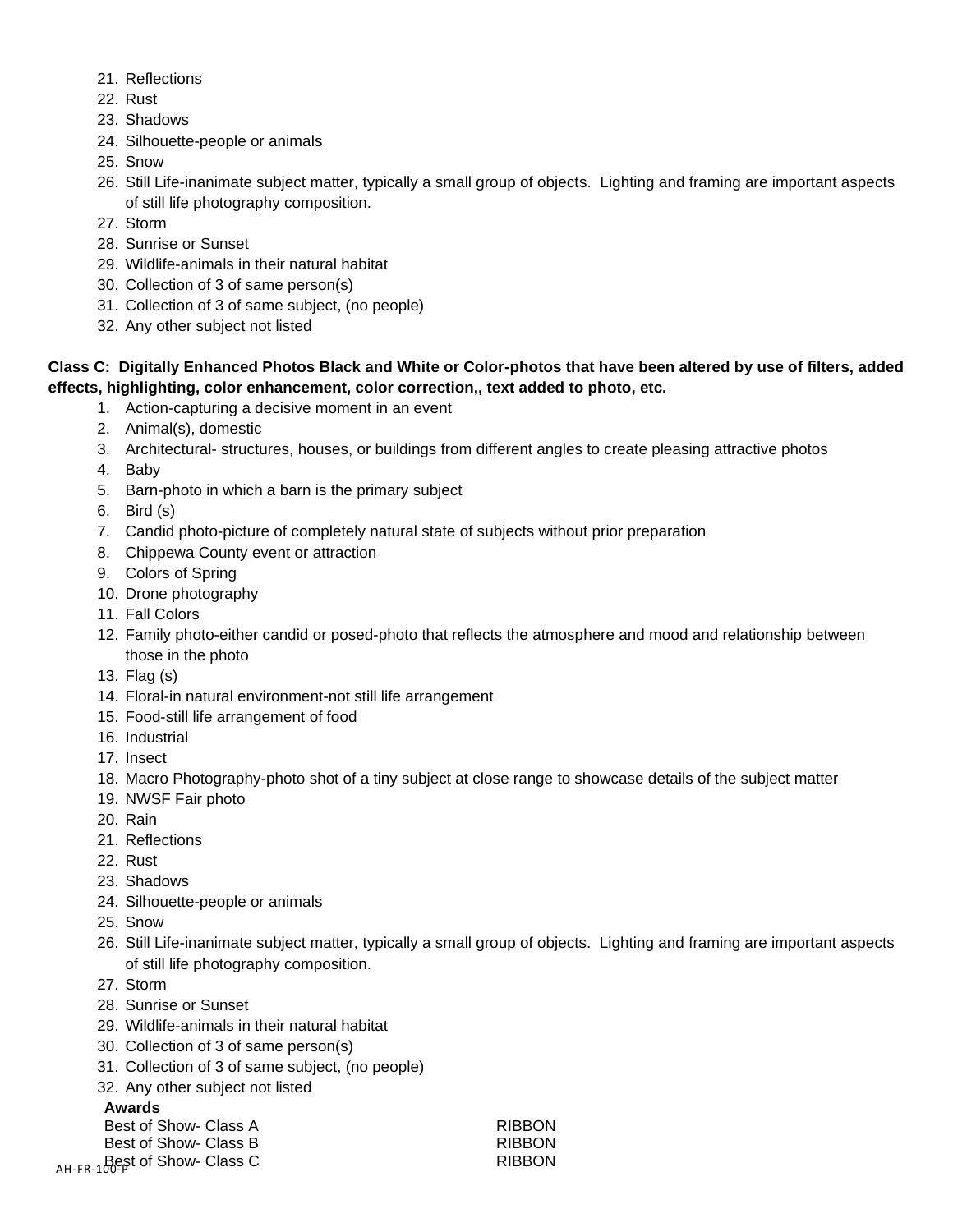### **DEPARTMENT A-25 CULINARY ARTS**

### **Schedule: NOTE NEW DAYS CLICK HERE THE SCHEDULE ENDINGERY CONSUMING THE SCHEDULE ENTRY**

Monday, July 18th

Date to bring Exhibits Sunday, July 10<sup>th</sup> 1pm-6pm Science & Technology Building<br>
Judging Date/Time 10th 10th 11<sup>th</sup> 11<sup>th</sup> 9am \*\* Science & Technology Building Judging Date/Time Monday, July 11<sup>th</sup> 9am \*\* Science & Technology Building<br>Exhibit Removal **Monday, July 18<sup>th</sup> 9am-6pm** Science & Technology Building 9am-6pm Science & Technology Building

### **This department has been renamed and extensively updated. Please study the changes carefully to find exciting new opportunities and to avoid disappointment.**

\*\*Judging: All judging will be closed to exhibitors and spectators.

Rules governing this exhibit:

- 1. Exhibitors must be amateurs. An amateur is defined as someone who prepares food products for person reasons, with no monetary compensation from any related source. Commercial enterprises and business are eligible to exhibit only in Class W: Commercial
- 2. Junior exhibitors must be 14 or under
- 3. All entries must be pre-registered. You can register online or by using the form available in the fairground's office or online. All entries must be received by the fair office by June 20<sup>th</sup> at 4:00pm. No additions to entry forms will be allowed after June 20<sup>th</sup>.
- 4. Exhibits will be accepted on Sunday, July 10th only, from 1:00pm-6:00pm in Expo Hall A
- 5. The use of prepared mixes is allowed only in Class L: Prepared Mixes.
- 6. Each exhibit must include a recipe that includes instructions and oven temperature. Do not include your name on the recipe.
- 7. Each exhibit shall be placed on a paper plate inserted in a clear Ziploc style bag. The recipe should be placed in the bag, under the plate. Entry tag string should be inserted in bag, and tag hang on outside.
- 8. An item and its recipe may ONLY be exhibited once by the same individual. Pick the best category, each item/recipe should be in only one class and one lot. No class and/or lot changes will be allowed.
- 9. If there are fewer than 3 entries in a lot, they will be moved to "Any other not listed" in the same class at the time of judging.
- 10. Bring items ready for exhibit, plated, cut, etc.
- 11. No paper plates for display please. They absorb fat from baked goods. Use a plain 9" foam plate.
- 12. The department supervisor has the privilege of removing deteriorating exhibits during the fair.
- 13. All foods will be considered unsafe for consumption at the close of the fair, and will be disposed of, except for unopened canned goods.
- 14. Recipe cards will remain property of NWSF.
- 15. Awards:
	- a. Best of Show Ribbons will be awarded by Class at the discretion of the judge
	- b. One Sweepstakes Ribbon plus an additional \$15.00 premium selected from among the Best of Show winners.

### 16. **NOTE: Maple syrup and honey can be entered in Department A-16, Natural Sciences.**

### **Baked Goods, Candy, and Confections**

### **Class A: Quick Breads-No Yeast**

Bread exhibits shall consist of ½ of a standard size loaf (including end piece). No mini loafs accepted. Other exhibit requirements are specified.

- **Lot Description Premium 2.00 1.75 1.50 1.25**
	- 1. Fruit bread (applesauce, cranberry, date, etc.)
	- 2. Vegetable bread (pumpkin, zucchini, etc.)
	- 3. Coffee cake-1/2 of whole, including end piece if applicable
	- 4. Muffins (bran, corn, fruit, vegetable, etc.)-2-No paper liner
	- 5. Any other not listed (biscuits, lefse, cake donuts/fry cakes, cornbread, scones, etc.)-3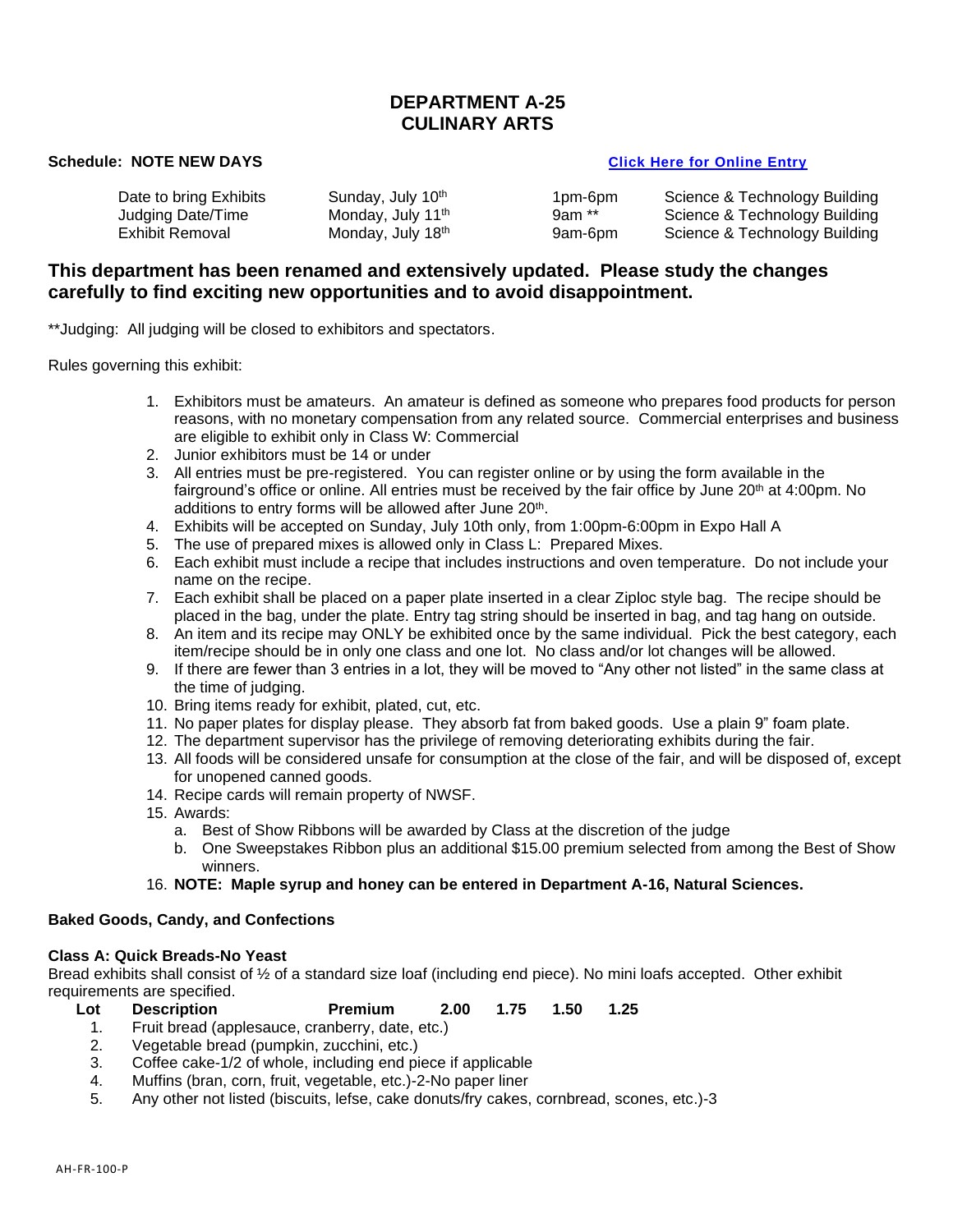### **Class B: Yeast Breads-Oven and Bread Machine**

Bread exhibits shall consist of ½ of a standard size loaf, including end piece. Other exhibit requirements are specified. No mini loafs accepted

- **Lot Description Premium 2.00 1.75 1.50 1.25**
	- 1. Bread, White
	- 2. Bread, Whole Grain (oatmeal, wheat, rye, etc.)
	- 3. Dinner Rolls, plain or fancy-3
	- 4. Sweet dough, coffee cake or tea ring-1/2 of whole, including end piece, or 4" wedge, as applicable.
	- 5. Sweet dough, rolls (cinnamon, caramel, fruit, etc.)
	- 6. Raised pastry (doughnuts, Bismarck's, etc.)-3
	- 7. Any other bread not listed

### **Class C: Cookies**

Exhibits shall consist of 3 pieces. No frosting except under decorated or fancy cookies

- **Lot Description Premium 2.00 1.75 1.50 1.25**
- 1. Drop or molded (chocolate chip, molasses, oatmeal, peanut butter, etc.)
	- 2. Fancy (filled, pinwheel, pressed, etc.)
	- 3. Refrigerator (rolled, chilled, or sliced)
	- 4. Rolled and cut-out (molasses, sugar, etc.)
	- 5. Decorated (Christmas or another holiday or special event)
	- 6. Any other not listed

### **Class D: Bars**

Exhibits shall consist of 3 pieces. Bars shall be cut into 2"X2" squares

- **Lot Description Premium 2.00 1.75 1.50 1.25**
	- 1. Bar using fruit or vegetable (applesauce, date, lemon, zucchini, etc.)
	- 2. Brownies, any variety (blondies, chocolate, peanut butter, etc.)
	- 3. Unbaked
	- 4. Any other not listed

### **Class E: Candy**

Candy exhibits shall consist of 3 pieces

- **Lot Description Premium 2.00 1.75 1.50 1.25**
	- 1. Caramels, no coating and wrapped in waxed paper
	- 2. Fudge, any quick variety (chocolate, peanut butter, etc.)
	- 3. Nut (brittle, clusters, spiced, etc.)-3
	- 4. Any other not listed

### **Class F: Cakes**

Cake exhibits shall consist of a 4"x4" corner piece of cake or wedge, right side up and unfrosted, unless otherwise specified. Powdered sugar may be used as a topping.

- **Lot Description Premium 2.00 1.75 1.50 1.25**
	- 1. Cake using fruit or vegetable (applesauce, carrot, lemon, rhubarb, etc.)
	- 2. Chocolate or devil's food
	- 3. Spice or gingerbread
	- 4. Tube (angel food, Bundt, etc.)
	- 5. Any other not listed

### **Class G: Decorated Cakes or Cardboard Forms**

Judging will be on decoration ONLY; therefore, cardboard or Styrofoam forms are allowed.

| 2.00 1.75 1.50 1.25<br><b>Lot</b> Description<br>Premium |  |
|----------------------------------------------------------|--|
|----------------------------------------------------------|--|

- 1. Single layer cake of form
- 2. Two-layer cake or form
- 3. Tiered cake or form
- 4. Cupcakes, no paper liner-baked
- 5. Any other not listed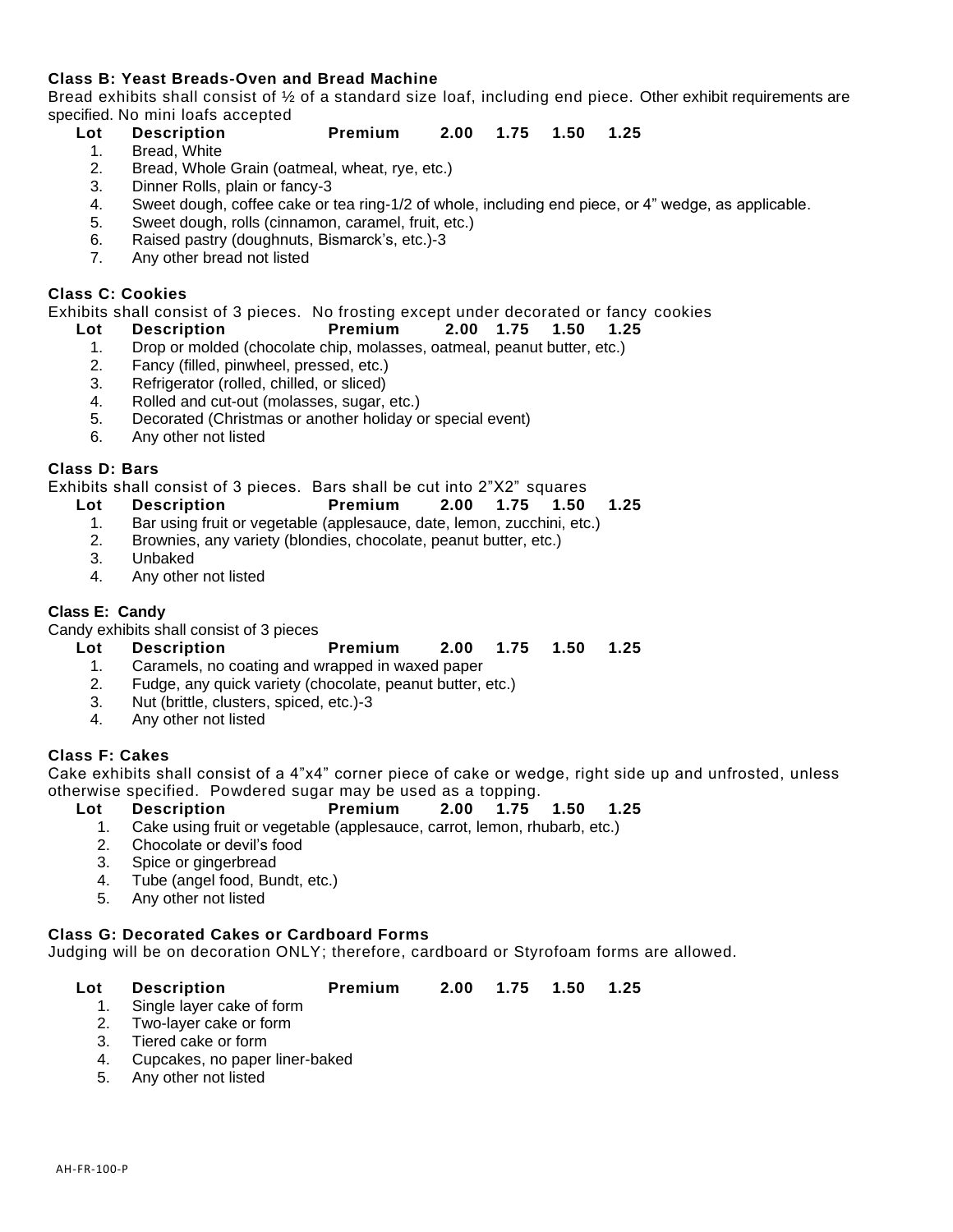### **Class H: Pies**

Baked pies only. (No puddings, custards, meringues, or whipped cream.) All crusts and fillings shall be made from scratch. Pie exhibit shall consist of one whole 8 or 9 inch pie. No mini pies accepted

### **Lot Description Premium 2.00 1.75 1.50 1.25**

- 1. Fruit pie, double or single crust (apple, blueberry, cherry, rhubarb, etc.)
- 2. Nut, double or single crust (pecan, walnut, etc.)<br>3. Anv other pie not listed
- 3. Any other pie not listed

### **Class I: Ethnic Heritage**

Exhibits shall reflect unique ethnic heritage. Check other classes for amounts to be exhibited

### **Lot Description Premium 2.00 1.75 1.50 1.25**

1. Any (kolache, lefse, potica, sandbakkel, strudel, Swedish rye bread, etc.).

### **Class J: Prepared Mixes**

Exhibits shall be made using a prepared commercial mix (cookies, bars, etc.) made with a mix. Specify mix used on the recipe. Please check other classes for amounts to be exhibited.

- **Lot Description Premium 2.00 1.75 1.50 1.25**
- 1. Any (quick bread, yeast bread, bars, cake, candy, cookies, pie, etc.)

### **Class K: Specialty Diet**

Gluten free, keto, sugar free, vegan, etc. Check other classes for amounts to be exhibited.

- **Lot Description Premium 2.00 1.75 1.50 1.25**
- 1. Any (quick bread, yeast bread, bars, cake, candy, cookies, pie, etc.)

### **Canned Foods**

### **Rules & Regulations:**

- All entries must be processed after the previous year's Norther Wisconsin State Fair
- A recipe with processing time, method and date shall accompany all canned goods. Attach recipe to the jar with a rubber band. Failure to present card will result in disqualification.
- Standard or regulation jar with two-piece lids are required. Remove rings from jars. No wax permitted.
- Clear half ping, pint or quart jars may be used. All low acid foods must be pressure canned. For further information on safely processing canned foods, Contact the Chippewa County Extension Office, 715-726-7950
- Hot water bath processing is required.
- Open kettle canning methods are not acceptable
- Any canned good passing the appearance test may be opened by the judge for final placing.
- If there are fewer than 3 entries in a lot, they will be moved to "any other not listed" in the same class at the time of judging.
- Amount for each entry=1 jar

### **Class L: Fruits**

### **Lot Description Premium 2.00 1.75 1.50 1.25**

- 1. Apples
- 2. Applesauce<br>3. Berries (blac
- Berries (blackberry, blueberry, grape, raspberry, etc.)
- 4. Stone Fruit (cherry, plum, peach, etc.)
- 5. Any other not listed (fruit blends, juice, pie filling, etc.)

### **Class M: Preserves**

Jams must contain masked or whole fruit. Jellies must not contain pieces of fruit

- **Lot Description Premium 2.00 1.75 1.50 1.25**
	- 1. Berry Jam (blackberry, blueberry, grape, raspberry, strawberry, etc.)
	- 2. Stone Fruit Jam (cherry, plum, peach, etc.)
	- 3. Any other jam not listed (fruit blends, marmalade, rhubarb, etc.)
	- 4. Apple Jelly
	- 5. Berry Jelly (boysenberry, cranberry, grape, etc.)
	- 6. Stone fruit (apricot, cherry, plum, etc.)
	- 7. Any other jelly not listed

<sub>AH-FR-</sub> $\beta_{\rm 00\text{-}P}$  Miscellaneous (conserves, chutney, etc.)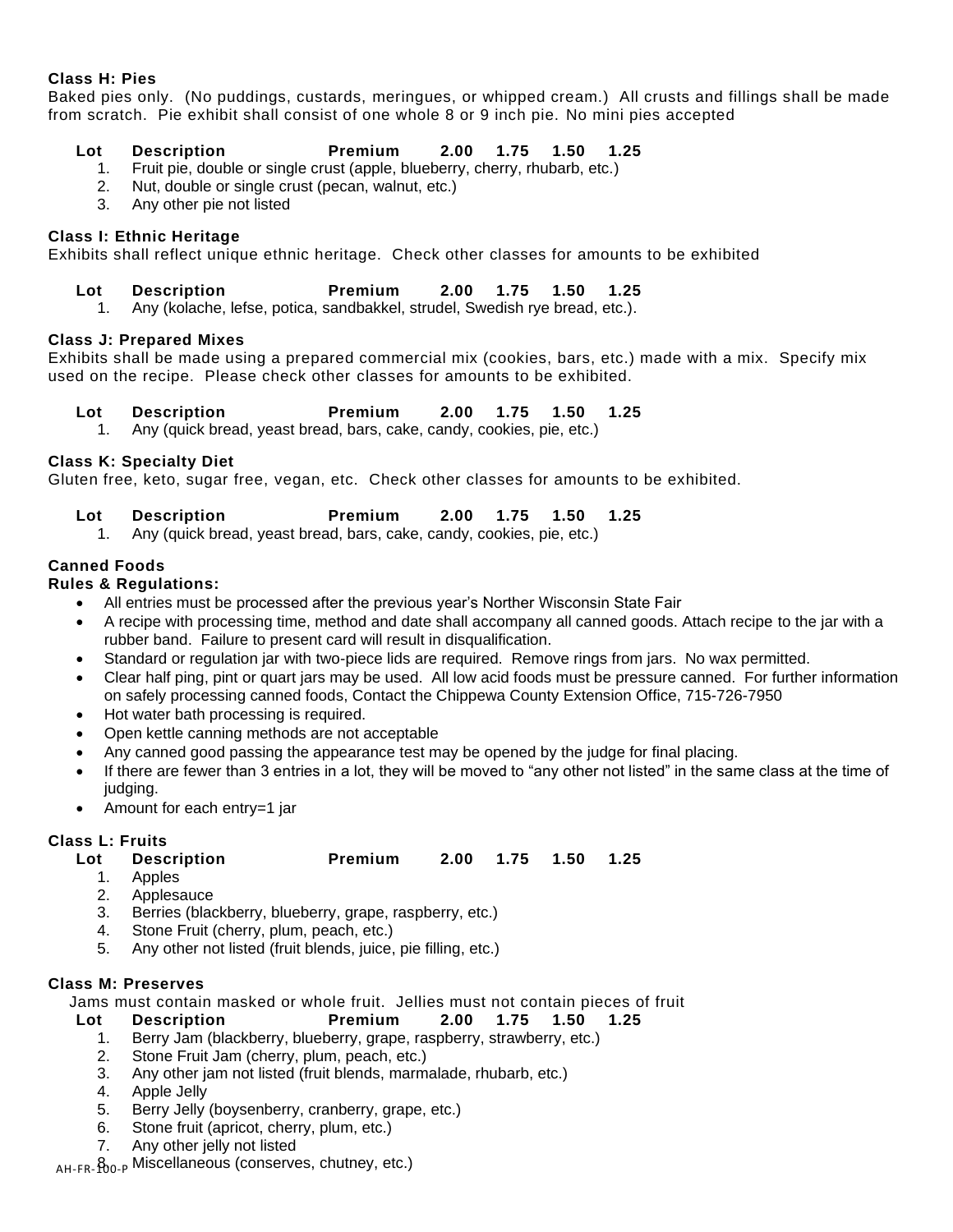### **Class N: Vegetables**

### **Lot Description Premium 2.00 1.75 1.50 1.25**

- 1. Tomatoes (cut or whole, seasoned or unseasoned)
- 2. Tomato Juice
- 3. Tomato Sauce
- 4. Beans, any variety
- 5. Corn
- 6. Any other not listed

### **Class O: Pickles and Relishes**

### **Lot Description Premium 2.00 1.75 1.50 1.25**

- 1. Cucumber pickles, sour (spears and whole, fresh pack and fermented)
- 2. Cucumber pickles, sweet (spears and whole, fresh pack and fermented)
- 3. Fruit pickles (melon and melon rind, etc.)
- 4. Vegetable pickles, sour (beans, beets, peppers, etc.)
- 5. Vegetable pickles, sweet (beans, beats, peppers, etc.)
- 6. Any other pickle not listed
- 7. Cucumber relish
- 8. Fruit relish (cranberry, mango, peach, etc.)
- 9. Vegetable relish (corn, pepper, tomato, zucchini, etc.)
- 10. Any other relish not listed (chow chow, kimchi, piccalilli, etc.)

### **Class P: Miscellaneous Canned Foods**

- **Lot Description Premium 2.00 1.75 1.50 1.25**
	- 1. Barbecue Sauce
	- 2. Meat, any variety
	- 3. Salsa
	- 4. Soup (including broth, stock and chili)
	- 5. Spaghetti Sauce
	- 6. Any other not listed (ketchup, butters, pie filling, syrup, etc.)

### **Class Q: Dehydrated Foods**

Entries must be dried after the previous year's Northern Wisconsin State Fair. Exhibits shall be displayed in sealed, clean, clear Zip-lock style sandwich bags clearly labeled with the following information: Method of processing, date of drying, and length of processing time. Exhibits shall consist of 3 tablespoons or 3 pieces, as applicable.

### **Lot Description Premium 2.00 1.75 1.50 1.25**

- 1. Edible Flowers (lavender, nasturtium, rose, etc.)
- 2. Fruits, any variety
- 3. Vegetable, any variety
- 4. Herbs and herb blends, any variety
- 5. Soup mix, any variety
- 6. Any other not listed

### **Class R: Meats and Fish**

Amateur hobbyists only are eligible to enter. Exhibits shall be displayed in sealed Ziploc style bags of suitable size, clearly labeled with a list of ingredients, processing method, and length of time, and date of processing.

- 1. Dried jerky, any variety
- 2. Sausage, any variety
- 3. Smoked fish, any variety
- **4.** Any other not listed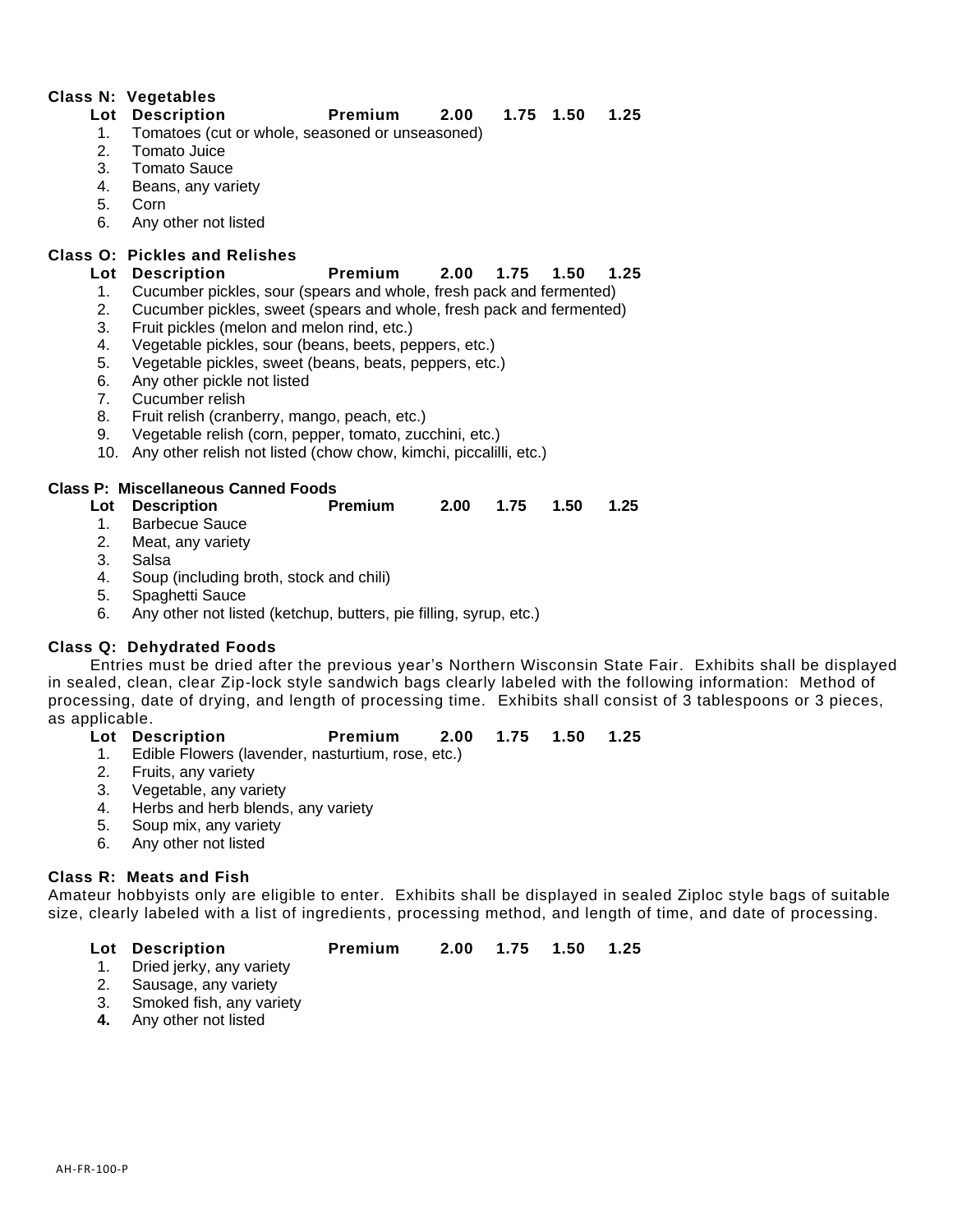### **Class S: Same Recipe Challenge**

Open to amateur Adult Division exhibitors only. All exhibitors will prepare the same recipe provided by NWSF.

- **Lot Description Premium 2.00 1.75 1.50 1.25**
	- 1. NWSF Rockin' Rolls-submit 3 rolls

2022 Recipe:

- 1 ½ cups warm water
- 1 package dry yeast
- 6 TBS vegetable oil
- 2 ½ cups chopped onion
- 5 cups bread flour
- 2 tsp salt
- 1 TBS coarsely ground black pepper
- 1 ½ teaspoons poppy seeds

Pour warm water in large mixing bowl, sprinkle with yeast.

Let set 5 minutes or until mixture bubbles forth.

Heat 2 TBS oil in skillet over medium heat.

Add 2 TBS vegetable oil and onions.

Reduce heat and cook for 10-12 minutes until onions are soft. Set aside.

In large bowl, mix dry ingredients including poppy seeds. Add yeast mixture and remaining 4 TBS oil. Add onions; Stir vigorously.

Turn dough onto a floured hard surface. Knead 5 minutes until smooth. Place dough into greased mixing bowl. Cover and let rise for 1 hour.

Form dough into oval rolls. Cover with wet dish towel and let rise in warm spot for 30 minutes.

Bake at 400 degrees on ungreased baking sheet for 20 minutes or until nicely golden. Yield: 1 dozen.

### **Class T: Product Culinary Challenge**

Open to amateur adult exhibitors only. Entries must include a specified local product (to be announced in May) as an ingredient. Entries must include a clearly written or printed recipe that includes instructions and oven temperature. Do not include your name on the recipe.

- **Lot Description Premium 2.00 1.75 1.50 1.25**
	- 1. Any baked, canned, dehydrated, or smoked food item.

### **Class U: Commercial**

.

Commercial exhibitors are those who earn income from the sale of food products or from any related source.

- 1. Quick Bread, any kind (1/2 standard size loaf, including end.) No mini loaves.
- 2. Muffins, any variety-3, no paper liners
- 3. Scones, any variety-3
- 4. Yeast Bread, any kind (1/2 standard size loaf, including end.) No mini loaves
- 5. Yeast pastries (cronuts, Danish, donuts, etc.) 3
- 6. Sweet rolls (cinnamon,, caramel, fruit, etc.) 3
- 7. Cookies, rolled, cut out and decorated -3
- 8. Cookies, any other not listed-3
- 9. Brownies, any kind (blondies, chocolate, peanut butter, etc.) 3, 2"X2"
- 10. Bars, any kind (not brownies) 3, 2"X2"
- 11. Truffles, any variety 3 pieces
- 12. Edible bombs, any variety, 3
- 13. Decorated cake or form, whole (Judged strictly by decoration)
- 14. Decorated Cupcakes, 3, no paper liners
- 15. Fruit Pie, any variety-Whole 8 or 9" single or double crust pie
- 16. Any other not listed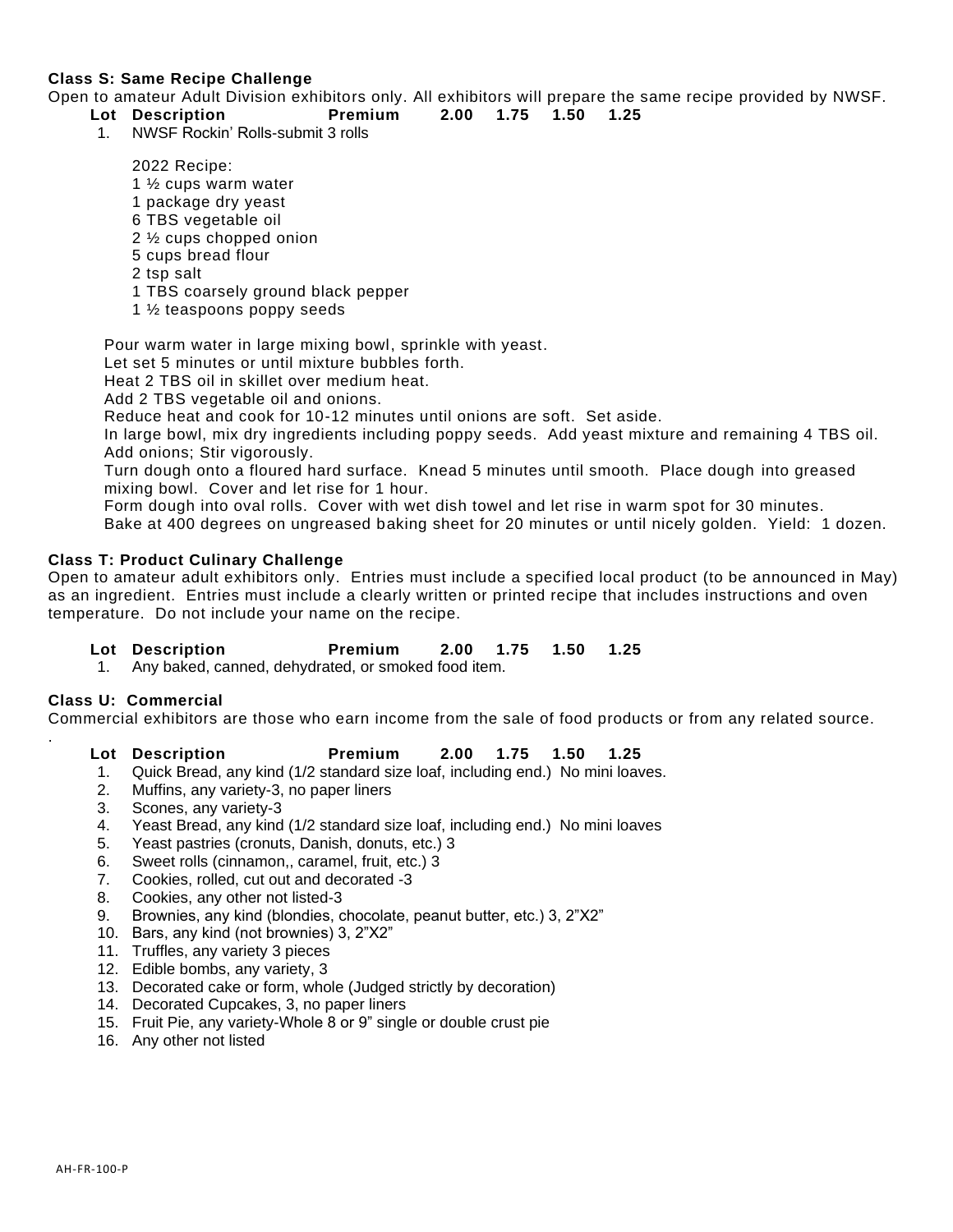### **COMING IN 2023!!**

### **Class X: Youth**

Exhibitors must be 14 years or under in age. No frosting except under rolled, cut-out and decorated cookies and decorated cake and cupcakes. \*\*Youth who are also entered into Junior Fair will pay additional entry fee for Open Class Department.

### **Lot Description Premium 2.00 1.75 1.50 1.25**

- 17. Quick Bread, any kind (1/2 standard size loaf, including end.) No mini loaves.
- 18. Muffins, any variety-3, no paper liners
- 19. Yeast Bread, any kind (1/2 standard size loaf, including end.) No mini loaves
- 20. Sweet rolls (cinnamon,, caramel, fruit, etc.) 3
- 21. Cookies, rolled, cut-out, and decorated-3
- 22. Cookies, any other not listed-3
- 23. Brownies, any kind (blondies, chocolate, peanut butter, etc.) 3, 2"X2"
- 24. No bake cookies or bars, any varity-3 cookies, 3 bars, 2"X2"
- 25. Fudge, any variety-3 pieces
- 26. Cake, any variety-4"X4" corner piece or wedge, no frosting
- 27. Cake, decorated or form-whole-judging is on decoration only
- 28. Cupcakes, decorated, any variety
- 29. Pie, any variety-1/4 of 8 or 9" pie
- 30. Any other not listed

**COMING IN 2023!!!!** Heirloom Foods Competition. We will be looking for your favorite from-scratch foods from your family or group and the recipes and stories behind them. Enter the cookies no Christmas can be without, Dad's hunting shack stew, or your church's favorite fundraiser or potluck dishes. Live judging and special cash prizes! Start planning for 2023!

### **DEPARTMENT A-26 CLOTHING**

### **Schedule: [Click Here for Online Entry](https://www.blueribbonfair.com/BRFairProd/BlueRibbonStart.aspx?ID=1949)**

| Date to bring Exhibits | Tuesday, July 5 <sup>th</sup> | 9am-6pm | Expo Hall A |
|------------------------|-------------------------------|---------|-------------|
| Judging Date/Time      | Thursday, July 7th            | 9am     | Expo Hall A |
| Exhibit removal        | Monday, July 18th             | 9am-6pm | Expo Hall A |

Rules governing this exhibit:

- 1. Remade articles must have card attached indicating what was done and why.
- 2. All entries must have been made within the past two years.
- 3. Exhibits must be product of exhibitor.

### **Class A: Adult or Teenage Garments**

| Lot | Description | Premium 2.00 1.75 1.50 1.25 |  |  |  |
|-----|-------------|-----------------------------|--|--|--|
|     |             |                             |  |  |  |

- 1. Remade article (see Rule #1) 2. Skirt, Pants/Slacks, or Shorts (Woman's)
- 3. Blouse or Vest
- 
- 4. Dress for General Wear
- 5. Formal Dress (wedding, bridesmaid, etc.)
- 6. Sleepwear (pajamas, nightgown, robe, etc.)
- 7. Jacket (tailored or untailored)
- 8. Coat, cape or poncho
- 9. Men's Clothing
- 10. Purchased sweatshirt that you embellished
- 11. Personal accessories-(scarf, apron, etc.) not face masks
- 12. Any other adult clothing not listed
- 13. First time sewing exhibitor

### **Class B: Infant and Children's Garments**

- 14. Remade article (see Rule #1)
- 15. Formal Dress (Flower Girl, Junior Bridesmaid, Best Holiday/Sunday Dress, Baptismal Dress)
- 16. Dress or skirt (infant dress)
- 17. Children's Clothing-blouse, top, shorts, pants, or sweatshirt
- 18. Sleepwear (robe, pajamas, nightgown, etc.)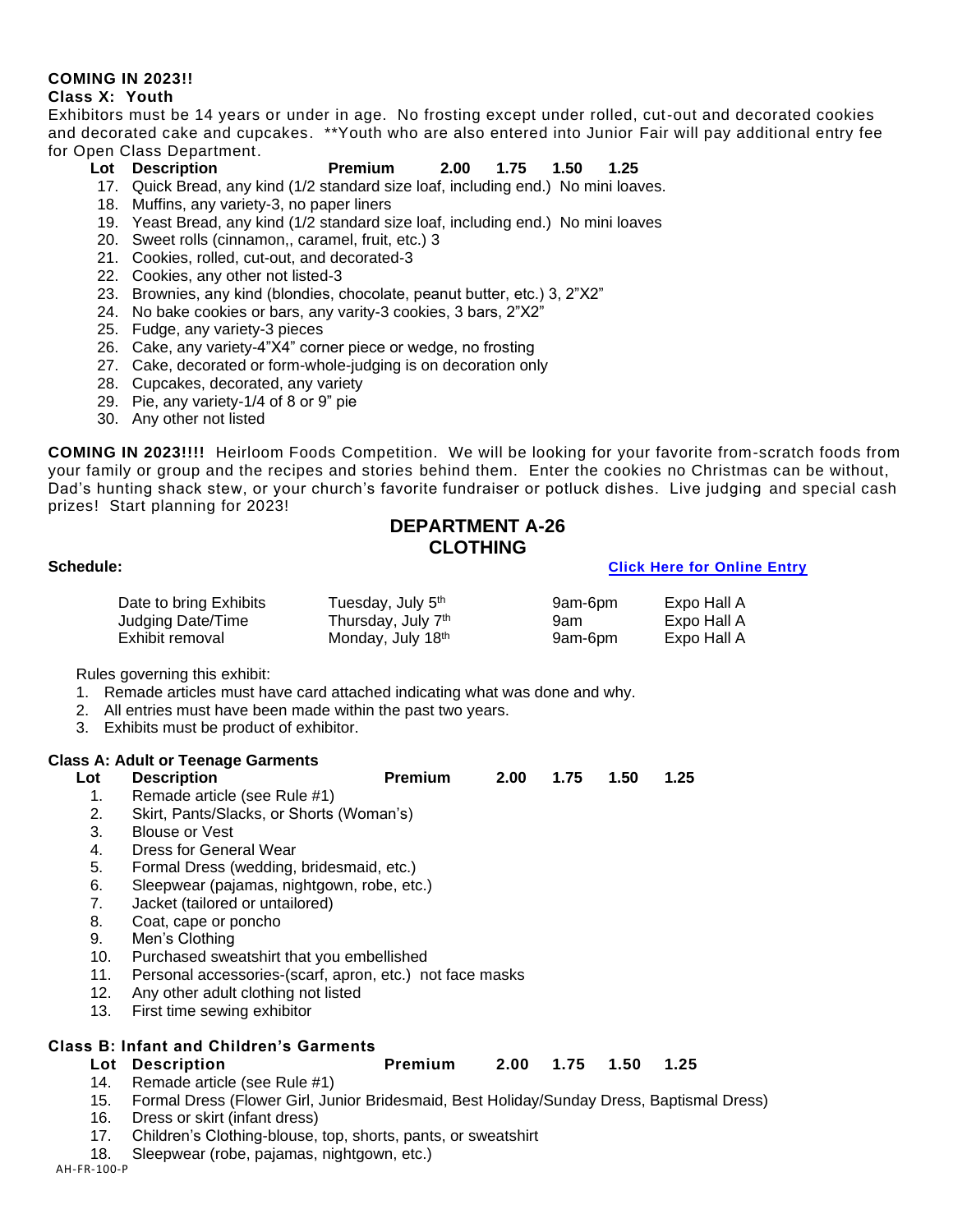- 19. Costume
- 20. Any other item not listed
- 21. First Time sewing exhibitor

### **Class C: Miscellaneous Sewing**

- 22. Pillowcase
- 23. Doll Clothes (with or without doll for display)
- 24. Table Linens
- 25. Purse
- 26. Tote
- 27. Felted Mittens
- 28. Any other not listed non-clothing sewn article
- 29. First Time sewing exhibitor**-**Any Article.

### **Awards:**

| Best of Show- Class A | <b>RIBBON</b> |
|-----------------------|---------------|
| Best of Show- Class B | <b>RIBBON</b> |
| Best of Show- Class C | <b>RIBBON</b> |

### **DEPARTMENT A-27 KNITTING AND CROCHETING**

### **Schedule: [Click Here for Online Entry](https://www.blueribbonfair.com/BRFairProd/BlueRibbonStart.aspx?ID=1949)**

| Date to bring Exhibits | Tuesday, July 5 <sup>th</sup>  | 9am-6pm | Expo Hall A |
|------------------------|--------------------------------|---------|-------------|
| Judging Date/Time      | Thursday, July 7 <sup>th</sup> | 10am    | Expo Hall A |
| Exhibit Removal        | Monday, July 18th              | 9am-6pm | Expo Hall A |

Rules governing this exhibit:

- 1. Exhibit must have been made within the past 2 years.
- 2. Exhibits must be product of exhibitor.
- 3. All exhibits must be blocked.

### **Class A: Knitting**

- 1. Individual knitted item (scarf, hat, or cap) (1 item)
- 2. Scarf, hat & mitten set (all 3 items)
- 3. Multiple needle mittens or socks
- 4. Doll Clothes
- 5. Baby Sweater or Vest
- 6. Baby Sweater Set (2 or more pieces) sweater, cap, booties, bottom
- 7. Child's sweater size 4-12
- 8. Children's Garment not listed above (cape, shawl, bunting, dress etc.)
- 9. Adult Pullover sweater
- 10. Adult cardigan sweater
- 11. Other Adult miscellaneous garments (vest, cape, shawl, camisole)
- 12. Baby Afghan, less than 36" in any direction
- 13. Sampler Afghan (3 or more different stitches)
- 14. Ripple Afghan or variation of
- 15. Fisherman Afghans or Aran Design (Multiple Cables)
- 16. Other Miscellaneous Designs of Afghans
- 17. Dish Cloths
- 18. Any knitted personal accessory (purse, tote, scarf, etc.)
- 19. Any knitted item using hand spun yarn
- 20. Any other knitted item not listed above
- 21. First time knitting exhibitor-Any Article**-**Open to anyone who has not entered any Open Knitting in the past.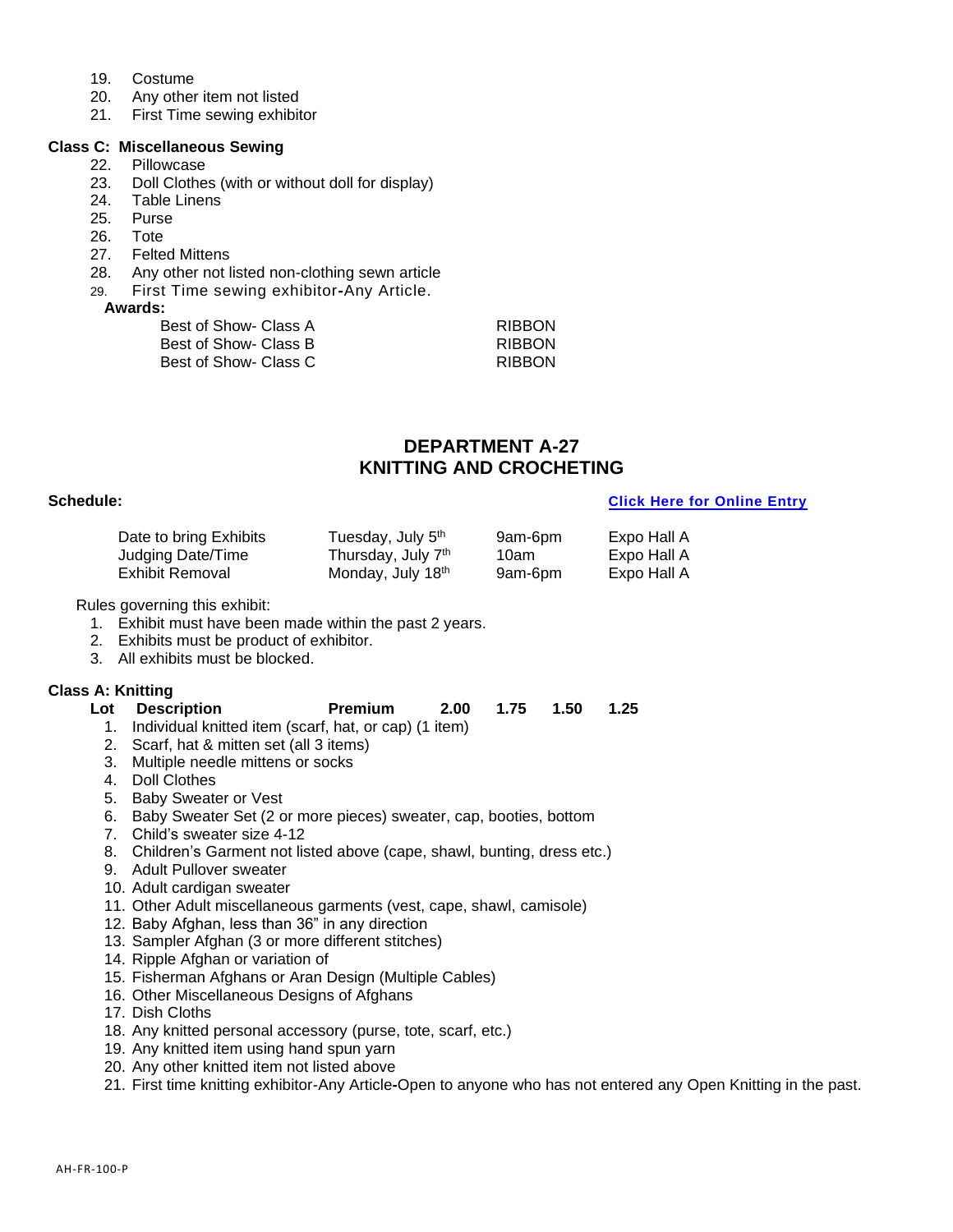### **Class B: Crocheting**

### **Lot Description Premium 2.00 1.75 1.50 1.25**

- 22. Individual Crocheted item (1 item, scarf, hat, cap, mittens, etc.)
- 23. Scarf-hat-mitten set (2 or more items)
- 24. Socks or Slippers
- 25. Doll clothes
- 26. Baptismal Dress
- 27. Baby Sweater
- 28. Child's bunting, cape, shawl, or dress
- 29. Adult Miscellaneous Clothing (vest, cape, shawl, camisole)
- 30. Adult Sweater (Cardigan or pullover)
- 31. Any crocheted personal item (purse, tote, etc.)
- 32. Doilies 15" or less
- 33. Doilies 16"-36"
- 34. Tablecloth
- 35. Bedspread
- 36. Baby Afghan, less than 36" in any direction
- 37. Sampler Afghan, any size, 3 or more varied stitches
- 38. Afghan-Granny Squares or variation of
- 39. Afghan, ripple or variation of
- 40. Other Miscellaneous Crocheted Afghans
- 41. Any Crocheted item not listed above
- 42. First Time crocheting exhibitor-any article**-**Open to anyone who has not entered Open Crocheting in the past.

### **Awards**

Best of Show- Knitting RIBBON Best of Show- Crocheting RIBBON Sweepstakes-<br>
ROSETTE + \$15.00

### **DEPARTMENT A-28 HOME FURNISHINGS**

### **Schedule: [Click Here for Online Entry](https://www.blueribbonfair.com/BRFairProd/BlueRibbonStart.aspx?ID=1949)**

| Date to bring Exhibits<br>Judging Date/Time | Tuesday, July 5th                         | 9am-6pm       | Expo Hall A                |
|---------------------------------------------|-------------------------------------------|---------------|----------------------------|
| Quilts<br>All other Classes                 | Wednesday, July 6th<br>Thursday, July 7th | 10am<br>12:00 | Expo Hall A<br>Expo Hall A |
| Exhibit removal                             | Monday, July 18th                         | 9am-6pm       | Bldg. A                    |

### **Rules governing this exhibit:**

- 1. Cross Stitch sizes refers to area that is stitched.
- 2. All Cross-Stitch pictures must be framed and ready to hang.
- 3. Only clean items will be accepted. Soiled articles and articles showing wear will be disqualified
- 4. Exhibit must have been made within the past 2 years.
- 5. Exhibit must be made by exhibitor.

| <b>Class A: Embroidery</b>                                           |                            |                |      |      |      |      |
|----------------------------------------------------------------------|----------------------------|----------------|------|------|------|------|
| Lot                                                                  | <b>Description</b>         | <b>Premium</b> | 2.00 | 1.75 | 1.50 | 1.25 |
| 1.                                                                   | <b>Pillowcases</b>         |                |      |      |      |      |
| 2.                                                                   | Dish Towel set, 3          |                |      |      |      |      |
| Placemats and/or Tablecloth<br>3.                                    |                            |                |      |      |      |      |
| 4.                                                                   | Any other embroidered item |                |      |      |      |      |
| <b>Class B: Counted Cross Stitch</b>                                 |                            |                |      |      |      |      |
| Premium<br><b>Description</b><br>2.00<br>1.75<br>1.50<br>1.25<br>Lot |                            |                |      |      |      |      |
| AH-FR-100-P                                                          |                            |                |      |      |      |      |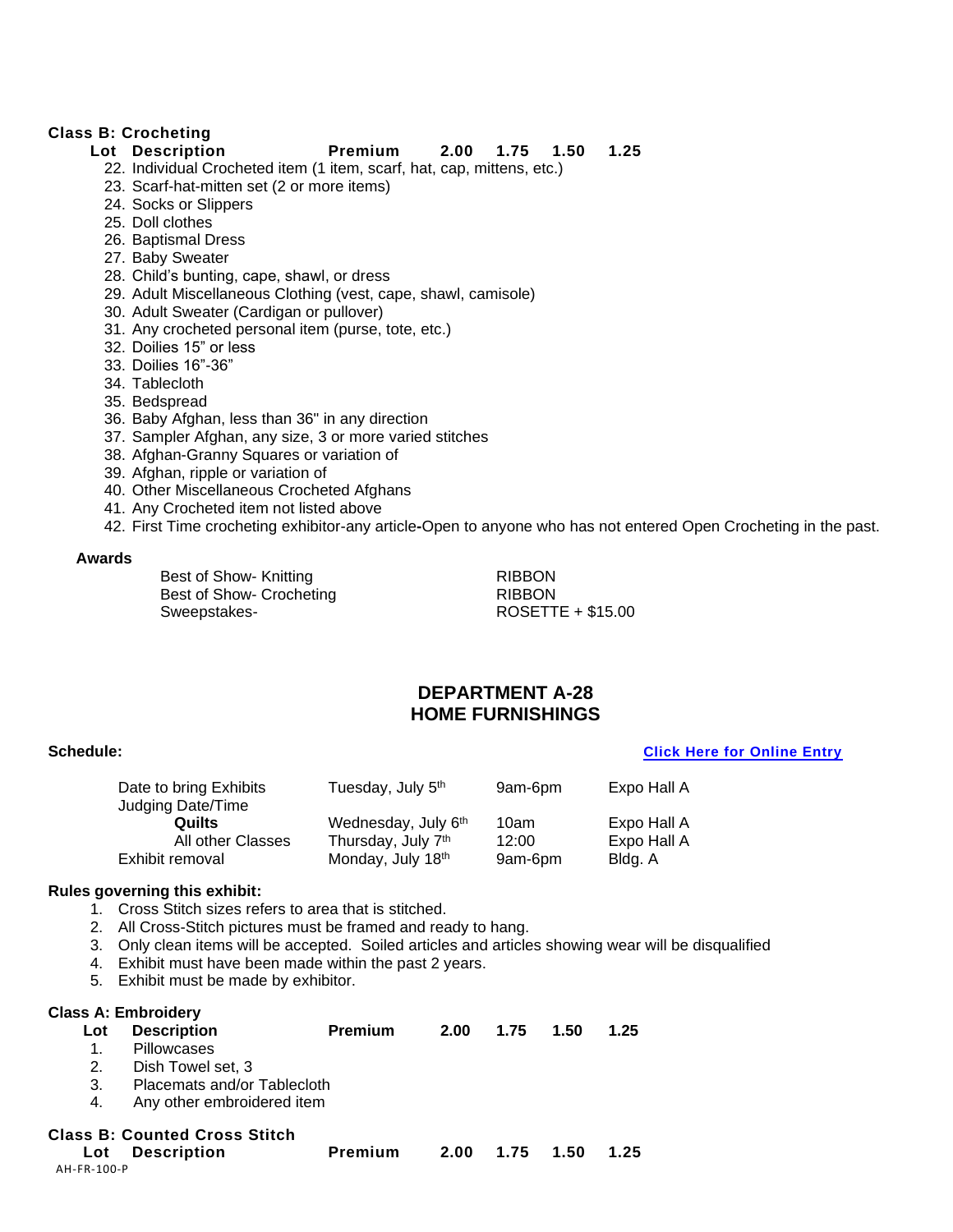- 5. Picture, Linen (less than 48 square inches)
- 6. Picture, Linen (more than 48 square inches)
- 7. Picture, 18-22 count (less than 48 square inches)
- 8. Picture, 18-22 count (more than 48 square inches)
- 9. Picture, 14-16 count (less than 48 square inches)
- 10. Picture, 14-16 count (more than 48 square inches)
- 11. Counted Cross Stitch Picture with embellishments (beads, ribbons, etc.) (more than 48 square inches
- 12. Christmas ornaments, set of 4<br>13. Decoration for kitchen accesso
- Decoration for kitchen accessory
- 14. Pillow
- 15. Any other Cross Stitch not listed above

### **Class C: Needlepoint**

### **Lot Description Premium 2.00 1.75 1.50 1.25**

- 16. Needlepoint, kit<br>17. Needlepoint. oth
- Needlepoint, other than kit
- 18. Any other not listed

### **Class D: Quilting-Note: Judging of this class only-Wednesday, July 6th at 9:00am**

- **Lot Description Premium 2.00 1.75 1.50 1.25**
	-
- 19. Hand Appliquéd or embroidered, hand quilted
- 20. Hand Appliquéd or embroidered, machine quilted
- 21. Hand Appliquéd or embroidered, tied
- 22. Machine Appliquéd or embroidered, hand quilted
- 23. Machine Appliquéd or embroidered, machine quilted
- 24. Machine Appliquéd or embroidered, tied
- 25. Hand Pieced, hand quilted
- 26. Hand Pieced, machine quilted
- 27. Hand Pieced, tied
- 28. Machine Pieced, hand quilted/computerized, crib size-46x60
- 29. Machine Pieced, hand quilted/computerized, twin size-39x75
- 30. Machine Pieced, hand quilted/computerized, full size-4x75
- 31. Machine Pieced, hand quilted/computerized, queen size-60x80
- 32. Machine Pieced, hand quilted/computerized, king size-76x80
- 33. Machine Pieced, hand quilted/hand guided, crib size-46x60
- 34. Machine Pieced, hand quilted/hand guided, twin size-39x75
- 35. Machine Pieced, hand quilted/hand guided, full size-4x75
- 36. Machine Pieced, hand quilted/hand guided, queen size-60x80
- 37. Machine Pieced, hand quilted/hand guided, king size-76x80
- 38. Machine Pieced, machine quilted, crib size-46x60
- 39. Machine Pieced, machine quilted, twin size-39x75
- 40. Machine Pieced, machine quilted, full size-54x75
- 41. Machine Pieced, machine quilted, queen size-60x80
- 42. Machine Pieced, machine quilted, king size-76x80
- 43. Machine Pieced, tied, crib size-46x60
- 44. Machine Pieced, tied, twin size-39x75
- 45. Machine Pieced, tied, full size-54x75
- 46. Machine Pieced, tied, queen size-60x80
- 47. Machine Pieced, tied, king size-76x80
- 48. Quilted Home Accessory
- 49. Quilted Wall Hanging
- 50. Commemorative Quilt, any technique
- 51. Table Runner
- 52. Table Topper
- 53. Any other quilting technique not listed above

### **Class E: Rugs**

- 54. Braided Rug, Cotton, Wool, or blend
- 55. Crocheted Rug
- 56. Knitted Rug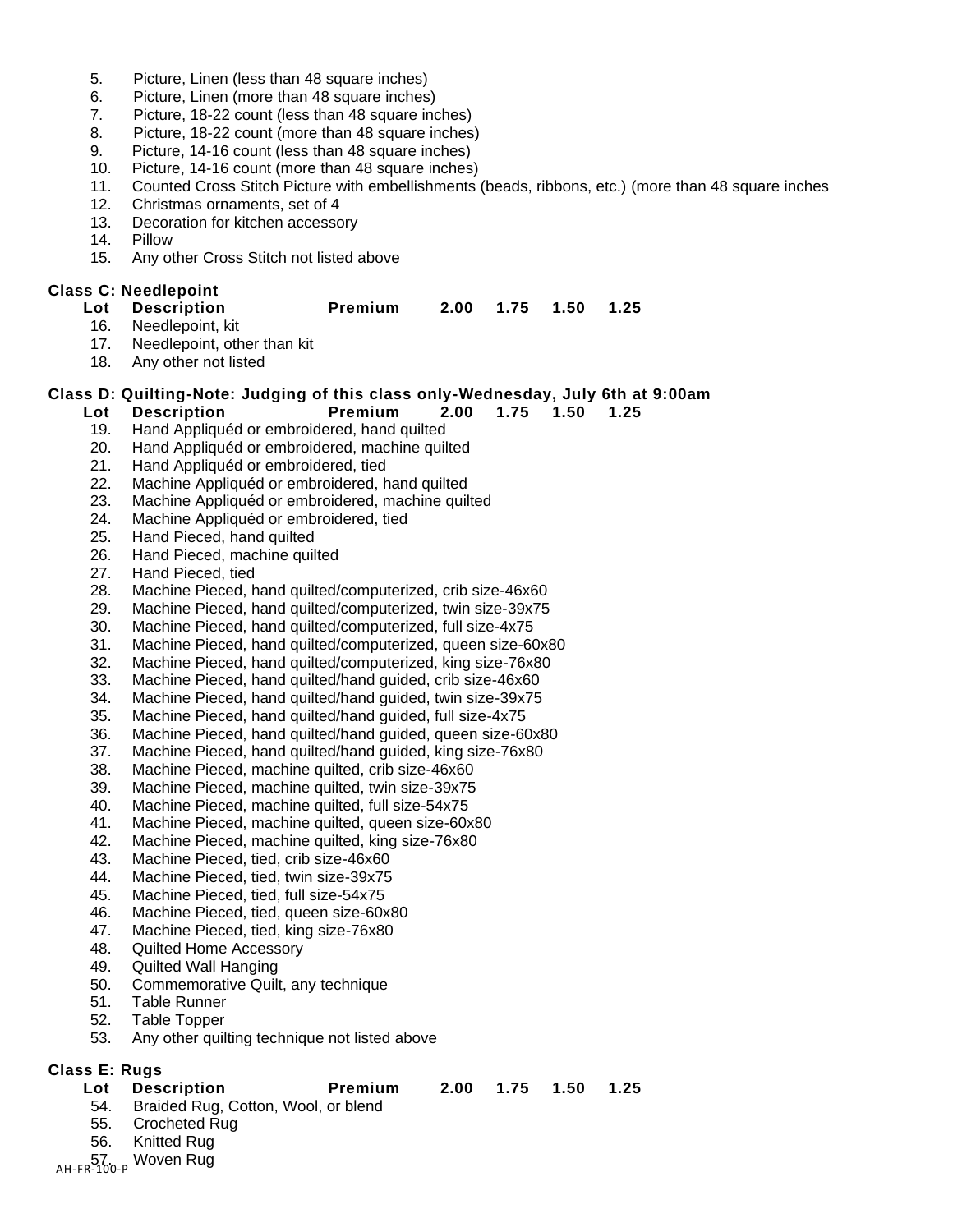### 58. Any Other Rug not listed above

### **Class F: Crafts**

| Lot    | <b>Description</b>                                                      | Premium | 2.00 | 1.75 | 1.50 | 1.25 |
|--------|-------------------------------------------------------------------------|---------|------|------|------|------|
| 59.    | Latch hook                                                              |         |      |      |      |      |
| 60.    | Hardanger                                                               |         |      |      |      |      |
| 61.    | Macramé                                                                 |         |      |      |      |      |
| 62.    | Tatting                                                                 |         |      |      |      |      |
| 63.    | Weaving                                                                 |         |      |      |      |      |
| 64.    | Pillow                                                                  |         |      |      |      |      |
| 65.    | Soft Sculpture                                                          |         |      |      |      |      |
| 66.    | Christmas or Holiday Craft                                              |         |      |      |      |      |
| 67.    | Accessory for Personal or Home Use                                      |         |      |      |      |      |
| 68.    | Reupholstered home furnishing (include statement of what has been done) |         |      |      |      |      |
| 69.    | Refinished home furnishing (include statement of what has been done)    |         |      |      |      |      |
| Awards |                                                                         |         |      |      |      |      |

|                             | Best of Show- Embroidery, Needlepoint, Cross Stitch | <b>RIBBON</b>  |
|-----------------------------|-----------------------------------------------------|----------------|
| Best of Show- Quilts        |                                                     | <b>RIBBON</b>  |
|                             |                                                     | <b>RIBBON</b>  |
| Best of Show- Rugs          |                                                     |                |
| <b>Best of Show- Crafts</b> |                                                     | <b>RIBBON</b>  |
| Sweepstakes:                | \$15.00                                             | <b>ROSETTE</b> |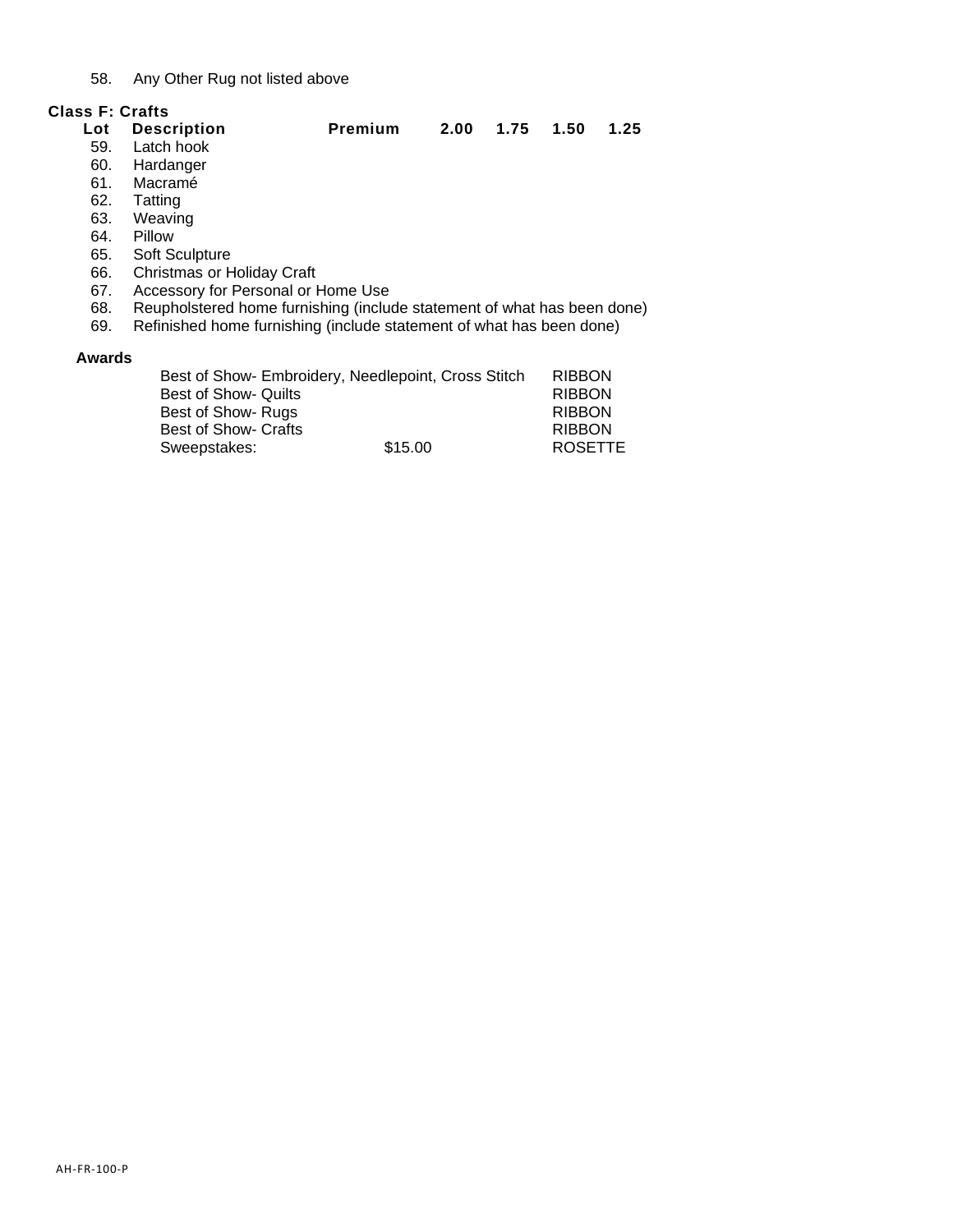# $F$ . TRADA

# Animal Health Regulations Fairs and Shows in Wisconsin: 2022 Season

*This is a summary of animal health requirements for fairs, shows and exhibitions only. They are not necessarily the same* as requirements for importing animals into Wisconsin or moving them within the state for other purposes. They may change if animal diseases occur in Wisconsin or elsewhere, so you should always check our website or contact us for current information. Ref. s. ATCP 10.87, Wis. Admin. Code

| <b>General</b>      | All fairs or exhibitions of any length must obtain, review, and keep for five years all required                                                                                                                                                                                                                                                                                                                                                                                                                                                                                                                                                                                                                                                                                                                                  |  |  |  |
|---------------------|-----------------------------------------------------------------------------------------------------------------------------------------------------------------------------------------------------------------------------------------------------------------------------------------------------------------------------------------------------------------------------------------------------------------------------------------------------------------------------------------------------------------------------------------------------------------------------------------------------------------------------------------------------------------------------------------------------------------------------------------------------------------------------------------------------------------------------------|--|--|--|
| <b>Requirements</b> | records and test results:                                                                                                                                                                                                                                                                                                                                                                                                                                                                                                                                                                                                                                                                                                                                                                                                         |  |  |  |
| for show            | Exhibitor's name and address<br>$\bullet$                                                                                                                                                                                                                                                                                                                                                                                                                                                                                                                                                                                                                                                                                                                                                                                         |  |  |  |
| organizers          | Animal identification (number, type, description, and, when required, official identification<br>$\bullet$<br>(see requirements for different animals below))<br>Documents showing compliance with disease testing and other health requirements<br>$\bullet$<br>Livestock premises number, if any, where animals originated<br>$\bullet$<br>Documentation showing legal importation to the event (if applicable) and, when required,<br>$\bullet$<br>movement to the event (see requirements for different animals below)<br>For swine, a record of any swine transported directly to a slaughtering establishment<br>$\bullet$<br>For swine, a record of any swine transported to an animal market where all animals sold at<br>$\bullet$<br>the market sale for that day were shipped directly to a slaughtering establishment |  |  |  |
|                     | Fairs or exhibitions lasting more than 24 hours must appoint a licensed veterinarian to inspect<br>all animals daily.                                                                                                                                                                                                                                                                                                                                                                                                                                                                                                                                                                                                                                                                                                             |  |  |  |
|                     | Please note: Except in specific circumstances, if an animal already bears an official 840 eartag,<br>that eartag must not be removed and additional official eartags must not be applied. Instead the<br>existing eartag must be read and recorded when a record of that animal is required. (Ref. s. ATCP<br>10.045, Wis. Admin. Code)                                                                                                                                                                                                                                                                                                                                                                                                                                                                                           |  |  |  |
|                     | These regulations apply to all fairs and exhibitions, including additional events (like rodeos,<br>shows, or other organized events) that occur in conjunction with the fair.                                                                                                                                                                                                                                                                                                                                                                                                                                                                                                                                                                                                                                                     |  |  |  |
| <b>Diseases</b>     | Animals that show evidence of having contagious or infectious diseases may not be<br>commingled (or housed/kept) with other animals at a fair, show, or other exhibition in such a way<br>as to allow disease to spread. Such animals should not attend the fair, show, or exhibition.<br>Animals may be denied entry if they arrive at these events with contagious or infectious diseases,<br>isolated and/or removed if they develop disease after arriving, or be subject to other action as<br>would be necessary to control disease.                                                                                                                                                                                                                                                                                        |  |  |  |
|                     | Bovine animals with ringworm, mange, warts or scab will be removed from the fair or<br>exhibition premises, unless the veterinarian in charge finds warts or ringworm lesions are<br>incapable of transmitting disease.                                                                                                                                                                                                                                                                                                                                                                                                                                                                                                                                                                                                           |  |  |  |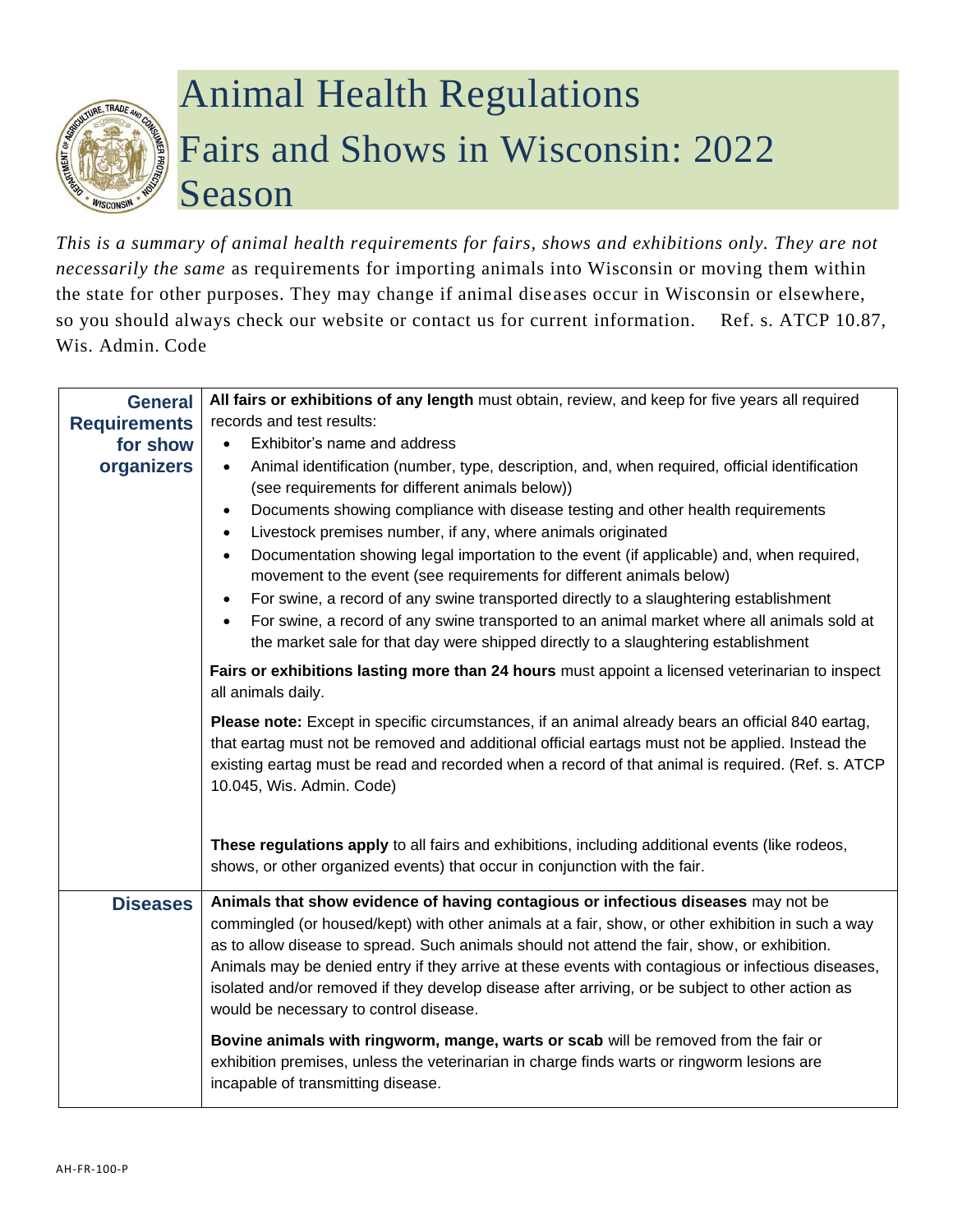| Cattle from within Wisconsin have no requirements for tests or health documents.<br><b>Cattle from outside Wisconsin must:</b><br>Be accompanied by certificate of veterinary inspection (CVI or health certificate)<br>$\bullet$<br>documenting official animal identification (ID) and all required tests and certifications<br>Have at least one form of official individual ID (including steers)<br>$\bullet$<br>Meet all of Wisconsin's normal requirements for import (see<br>$\bullet$<br>https://datcp.wi.gov/Pages/Programs_Services/CattleBison.aspx)                         |
|------------------------------------------------------------------------------------------------------------------------------------------------------------------------------------------------------------------------------------------------------------------------------------------------------------------------------------------------------------------------------------------------------------------------------------------------------------------------------------------------------------------------------------------------------------------------------------------|
| Acceptable animal IDs for all cattle from outside Wisconsin<br>USDA metal ear tag number that is part of the National Uniform Eartagging System (NUES)<br>(starts with state 2-digit code, also known as "brite" tag); this includes the orange brucellosis<br>vaccination tag<br>15-digit "840" tags (visual or RFID)<br>$\bullet$<br>Valid only if applied before March 11, 2015:<br>Manufacturer-coded RFID tag - 15-digit number with the first three digits in 900s<br>$\circ$<br>American ID tag - 8 to 12-digit number prefaced with "USA"<br>$\circ$                             |
| <b>Brucellosis requirements for cattle from outside Wisconsin</b><br>No cattle from outside Wisconsin are currently required to be brucellosis tested or vaccinated to<br>come to fairs and shows in Wisconsin                                                                                                                                                                                                                                                                                                                                                                           |
| Tuberculosis (TB) requirements for cattle from outside Wisconsin<br>For requirements by state, see: https://datcp.wi.gov/Pages/Programs_Services/CattleBison.aspx                                                                                                                                                                                                                                                                                                                                                                                                                        |
| Cattle from Michigan's Modified Accredited Zone (for cattle from Michigan's TB Free Zone,<br>see requirements by state above) also need:<br>Import permit<br>$\bullet$<br>To originate from a herd that has a negative whole-herd TB test within 12 months before<br>$\bullet$<br>arrival in Wisconsin that includes all animals 1 year and older<br>Negative individual TB tests within 60 days before entering Wisconsin<br>$\bullet$<br>To return directly to the state of origin after the show, and there must be a statement on the<br>$\bullet$<br>CVI that they will be doing so |
| For information on obtaining an import permit:<br>Online https://datcp.wi.gov/Pages/Programs_Services/AnimalMovementPermits.aspx<br>Email DATCPAnimalImports@wi.gov<br>Call 608-224-4872                                                                                                                                                                                                                                                                                                                                                                                                 |
| Cattle from Canada must meet current federal requirements to enter the United States. (See<br>https://www.aphis.usda.gov/regulations/vs/iregs/animals/downloads/ca-protocol-imp-cattle-<br>bison.pdf)                                                                                                                                                                                                                                                                                                                                                                                    |
| Requirements are subject to change as conditions warrant. For current information, check<br>https://datcp.wi.gov/Pages/Programs_Services/CattleBison.aspx.                                                                                                                                                                                                                                                                                                                                                                                                                               |
|                                                                                                                                                                                                                                                                                                                                                                                                                                                                                                                                                                                          |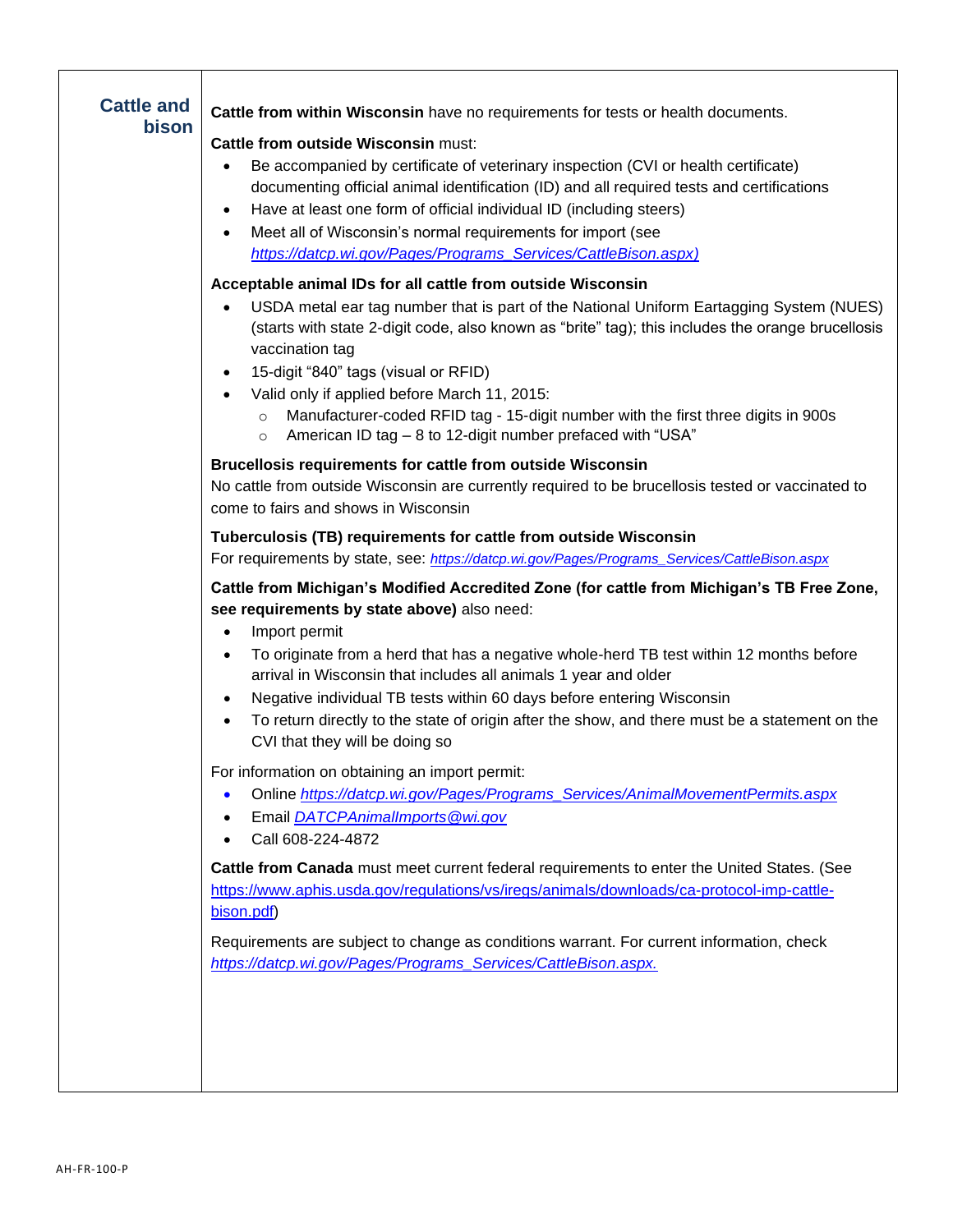| <b>Swine</b> | Swine from within Wisconsin need a Wisconsin intrastate certificate of veterinary inspection                                                                                                                                                                                                                                                                                                                                         |
|--------------|--------------------------------------------------------------------------------------------------------------------------------------------------------------------------------------------------------------------------------------------------------------------------------------------------------------------------------------------------------------------------------------------------------------------------------------|
|              | (CVI or health certificate):                                                                                                                                                                                                                                                                                                                                                                                                         |
|              | Note: Herd of origin means the herd in which the pigs currently reside, likely the exhibitor's                                                                                                                                                                                                                                                                                                                                       |
|              | herd. When pigs are purchased from a herd, the herd from which they originate is the herd of                                                                                                                                                                                                                                                                                                                                         |
|              | origin for the seller. Once the purchased pigs are added into the buyer's herd (even if the buyer's                                                                                                                                                                                                                                                                                                                                  |
|              | herd only consists of one or just a few animals), the buyer's herd becomes the new herd of origin                                                                                                                                                                                                                                                                                                                                    |
|              | and that herd must meet testing requirements to move pigs again.                                                                                                                                                                                                                                                                                                                                                                     |
|              | Stating that the entire herd of origin was inspected on the farm within 30 days before the<br>show and showed no signs of disease.                                                                                                                                                                                                                                                                                                   |
|              | Non-terminal Exhibitions: All swine must have a PRRS (Porcine Reproductive and<br>Respiratory Syndrome) and PEDv (Porcine Epidemic Diarrhea virus) test of the herd of<br>origin within 90 days of the exhibition. Include test date, type, and results on the CVI. For<br>swine originating from herds with positive tests, include the herd plan number on the CVI.<br>Terminal Exhibitions: No testing requirements.<br>$\bullet$ |
|              | Note: Terminal Exhibitions are those at which the swine go directly from the fair/show to the<br>slaughtering establishment OR to a slaughter only market sale. If going to a slaughter only market<br>sale, contact the Division of Animal Health fair inspector for required information to collect.                                                                                                                               |
|              | Note: If the fair intends to use a load-out facility, contact the Division of Animal Health in advance<br>to discuss requirements that must be met.                                                                                                                                                                                                                                                                                  |
|              | Swine from outside Wisconsin need a certificate of veterinary inspection that includes the<br>following:                                                                                                                                                                                                                                                                                                                             |
|              | The negative results of the PRRS test from the swine's herd of origin conducted within<br>90 days prior to movement into Wisconsin including test date, type, and results.                                                                                                                                                                                                                                                           |
|              | The negative results of the PEDv test from the swine's herd of origin conducted within<br>$\bullet$<br>90 days prior to movement into Wisconsin including test date, type, and results.                                                                                                                                                                                                                                              |
|              | A statement that the veterinarian has inspected the entire herd of origin within the past<br>$\bullet$<br>30 days and that no clinical signs of PRRS and PEDv or any other apparent disease<br>was present at the time of inspection                                                                                                                                                                                                 |
|              | Official individual identification (ID)<br>$\bullet$                                                                                                                                                                                                                                                                                                                                                                                 |
|              | If the herd of origin tests positive for PRRS and/or PEDv, contact the Department of<br>$\bullet$<br>Agriculture, Trade and Consumer Protection at 608-224-4872 for options.                                                                                                                                                                                                                                                         |
|              | Acceptable methods of ID for swine are:                                                                                                                                                                                                                                                                                                                                                                                              |
|              | USDA silver ear tag<br>$\bullet$                                                                                                                                                                                                                                                                                                                                                                                                     |
|              | USDA 840 ear tag, either visual or RFID                                                                                                                                                                                                                                                                                                                                                                                              |
|              | Breed association tattoo if the pig is a purebred and the tattoo is registered                                                                                                                                                                                                                                                                                                                                                       |
|              | An ear tag with the premises identification number and a unique identifier                                                                                                                                                                                                                                                                                                                                                           |
|              | Ear notch if the pig is a purebred and the notch is registered                                                                                                                                                                                                                                                                                                                                                                       |
|              | Requirements are subject to change as conditions warrant. For current information and for<br>PRRS and PEDv testing options, check                                                                                                                                                                                                                                                                                                    |
|              | https://datcp.wi.gov/Pages/Programs_Services/SwineMovement.aspx.                                                                                                                                                                                                                                                                                                                                                                     |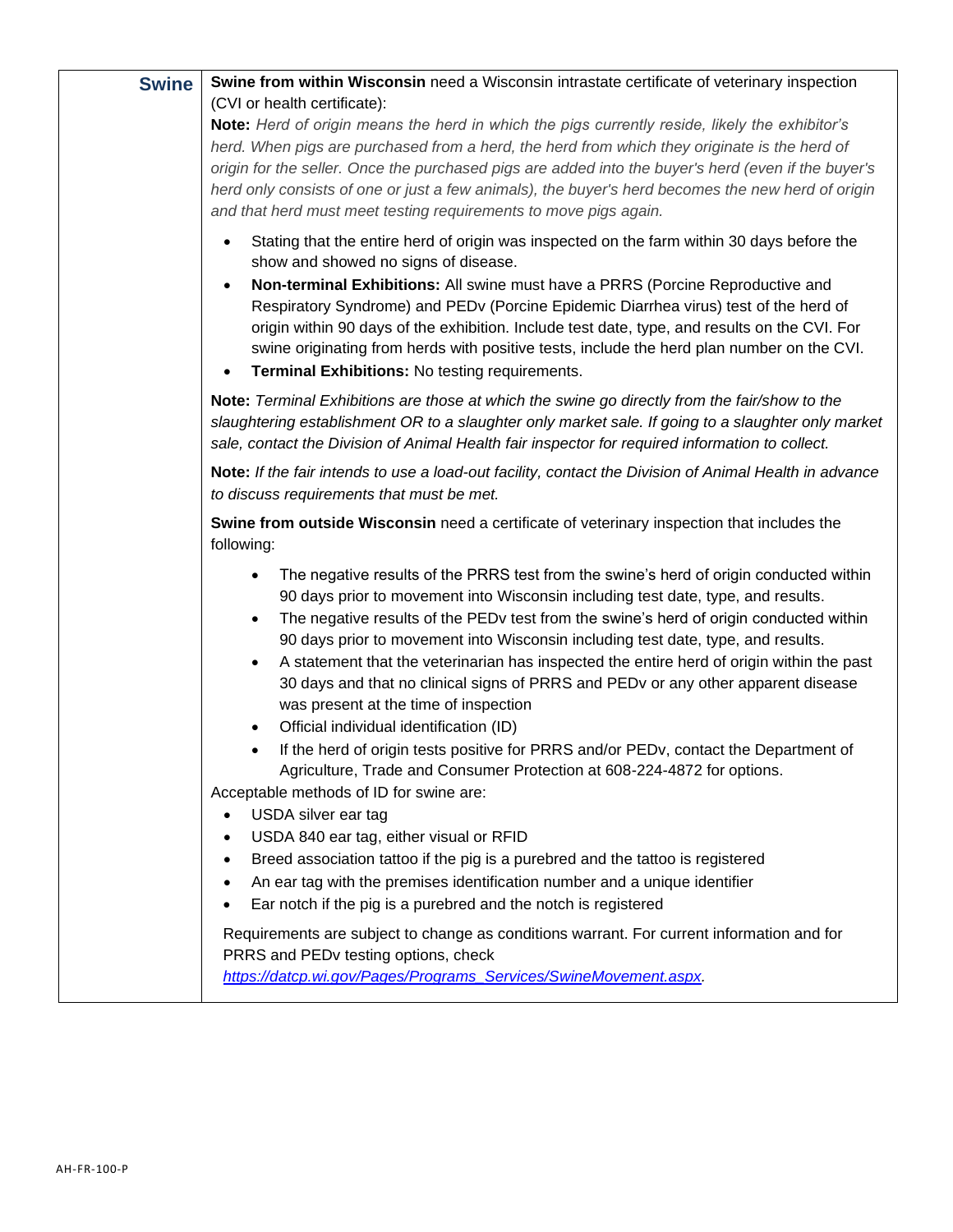| <b>Sheep and</b> | Note: These rules do not apply to non-domestic sheep and goats. See Exotic Ruminants below.                                                                                                                                                                                                                                                                                                                                                                                                                                                                                                                                                 |
|------------------|---------------------------------------------------------------------------------------------------------------------------------------------------------------------------------------------------------------------------------------------------------------------------------------------------------------------------------------------------------------------------------------------------------------------------------------------------------------------------------------------------------------------------------------------------------------------------------------------------------------------------------------------|
| goats            | Sheep and goats from within Wisconsin need:                                                                                                                                                                                                                                                                                                                                                                                                                                                                                                                                                                                                 |
|                  | If sexually intact, need official individual identification (ID) at any age.<br>٠<br>If not sexually intact, need official individual ID if they are 12 months or older.<br>$\bullet$<br>See below for Official ID options.<br>$\bullet$<br>Cannot be under restriction for movement to fairs and shows.<br>$\bullet$<br>Sheep and goats that go to a market or slaughter establishment after the fair should have an<br>$\bullet$<br>owner hauler statement to move from the fair to the market/slaughter establishment.                                                                                                                   |
|                  | Sheep and goats from outside Wisconsin need:<br>Certificate of veterinary inspection (CVI or health certificate) and official individual ID for all<br>$\bullet$<br>animals.<br>See below for Official ID options.<br>$\bullet$<br>See below for additional requirements for goats from Michigan's Tuberculosis Modified<br>$\bullet$<br>Accredited Zone.<br>Sheep and goats that go to a market or slaughter establishment after the fair should have an<br>$\bullet$<br>owner hauler statement to move from the fair to the market/slaughter establishment.                                                                               |
|                  | <b>Official Identification includes:</b>                                                                                                                                                                                                                                                                                                                                                                                                                                                                                                                                                                                                    |
|                  | Scrapie eartags (including tags on neckstraps for animals with absent/injured ears or with<br>٠<br>official tattoos - see DATCP Website*)<br>USDA 840 ear tags<br>$\bullet$                                                                                                                                                                                                                                                                                                                                                                                                                                                                 |
|                  | Legible breed tattoos (see DATCP Website* and NOTE below)<br>Legible scrapie tattoos (see DATCP Website* and NOTE below)<br>$\bullet$<br>Approved microchips (Electronic Identification/EID) - There are many requirements that<br>$\bullet$<br>need to be met to use microchips including a requirement for accompanying tattoos. See<br>DATCP Website* and NOTE below.                                                                                                                                                                                                                                                                    |
|                  | NOTE: All sheep and goats that may go through a market or to slaughter and require<br>$\bullet$<br>Official Identification must be eartagged with Official ID. Official ID in the form of a tattoo<br>or Electronic Implantable Identification (EID) is no longer sufficient when moving through a<br>market or going to slaughter.<br><b>NOTE:</b> If a Wisconsin origin animal is neutered, less than 12 months of age, and moving<br>through a market after the fair, the market may require Official ID in the form of an ear tag.<br>*For more information on official identification and for owner hauler statements see<br>$\bullet$ |
|                  | DATCP Website at https://datcp.wi.gov/Pages/Programs_Services/OfficialID.aspx<br>Goats from Michigan's Tuberculosis (TB) Modified Accredited Zone also need:                                                                                                                                                                                                                                                                                                                                                                                                                                                                                |
|                  | Import permit<br>٠<br>To originate from a herd that has a negative whole-herd TB test within 12 months before<br>$\bullet$<br>arrival in Wisconsin that includes all animals 1 year and older<br>Negative individual TB tests within 60 days before entering Wisconsin<br>$\bullet$<br>To return directly to the state of origin after the show, and there must be a statement on the<br>$\bullet$<br>CVI that they will be doing so                                                                                                                                                                                                        |
|                  | For information on obtaining an import permit:<br>Online https://datcp.wi.gov/Pages/Programs Services/AnimalMovementPermits.aspx<br>٠<br>Email <b>DATCPAnimalImports</b> @wi.gov<br>Call 608-224-4872<br>Requirements are subject to change as conditions warrant. For current information, check<br>https://datcp.wi.gov/Pages/Programs_Services/SheepGoatMovement.aspx.                                                                                                                                                                                                                                                                   |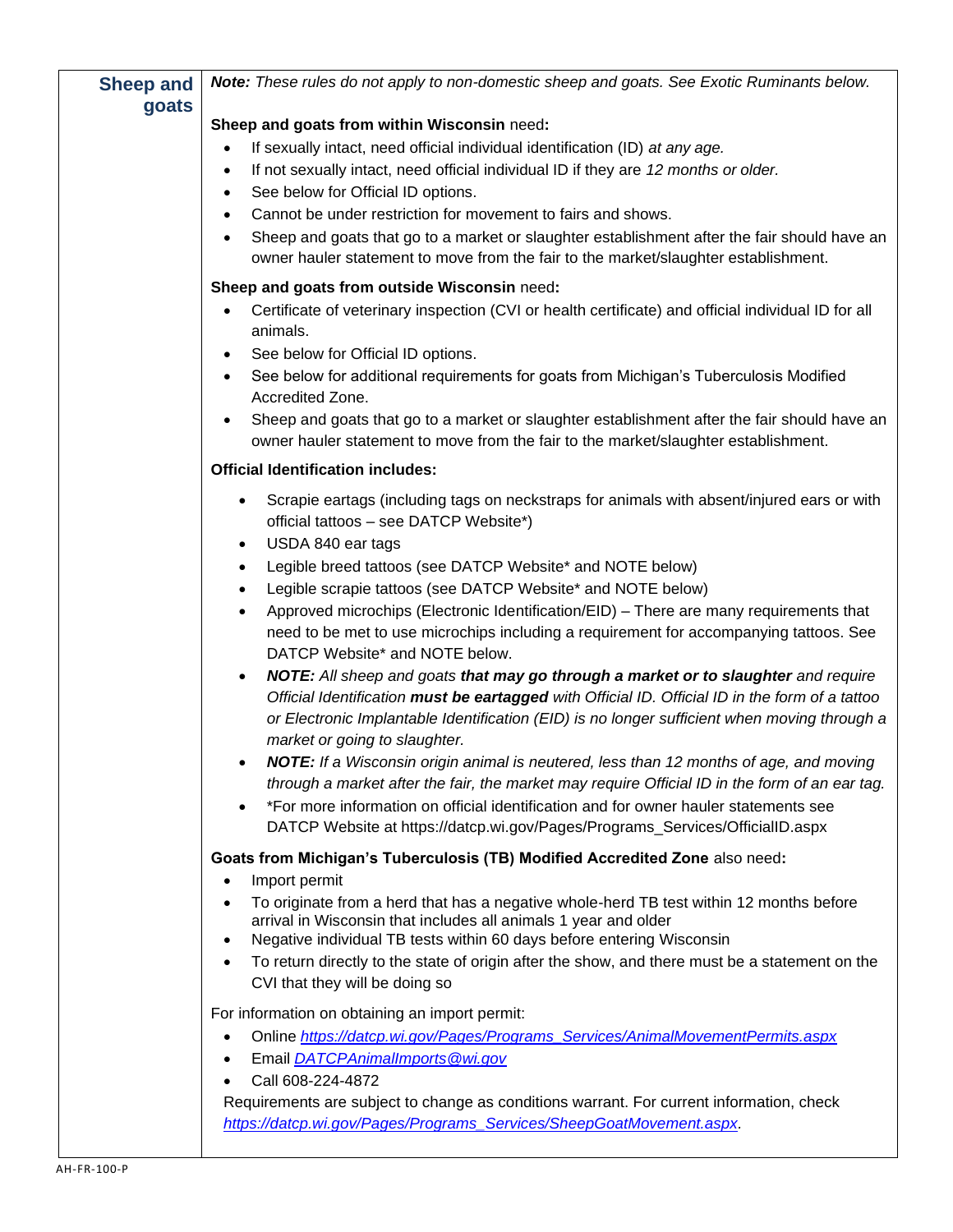| <b>Equine</b>                                                                                              | Equine animals from within Wisconsin need documentation of a negative EIA test done within<br>the previous 12 months, which clearly identifies the animal by complete description, digital<br>photographs, or an approved microchip (if a reader is available). No test is needed for nursing<br>foals accompanying negative dams. Documentation may be:<br>Official test report VS 10-11, or<br>USDA-approved electronic test form, or<br>Global Vet Link EIA electronic form, or<br>Certificate of veterinary inspection with the test results listed<br>Equine animals from outside Wisconsin need:<br>Certificate of veterinary inspection (CVI or health certificate) which clearly identifies the<br>animal by complete description, digital photographs, or an approved microchip<br>Negative EIA test done within previous 12 months that is reported on the CVI |
|------------------------------------------------------------------------------------------------------------|--------------------------------------------------------------------------------------------------------------------------------------------------------------------------------------------------------------------------------------------------------------------------------------------------------------------------------------------------------------------------------------------------------------------------------------------------------------------------------------------------------------------------------------------------------------------------------------------------------------------------------------------------------------------------------------------------------------------------------------------------------------------------------------------------------------------------------------------------------------------------|
|                                                                                                            | No EIA test is needed for nursing foals accompanying negative dams<br>Equines from Minnesota are exempt from the CVI requirement if:<br>Ownership does not change while the animal is in Wisconsin<br>The animal remains in Wisconsin no longer than 7 days<br>Proof of a negative EIA test in previous 12 months accompanies the animal<br>Requirements are subject to change as conditions warrant. For current information, check<br>https://datcp.wi.gov/Pages/Programs_Services/HorseOtherEquineMvmt.aspx                                                                                                                                                                                                                                                                                                                                                           |
| <b>Poultry and</b><br>waterfowl<br>(Pigeons are<br>not<br>considered<br>poultry for<br>fairs and<br>shows) | Poultry and waterfowl from within Wisconsin need:<br>A NPIP certificate stating that the birds originate from a US pullorum-typhoid clean or NPIP<br>affiliate flock and turkeys must test negative for Mycoplasma gallisepticum, or<br>A DATCP-issued certificate stating they are from a Wisconsin Tested or Associate Flock and<br>$\bullet$<br>turkeys must test negative for Mycoplasma gallisepticum<br>or<br>Individually test sexually mature birds within 90 days before arrival at the show. These birds<br>also need wing or leg band identification (ID). All birds must test negative for pullorum-<br>typhoid, and turkeys must test negative for Mycoplasma gallisepticum.                                                                                                                                                                                |
|                                                                                                            | Poultry and waterfowl from outside Wisconsin need a certificate of veterinary inspection or<br>equivalent (such as form VS 9-3) that states:<br>They originate from a flock classified pullorum-typhoid clean under NPIP or an equivalent<br>state program and turkeys must test negative for Mycoplasma gallisepticum, or<br>If they are sexually mature, that they have tested negative for pullorum-typhoid (and<br>Mycoplasma gallisepticum for turkeys) within 90 days before arrival at the show. These birds<br>also need wing or leg band ID.<br>Not required:<br>Import permit number<br>Requirements are subject to change as conditions warrant. For current information, check<br>https://datcp.wi.gov/Pages/Programs_Services/PoultryMovement.aspx.                                                                                                         |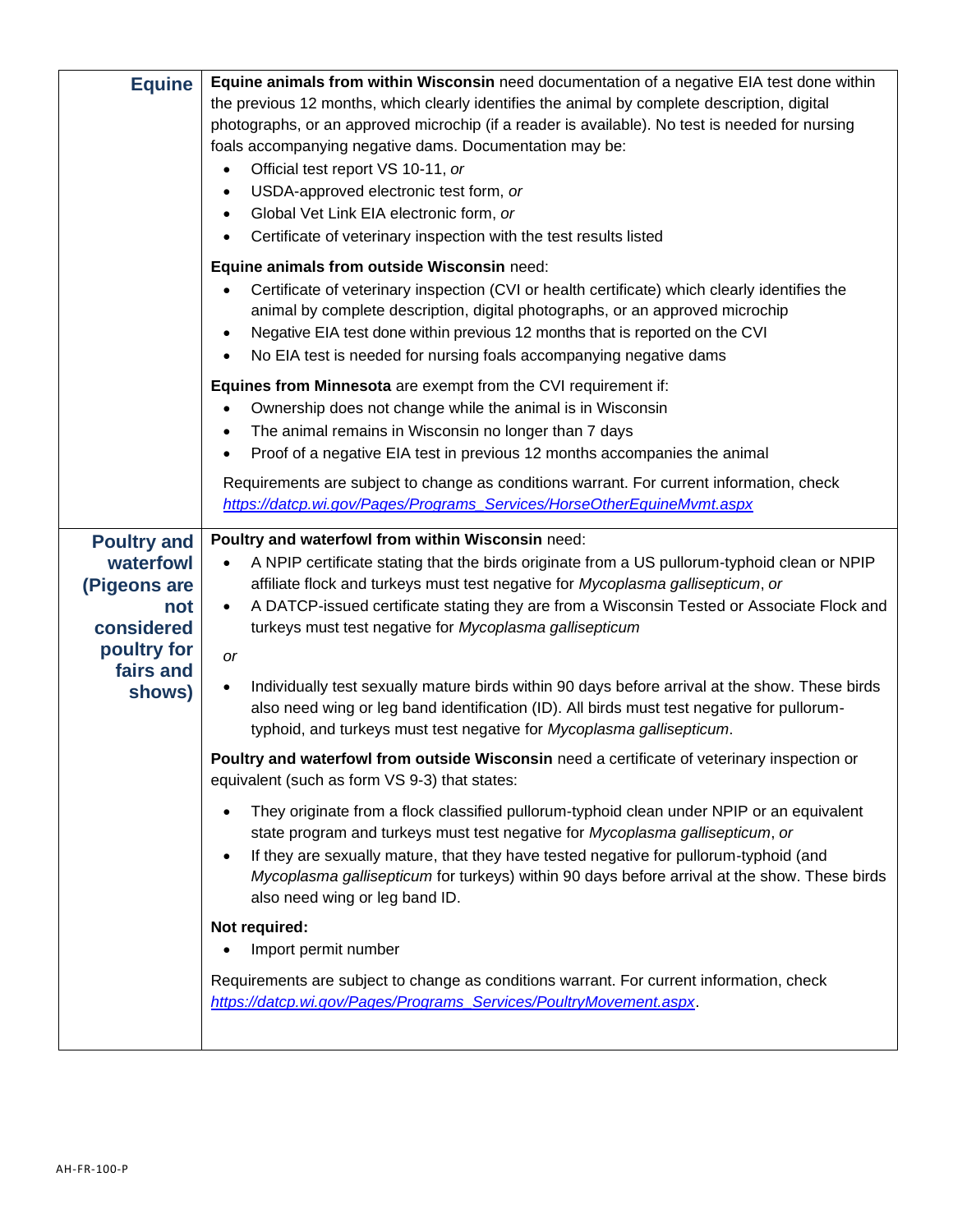| <b>Exotic</b><br><b>Ruminants</b>                                           | <b>Note:</b> Exotic ruminants are ruminants that are not native to Wisconsin, and are not cervids – for<br>example, Old World camels, yaks, water buffalo, pronghorn antelope, giraffes, and non-domestic<br>sheep and goats. In addition, please contact your county and local municipality for any<br>restrictions.<br><b>Exotic ruminants from within Wisconsin have no requirements.</b><br>Exotic ruminants from outside Wisconsin must have<br>Certificate of veterinary inspection (CVI or health certificate)<br>Official individual identification (ID) as required for tuberculosis and brucellosis testing<br>٠<br>Import permit<br>$\bullet$<br>Proof written on the CVI that they meet requirements for:<br>Tuberculosis (TB) – negative test required within 60 days before entry<br>$\circ$<br>Brucellosis – negative test required within 30 days before entry<br>$\circ$<br>Please call 608-224-4872 beforehand to determine which TB test to use.<br>For information on obtaining an import permit:<br>Online https://datcp.wi.gov/Pages/Programs Services/AnimalMovementPermits.aspx<br>Email DATCPAnimalImports@wi.gov<br>Call 608-224-4872 |
|-----------------------------------------------------------------------------|-----------------------------------------------------------------------------------------------------------------------------------------------------------------------------------------------------------------------------------------------------------------------------------------------------------------------------------------------------------------------------------------------------------------------------------------------------------------------------------------------------------------------------------------------------------------------------------------------------------------------------------------------------------------------------------------------------------------------------------------------------------------------------------------------------------------------------------------------------------------------------------------------------------------------------------------------------------------------------------------------------------------------------------------------------------------------------------------------------------------------------------------------------------------|
| <b>South</b>                                                                | Requirements are subject to change as conditions warrant. For current information, check<br>https://datcp.wi.gov/Pages/Programs_Services/ExoticSpeciesMvmt.aspx.                                                                                                                                                                                                                                                                                                                                                                                                                                                                                                                                                                                                                                                                                                                                                                                                                                                                                                                                                                                                |
| <b>American</b><br>camelids:<br>Ilamas,<br>alpacas,<br>guanacos,<br>vicuñas | South American camelids from within Wisconsin have no requirements.<br>South American camelids from outside Wisconsin must have a certificate of veterinary<br>inspection (CVI or health certificate) and official individual identification (ID). Official ID may be:<br>Approved USDA ear tag number<br>$\bullet$<br>Microchip number<br>$\bullet$<br>Breed association registration number<br>$\bullet$<br>Breed association tattoo<br>Requirements are subject to change as conditions warrant. For current information, check<br>https://datcp.wi.gov/Pages/Programs_Services/LlamaAlpacaMovement.aspx.                                                                                                                                                                                                                                                                                                                                                                                                                                                                                                                                                    |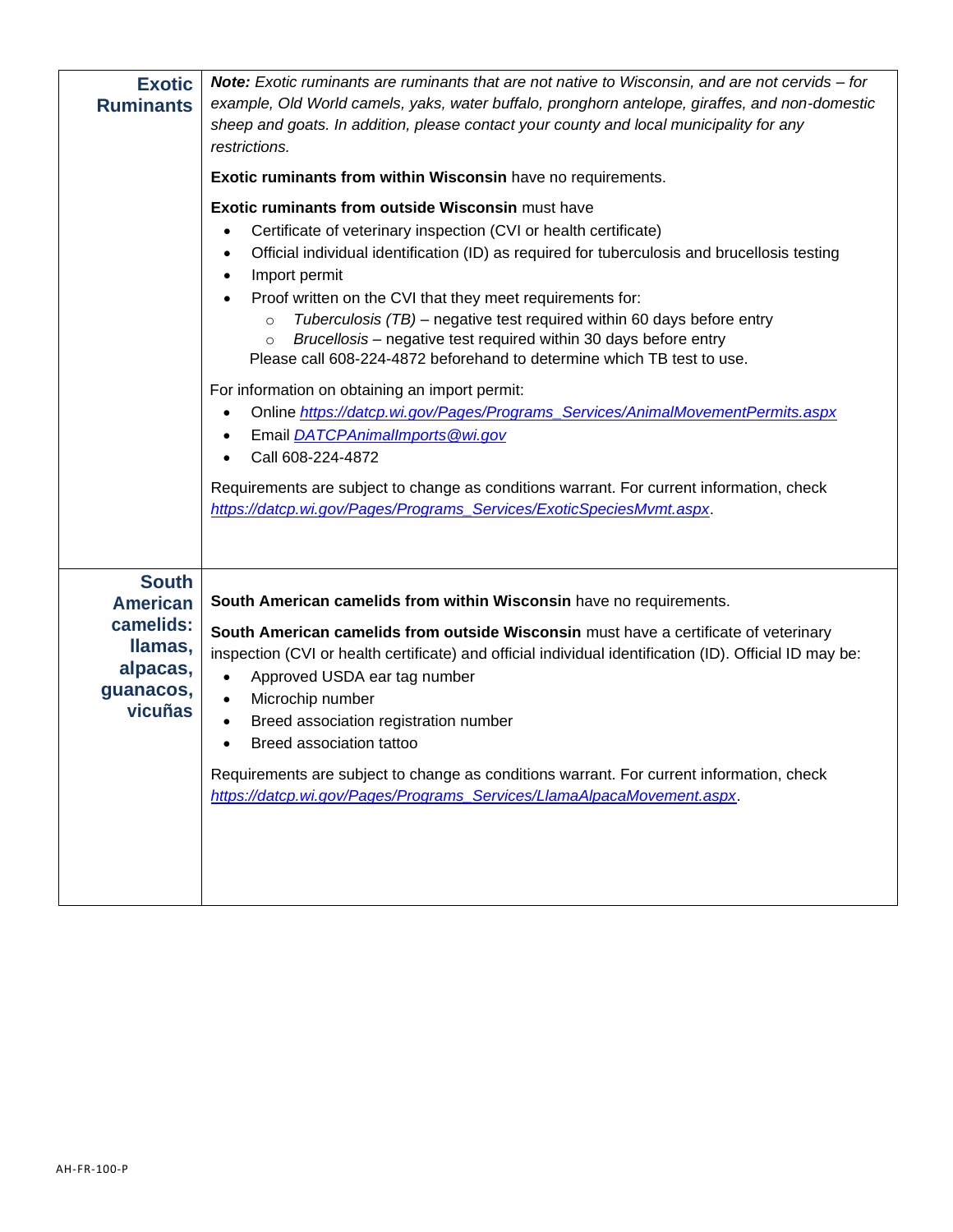| <b>Small</b><br>animals:<br>Dogs,<br>domestic<br>cats, and<br>other<br>household<br>pets<br>(ferrets, pet<br>birds, rabbits,<br>gerbils,<br>guinea pigs,<br>hamsters,<br>domestic<br>mice and<br>rats) | Note: For animals that are part of menageries, see also rules below for menageries. Pot-bellied<br>and miniature pigs fall under rules for swine. Dog hybrids, domestic cat hybrids, or exotic small<br>cat species such as servals fall under rules for Exotic small animals. Native wild animals and<br>birds, including raptors, and captive wild animals such as raccoons, opossums, and skunks fall<br>under rules for wild animals.<br>Dogs from within Wisconsin that are 5 months or older need proof of current rabies vaccination.<br>Cats and other household pets from within Wisconsin have no requirements.<br>Dogs and cats from outside Wisconsin that are 5 months or older need to be vaccinated for<br>rabies by a licensed veterinarian, and regardless of age, need certificates of veterinary inspection<br>(CVIs or health certificates) stating the age of the animal and for animals 5 months and older the<br>date of last rabies vaccination and revaccination due date.<br>Other household pets from outside Wisconsin need certificates of veterinary inspection (CVIs<br>or health certificates) but have no testing or vaccination requirements.<br>Small animals from other nations need to meet requirements of the U.S. Department of |
|--------------------------------------------------------------------------------------------------------------------------------------------------------------------------------------------------------|-------------------------------------------------------------------------------------------------------------------------------------------------------------------------------------------------------------------------------------------------------------------------------------------------------------------------------------------------------------------------------------------------------------------------------------------------------------------------------------------------------------------------------------------------------------------------------------------------------------------------------------------------------------------------------------------------------------------------------------------------------------------------------------------------------------------------------------------------------------------------------------------------------------------------------------------------------------------------------------------------------------------------------------------------------------------------------------------------------------------------------------------------------------------------------------------------------------------------------------------------------------------------|
|                                                                                                                                                                                                        | Agriculture (608-662-0600) and Centers for Disease Control (1-800-232-4636).<br>Requirements are subject to change as conditions warrant. For current information, check                                                                                                                                                                                                                                                                                                                                                                                                                                                                                                                                                                                                                                                                                                                                                                                                                                                                                                                                                                                                                                                                                                |
|                                                                                                                                                                                                        | https://datcp.wi.gov/Pages/Programs_Services/PetMovement.aspx.                                                                                                                                                                                                                                                                                                                                                                                                                                                                                                                                                                                                                                                                                                                                                                                                                                                                                                                                                                                                                                                                                                                                                                                                          |
| <b>Exotic small</b><br>animals (any<br>species not<br>covered by<br>"small<br>animals"<br>above), exotic<br>large animals,<br>and other                                                                | Note: Local jurisdictions may have requirements beyond the state requirements listed here.<br>Animals from within Wisconsin do not have any requirements as long as they are legally<br>possessed in Wisconsin.<br>Animals from outside Wisconsin generally have no testing or vaccination requirements, but do<br>need:<br>Certificate of veterinary inspection (CVI or health certificate)<br>$\bullet$<br>Import permit number                                                                                                                                                                                                                                                                                                                                                                                                                                                                                                                                                                                                                                                                                                                                                                                                                                       |
| wild animals                                                                                                                                                                                           | Note: Some animals may not be brought to Wisconsin. These are North American prairie dogs<br>and the following African species: tree squirrels, rope squirrels, dormice, Gambian giant pouched<br>rats, brush-tailed porcupines and striped mice. Some animals may require permits from the<br>Wisconsin Department of Natural Resources. See http://dnr.wi.gov.                                                                                                                                                                                                                                                                                                                                                                                                                                                                                                                                                                                                                                                                                                                                                                                                                                                                                                        |
|                                                                                                                                                                                                        | For information on obtaining an import permit:<br>Online https://datcp.wi.gov/Pages/Programs_Services/AnimalMovementPermits.aspx<br>Email DATCPAnimalImports@wi.gov<br>$\bullet$<br>Call 608-224-4872<br>Requirements are subject to change as conditions warrant. For current information, check<br>https://datcp.wi.gov/Pages/Programs_Services/PetMovement.aspx.                                                                                                                                                                                                                                                                                                                                                                                                                                                                                                                                                                                                                                                                                                                                                                                                                                                                                                     |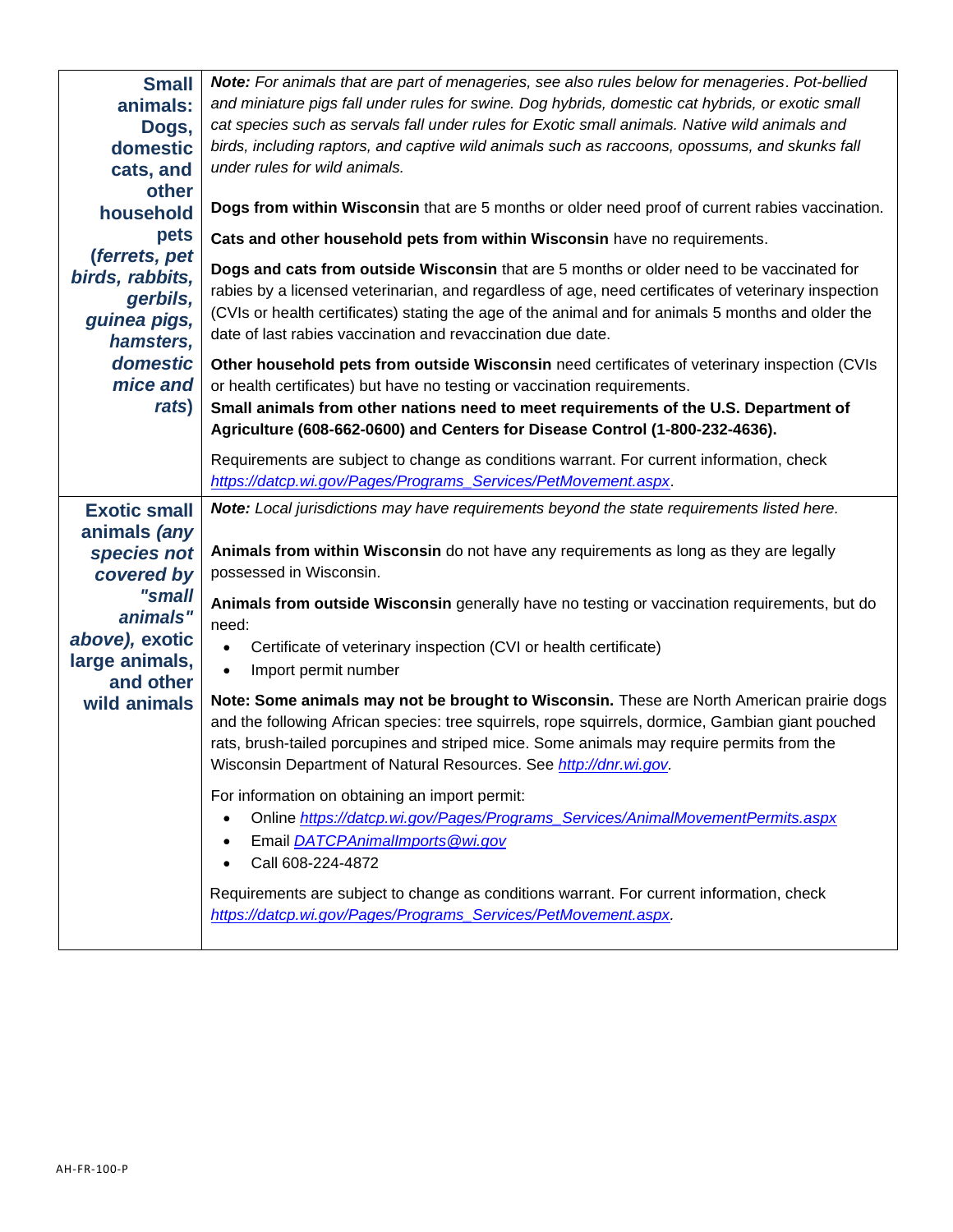| Circus,                                 | Note: Local jurisdictions may have requirements beyond the state requirements listed here.                                                                                                                                                                                                                                                                                                                                                                                                                                                                                                                                                                         |
|-----------------------------------------|--------------------------------------------------------------------------------------------------------------------------------------------------------------------------------------------------------------------------------------------------------------------------------------------------------------------------------------------------------------------------------------------------------------------------------------------------------------------------------------------------------------------------------------------------------------------------------------------------------------------------------------------------------------------|
| rodeo, racing<br>and<br>menagerie       | Animals from within Wisconsin must meet vaccination and testing requirements for their<br>species. See these requirements earlier in this document.                                                                                                                                                                                                                                                                                                                                                                                                                                                                                                                |
| animals                                 | Animals from outside Wisconsin need certificates of veterinary inspection (CVIs or health<br>certificates) and vaccinations, identification, and tests required for their species. See these<br>requirements earlier in this document.                                                                                                                                                                                                                                                                                                                                                                                                                             |
|                                         | They also need import permit numbers if they are:<br>Circuses and individual circus acts<br>$\bullet$<br>Rodeo stock other than individual participants' horses<br>Multi-species menageries (defined as any animals kept in a collection primarily for purposes<br>of exhibition or competition)<br>Petting zoos                                                                                                                                                                                                                                                                                                                                                   |
|                                         | They do not need import permit numbers if they are:<br>Rodeo horses owned by individual participants<br>$\bullet$<br>Single-species groups<br>$\bullet$                                                                                                                                                                                                                                                                                                                                                                                                                                                                                                            |
|                                         | Note: Some animals may not be brought to Wisconsin. These are North American prairie dogs<br>and the following African species: tree squirrels, rope squirrels, dormice, Gambian giant pouched<br>rats, brush-tailed porcupines and striped mice. Some animals may require permits from the<br>Department of Natural Resources. See https://dnr.wi.gov/topic/wildlifehabitat/captive.html                                                                                                                                                                                                                                                                          |
|                                         | For information on obtaining an import permit:<br>Online https://datcp.wi.gov/Pages/Programs_Services/AnimalMovementPermits.aspx<br>Email DATCPAnimalImports@wi.gov<br>$\bullet$<br>Call 608-224-4872                                                                                                                                                                                                                                                                                                                                                                                                                                                              |
|                                         | Requirements are subject to change as conditions warrant. For current information, check<br>https://datcp.wi.gov/Pages/Programs_Services/CircusesRodeosMenageries.aspx.                                                                                                                                                                                                                                                                                                                                                                                                                                                                                            |
| <b>Guidelines</b><br>for housing<br>and | The State Veterinarian recommends that exhibitors:<br>Vaccinate breeding cattle against bovine viral diarrhea (BVD) at least 30 days before the<br>event                                                                                                                                                                                                                                                                                                                                                                                                                                                                                                           |
| managing<br>animals                     | Test cattle for BVD-PI by immunoperoxidase test, and bring them to shows only if they test<br>٠<br>negative<br>Test cattle for Johne's disease by ELISA test, and bring them to shows only if they test                                                                                                                                                                                                                                                                                                                                                                                                                                                            |
|                                         | negative<br>Clean and disinfect vehicles used to transport animals to and from the show, and vehicles<br>used on the grounds before, during, and after the show<br>Isolate exhibited animals returning to their farms or animals purchased at the show for 21<br>$\bullet$<br>days before mingling them with other stock                                                                                                                                                                                                                                                                                                                                           |
|                                         | The State Veterinarian recommends that show organizers:<br>House cattle separately from South American camelids and other exotic ruminants<br>$\bullet$<br>House cattle separately from small ruminants, especially sheep<br>$\bullet$<br>House ostriches, emus, rheas and cassowaries separately from domestic poultry<br>$\bullet$<br>House swine separately from any other mammals<br>$\bullet$<br>Include a space for the premises registration code on livestock entry forms<br>$\bullet$<br>Provide hand-washing stations near all livestock facilities<br>$\bullet$<br>Provide individual watering and feeding troughs rather than common ones<br>$\bullet$ |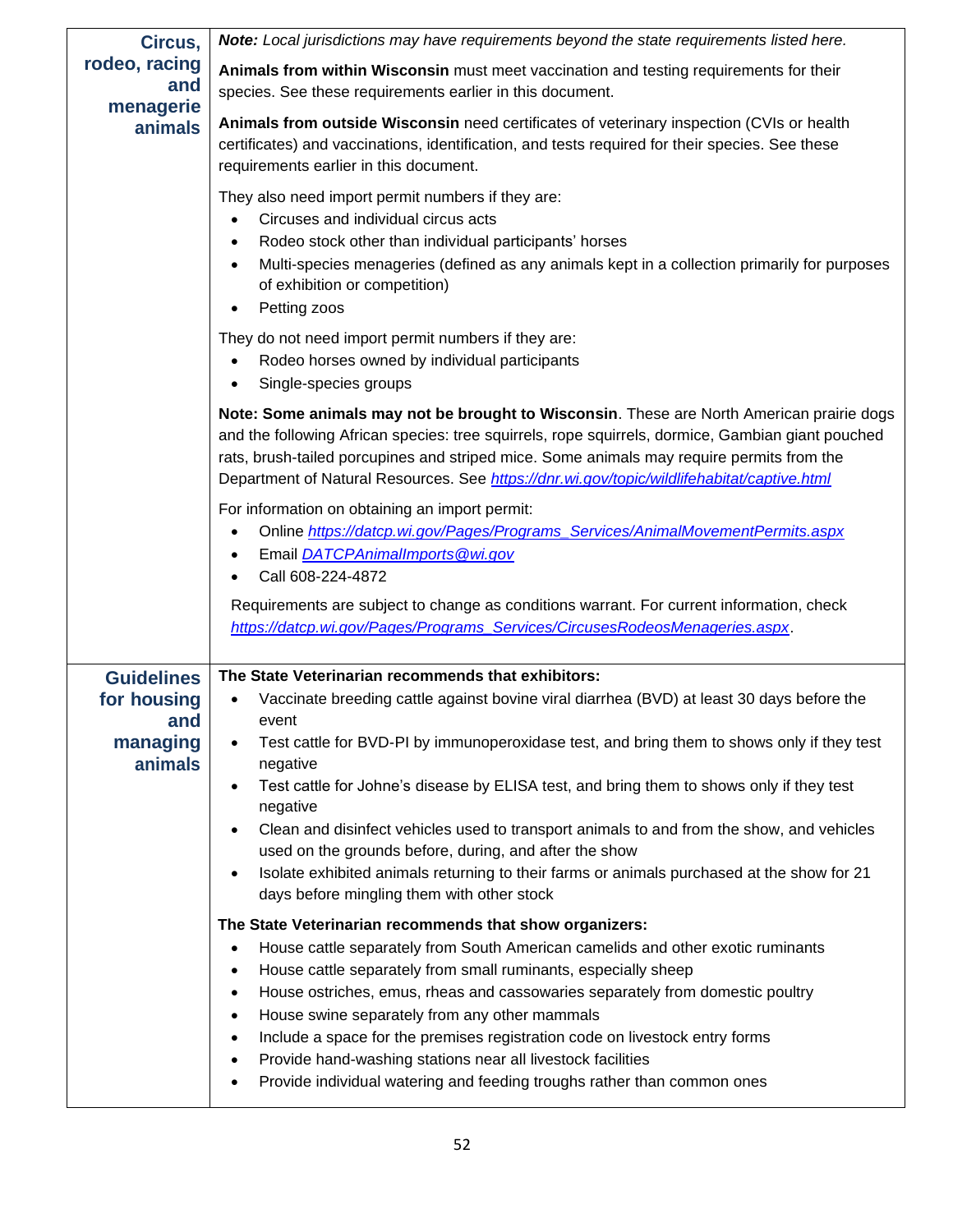### **Chapter ATCP 160 COUNTY AND DISTRICT FAIRS**

**ATCP 160.01 Definitions**. As used in this chapter:

(1) "Breed class" and "breeding class" mean a specific breed within a class such as Holstein in the dairy class.

(2) "Class" means a grouping in which exhibits may be entered, including an animal breed or age group for animal exhibits; a type of produce, crop or food; or a specific age, age group or educational grade level of exhibitor.

(3) "Danish judging system" means a judging system that allows for multiple first, second, third and fourth class selections as provided in s. ATCP 160.91 (4) (b).

(4) "Department" as it relates to the organizational structure of a fair, means an animal species, production group, or other princ ipal classification of

exhibits. As used in any other context, "department" means the state of Wisconsin department of agricul-ture, trade and consumer protection. (5) "Division" means one of 3 exhibitor group classifications for a fair and is limited to junior division, open division and senior citizens division.

(6) "Entry class" means a class in which the fair allows exhibitors to submit entries.

(7) "Exotic domestic animal" means an animal that is not a common farm animal.

(8) "Lot" or "lot number" means the numerical designation assigned by a local fair for a specific category of exhibits within a class.

(9) "Market class" means a class that includes animals of a certain weight for the breed class that can be sold for slaughter.

(10) "Premium" means a monetary prize that a county or district fair awards to an exhibitor after judging all competing exhibits in the class to which the premium pertains.

(11) "Regular judging system" means a judging system that allows for one first, second, third and fourth class selection as p ro-vided in s. ATCP 160.91 (4) (c).

(12) "Self-determined project" means a project that meets all of the following criteria:

(a) It is approved by the fair board.

(b) Its subject matter is related to any of the junior fair departments 9, 10, 13 to 16, 18, or 20 to 29.

(c) It does not fall into a defined entry class within any depart-ment.

(d) It is carried out by a 4-H member enrolled in a designated 4-H project or alternative project that follows 4-H guidelines, or by a member of another youth organization that does equivalent work.

**ATCP 160.02 Premium requirements**. (1) GENERAL.

(a) The state aid authorized by s. 93.23 (1), Stats., may be paid on net premiums paid by a county or district fair. The department may withhold state premium aid from any fair that does not enforce animal health provisions under ch.. ATCP 10 that are applicable to animals ex hibited at the fair. State aid will be paid only on premiums actually paid by bank check or draft.

(b) No deductions may be made from premium money won by an exhibitor. Premiums may, however, be withheld where exhibi-tion r ules established by the fair association are violated. A written statement of violation shall be submitted to the department to justify action taken by a local fair.

(c) Premiums offered shall be definite in amount. No decrease or increase in published premiums may be made because of the f inancial condition or the organization or for any other reason.

(d) State aid may be paid on no more than 2 premiums awarded an exhibitor under one premium or lot number in open division in dividual livestock classes, except poultry and rabbits, and no more than one premium in all other classes, including pou ltry and rabbits.

(e) No county or district fair may receive state aid for a premium awarded to any exhibitor in the open division if that exhi bitor entered the same exhibit in the junior division at the same county or district fair. This paragraph does not apply if the exhibit was entered in the junior division only as part of a herd group, carcass class or performance class.

(f) No state aid will be paid on the cost of ribbons, cups, trophy prizes or entertainment contests.

(2) PREMIUM LISTS. (a) Premiums for which state aid is requested by county and district fairs shall conform with the uni-form premium list and other requirements set forth in these rules. Fairs requesting state aid for net premiums shall submit to the department a printed c opy of the premium list used at the fair, as required under s. ATCP 160.92 (3) (c).

(b) The officers of each fair shall mail a copy of the premium list to other associations, societies, or boards conducting a fair in Wisconsin upon request. (c) Sections ATCP 160.01 through 160.07 and 160.91 shall be published in premium books used by a fair for which state aid is requested.

(3) ENTRY FEES. (a) A county or district fair may charge an exhibitor an entry fee. The entry fee may not exceed 10% of the sum of all premiums offered to exhibitors in the same class for which the entry fee is charged. In lieu of an entry fee, a county or district fair may charge stall rents for horses, cattle, sheep, goats, swine, poultry, rabbits or pets.

(b) Exhibitors in department 35 shall not be required to purchase an exhibitor's ticket. Any other exhibitor may be required , if no entry fee is charged, to purchase an exhibitor's season ticket at a price not to exceed that charged for a non -exhibitor's season ticket.

(4) SPLIT FAIR DATES. (a) For purposes of this subsection, "split fair dates" occur when a fair organization judges exhibits or contests and pays premiums at more than one time or at more than one location during the calendar year.

(b) Except as provided under par. (c), the department may not pay state aid for a fair having split dates unless the department give s advance written approval for a split fair. The department may approve split fair dates only if the fair organization justifies the split dates based on extreme hardship. If the department approves split dates, all blue ribbon winners shall repeat their demonstrations or exhibits at the regular fair da tes unless the department grants a hardship exemption. An exhibitor may use audio-visual media, still photography or an educational display to repeat a demonstration or exhibit. (c) The department may pay state aid for the following exhibits or contests in a fair having split dates, regardless of wheth er the department approves those split dates in advance:

- 1. Clothing revue.
- 2. Demonstrations.
- 3. Favorite foods revue.
- 4. Dogs.
- 5. Small animals.
- 6. Rocketry.
- 7. Shooting sports.

8. Other exhibits and contests that are similar to those identi-fied in subds. 1. to 7 **ATCP 160.03 Exhibition requirements**. A county or district fair shall meet all of the exhibition requirements of this section to be eligible for state premium aid.

(1) No fair society or other organization sponsoring a county or district fair shall require an exhibitor to become a member of the organization in order to enter an exhibit at the fair, nor shall the sponsoring organization make any deduction from an exhibitor's premium as a donat ion to the fair society or require an exhibitor in any other way to make a donation to the society.

(2) State aid may not be approved for out-of-state exhibits or for separate classes of local and non -local exhibitors. Aid may not be approved for payment of premiums to an exhibitor having an out-of-state address but claiming

Wisconsin residency unless the fair secretary provides the department with an affidavit that the exhibitor's residence is geograph ically located within the state.

(3) State aid may be paid only on articles or animals actually on display in an exhibit building or actually shown in the show ring on regular fair dates unless approval for split fair dates is obtained under s. ATCP 160.02 (4). State aid may not be paid on Dairy Herd Improvement Association records, transportation aid, production contests or other special educational exhibits unless prior approval is obtained under s. ATCP 160.04 (8).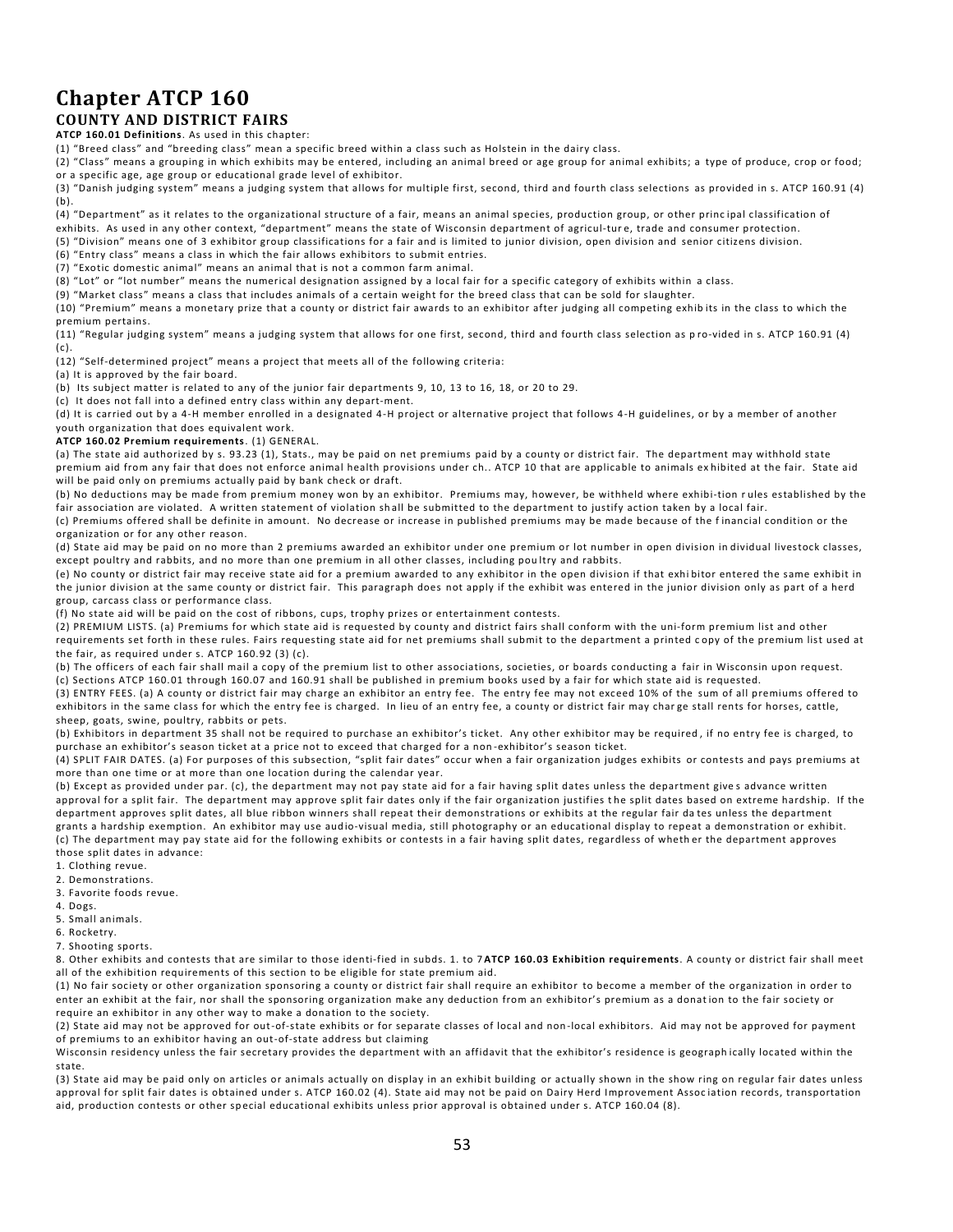(4) State aid may not be paid on exhibits removed from the fairgrounds before 4 p.m. of the last day of the fair, or such oth er later time as may be specified by the fair, without prior approval of the department. Authority for earlier removal may be granted by the department in case of meat animal sales or other special classes, if requested before the beginning of the fair. In other hardship cases, approval may be gra nted by the local fair. Exhibits in dog obedience and small animal pet classes may be judged during the regular fair but are not required to remain present during the entire fair. The local fair may prescribe the length of time junior fair exhibitors of horses shall keep their animals on the grounds.

**ATCP 160.04 Junior fair division; general**. (1) In the junior fair division, the department may pay state aid on prizes offered to exhibitors who are under 20 years of age on January 1 of the current fair year. A county or district fair board may establish subgroups within a junior fair entry class based on the exhibitor's grade in school. The department may not pay state aid on prizes for club parades, club floats, song contests, or a project which is not an exhibit or demonstration at the fair.

(2) All exhibitors in the junior fair division shall be members of 4 -H, FFA, a scouting program, a breed group, or another recognized youth organization under adult leadership that has an educational program appropriate to that organization and is approved by the fair board.

Published under s. 35.93, Stats. Updated on the first day of each month. Entire code is always current. The Register date on each page is the date the chapter was last published. Register April 2012 No. 676 Published under s. 35.93, Wis. Stats., by the Legislative Reference Bureau.

(3) Exhibits in the junior fair shall be the product of the exhibitor's own labor. An exhibit may include a study project, m erit project or other special project, a skill area, or a supervised occupational experience in which the exhibitor is regularly en rolled, provided that the fair board approves the project, skill area, or supervised occupational experience as an exhibit.

(4) State aid may not be used to award more than one premium to any exhibitor in any department in the junior fair division, except that:

(a) A premium may be awarded to each member of a group that collectively owns and enters a livestock exhibit in departments o ne to 5 of subch. IV. (b) An exhibitor may receive a separate premium for showmanship where authorized under subch. IV.

(c) An exhibitor may receive more than one premium in a department for which additional premiums are specifically authorized u nder subch. IV. (5) Under subch. IV, within each of the junior fair departments 9, 10, 13 to 16, 18, and 20 to 29, a fair board may establish one or more entry classes for self-determined projects that are related to that department. The fair board may establish class entry criteria, including student grade level criteria. Entry classes are open to 4-H members enrolled in a designated 4-H project or an alternative project that follows 4 -H project guidelines, and to members of other youth organizations that do equivalent work and apply equivalent guidelines. Exhibits may be judged using the regul ar or Danish judging system. For each entry class, a fair board may pay first-place to fourth-place premiums at any of the following levels designated by the board:

(a) Premium level one: \$2.00, \$1.75, \$1.50, \$1.25.

(b) Premium level 2: \$2.50, \$2.25, \$2.00, \$1.75.

(c) Premium level 3: \$3.00, \$2.75, \$2.50, \$2.25.

(6) If 16 or more animals, items or articles are entered in any junior fair class, the class may be divided into 2 or more ap proximately equal groups according to weight, age or other identifying characteristic and each group judged as a class.

(7) Special educational exhibits may [be] established if the proposal is presented to the Wisconsin association of fairs befo re October 1 of the year preceding its proposed establishment and the exhibit is approved by the department.

(8) Within any junior fair department under subch. IV, a county or district fair may establish special classes where none are specified under subch. IV. Special classes may include classes for grade and crossbred females in the beef, swine, sheep and horse departments. Premiums for special classes created under this sub-section shall be equal to premiums for comparable classes estab-lished in the same department under subch. IV.

**Junior Fair Division ATCP 160.50 Premium lists**. The uniform premium lists in this subchapter are the amounts on which state premium aid may be paid to a county or district fair. State premium aid is also limited to the classes set forth in this subchapter. Maximu m premiums are listed in dollar amounts for 1st, 2nd, 3rd and 4th places for each entry class within a premium level. History: Cr. Register, November 1990, No. 419, eff. 12 -1-90.

**ATCP 160.51 Dairy cattle; department 1.** (1) GENERAL. For any recognized breed of dairy cattle, a fair board may establish any of the entry classes identified in pars. (a) to (c). The fair board may establish separate entry classes for registered and grade cattle of each type or may combine registered and grade cattle of each type in a single entry class. The fair board may pay first-place to fourth-place premiums in each entry class at the applicable levels specified in pars. (a) to (c). Entry classes may be judged using the regular or Danish judging system. (a) Premium level one: \$9.00, \$8.00, \$7.00, \$5.00.

1. Heifer calf; spring.

2. Heifer calf; winter.

3. Heifer calf; fall.

(b) Premium level 2: \$11.00, \$9.00, \$7.00, \$5.00.

1. Heifer calf; summer yearling.

2. Heifer calf; spring yearling.

3. Heifer; winter yearling.

4. Heifer; fall yearling.

(c) Premium level 3: \$12.00, \$10.00, \$8.00, \$6.00.

1. Cow at least 2 but less than 3 years old.

2. Cow at least 3 but less than 4 years old.

3. Cow at least 4 but less than 5 years old.

4. Cow at least 5 years old.

5. Dry cow at least 3 years old.

(2) SHOWMANSHIP. A county or district fair board may estab-lish one or more dairy cattle showmanship entry classes, and for each entry class may pay first-place to fourth-place premiums of \$3.00, \$2.50, \$2.00 and \$1.50, respectively. The board may sub-divide entry classes as appropriate. All entry classes shall be judged using the Danish judging system.

**ATCP 160.52 Beef cattle; department 2.** Entry classes under subs. (1) and (2) may be judged using the regular or Danish judging syst em.

(1) BREEDING CLASSES OF RECOGNIZED BREEDS, INCLUDING GRADE AND CROSSBRED FEMALES.

(a) Premium level one. . . . . .. \$8.00 7.00 6.00 5.00 1.Cow; 2 years old and over.

(b) Premium level two. . . . . .. \$9.00 8.00 7.00 5.00

1. Bull calf; junior.

2. Bull calf; senior.

3. Heifer calf; junior.

(c) Premium level three. . . . . . \$11.00 9.00 7.00 5.00 1. Heifer calf; senior.

2. Heifer; summer yearling.

3. Heifer; junior yearling.

4. Heifer; senior yearling.

(2) MARKET CLASSES. A fair board may establish market beef entry classes under pars. (a) to (c). Animals entered in market b eef entry classes shall be raised to be sold at market and shall be shown by weight. Entries may include beef, crossbred beef, dairy beef cross or dairy beef breeds. A fair board may establish weight limits for each entry class but may not limit entry classes by breed or sex. If 16 or more animals are entered in any entry class, that class may be divided into 2 or more approximately equal subclasses and each subclass may be judged as a separate class. An exhibit or may enter up to 3 animals under this subsection, and may receive up to 2 premiums in any entry class under this subsection. For each class established under this subsection, a county or district fair may pay first-place to fourth-place premiums of \$8.00, \$7.00, \$6.00 and \$5.00 respectively.

(a) Market beef; light weight.

(b) Market beef; medium weight.

(c) Market beef; heavy weight.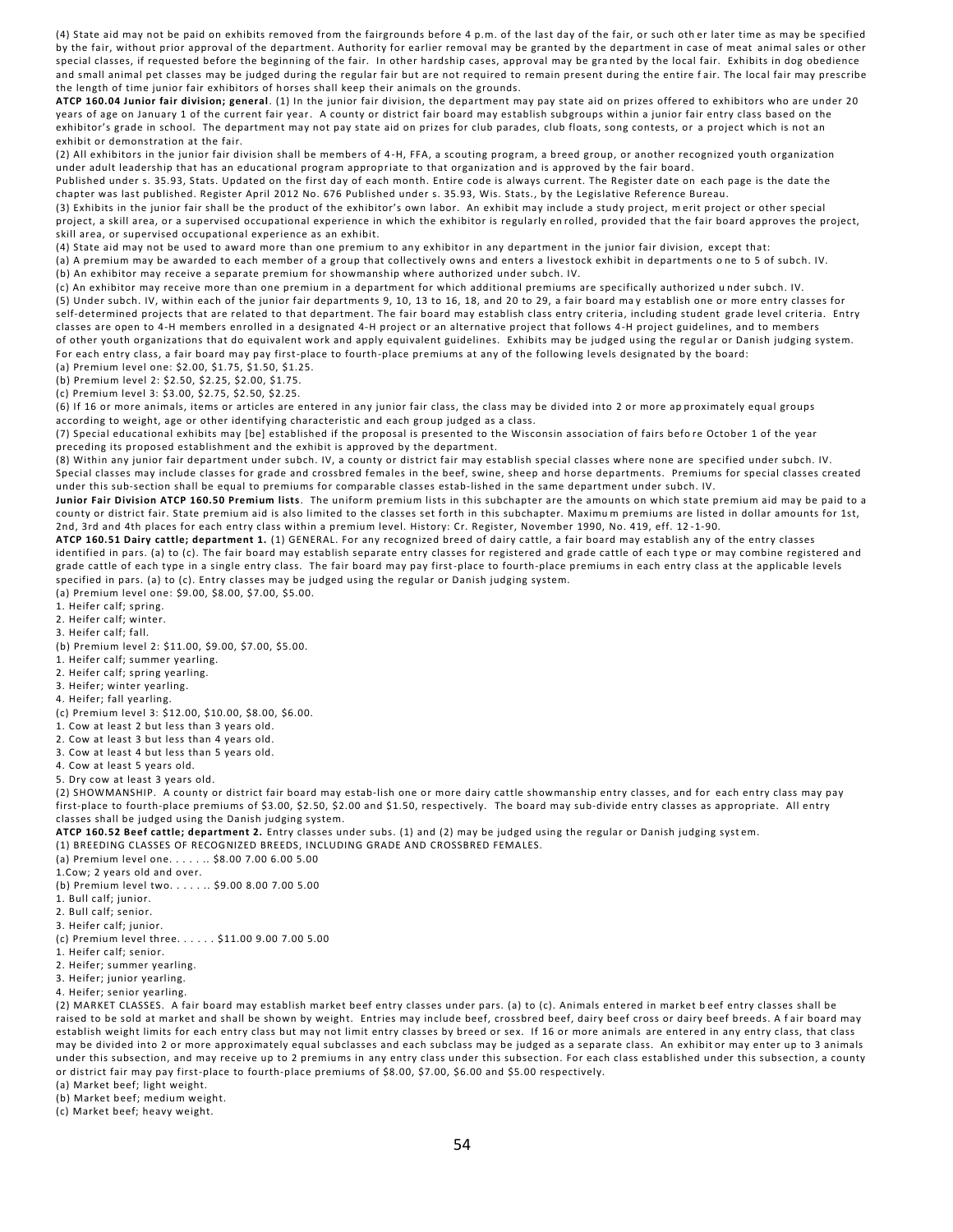(3) SHOWMANSHIP. A county or district fair board may establish one or more beef cattle showmanship entry classes, and for ea ch entry class may pay firstplace to fourth-place premiums of \$3.00, \$2.50, \$2.00 and \$1.50, respectively. The board may subdivide entry classes as appropriate. All entry classes shall be judged using the Danish judging system.

(4) CARCASS CLASS. Entries under this paragraph may be judged using the regular or Danish judging system . An exhibitor may enter a market beef shown at the current fair or another market beef entered only in the carcass class, but each exhibitor is limited to a single entry in the carcass class. Additional requirements may be established by the local fair board. Premiums may be paid all exhibits in the following level one amounts. Premium level one. . . . . . . . . . . . \$6.00 5.00 4.00 3.00

(5) FEEDER CALF. The fair board may establish a feeder calf single entry class, or 2 separate entry classes based on weight.

ATCP 160.53 Swine; department 3. Exhibits entered in classes under subs. (1), (2) and (4) may be judged using the regular or Danish judging system. (1) BREEDING CLASSES. Exhibits shall consist of recognized breeds, including grade and crossb red females. Entry classes within breed are limited to the categories under pars. (a) to (h) and premiums may be paid in the

following level one amounts. Premium level one. . . . . . . . . . . . \$6.00 5.00 4.00 3.00

(a) Boar; senior spring, January.

(b) Boar; senior spring, February.

(c) Boar; junior spring pig, March.

(d) Sow; Junior yearling.

(e) Sow; senior pig.

(f) Sow; senior spring, January.

(g) Sow; senior spring, February.

(h) Sow; junior spring pig, March.

(2) MARKET CLASSES. A fair board may establish up to 3 mar-ket swine entry classes, based on weight. Swine in each class shall be raised to be sold at market and shall be shown by weight. The fair board may establish weight limits for each entry class, but may not limit an en try class by breed, sex or age. If 16 or more swine are entered in any entry class, that class may be divided into 2 or more approximately equal subclasses, and each subclass may be judged as a separate class. An exhibitor may enter up to 3 swine in entry classes under this subsection and may receive up to 2 pre-miums in any entry class under this subsection. For each entry class established under this subsection, the fair board may pay first -place to fourth-place premiums of \$6.00, \$5.00, \$4.00 and \$3.00.

(3) SHOWMANSHIP. A county or district fair board may estab-lish one or more swine showmanship entry classes, and for each entry c lass may pay firstplace to fourth-place premiums of \$3.00, \$2.50, \$2.00 and \$1.50, respectively. The board may subdivide entry cl asses as appropriate. All entry classes shall be judged using the Danish judging system.

(4) CARCASS CLASS. The fair board may establish a swine carcass entry class. The fair board may establish standards for the entry class, and subclasses within the class. An exhibitor may enter only one market pig in the swine carcass class, but that pig may also be entered in a market swine entry class under sub. (2) at the same fair. For the swine carcass class, the fair board may pay first-place to fourth-place premiums of \$6.00, \$5.00, \$4.00 and \$3.00. **ATCP 160.54 Sheep; department 4.** (1) BREED CLASSES. (a) A county or district fair may, for any registered breed of sheep, establish an entry class for any

of the following catego-ries:

1. Spring ram lamb.

2. Winter ram lamb.

3. Fall ram lamb.

4. Yearling ram.

5. Spring ewe lamb.

6. Winter ewe lamb.

7. Fall ewe lamb.

8. Yearling ewe.

9. Mature ewe. 10. Pair of lambs.

11. Flock.

(b) For each entry class established under par. (a), a county or district fair may receive state aid for first -place to fourth-place premiums of \$5.00, \$4.00, \$3.00 and \$2.00, respectively.

(2) MARKET CLASSES. A fair board may establish up to 3 market lamb entry classes, based on weight. Lambs in each class shal l be raised to be sold at market and shall be shown by weight. The fair board may establish weight limits for each entry class, but may not limit an entry class by breed, sex or age. If 16 or more lambs are entered in any entry class, that class may be divided into 2 or more approximately equal subclasses, and each subclass may be judged as a separate class. An exhibitor may enter up to 3 lambs in entry classes under this subsection and may receive up to 2 premiu ms in any entry class under this subsection. For each entry class established under this subsection, a fair board may pay first-place to fourth-place premiums of \$5.00, \$4.00, \$3.00 and \$2.00.

(3) SHOWMANSHIP. A fair board may establish one or more sheep showmanship entry classes. For each showmanship entry class, the fair board may pay first-place to fourth-place premiums of \$3.00, \$2.50, \$2.00 and \$1.50. The fair board may subdivide showmanship entry classes as appropriate. All showmanship entry classes shall be judged using the Danish judging system.

(4) CARCASS CLASS. Entries under this paragraph may be judged using the regu lar or Danish judging system. An exhibitor may enter a market lamb shown at the current fair or another market lamb entered only in the carcass class, but each exhibitor is limited to a single entry in the carcass class. Additional requirements may be established by the local fair board. Premiums may be paid all exhibits in the following level one amounts.

Premium level one. . . . . . . . . . . . \$6.00 5.00 4.00 3.00

(5) MARKET WOOL/FLEECE SHOW CLASS. A market wool show class or classes may be established at the discretion of the local fair board. Premiums may be paid all exhibits in the following level one amounts.

Premium level one . . . . . . . . . . . . \$5.00 4.00 3.00 2.00

(6) DAIRY SHEEP. A county or district fair board may establish one or more dairy sheep entry classes, and for each entry class may pay first-place to fourthplace premiums of \$5.00, \$4.00, \$3.00 and \$2.00, respectively. All entry classes shall be judged using the Danish judging sy stem.

(7) SHEARING. Sheep shown under this sec tion shall meet the following requirements:

(a) Wool breeds shall be shown with 2 inches or less of fleece.

(b) Dairy breeds shall be slick shorn.

(c)Breeds other than those in pars. (a) and (b) shall be shown with not more than one inch of fleece on an y part of the animal's body.

**ATCP 160.55 Goats; department 5.** (1) BREED CLASSES. A fair board may establish entry classes under subs. (2) to (4) in any of the following breed classes established by the board:

(a) A class for any single breed of goats.

(b) A "combined purebreds" class consisting of 2 or more breeds, none of which is established as a separate category under pa r. (a).

(c) A class for any recorded grade of goats that is eligible for registry.

(d) A class for goats that do not qualify in any category estab-lished under pars. (a) to (c).

(2) DAIRY GOATS; ENTRY CLASSES AND PREMIUMS. A fair board may, for any dairy goat breed class established under sub. (1), est ablish any of the following entry classes and pay first-place to fourth-place premiums in each entry class at the following applicable premium levels:

(a) Premium level one: \$5.00, \$4.00, \$3.00, \$2.00.

1. Junior doe kid less than 4 months old.

2. Senior doe kid at least 4 months but less than 7 months old.

3. Junior yearling doe at least 7 months but less than 12 months old.

4. Senior yearling doe at least 12 months but less than 24 months old and not in milk.

(b) Premium level 2: \$6.00, \$5.00, \$4.00, \$3.00.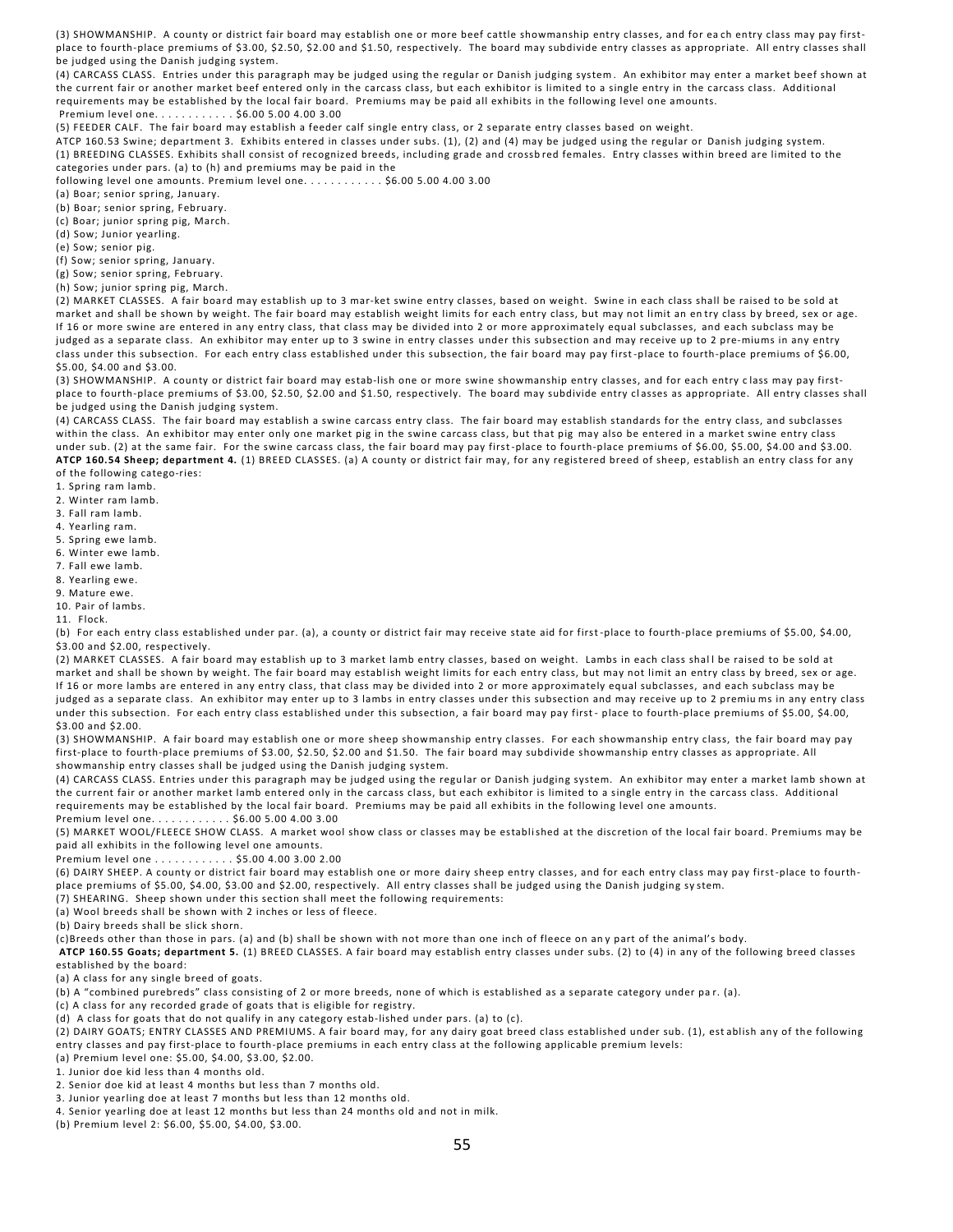1. Yearling milker under 2 years old and in milk.

2. Junior milker at least 2 years old but under 3 years old and in milk.

3. Mature milker at least 3 years old but under 5 years old.

4. Aged milker at least 5 years old.

5. Junior get of sire. A junior get of sire entry shall consist of 3 does under 2 years old that are not in milk and are the get of one sire. The animals need not be owned by the same exhibitor.

6. Senior get of sire. A senior get of sire entry shall consist of 3 does that are the get of one sire. At least o ne of the does shall be in milk. The animals need not be owned by the same exhibitor, but all of the exhibitors shall be in the senior age group.

7. Produce of dam. A produce of dam entry shall consist of 2 does of any age that are the produce of one dam . Both animals shall be owned by the same exhibitor.

8.Dam and daughter. A dam and daughter entry shall consist of one doe of any age and its dam. The animals need not be owned by the same exhibitor. 9. Exhibitor's herd. An exhibitor's herd entry shall consist of one doe under one year old, one doe at least one year old bu t less than 2 years old, and one doe at least 2 years old. All of the animals shall be owned by the same exhibitor.

### **ATCP 160.56 Horses and ponies; department 6.**

(1) LIGHT HORSES, DRAFT HORSES AND PONIES. A county or district fair may establish one or more classes of horse and pony exhi bits for each category identified under pars. (a) to (f). A county or district fair may establish separate classes under each paragraph based on the criteria listed under that paragraph. A county or district fair shall use the Danish judging system for all entries in showmanship and equitation class es under pars. (a) and (b), and the regular judging system for entries in all classes under pars. (c) to (f). For each class established under this subsection, a county or distr ict fair may receive state aid for first-place to fourth-place premiums of \$8.00, \$7.00, \$6.00 and \$5.00, respectively. No exhibito r may enter more than 2 animals in all classes established under this subsection.

(a) Showmanship. A county or district fair may establish one or more showmanship classes based on any of the criteria specif ied under subds. 1. to 5. Judging shall be based on the exhibitor's ability to show the animal at halter. An animal shown for premiums under this paragraph may not be show n for premiums under par. (b) except by another member of the same immediate family but may be shown for ribbons under par. (b) by any person. 1. Academic grade level of exhibitor.

2. Beginning, intermediate, or advanced level of showman-ship.

3. Size of pony.

4. Type of horse or pony, such as western, English, hunt, show pony, or draft horse.

5. Exhibitor's managerial or ownership status of the exhibited animal (b) Horsemanship or equitation. A county or district fair may establish one or more reinsmanship or equitation classes based on any of the criteria specified under subds. 1. to 5. Judging shall rate the exhibi tor's ability to drive or ride a horse or pony. An animal shown for premiums under this paragraph may not be shown for premiums under par.

(a) except by another member of the same immediate family but may be shown for ribbons under par. (a) by any person.

1. Academic grade level of exhibitor.

2. Beginning, intermediate, or advanced level of horseman-ship.

3. Size of pony.

4. Type of animal such as western, English, hunt or draft.

5. Exhibitor's managerial or ownership status of the exhibited animal.

(c) Pleasure. A county or district fair may establish one or more pleasure mount or pleasure driving classes based on any of the criteria specified under subds. 1. to 7. Judging shall rate the performance of the horse or pony as a pleasure mount or in pleasure driving. An animal shown for premiums in a class established under this paragraph may not be shown for premiums in any class established under pars. (d) to (f) but may be sho wn for ribbons in any of those classes.

1. Academic grade level of exhibitor.

2. Beginning, intermediate, or advanced level of exhibitor.

3. Size of pony.

4. Pleasure mount or pleasure driving.

5. Type of animal such as western, English, hunt or draft.

6. Roadster.

7. Exhibitor's managerial or ownership status of exhibited animal.

(d) Halter. A county or district fair may establish one or more halter classes based on any of the criteria specified under subds. 1. to 6. Judging shall rate the conformation of the horse or pony. An animal shown for premiums in a class established under this paragraph may not be shown for prem iums in any class established under par. (c), (e) or (f), but may be shown for ribbons in any of those classes.

1. Age of horse or pony.

2. Size of pony.

3. Sex of animal; mare or gelding.

4. Managerial or ownership.

5. Type or breed of horse or pony.

6. Mare and foal.

(e) Trail or obstacle driving. A county or district fair may establish one or more horse or pony classes in th is category based on any of the criteria specified under subds. 1. to 5. An animal shown for premiums in a class established under this paragraph may not be shown for premiums in any class established under par. (c), (d) or (f), but may be shown for ribbons in any of those classes.

1. Academic grade level of exhibitor.

2. Beginning, intermediate, or advanced level of exhibitor in trail or obstacle driving.

3. Size of pony.

4. Type of animal such as western, English, hunt or draft.

5. Exhibitor's managerial or ownership status of the exhibited animal.

(f) Gymkhana. A county or district fair may establish one or more horse or pony classes in this category, including pole bend ing, barrel racing, plug racing and flag racing. Classes may also be based on any of the criteria specified under subds. 1. to 3. All gymkhana classes are timed events. An animal sho wn for premiums in a class established under this paragraph may not be shown for premiums in any class established under pars. (c) to (e), but may be shown for ribbons in any of those classes.

1. Academic grade level of exhibitor.

2. Beginning, intermediate, or advanced level of exhibitor in gymkhana events.

3. Exhibitor's managerial or ownership status of the exhibited animal.

(2) EQUINE PROJECTS NOT INVOLVING A HORSE OR PONY. A county or district fair may establish one or more classes of equine - related exhibits that do not include a live horse or pony. A county or district fair shall use the Danish judging system for all classe s in this category. Exhibits under this subsection may include charts, posters, displays, and model horse projects. An exhibit entered in a class under this subsection may not be entered

in an animal and veterinary science class under s. ATCP 160.60 (1) (a). For each class established under this subsection, a county or district fair may receive state aid for first-place to fourth-place pre-miums of \$1.75, \$1.50, \$1.25 and \$1.00, respectively.

(3) CLOTHING; EQUESTRIAN ATTIRE. Premiums may be paid all exh ibits at the premium level under s. ATCP 160.72 (3) in the clothing department of the junior fair division.

**ATCP 160.57 Poultry and poultry products; department 7.** (1) ENTRY CLASS AND PREMIUMS; EGGS. A county or district fair board may establish an entry class of poultry eggs and may pay first-place to fourth-place premiums of \$1.75, \$1.50, \$1.25 and \$1.00, respectively.

(2) ENTRY CLASSES AND PREMIUMS; MARKET POULTRY. A county or district fair board may establish an entry class for any of the following market poultry classes, and for each entry class may pay first-place to fourth-place premiums of \$2.00, \$1.75, \$1.50 and \$1.25, respectively.

(a) Yearling hen; determined on past egg production.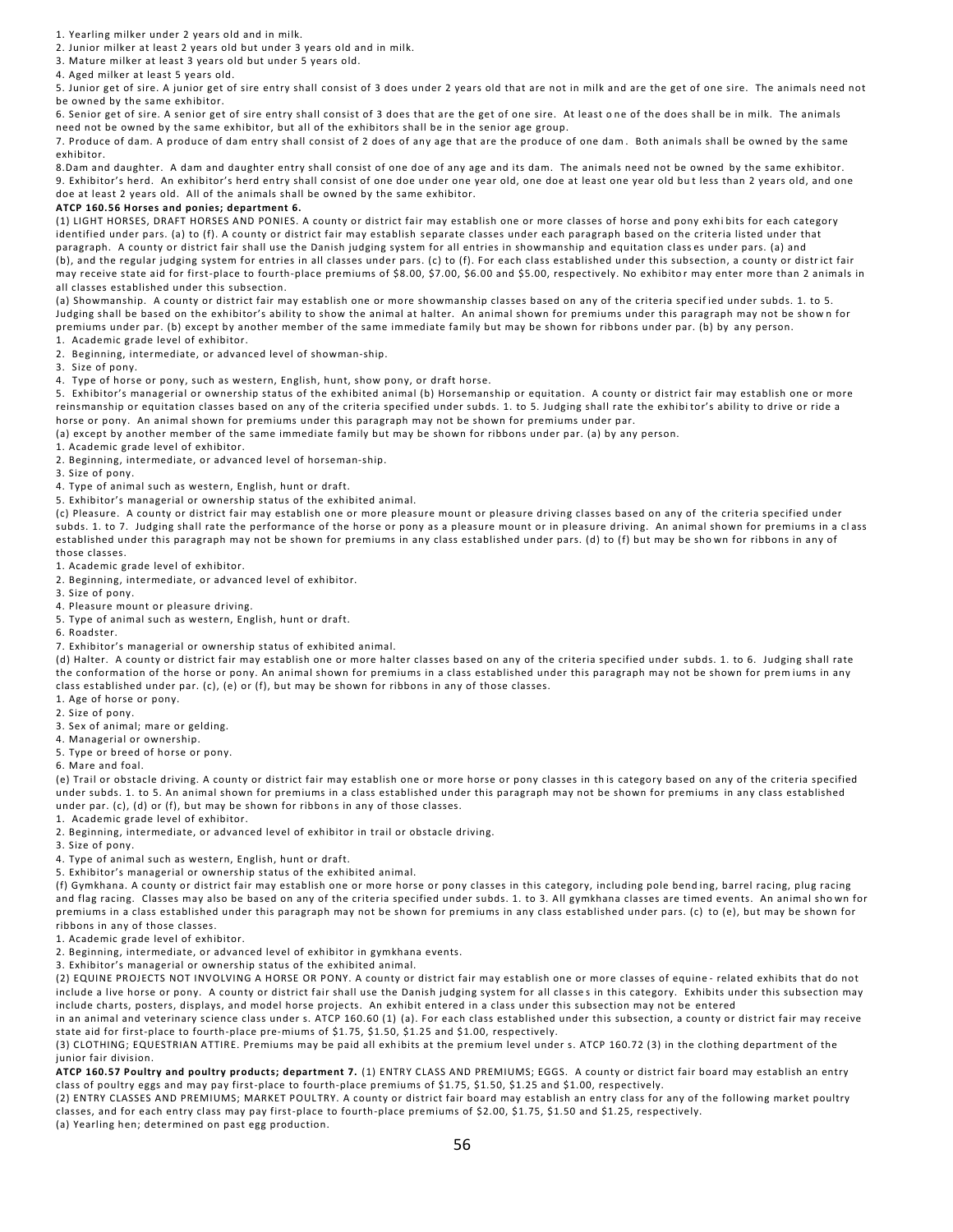(b) Capons; 2 birds, each weighing over 7 pounds.

(c) Roaster chickens; 2 birds of either sex, each weighing 5 to 8 pounds.

(d) Roaster chickens; 2 birds with combined weight of 8 pounds or more.

(e) Broiler chickens; 2 young birds, each weighing 2.5 to 4.5 pounds.

(f) Young duck; either sex, weighing 5 pounds or more.

(g) Young geese; either sex, weighing 7 pounds or more.

(h) Young turkey; either sex, over 15 weeks of age.

(3) ENTRY CLASSES AND PREMIUMS; POULTRY BREEDS. A county or district fair board may establish any of the following entry classes for any breed class under par. (b), and for each entry class may pay first-place to fourth-place premiums of \$2.00, \$1.75, \$1.50 and \$1.25, respectively: (a) Poultry other than pigeons.

1. Old male.

2. Old female.

3. Young male.

4. Young female.

(b) Pigeons.

1. Old cock.

2. Old hen.

3. Young cock.

4. Young hen.

(c) A poultry breed class may consist of one or more poultry breeds within any of the following group s, provided that no indi-vidual breed is included in more than one breed class:

1. American breeds.

2. Mediterranean breeds.

3. Crossbreeds.

4. Asiatic breeds.

5. English breeds.

6. Bantam breeds.

7. Other standard breeds.

8. Ducks.

9. Geese.

10. Turkeys.

11. Pigeons.

12. Guinea fowl.

(4) SHOWMANSHIP. A county or district fair board may establish one or more poultry showmanship entry classes, and for each e ntry class may pay firstplace to fourth-place premiums of \$3,00, \$2.50, \$2.00 and \$1.50, respectively. The board may sub-divide e ntry classes as appropriate. All entry classes shall be judged using the Danish judging system.

**ATCP 160.58 Rabbits; department 8.** (1) BREED CLASSES. Breed classes set forth under s. ATCP 160.18 (2) are the breed entry classes under this subsection. Entry classes may be judged using the regular or Danish judging system. The local fair board may limit the number of breeds which a single exhibitor may show.

(2) ENTRY CLASSES. Entry classes within breeds are limited to the categories under par. (a) 1. to 6. and premiums for all exhibits may be paid in the following level one amounts. Premium level one . . . . . . . . . . . . \$2.00 1.75 1.50 1.25

(a) Age categories. The age categories under subds. 1. to 6. may be used to establish classes in addition to the breed classes under sub. (1). The intermediate age category (6 to 8 months of age) for bucks and does under subds. 3. and 4. may be established by the local fa ir board if the American rabbit breeder's association recognizes the intermediate age category and there is sufficient demand within the county to justify the additional classes.

1. Buck under 6 months of age.

2. Doe under 6 months of age.

3. Buck; 6 to 8 months of age.

4. Doe; 6 to 8 months of age.

5. Buck over 8 months of age.

6. Doe over 8 months of age.

(b) Meat pen. A meat pen exhibit shall consist of 3 rabbits, all of which shall be of the same breed and variety. No rabbit may be over 69 days old nor weigh over 5 pounds. Rabbits entered in this exhibit may not be entered in any other c lass.

(c) Single fryer. Any rabbit entered as a single fryer may not be over 69 days old nor weigh over 5 pounds. The rabbit may n ot be entered in any other class. (d) Roaster rabbit. The exhibit consists of a single rabbit of either sex, between 70 and 180 days old, weighing not less than 5 pounds and which may not be entered in another class.

(e) Crossbred rabbit. The exhibit consists a single rabbit of either sex in one of the following age subcategories.

1. Over 6 months of age.

2. Under 6 months of age.

(f) Pet rabbit. The exhibit consists of a single rabbit of either sex, over 6 months of age, which is shown in no other class under this section. (3) SHOWMANSHIP. A county or district fair board may establish one or more rabbit showmanship entry classes, and for each entry class may pay firstplace to fourth-place premiums of \$3.00, \$2.50, \$2.00 and \$1.50, respectively. The board may sub-divide entry classes as appropriate. All e ntry classes shall be judged using the Danish judging system

**ATCP 160.59 Dogs; department 9.** (1) ENTRY CLASSES. A county or district fair board may establish one or more dog entry classes in any of the categories under pars. (a) to (k), and for each entry class may pay first-place to fourth-place premiums of \$4.50, \$3.50, \$2.50 and \$1.50 respectively. All entry classes shall be judged on dog obedience using the regular or Danish judging system. All dogs which are entered as exhibits under th is section shall have current distemper and rabies vaccinations.

(a) Pre-novice A. The exhibitor has had no previous experience in training a dog. The class may be subdivided into groups based on acade mic grade level or grade level groupings of exhibi-tors.

(b) Pre-novice B. The exhibitor has had previous experience in training a dog, but is now training an untrained dog, or an inex-perienced exhibitor is showing a previously trained dog.

(c) Novice

(d) Graduate novice

(e) Pre-open

(f) Open

(g) Pre-utility

(h) Utility

(i) Agility.

(j) Brace.

(k) Team classes.

(2) SHOWMANSHIP CLASSES. A county or district fair board may establish one or more dog showmanship entry classes, and for ea ch entry class may pay first-place to fourth-place premiums of \$3.00, \$2.50, \$2.00 and \$1.50, respectively. The board may establish a single dog showmanship class for all exhibitors, or may subdivide entry classes based upon the academic grade level or grade level groupings of exhibitors.

**ATCP 160.60 Animal and veterinary science; department 10.** Exhibits in this department may consist of live animals or projects without live animals.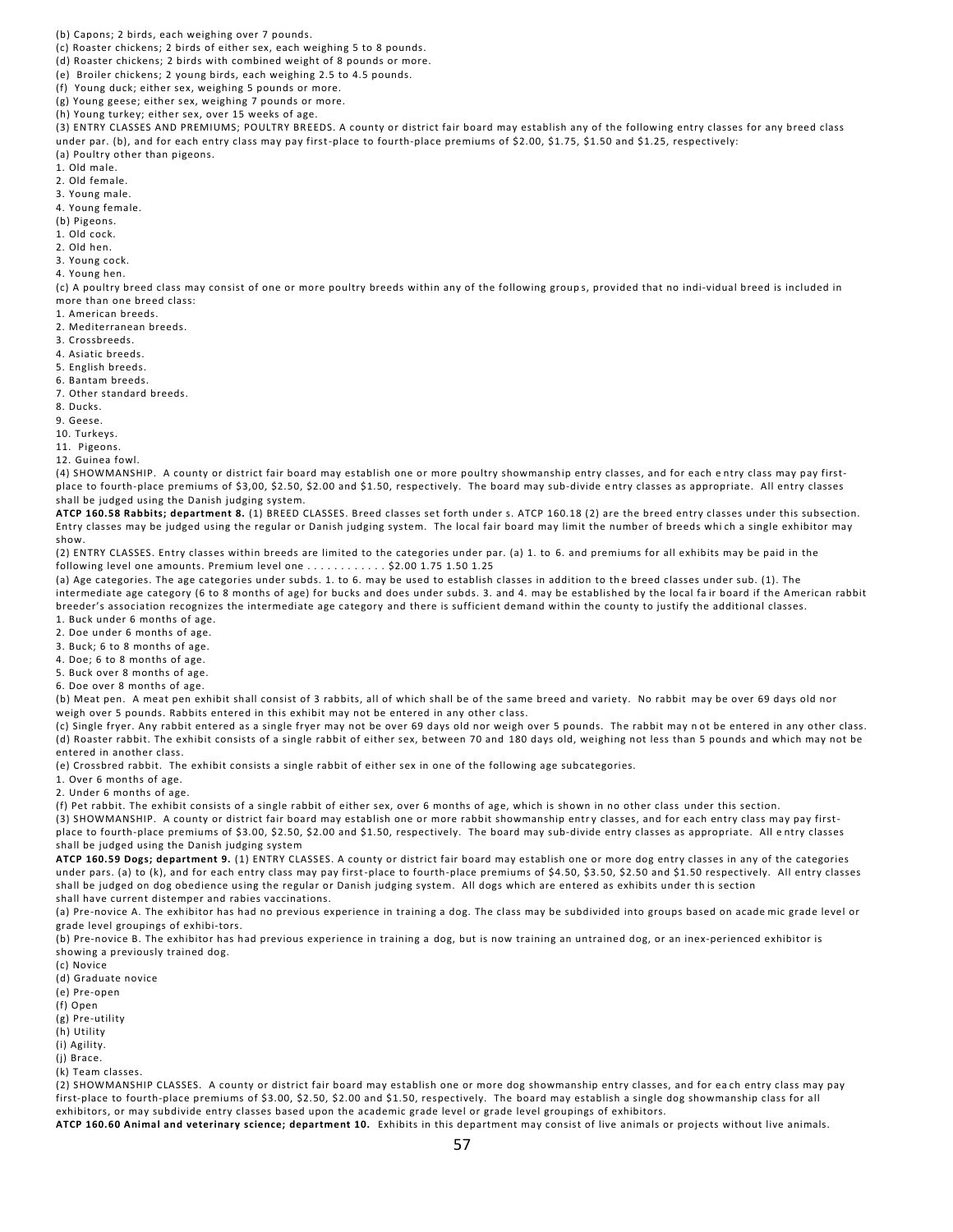(1) PROJECT ENTRY CLASSES. Premiums may be paid all exhibits in pars. (a) and (b) in the following level one amounts.

Premium level one . . . . . . . \$1.75 1.50 1.25 1.00

(a) Projects without live animals. This category includes but is not limited to charts, displays, posters, equipment or other projec ts involving animal and veterinary science which do not include live animals.

(b) Adventures in Dairyland projects. This category includes but is not limited to posters, charts, displays, and projects. The local fair board may designate this exhibit as either a dairy cattle class or an animal and veterinary science class, but not both.

(2) LIVE SPECIAL INTEREST ANIMAL ENTRY CLASSES. A county or district fair may establish entry classes for special interest an imals, such as caged birds and cavies, for which no other class has been established. A class established under this subsec tion shall include at least 6 entries of the same species, except that a county or district fair may establish a class of "any other animals" which may include more than one species and fewer than

6 animals per species. Suggested classes for cage birds and cavies are set forth in pars. (a) and (b). For each class established under this subsec-tion, a county or district fair may receive state aid for first-place to fourth-place premiums of \$2.00, \$1.75, \$1.50 and \$1.25, respectively.

(a) Suggested classes for cage birds. Each of the classes listed in this paragraph may be divided into separate classes for adult males and adult females. Young birds that do not have plumage may not be exhibited.

1. Hard bills including finches, canaries and weavers

2. Soft bills including mynas, jays and toucans

3. Psittacinses (parrot and parrot-like birds)

(b) Suggested classes for cavies.

1. Breed classes

a. American

b. Abyssinian

c. Peruvian

d. Crested

e. Teddy

f. Any other recognized breed

2. Subcategories of cavy classes; each of the breeds under subd. 1. may be divided into separate boar and sow classes as well as the following age and weight groupings.

a. Young; up to 4 months of age and less than 22 ounces

b. Intermediate; 4 to 6 months old and 22 to 30 ounces

c. Old; over 6 months of age and over 30 ounces. History: Cr. Register, November 1990, No. 419, eff. 12 -1-90; r. and recr. (2) (intro.); r. (2) (a); renum. (2) (b) and (c) to be (2) (a) and (b), Register, July, 1995, No. 475, eff. 8 -1-95.

**ATCP 160.61 Llamas, alpacas and domesticated exotic animals; department 11** . A county or district fair may establish an entry class for exotic domestic animals in any of the categories specified under subs. (1) to (4). For

each class estab-lished under this section, a county or district fair may receive state aid for first-place to fourth-place premiums of \$5.00, \$4.00, \$3.00 and \$2.00, respectively.

(1) Emu.

(2) Ostrich.

(3) Llamas and alpacas. A fair board may award up to 2 pre-miums for the exhibition of a single llama or alpaca, including no more than one premium in each of the following classes:

(a) The exhibitor's showmanship.

(b) The performance of the llama or alpaca. Performance may be judged in any of the following performance categories:

1. Obstacle.

2. Pack.

3. Public relations.

4. Driving and costume.

(4) Exotic domestic animals.

**ATCP 160.615 Cats; department 13**. A county or dis-trict fair may establish entry classes for cats in any of the catego-ries specified under subs. (1) and (2 ). Mixed breed and purebred cats shall be shown in the same class unless the number of entries warrants the creation of separate classes. A county or district fair may establish additional purebred classes if more than 6 purebreds would otherwise be shown in any class. For each class established under this section, a county or district fair may receive state aid for first-place to fourth-place premiums of \$2.00, \$1.75, \$1.50 and \$1.25, respectively. (1) A county or district fair may establish entry classes for kit-tens 4 to 8 months old in any of the following categories:

(a) Male kittens; short hair.

(b) Male kittens; long hair.

(c) Female kittens; short hair.

(d) Female kittens; long hair.

(2) A county or district fair may establish entry classes for adult cats over 8 months old in any of the following categories:

(a) Unspayed female cats; short hair.

(b) Unspayed female cats; long hair.

(c) Spayed or neutered cats; short hair.

(d) Spayed or neutered cats; long hair.

**ATCP 160.62 Plant and soil science; department 14**. A county or district fair board may establish entry classes com-prised of projects involving field crops, fruits, vegetables, and other plant and soil science projects. The county or district fair board may establish specific classes and grade level groupings within classes. The entry classes are open to 4-H members enrolled in the designated 4-H project or an alternative project which follows 4-H project guidelines, and to members of other youth organizations doing equivalent work. Exhibits may be judged using the regular or Danish ju dging system. For each entry class, a county or district fair board may pay first-place to fourth- place premiums at any of the following levels designated by the board:

(1) Premium level one. \$2.00 1.75 1.50 1.25

(2) Premium level two. \$2.50 2.25 2.00 1.75

(3) Premium level three. \$3.00 2.75 2.50 2.25

History: Cr. Register, November, 1990, No. 419, eff. 12-1-90; r. and recr., Register, November, 2000, No. 539, eff. 12-1-00.

**ATCP 160.63 Flowers and house plants; department 15.** A county or district fair board may establish entry classes comprised of projects involving flowers, home landscaping, grounds landscaping, house plants and plant crafts. The county or district fair board may establish specif ic classes and grade level groupings within classes. The entry classes are open to 4-H members enrolled in the designated 4-H project or an alternative project which follows 4-H project guidelines, and to members of other youth organizations doing equivalent work. Exhibits may be ju dged using the regular or Danish judging system. For each entry class, a county or district fair board may pay first-place to fourth-place premiums at any of the following levels designated by the board: (1) Premium level one . . . . . . \$2.00 1.75 1.50 1.25

(2) Premium level two . . . . . . \$2.50 2.25 2.00 1.75

(3) Premium level three . . . . . \$3.00 2.75 2.50 2.25

History: Cr. Register, November, 1990, No. 419, eff. 12-1-90; r. and recr., Register, November, 2000, No. 539, eff. 12-1-00.

**ATCP 160.64 Natural sciences; department 16**. A county or district fair board may establish entry classes comprised of projects involving bees, birds, entomology, fishing, nature space, outdoor adventures, recycling, shooting sports, trees, water, wildflowers, wildlife habitat, and other natural sciences and environmental education projects. The county or district fair board may establish specific classes and grade level group ings within classes. The entry classes are open to 4-H members enrolled in the designated 4-H project or an alternative project which follows 4-H project guidelines, and to members of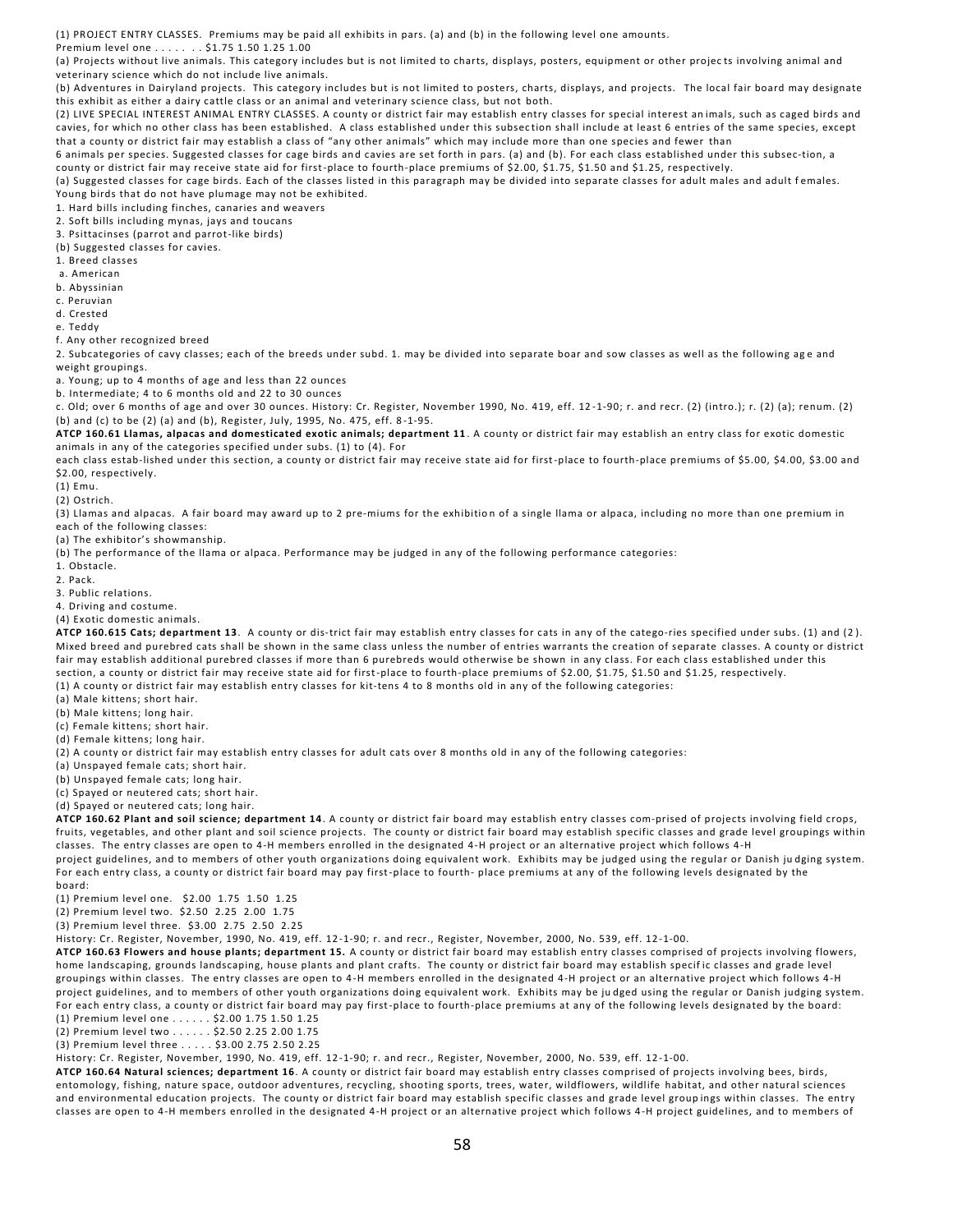other youth organizations doing equivalent work. Exhibits may be judged using the regular or Danish judging system. For eac h entry class, a county or district fair board may pay first-place to fourth- place premiums at any of the following levels designated by the board:

(1) Premium level one. \$2.00 1.75 1.50 1.25

(2) Premium level two. \$2.50 2.25 2.00 1.75

(3) Premium level three. \$3.00 2.75 2.50 2.25

**ATCP 160.65 Youth organizations' early childhood categories; department 17** . A county or district fair board may establish entry classes comprised of projects involving children in 4-H "Cloverbuds," 4-H "Exploring," and other projects aimed at children in kindergarten to grade 3. The county or district fair board may establish specific classes and grade level groupings within classes. The entry classes are open to 4 -H members enrolled in the designated 4-H project or an alternative project which follows 4-H project guidelines, and to members of other youth organizations doing equivalent work. Exhibits may be judged using the regular or Danish judging system. For each entry class, a county or district fair board may pay a single premium of \$1.50 per entry. **ATCP 160.66 Cultural art; department 18.** A county or district fair board may establish entry classes comprised of projects involving drama, theater arts, folk arts, music, visual arts and crafts, and other cultural arts projects, including computer-generated art. The county or district fair board may establish specific classes and grade level groupings within classes. The entry classes are open to 4 -H members enrolled in the designated 4-H project or an alternative project which follows 4-H project guidelines, and to members of other youth organizations doing equivalent work. Exhibits may be judged using the regular or Danish judging system. For each entry class, a county or district fair board may pay first -place to fourth-place premiums at any of the following levels designated by the board:

(1) Premium level one. \$2.00 1.75 1.50 1.25

(2) Premium level two. \$2.50 2.25 2.00 1.75

(3) Premium level three. \$3.00 2.75 2.50 2.25

**ATCP 160.67 Photography; department 20**. A county or district fair board may establish entry classes comprised of projects involving computer-enhanced photos, photographic prints, photographic slides, videos, and other photography projects. The county or district fair board may establish specific classes and grade level groupings within classes. The entry classes are open to 4-H members enrolled in the designated 4-H project or an alternative project which follows 4-H project guidelines, and to members of other youth organizations doing equivalent work. Exhibits may be judged using the regular or Danish judging system. For each entry class, a county or district fair board may pay first-place to fourth-place premiums at any of the following levels designated by the board:

(1) Premium level one. \$2.00 1.75 1.50 1.25

(2) Premium level two. \$2.50 2.25 2.00 1.75

(3) Premium level three. \$3.00 2.75 2.50 2.25

**ATCP 160.675 Computers; department 21**. A county or district fair board may establish entry classes comprised of projects involving computers and other related computer projects. The county or district fair board may establish specific classes and grade level groupings within classes. The entry classes are open to 4-H members enrolled in the designated 4-H project or an alternative project which follows 4-H project guidelines, and to members of other youth organizations doing equivalent work. Exhibits may be judged using the regular or Danish judging system. For each entry clas s, a county or district fair board may pay first-place to fourth-place premiums at any of the following levels designated by the board:

(1) Premium level one. \$2.00 1.75 1.50 1.25

(2) Premium level two. \$2.50 2.25 2.00 1.75

(3) Premium level three. \$3.00 2.75 2.50 2.25

**ATCP 160.68 Woodworking; department 22**. A county or district fair board may establish entry classes comprised of projects involving woodworking and other wood science projects. The county or district fair board may establish specific classes and grade level groupings with in classes. The entry classes are open to 4-H members enrolled in the designated 4-H project or an alternative project which follows 4-H project guidelines, and to members of other youth organizations doing equivalent work. Exhibits may be judged using the regular or Danish judging system. For each entry clas s, a county or district fair board may pay first-place to fourth-place premiums at any of the following levels designated by the board:

(1) Premium level one \$2.00 1.75 1.50 1.25

(2) Premium level two \$2.50 2.25 2.00 1.75

(3) Premium level three \$3.00 2.75 2.50 2.25

**ATCP 160.69 Electricity; department 23.** A county or district fair board may establish entry classes comprised of projects involving electricity, electronics, and other electricity projects. The county or district fair board may establish specific classes and grade level groupings within classes. The entry classes are open to 4-H members enrolled in the designated 4-H project or an alternative project which follows 4-H project guidelines, and to members of other youth organizations doing equivalent work. Exhibits may be judged using the regular or Danish judging system. For each entry class, a county or district fair board may pay first-place to fourth-place premiums at any of the following levels designated by the board:

(1) Premium level one \$2.00 1.75 1.50 1.25

(2) Premium level two \$2.50 2.25 2.00 1.75

(3) Premium level three \$3.00 2.75 2.50 2.25

**ATCP 160.70 Mechanical projects; department 24**. A county or district fair board may establish entry classes comprised of projects involving aerospace, automotive, bicycle, scale models, small engines, tractors, and other mechanical projects. The county or district fair board may establish specific classes and grade level groupings within classes. The entry classes are open to 4 -H members enrolled in the designated 4-H project or an alternative project which follows 4-H project guidelines, and to mem-bers of other youth organizations doing equivalent work. Exhibits may be judged using the regular or Danish judging system. For each entry class, a county or district fair board may pay first-place to fourth-place premiums at any of the following levels desig-nated by the board:

(1) Premium level one \$2.00 1.75 1.50 1.25

(2) Premium level two \$2.50 2.25 2.00 1.75

(3) Premium level three \$3.00 2.75 2.50 2.25History:

**ATCP 160.71 Foods and nutrition; department 25**. A county or district fair board may establish entry classes comprised of projects involving food preservation, foods and nutrition, and other food or nutrition projects. The county or district fair board may establish spe cific classes and grade level groupings within classes. The entry classes are open to 4 -H members enrolled in the designated 4-H project or an alternative project which follows 4-H project guidelines, and to members of other youth organizations doing equivalent work. Exhibits may be judged using the regu lar or Danish judging system. For each entry class, a county or district fair board may pay first-place to fourth-place pre-miums at any of the following levels designated by the board: (1) Premium level one \$2.00 1.75 1.50 1.25

(2) Premium level two \$2.50 2.25 2.00 1.75

(3) Premium level three \$3.00 2.75 2.50 2.25

**ATCP 160.72 Clothing; department 26**. A county or district fair board may establish entry classes comprised of projects involving clothing, textiles, sewing, consumerism, equestrian attire, and other clothing and textile projects. The county or district fair boa rd may establish specific classes and grade level groupings within classes. The entry classes are open to 4 -H members enrolled in the designated 4-H project or an alternative project which follows 4-H project guidelines, and to members of other youth organizations doing equivalent work. Exhibits may be judged using the regular or Danish judging system. For each entry class, a county or district fair board may pay first-place to fourth- place premiums at any of the following levels designated by the board: (1) Premium level one. \$2.00 1.75 1.50 1.25

(2) Premium level two. \$2.50 2.25 2.00 1.75

(3) Premium level three. \$3.00 2.75 2.50 2.25

**ATCP 160.73 Knitting and crocheting; department 27**. A county or district fair board may establish entry classes comprised of projects involving knitting and crocheting. The county or district fair board may establish specific classes and grade level groupings within classes. The entry classes are open to 4-H members enrolled in the designated 4-H project or an alternative project which follows 4-H project guidelines, and to members of other youth organizations doing equivalent work. Exhibits may be judged using the regular or Danish judging system. For each entry class, a county or district fair board may pay first-place to fourth-place premiums at any of the following levels desig-nated by the board:

(1) Premium level one \$2.00 1.75 1.50 1.25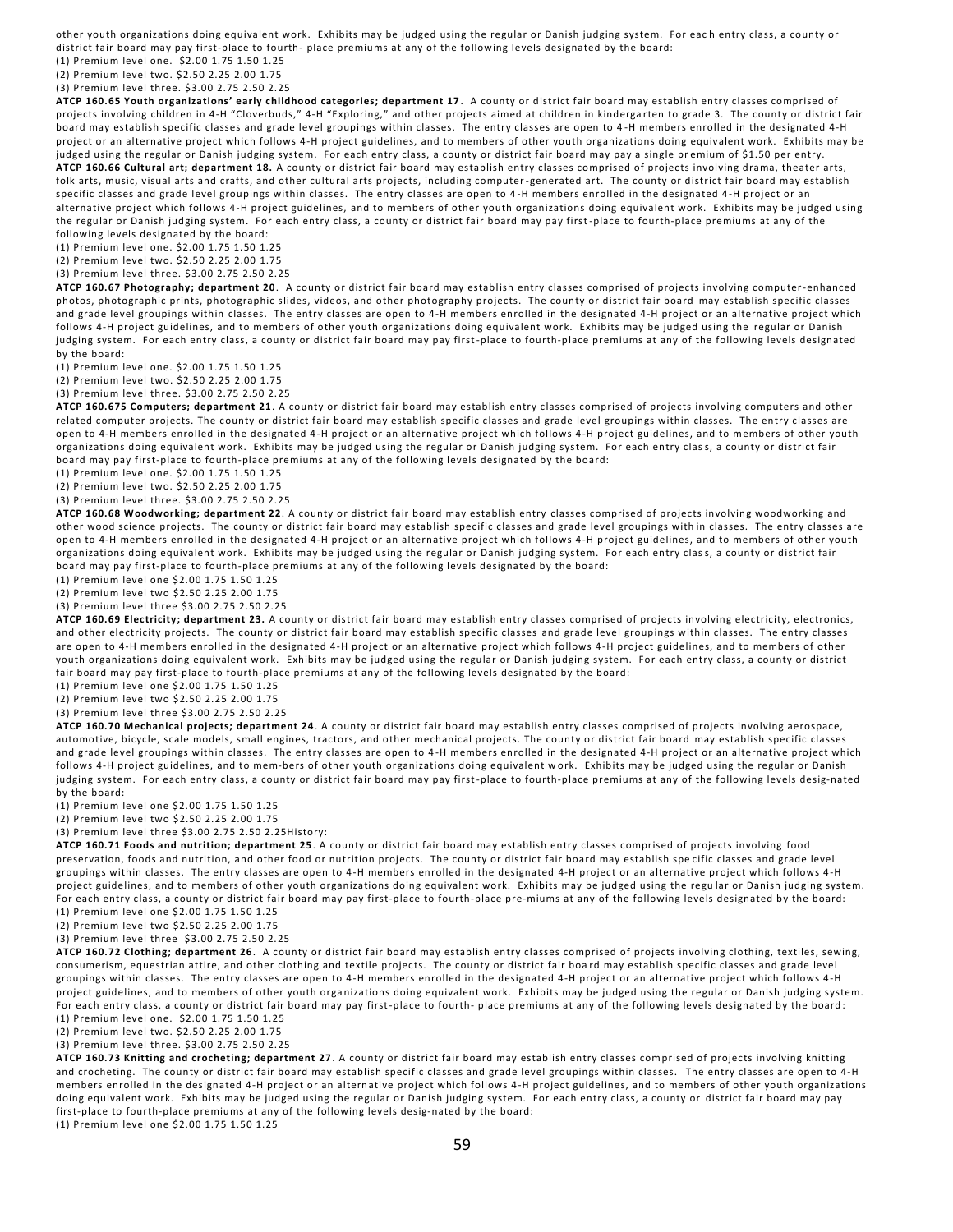### (2) Premium level two \$2.50 2.25 2.00 1.75

### (3) Premium level three \$3.00 2.75 2.50 2.25

**ATCP 160.74 Home furnishings/home environ-ment; department 28.** A county or district fair board may establish entry classes comprised of projects involving home furnishing and other home environment projects. The county or district fair board may establish specific clas ses and grade level groupings within classes. The entry classes are open to 4-H members enrolled in the designated 4-H project or an alternative project which follows 4-H project guidelines, and to members of other youth organizations doing equivalent work. Exhibits may be judged using the regular or Danish judging system. For each entry class, a county or district fair board may pay first-place to fourth- place premiums at any of the following levels designated by the board:

(1) Premium level one \$2.00 1.75 1.50 1.25

(2) Premium level two \$2.50 2.25 2.00 1.75

(3) Premium level three \$3.00 2.75 2.50 2.25

**ATCP 160.75 Family and child development; department 29** . A county or district fair board may establish entry classes comprised of projects involving child development and other family development projects. The county or district fair board may establish specific classes and grade level grou pings within classes. The entry classes are open to 4-H members enrolled in the designated 4-H project or an alternative project which follows 4-H project guidelines, and to members of other youth organizations doing equivalent work. Exhibits may be judged using the regular or Danish judgin g system. For each entry class, a county or district fair board may pay first-place to fourth- place premiums at any of the following levels designated by the board:

(1) Premium level one \$2.00 1.75 1.50 1.25

(2) Premium level two \$2.50 2.25 2.00 1.75

(3) Premium level three \$3.00 2.75 2.50 2.25

**ATCP 160.76 Demonstrations and presentations; department 31**. A county or district fair board may establish entry classes comprised of projects involving action exhibits, demonstrations, illustrated talks, journals, other graphic or oral presentations, and other communications p rojects. The county or district fair board may establish specific classes and grade level groupings within classes. The entry classes are open to 4 -H members enrolled in the designated 4- H project or an alternative project which follows 4-H project guidelines, and to members of other youth organizations doing equivalent work. Exhibits may be judged using the regular or Danish judging system. For each entry class, a county or district fair board may pay first -place to fourth- place premiums at any of the following levels designated by the board:

(1) Premium level one \$2.00 1.75 1.50 1.25

(2) Premium level two \$2.50 2.25 2.00 1.75

(3) Premium level three \$3.00 2.75 2.50 2.25

**ATCP 160.77 Youth group booths, banners and scrapbooks; department 32** . A fair board may establish entry classes related to youth group booths, banners and scrap-books. Exhibitors shall have made each exhibit, in its entirety, subsequent to the closing date of the prior year's fair. For a scrapbook or banner entry class, the fair board may pay first-place to fourth- place premiums of \$8.00, \$6.00, \$4.00 and \$2.00. For a booth entry class, the fair board may pay first-place to fourth- place premiums of \$16.00, \$14.00, \$12.00 and \$10.00.

**ATCP 160.78 Youth leadership; department 33**. A fair board may establish entry classes for projects involving financial management, youth leadership, or financial management and youth leadership. The fair board may establish specific entry classes and grade level groupings wit hin classes. The entry classes are open to 4-H members enrolled in the designated 4-H project or an alternative project which follows 4-H project guidelines, and to

members of other youth organizations that do equivalent work and apply equivalent guidelines. Exhibits m ay be judged using the regular or Danish judging system. For each entry class, a fair board may pay first-place to fourth-place premiums at any of the following levels designated by the board:

(1) Premium level one. \$2.00 1.75 1.50 1.25

(2) Premium level two. \$2.50 2.25 2.00 1.75

(3) Premium level three. \$3.00 2.75 2.50 2.25

**ATCP 160.79 Health and citizenship; department 34.** A county or district fair board may establish entry classes comprised of projects involving careers, citizenship, cultural heri-tage, health, history, inter-generational programs, international relations, safety, and other similar projects. The county or district fair board may establish specific classes and grade level groupings within classes. The entry classes are open to 4 -H members enrolled in the designated 4- H project or an alternative project which follows 4-H project guidelines, and to members of other youth organizations doing equivalent work. Exhibits may be judged using the regular or Danish judging system. For each e ntry class, a county or district fair board may pay first-place to fourth- place premiums at any of the following levels designated by the board:

(1) Premium level one. \$2.00 1.75 1.50 1.25

(2) Premium level two. \$2.50 2.25 2.00 1.75

(3) Premium level three. \$3.00 2.75 2.50 2.25

**ATCP 160.80 Educational and school exhibits; department 35** . (1) GENERAL. The local fair board may select one of the plans under sub. (2) as the basis for entries in educa-tional and school exhibits. State premium aid will be paid on either Plan A or Plan B, but not both. All exhibits under either plan shall be judged using the regular or Danish judging system.

(2) ENTRY PLAN REQUIREMENTS. (a) Plan A. The exhibit shall consist of a school booth display representing the entire school or a subject taught within the school. Each school is limited to one entry under the booth system or Plan A. The subject matter for exhibits may be includ e art, civics, crafts, geography, history, home economics, industrial arts, languages, mathematics, science, special education or any other subject taught in the school during the school year. Judging shall be based on factors such as arrangement, theme, entry, eye appeal, and creativeness. Premiums shall be paid to the school.

(b) Plan B. Exhibits under Plan B are individual student entries or group displays in which the group is an entity other than a group represe nting the entire school. Premiums on individual exhibits shall be paid to the exhibitor. Premiums on group displays may be paid t o the teacher or to the school. Exhibits entered under Plan B are subject to the following applicable requirements:

1. The school name, teacher's name, name and address of pupil, and exhibitor's number shall be included on the official entry form.

2. Each pupil shall list all entries on one official entry blank.

3. Group exhibits shall be entered under the name of the school with participating grades listed on the entry.

4. No pupil may enter more than one exhibit in each class.

5. The first digit of the entry number shall designate the grade level for eligible entries in the class.

6. Individual and group exhibits may not be displayed as part of a school exhibit.

7. School work comprising the individual or group exhibit shall be work completed durin g the current school year.

8. Group displays shall be judged on originality, creativeness, quality, subject material, art media, individual and group wo rk, attractive arrangement, and percentage of pupils participating.

9. Specific classes for individual competition for all grade levels may be selected by the local fair board. Entries for special education students shall be under the Plan B system.

(3) PREMIUM LEVELS.

(a) Premium level one  $\dots \dots$ \$1.75 1.50 1.25 1.00 All individual exhibits.

(b) Premium level two . . . . . . \$12.00 10.00 8.00 6.00

1. School group display.

2. Educational display featuring the teaching and development of one school subject.

(c) Premium level three . . . . . \$75.00 70.00 65.00 60.00 School booth displays under Plan A.

(4) PAYMENT TO EXHIBITORS. Premiums under this section shall be paid directly to the exhibitor who made the exhibit and not to the school or teacher, except for group premiums offered to interschool competitive classes. No aid may be paid on educa tion department premiums unless the fair board files with the department a complete list of exhibitors and a complete set of judges' sheets, similar to those required for other d epartments. All educational exhibits shall be displayed at the fair regardless of whether they are judged prior to the fair or at the fair. Note: A premium list for school exhibits is available upon request from the department of agriculture, trade and consumer protection.

**ATCP 160.91 Judging regulations**. (1) Judging shall be done at county and district fairs by individuals who are registered with the department and who have knowledge, training or experience in the specific class or classes to be judged as deter-mined by the department. Judging sh all be done in accordance with